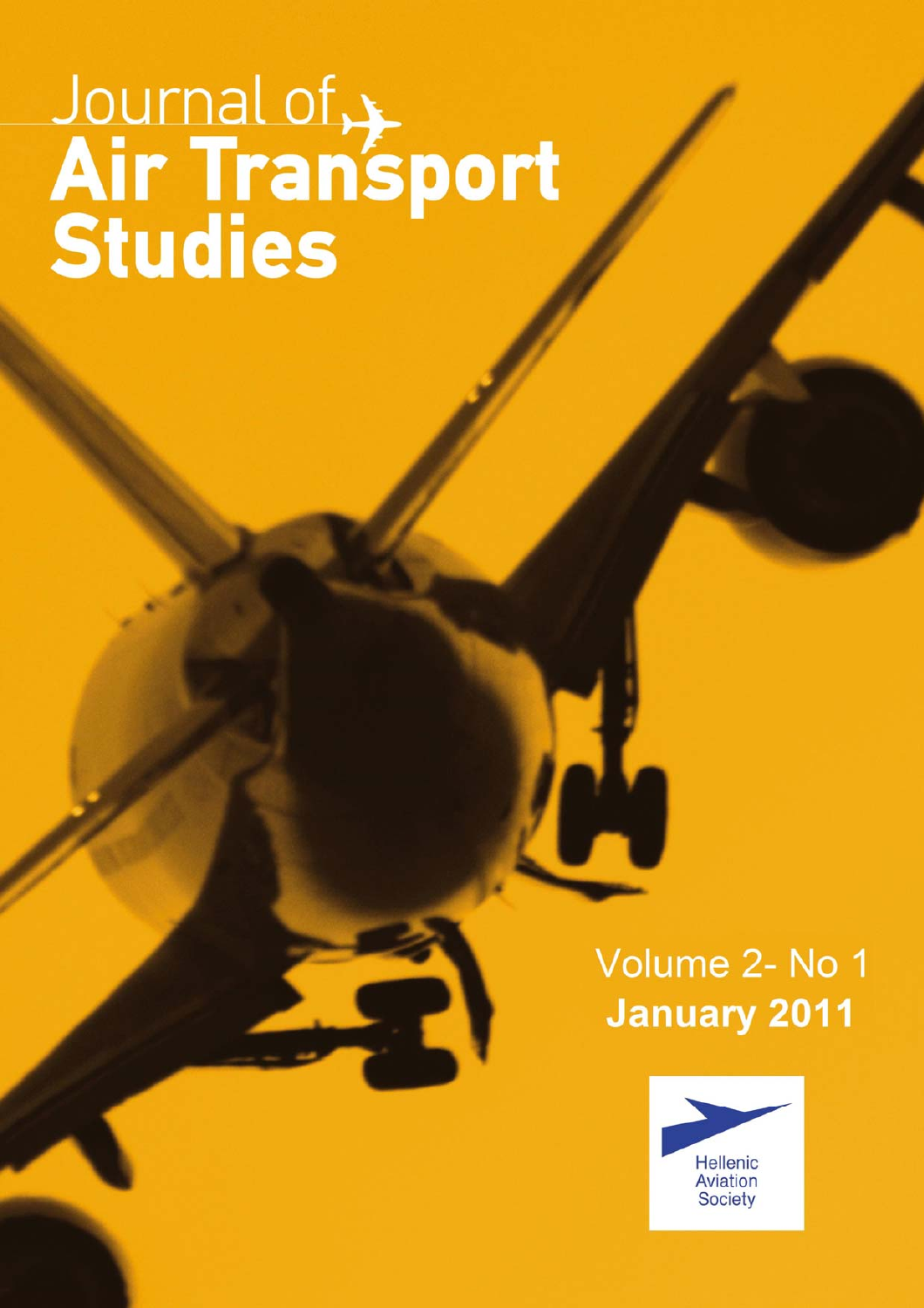The Journal of Air Transport Studies (JATS - ISSN: 1791-6771) is a peer reviewed journal aiming at publishing high quality research related to air transport. JATS is interested in publishing papers primarily focusing on economics, geography, policymaking, management, marketing, operations, technology, logistics/supply chain management and modelling.

The Journal is published electronically twice a year, i.e. in January and July by the Hellenic Aviation Society (www.aviationsociety.gr). The January issue usually contains papers (subject to changes) originally presented at the Air Transport Research Society (www.atrsworld.org) Conference of the previous year(s) whereas the July issue may be occasionally dedicated to a special theme. The Journal is accessible online free-of-charge.

Journal of Air Transport Studies (JATS) © Hellenic Aviation Society 12, Agiou Charalambous Street, Athens 114 74, Greece. Telephone: +30 210 64 24 401 Facsimile: +30 210 64 24 401 Website: http://www.aviationsociety.gr

Volume 2, Number 1, January 2011, ISSN: 1791-6771.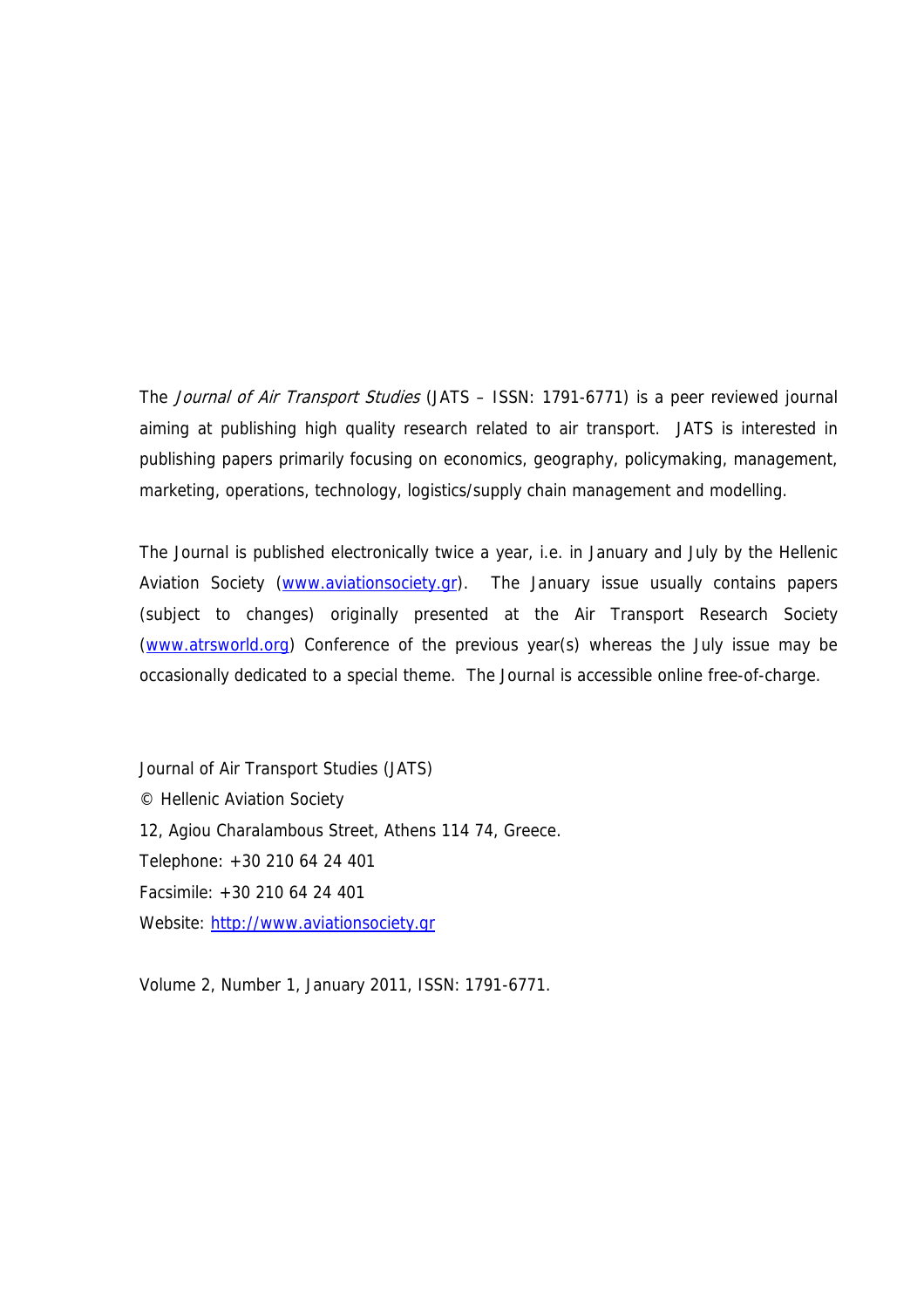# **Editorial and Advisory Board**

- Editor-in-Chief: Dr Andreas Papatheodorou, Hellenic Aviation Society and University of the Aegean, Greece
- Associate Editor: Dr Kostas Iatrou, Hellenic Aviation Society, Greece
- Assistant Editor: Dr Zheng Lei, Cranfield University, United Kingdom
- Book Reviews Editor: Mr Pavlos Arvanitis, University of the Aegean, Greece
- Conference Reports Editor: Ms Ioulia Poulaki, University of the Aegean, Greece
- Honorary Advisor: Dr Taieb Cherif, Former ICAO Secretary General
- Scientific and Advisory Board
	- o Professor Larry Dwyer, University of New South Wales, Australia
	- o Professor Peter Forsyth, Monash University, Australia
	- o Professor Sveinn Gudmundsson, Toulouse Business School, France
	- o Professor Hans-Martin Neimeier, University of Applied Sciences Bremen, Germany
	- o Professor Paris Tsartas, University of the Aegean, Greece
	- o Professor Respicio Espírito Santo, Rio de Janeiro Federal University, Brazil
	- o Professor Pauline Sheldon, University of Hawaii, USA
	- o Professor Anming Zhang, University of British Columbia, Canada
	- o Professor Evangelos Christou, Technological Institute of Thessaloniki, Greece
	- o Dr Anderson Correia, Instituto Tecnológico de Aeronáutica, Brazil
	- o Dr Dimitrios Dimitriou, Cranfield University, United Kingdom
	- o Dr Triant Flouris, Daniel Webster College, USA
	- o Dr Anne Graham, University of Westminster, United Kingdom
	- o Dr Paul Hooper, Department of Transport, Abu Dhabi, UAE
	- o Dr Panagiotis Karamanos, Athens International Airport, Greece
	- o Dr Eleftherios Katarelos, Hellenic Civil Aviation Authority, Greece
	- o Dr Konstantinos Kostopoulos, Hellenic Competition Commission, Greece
	- o Dr Gui Lohmann, Southern Cross University, Australia
	- o Dr Christos Markou, IATA, Canada
	- o Dr Keith Mason, Cranfield University, United Kingdom
	- o Dr John F. O' Connell, Cranfield University, United Kingdom
	- o Dr Marianna Sigala, University of the Aegean, Greece
	- o Dr Bijan Vasigh, Embry-Riddle Aeronautical University, USA
	- o Mr Takis Adamidis, Hellenic Aviation Society
	- o Mr Mario Diaz, Atlanta International Airport, USA
	- o Mr Panagiotis Grigoriou, Hellenic Aviation Society
	- o Mr Emmanuel Gyzis, Emm. A. Gyzis & Partners Law Offices, Greece
	- o Captain Spyros Jancovich, Hellenic Aviation Society, Greece
	- o Mr Ray Kaduck, Canadian Transportation Agency, Canada
	- o Mr Emmanuel Keramianakis, Hellenic Aviation Society
	- o Mr Antonios Simigdalas, Olympic Air, Greece
	- o Ms Narjess Teyssier, ICAO, Montreal
	- o Mr Stamatis Varsamos, Athens International Airport, Greece
	- o Mr David Young, Eurocontrol, France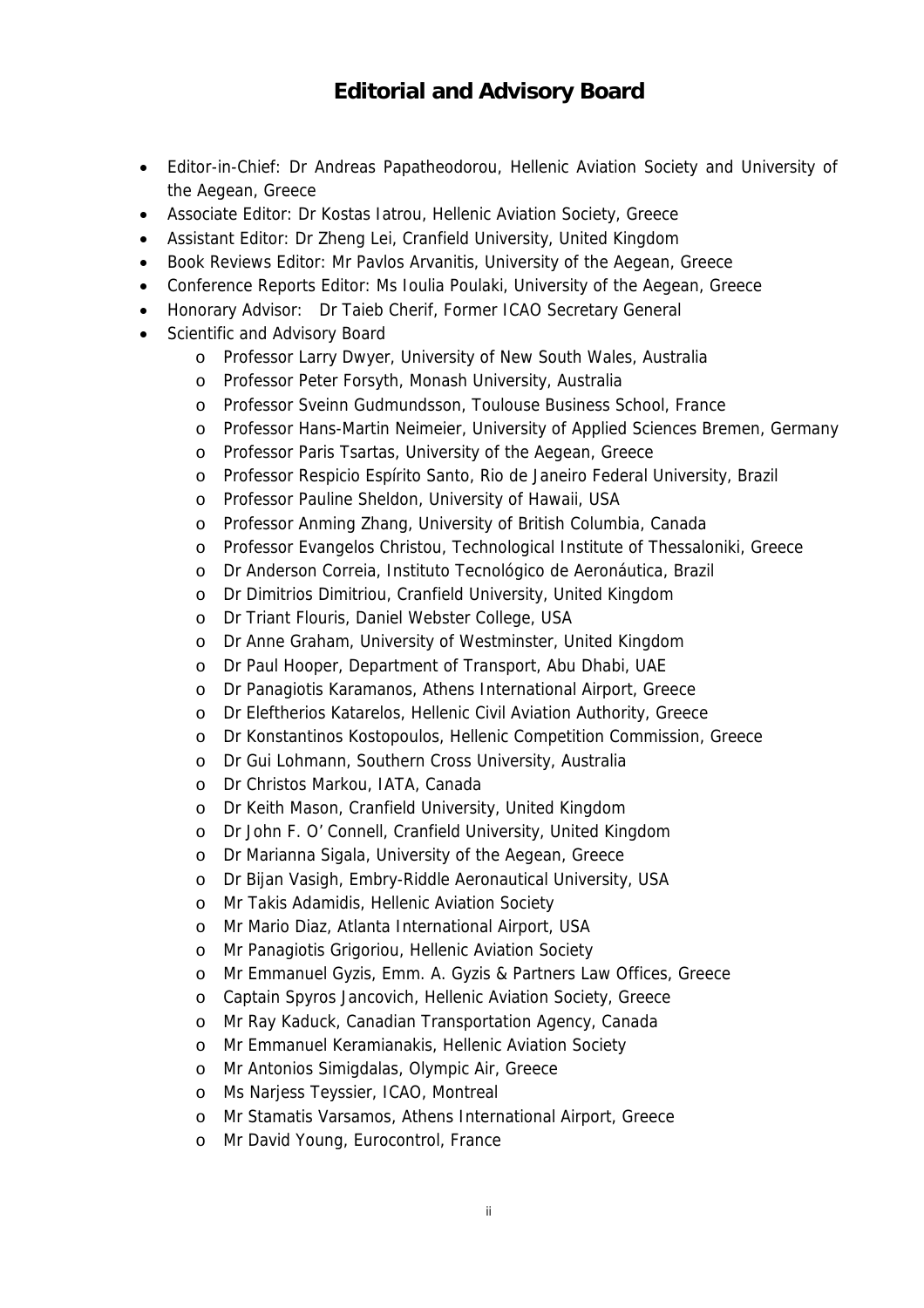#### **Notes for Contributors**

JATS publishes the following categories of papers written in scholarly English: a) Full Research Papers, b) Conference Reports, c) Book Reviews, d) Industry Perspectives. Papers should be submitted electronically to a.papatheodorou@aegean.gr in MS-Word format ONLY using British spelling, single-column, 1.5 line spacing, Tahoma letters, font size 11. Section headings (and sub-headings) should be numbered and written in capital letters. Upon acceptance of a paper and before its publication, the corresponding author will be asked to sign the *Transfer of Copyright* form on behalf of all identified authors.

Full Research Papers should contain original research not previously published elsewhere. They should normally be between 4,000 and 7,000 words although shorter or lengthier articles could be considered for publication if they are of merit. The first page of the papers should contain the title and the authors' affiliations, contact details and brief vitae (of about 50 words). Regarding the following pages, papers should generally have the following structure: a) title, abstract (of about 150 words) and six keywords, b) introduction, c) literature review, d) theoretical and/or empirical contribution, e) summary and conclusions, f) acknowledgements, g) references and h) appendices. Tables, figures and illustrations should be included within the text (not at the end), bear a title and be numbered consecutively. Regarding the referencing style, standard academic format should be consistently followed. Examples are given below:

- Airbus (2003), Global Market Forecasts 2003-2022, Toulouse: Airbus.
- Fragoudaki, A., Keramianakis, M. and Jancovich, S. (2005) The Greek PSO Experience. 4<sup>th</sup> International Forum on Air Transport in Remoter Regions. Stockholm, May 24-26.
- Forsyth P. (2002a), 'Privatization and Regulation of Australian and New Zealand Airports', Journal of Air Transport Management, 8, 19-28.
- Papatheodorou, A. (2008) The Impact of Civil Aviation Regimes on Leisure Market. In Graham, A., Papatheodorou, A. and Forsyth, P. (ed) Aviation and Tourism: Implications for Leisure Travel, Aldershot: Ashgate, 49-57.
- Skycontrol (2007) easyJet welcomes European Commission's decision to limit PSO abuse in Italy. 23<sup>rd</sup> April. Available from: http://www.skycontrol.net/airlines/easyjetwelcomes-european-commissions-decision-to-limit-pso-abuse-in-italy/ (accessed on 22/08/2008).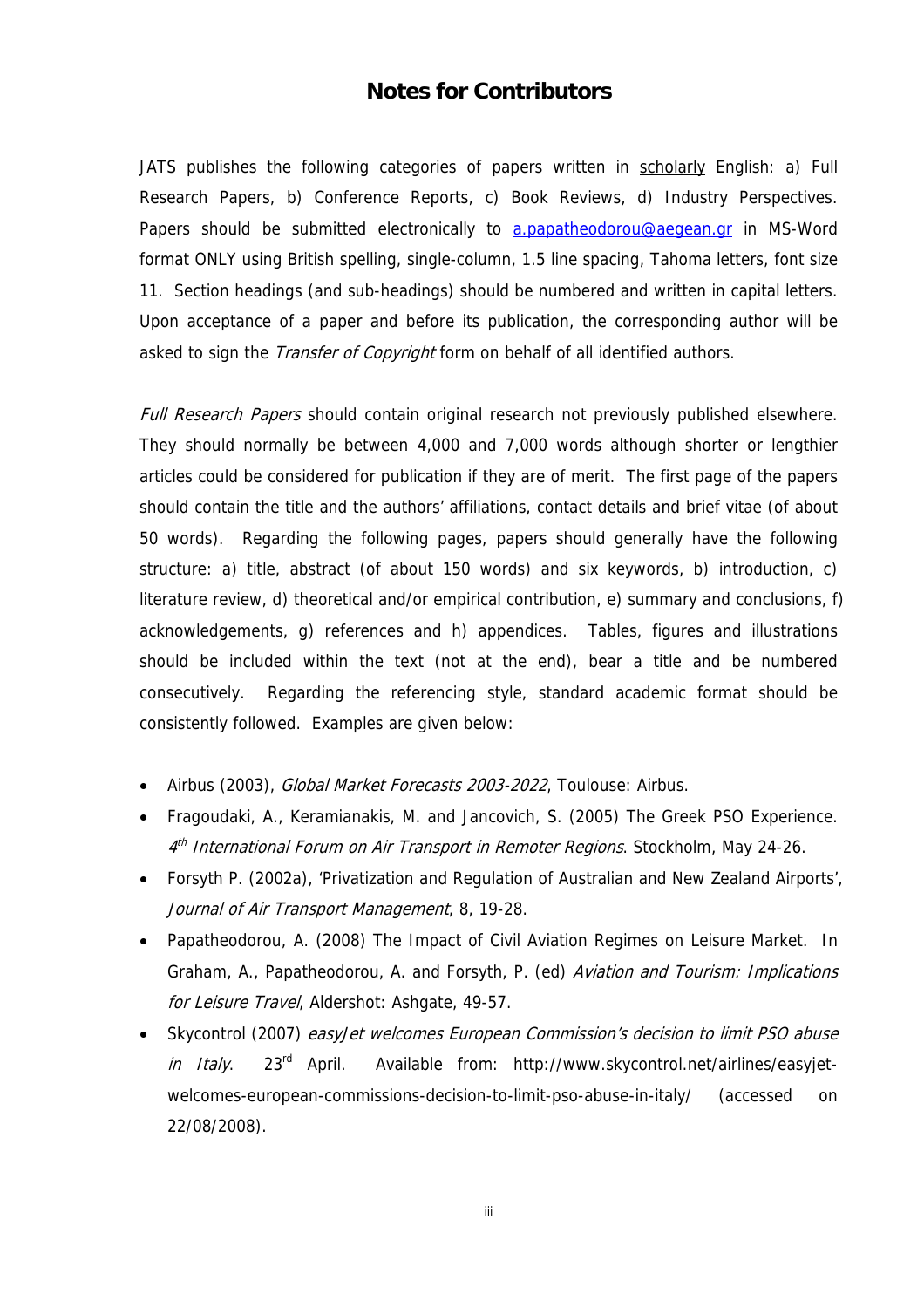Conference Reports should be between 1,000 and 1,500 words. They should provide factual information (e.g. conference venue, details of the conference organizers), present the various programme sessions and summarize the key research findings.

Book Reviews should be between 1,000 and 1,500 words. They should provide factual information (e.g. book publisher, number of pages and ISBN, price on the publisher's website) and critically discuss the contents of a book mainly in terms of its strengths and weaknesses.

Industry Perspectives should be up to 1,000 words and provide a practitioner's point of view on contemporary developments in the air transport industry. Contributors should explicitly specify whether their views are espoused by their organization or not.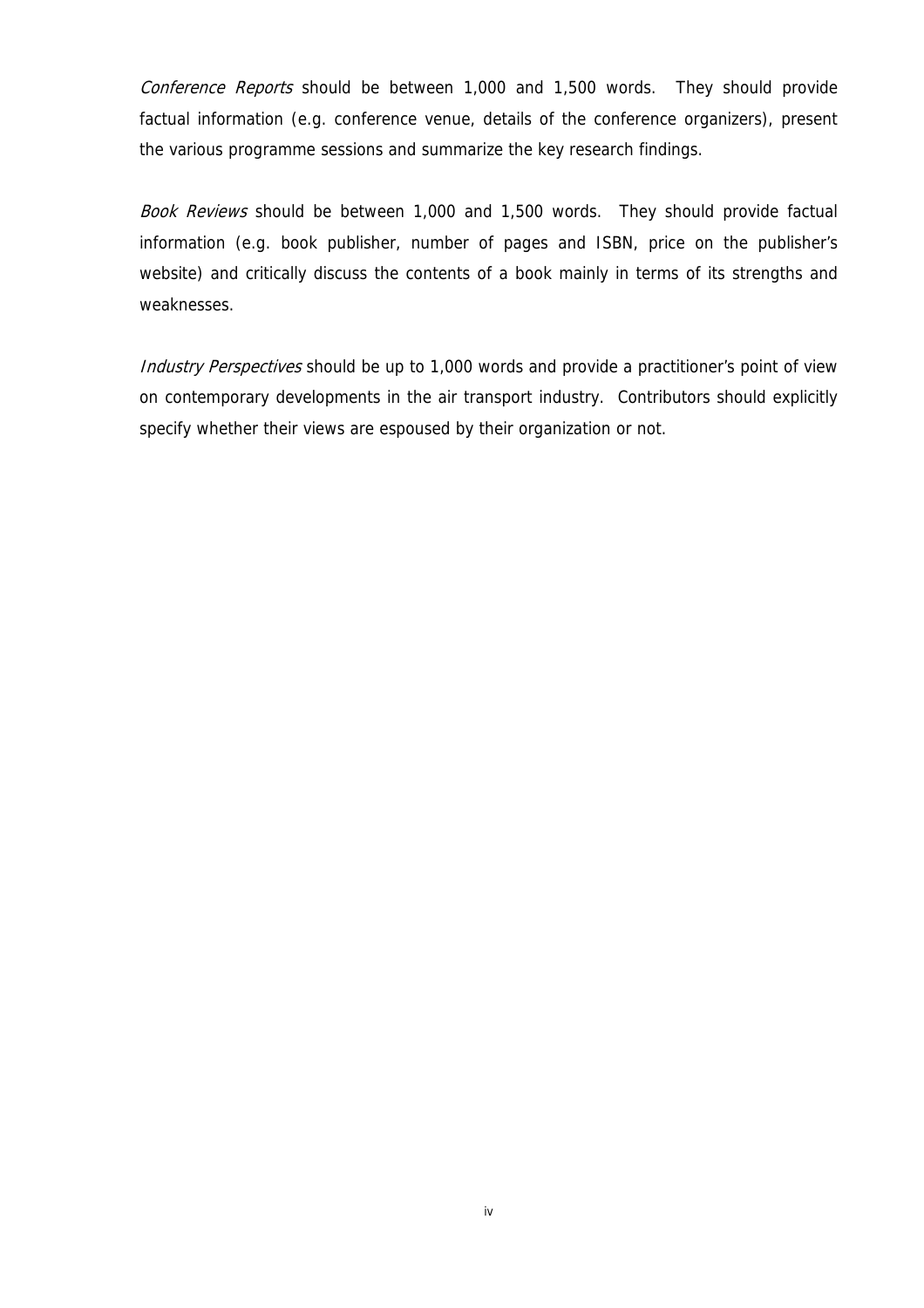### **Table of Contents**

EDITORIAL……………………………………………………………………………………………………………….viii

Andreas Papatheodorou, Kostas Iatrou and Zheng Lei

Full Research Papers

1. AN EMPIRICAL STUDY OF THE SOCIO-ECONOMIC EFFECTS OF SUPPORTING FLAG CARRIERS: THE CASE OF THE CARIBBEAN COMMUNITY (CARICOM)………………1-26 David Warnock-Smith and Peter Morrell

Access to efficient and affordable air transport services is indispensable to economic communities made up of dispersed islands. It is often claimed that the contribution of the sector would be greatly debilitated, however, without the presence of national or regional flag carriers. A multi-method, net economic impact assessment indicates that the direct impact of the sector in terms of employment and contribution to GDP increases with the presence of local flag carriers. Yet the more significant indirect macroeconomic impacts of the sector, in terms of consumer surpluses, incoming visitor expenditures and business investments are all found to be better facilitated by foreign carriers. The magnitude of impact was primarily determined by exogenous factors namely, relative size of a state's real GDP, relative contribution of other sectors, relative level of trade dependency and relative level of socio-economic development, with larger impacts being noted in smaller, poorly diversified islands, chiefly dependent on sustaining a net surplus of air transport facilitated incoming visitor expenditure. Improvements to the performance of the sector are aligned with increases in aggregate incoming demand, thus far better supplied by cheaper, more frequent foreign carrier services providing a higher quality of service to and from the main source markets. Positive direct impact levels in those states with home carriers, low levels of service importing and an inverse relationship between local carrier absence and levels of connectivity show local carriers also play a significant facilitating role in the region's air transport sector.

2. EXAMINING THE RELATIONSHIP BETWEEN FIRM RESOURCES AND FIRM PERFORMANCE: AN INSIGHT INTO THE AIRLINE INDUSTRY…….……………..…..27-49 Evangelos Syrigos and Lida Kyrgidou

Several scholars have pointed to the benefits that can be acquired by the combination of strategic and entrepreneurial activities with the aim of creating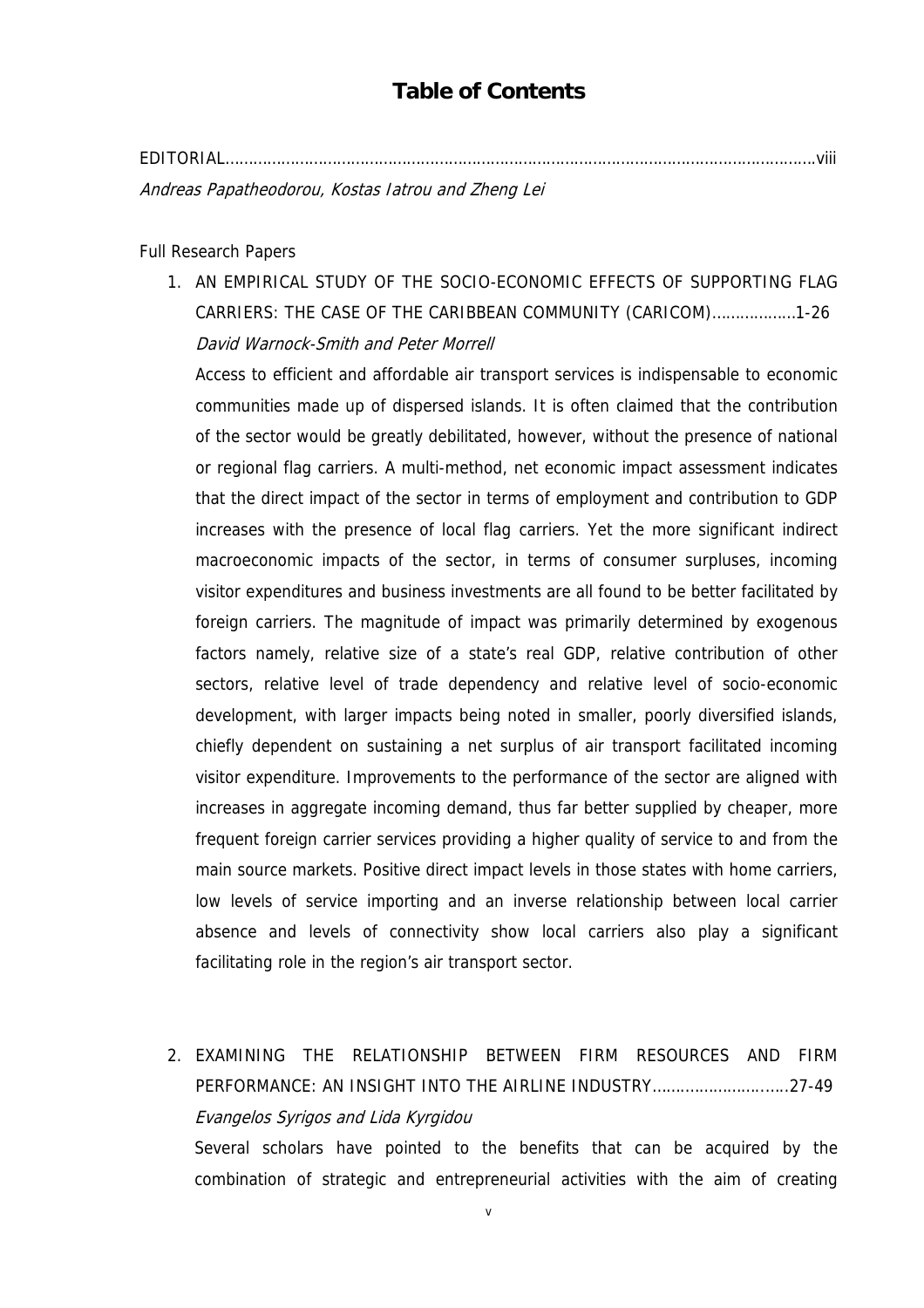wealth and increased performance outcomes. In this vein, we employ the Resource-Based View (RBV) of the firm and examine whether the balanced implementation of both opportunity and advantage-seeking activities enhances the relationship between a firm's resources and its performance outcomes. Using panel data from the airline industry, our findings reveal important implications for business success and for future research directions.

# 3. THE IMPACT OF DEREGULATION AND LIBERALIZATION IN THE NIGERIAN AIR TRANSPORT INDUSTRY: AN OVERVIEW………………………………………………………50-68 Adeniyi Olufemi Oluwakoya

The effect of globalization is fast showing its attendant effects on the Nigerian aviation industry leading to an increase in passengers' traffic movement in Nigeria's airports. More importantly, there seems to be a paradigm shift which affects ownership and administration of operation in the Nigerian aviation industry. This study examines among others the impact of deregulation and liberalization in the Nigerian air transport industry; the effects of the latter on operation and control changes that affect operational efficiency in the airline business; and the impacts of liberalization on attracting foreign direct investment and foreign airline participation in the Nigerian aviation industry. The methodology used for this study is documentary research, which entails search of existing published and unpublished documents and databases of stakeholders in the Nigerian aviation industry and external sources with affinity to the sector. The results of this study reveal that an unprecedented growth has been recorded in Nigeria. It includes among others: healthy competition needed for growth and development; increased participation in the industry by foreign airlines; increased foreign direct investment in the airline business and airport infrastructure development.

# 4. THE VIABILITY OF LONG-HAUL, LOW COST BUSINESS MODELS………………….69-91 Mauricio Emboaba Moreira, John F. O'Connell and George Williams Recent events have confirmed the concerns that many within the aviation industry have held about the viability of the low cost business model for long-haul operations. This paper begins by reviewing the operating cost differences between low cost carriers (LCC) and legacy airlines in different regions of the world. This is followed by a summary of the various cost advantages of low cost carriers operating in short-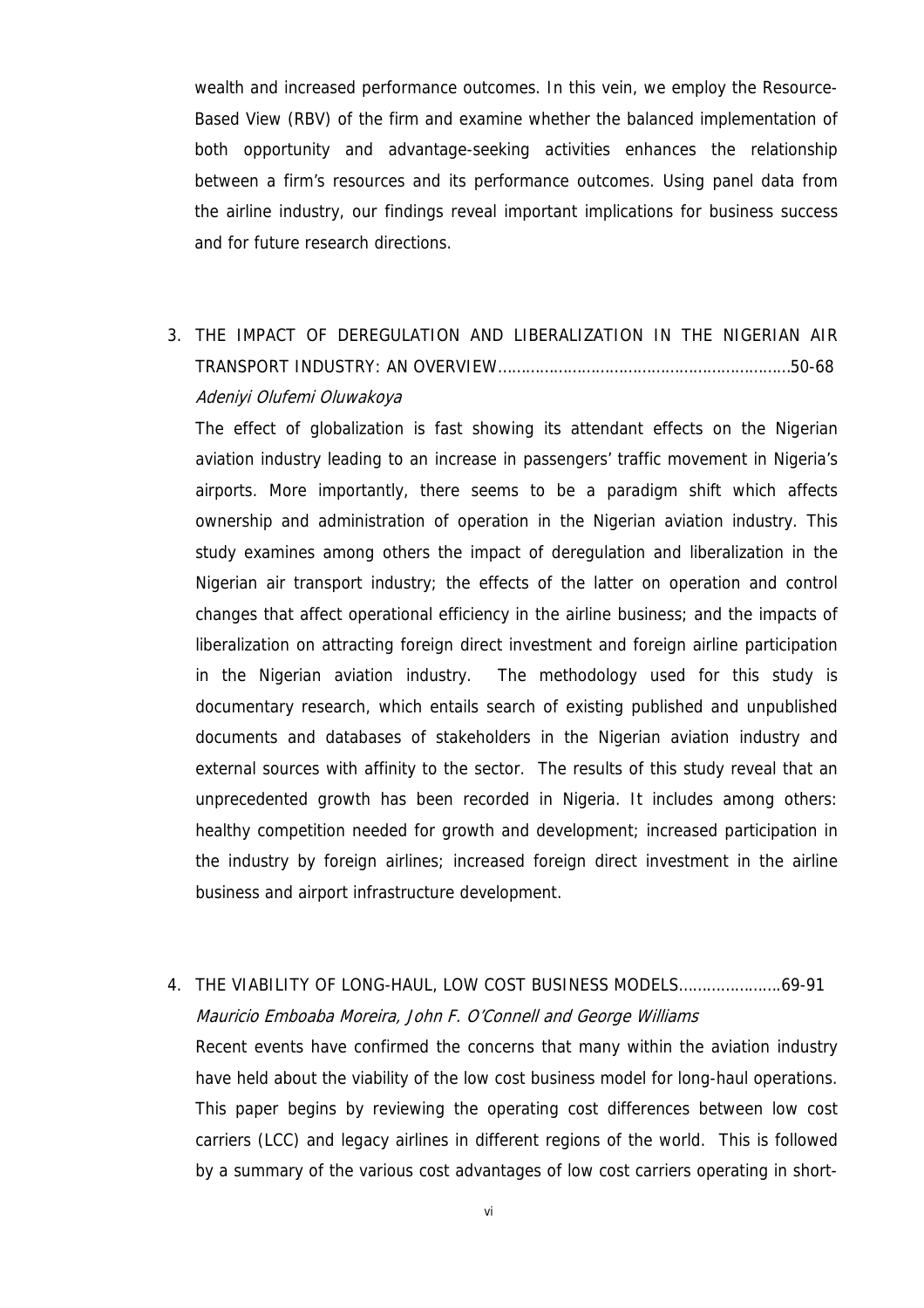haul markets. The main focus of the work, however, is a cost simulation involving the use of a Boeing 767-300 by both a LCC and a legacy carrier under varying operating assumptions. The research demonstrates that in none of the cases cited is the LCC cost advantage greater than 10%.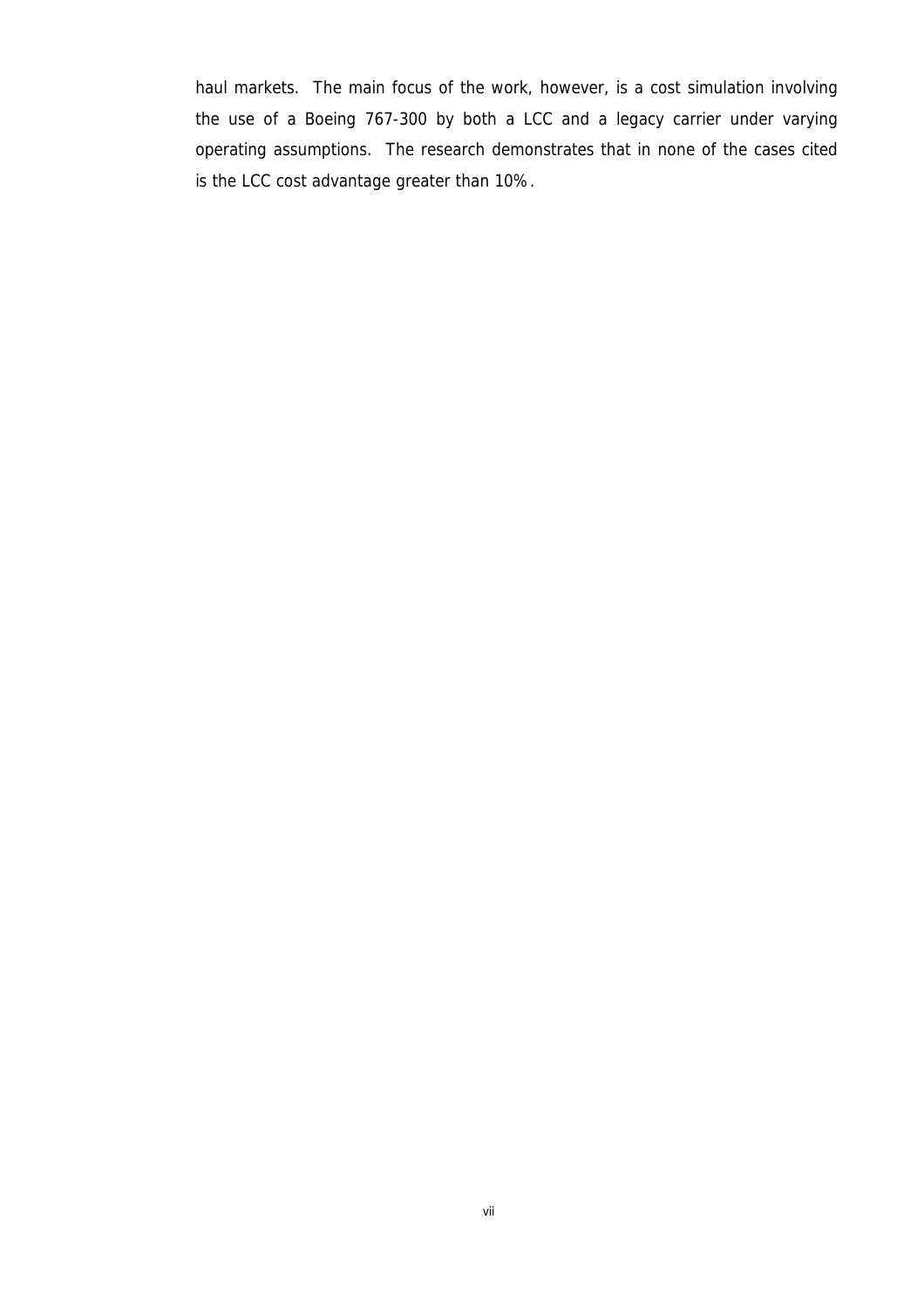#### **Editorial**

This first issue of the second volume of the Journal of Air Transport Studies includes four carefully selected papers covering various topics. **Warnock-Smith and Morrell** study the importance of air transport for tourism and socio-economic development in the context of flag carriers in the Caricom region. They use an interesting synthetic methodology to assess the size of direct and indirect impacts of the air transport sector to conclude that both foreign and local carriers play a significant role in boosting the economy of the region.

Subsequently, **Syrigos and Kyrgidou** focus on the combination of strategic management and entrepreneurship to add value, increase productivity and create wealth in the airline industry. Based on panel data analysis, they highlight the role of technology and financial assets, among others, in shaping airline performance.

In the following contribution, **Oluwakoya** reviews the major developments in the Nigerian airline industry by primarily focusing on the post deregulation and liberalization era. Based on documentary research, the paper argues that despite the various problems, the air transport sector in Nigeria has recently experienced significant growth as a result of foreign direct investment, infrastructure development and healthier competition among incumbents and new entrants in the business.

Finally, **Moreira, o'Connell and Williams** examine the financial sustainability of the low cost business model in long haul airline operations. According to their cost simulation, the cost advantage of LCC in long haul markets is limited. This interesting result validates the concerns expressed by practitioners in the business and contributes to a better understanding of airline economics.

May we take this opportunity to thank all our authors and referees for their support in publishing this third issue of our Journal. Our continuing partnership with Air Transport News in conjunction with the open access character of the journal aim at ensuring that JATS can get a significant exposure to the academic and business audience and raise its profile accordingly. Enjoy reading!

> Dr Andreas Papatheodorou, Editor-in-Chief Dr Kostas Iatrou, Associate Editor Dr Zheng Lei, Assistant Editor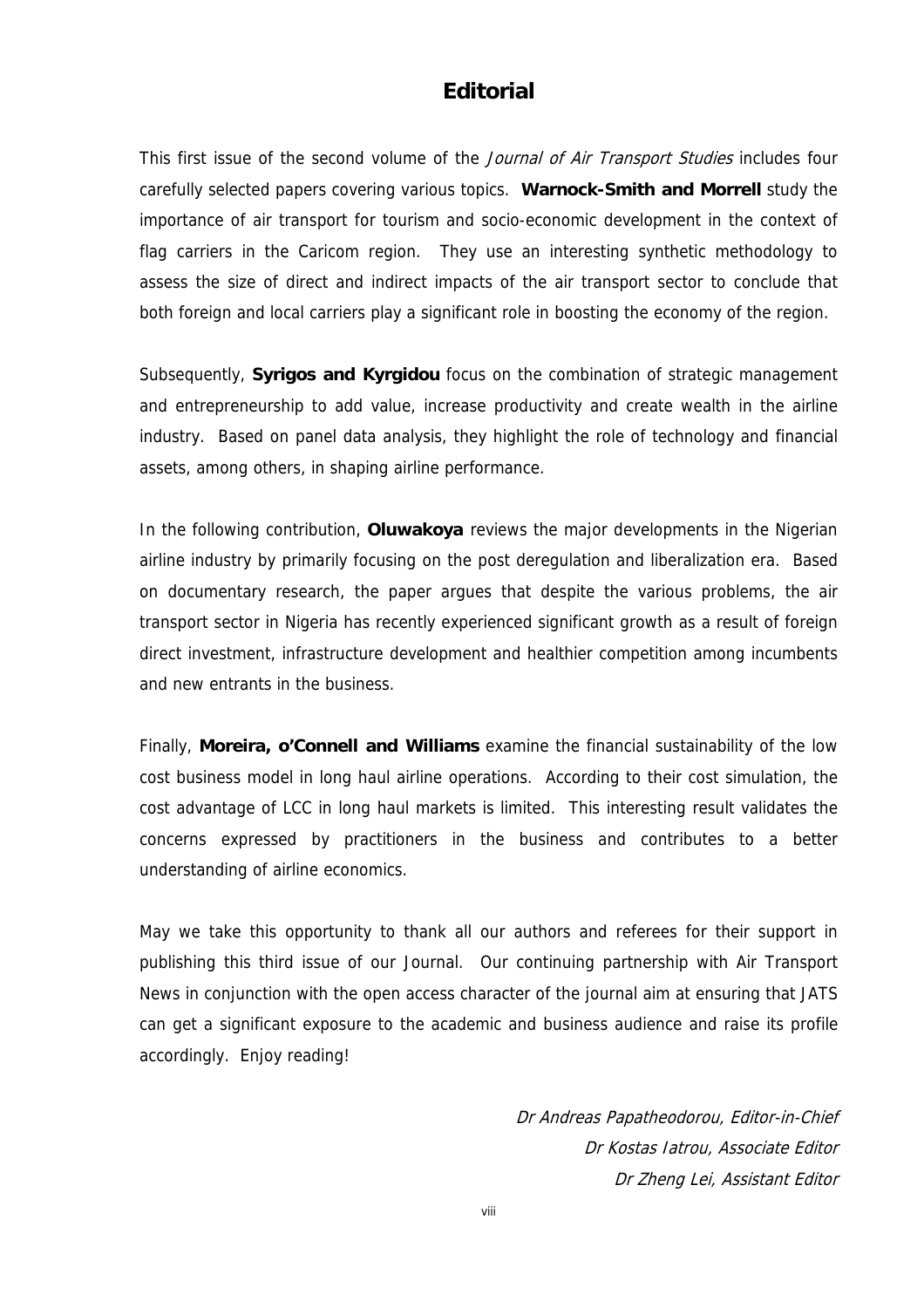# **An Empirical Study of the Socio-Economic Effects of Supporting Flag Carriers: The Case of the Caribbean community (Caricom)**

David Warnock-Smith<sup>1,a,\*</sup> and Peter Morrell<sup>1,b</sup>

<sup>1</sup> Department of Air Transport, Building 115, Cranfield University, Cranfield, Bedfordshire MK43 0AL, England

#### **Abstract**

Access to efficient and affordable air transport services is indispensable to economic communities made up of dispersed islands. It is often claimed that the contribution of the sector would be greatly debilitated however without the presence of national or regional flag carriers. A multi-method, net economic impact assessment indicates that the direct impact of the sector in terms of employment and contribution to GDP increases with the presence of local flag carriers. Yet the more significant indirect macroeconomic impacts of the sector, in terms of consumer surpluses, incoming visitor expenditures and business investments are all found to be better facilitated by foreign carriers. The magnitude of impact was primarily determined by exogenous factors namely, relative size of a state's real GDP, relative contribution of other sectors, relative level of trade dependency and relative level of socioeconomic development, with larger impacts being noted in smaller, poorly diversified islands, chiefly dependent on sustaining a net surplus of air transport facilitated incoming visitor expenditure. Improvements to the performance of the sector are aligned with increases in aggregate incoming demand, thus far better supplied by cheaper, more frequent foreign carrier services providing a higher quality of service to and from the main source markets. Positive direct impact levels in those states with home carriers, low levels of service importing and an inverse relationship between local carrier absence and levels of connectivity show local carriers also play a significant facilitating role in the region's air transport sector.

**Keywords:** National carriers, foreign carriers, macroeconomic impact, island states.

 $\overline{a}$ <sup>a</sup> David Warnock-Smith is a Lecturer in Air Transport at the University of Huddersfield's Department of Transport and Logistics. He completed his PhD at Cranfield University's renowned Department of Air Transport, evaluating the macroeconomic effects of partial air policy reform in Caribbean markets. \* Corresponding author. E-mail: d.warnock-smith@cranfield.ac.uk, phone: +44(0)1234 754236, Fax:

<sup>+44(0) 1234 752207</sup> 

b Peter Morrell holds a chair in air transport economics and finance at Cranfield University. He graduated in economics from Cambridge University and subsequently gained a Masters in air transportation from the Massachusetts Institute of Technology. He completed his doctorate at Cranfield University on airline capital productivity.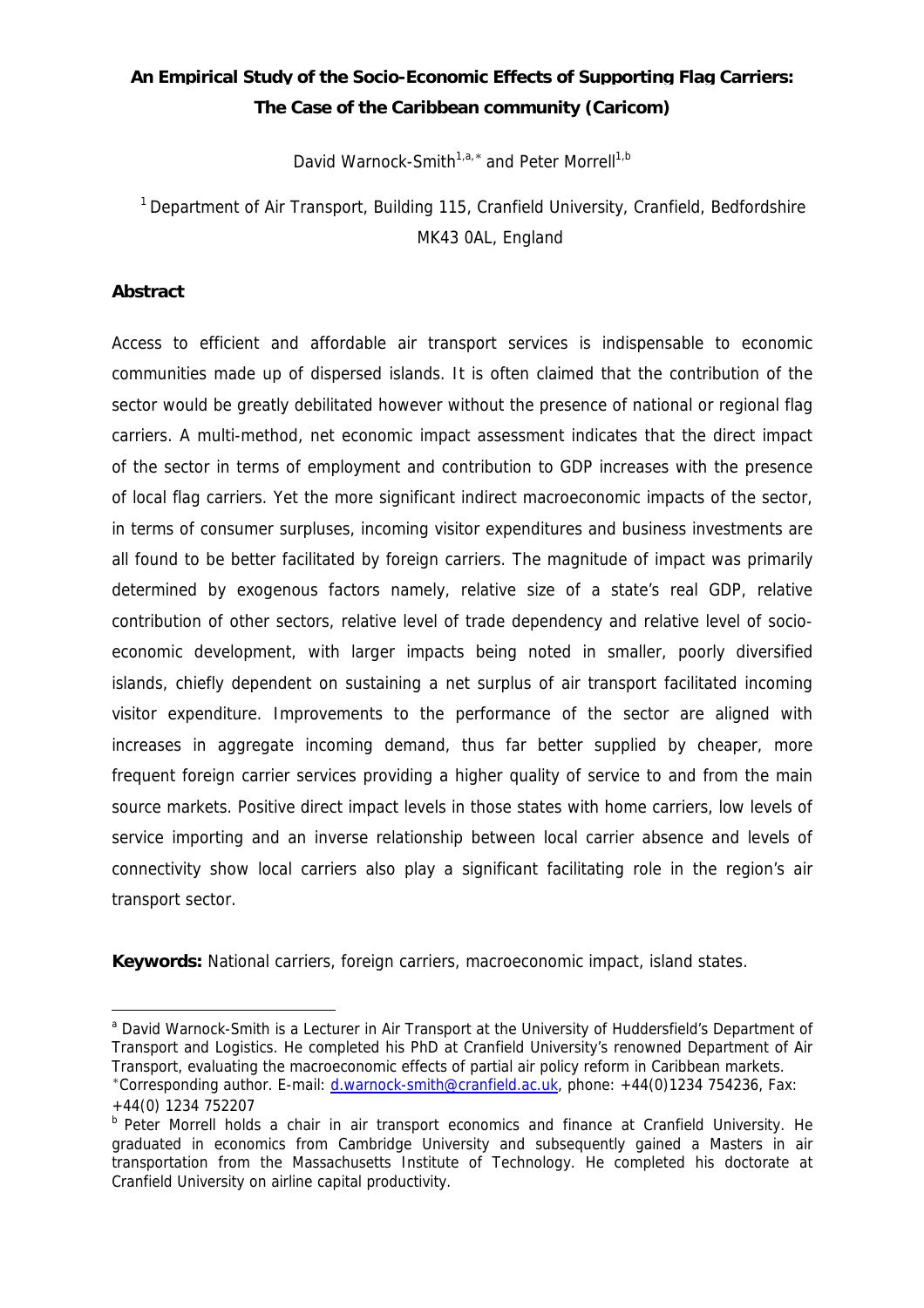#### **1. INTRODUCTION AND BACKGROUND TO CASE-STUDY REGION**

The principal benefit of air transport services operating in disparate island communities can be summarized by the fact that they provide a vital social and economic link between peoples, countries and cultures. The air transport sector, not only impacts an economy in terms of its direct, indirect and induced contribution to employment, but also serves as a strategic catalyst, enhancing business efficiency and productivity by providing easier access to suppliers and customers (Airports Council International, 2004). By opening up new markets for international travel, the sector is also considered to be a major driver for the tourism industry.

It has been noted that in regions where the provision of efficient air services are largely dependent upon the success of one national carrier, a sudden loss of direct services can have serious implications for a regional economy. This was found to be the case in a study which looked at the effects of the closure of Swissair on Zurich Airport as well as upon the region which it supports (Airports Council International, 2004). The direct, measurable impact of such a reduction in air services is not so severe if there are low barriers to foreign carrier entry and a low national carrier hub concentration ratio. In these instances, a continuation of services would ensure that an airport's employment density remained high and its direct impact buoyant.

It is also believed that accommodating a national carrier creates significant multiplier benefits within a national economy. However this hypothesis assumes that firstly there is no idle capacity within an economy. If there is, as is invariably the case, then increases in national output can just as easily be claimed by other public/private organisations. Second, it is assumed that the sector's direct output and employment would not be as efficiently provided by the private sector, by foreign carriers or a combination of both (Barrett, 2006). In fact, the general net social benefit sought by a protective air policy is rarely realised in reality. In 1969, a cost-benefit analysis conducted on behalf of Ireland's national airline Aer Lingus, proposed a true social rate of return on capital employed of between 11% and 26% (O´Donoghue, 1969) when benefits such as foreign exchange earnings, tourism promotion and additional income expenditure are included. These benefits are refuted and said to be overstated however by Barrett (2006) who contends that rather than having a positive social effect, protectionist policies actually lead to inefficiencies, high access costs and a loss of international competitiveness.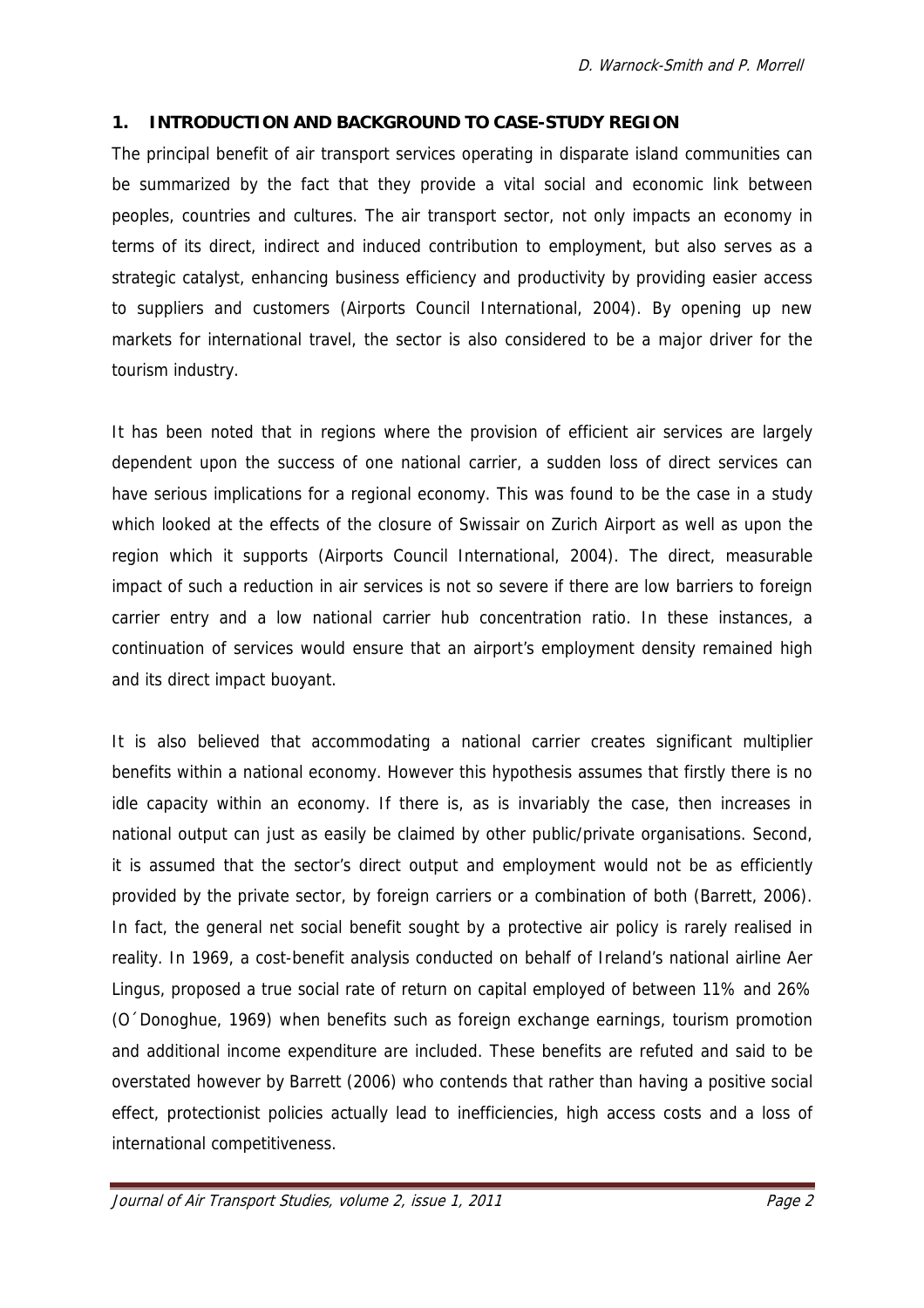The method of 'shadow pricing' in order to take into account the indirect value of a national carrier can therefore be misleading. The true value creation of a national carrier can be better estimated within the context of a holistic impact study of a nation's or region's air transport sector. Net economic contribution according to Pearce (2005) means total value created by the sector in excess of the cost. For customers this means value in excess of ticket costs, for producers this means revenue in excess of operating costs and for an economy as a whole it means impact on GDP from boost to productivity, foreign exchange earnings and business investment in excess of congestion and the next best use of capital and labour. Thus the direct and multiplier impacts of national carriers can be better estimated within the context of its relative role within the wider mix of producers and suppliers involved in the provision of air transport services.

Table 1 reflects the consistently poor financial performance that has plagued the Caricom region's protected home carriers since the 1970s. Although these losses have frequently been linked to the industry's facilitating role for regional integration, a lower rate of decline in average real yields on Intra-Caribbean markets points towards pent up cost side inefficiencies when compared to other regional air markets (See Figure 1). Except for the years 1997 and 1998, country-pairs on which foreign carriers had the lion's share of capacity<sup>1</sup> showed constant year on year reductions in real yield between 1996 and 2004.

Conversely, on intra-Caribbean country-pairs, where regional flag carriers enjoy a greater market share, average real yields have failed to decline so markedly. In fact from 2002 to 2004 real intra-Caribbean yields actually increased<sup>2</sup>.

| Net profit (loss) US\$mn | BWIA (BW) | LIAT (LI) | Air Jamaica (JM) |
|--------------------------|-----------|-----------|------------------|
| 1976                     | (2)       | (2)       | (1)              |
| 2004                     | (15)      | (11)      | (99)             |
| 2005                     | (27)      | (8)       | (131)            |
| 2006                     | (50)      | (20)      | (128)            |

|  |  |  |  | <b>Table 1:</b> Recent financial data for the main Caribbean based air carriers |
|--|--|--|--|---------------------------------------------------------------------------------|
|--|--|--|--|---------------------------------------------------------------------------------|

Sources: World Bank document (2006), ICAO data for 1976 financial information, airline annual reports

Average foreign carrier capacity shares between 1996 and 2004 were 4.4%, 66.4% and 59.6% for Intra-Caribbean, Europe-Caribbean and North America-Caribbean markets respectively (OAG, 2008).

Absolute differences in yield relating to average sector distance and aircraft size are isolated from possible cost side affects by using percentage rates of change as shown in Figure 1.

Journal of Air Transport Studies, volume 2, issue 1, 2011 **Page 3** Page 3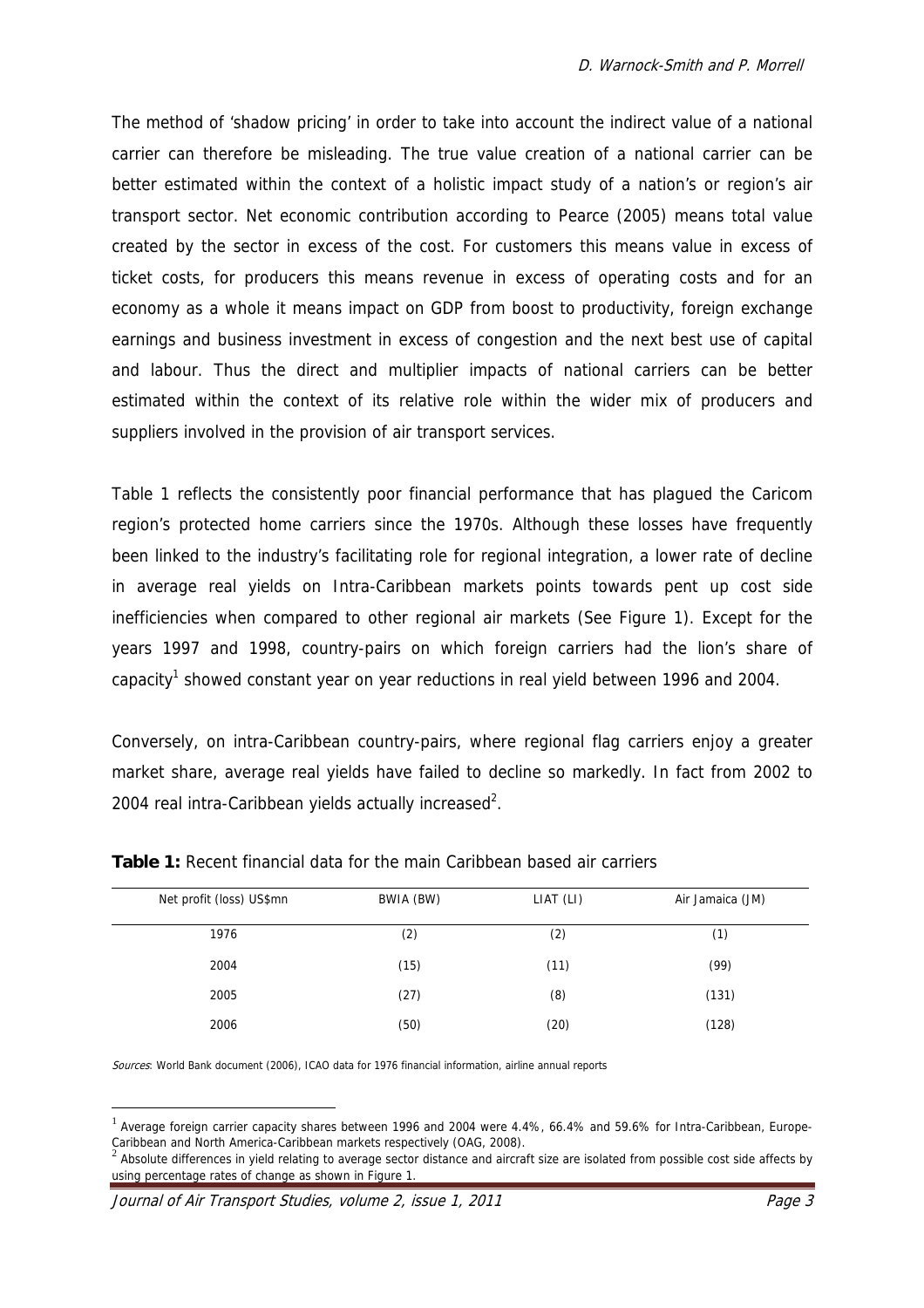

**Figure 1:** Average percentage change in real yields for selected intra-Caribbean, North America-Caribbean, and Europe Caribbean markets 1996-2004

It would therefore appear that loss-making local carriers are not creating as much consumer welfare in the form of lower airfares as on routes with a higher concentration of foreign carriers, something which clearly needs to be tested further when attempting to estimate the catalytic contribution of the sector<sup>3</sup>.

Pagliari (2003), in an air transport study of the Scottish Highlands and Islands, noted that in order to maintain social cohesion in displaced island communities, the high costs associated with operating air services combined with the need to maintain air transport infrastructure even for the smallest populations normally requires a predetermined level of governmental subsidy. But instead of adopting a comprehensive and well organised Essential Air Service (EAS) type system of subsidies as organised in the United States or a system of route tendering and franchising as witnessed in Europe, local carriers in the Caricom region have periodically received large cash injections on an ad-hoc basis from interested governments (see Table 2) without any predetermination of required service levels or timetables for reducing subsidy levels in line with forecasted increases in route densities.

Source: ICAO Air Transport Bureau (2005)

 $3$  In this example, additional consumer surplus is classified as a catalytic impact given that foregone disposable income spent on airfares is no longer available for expenditure in other areas of an economy.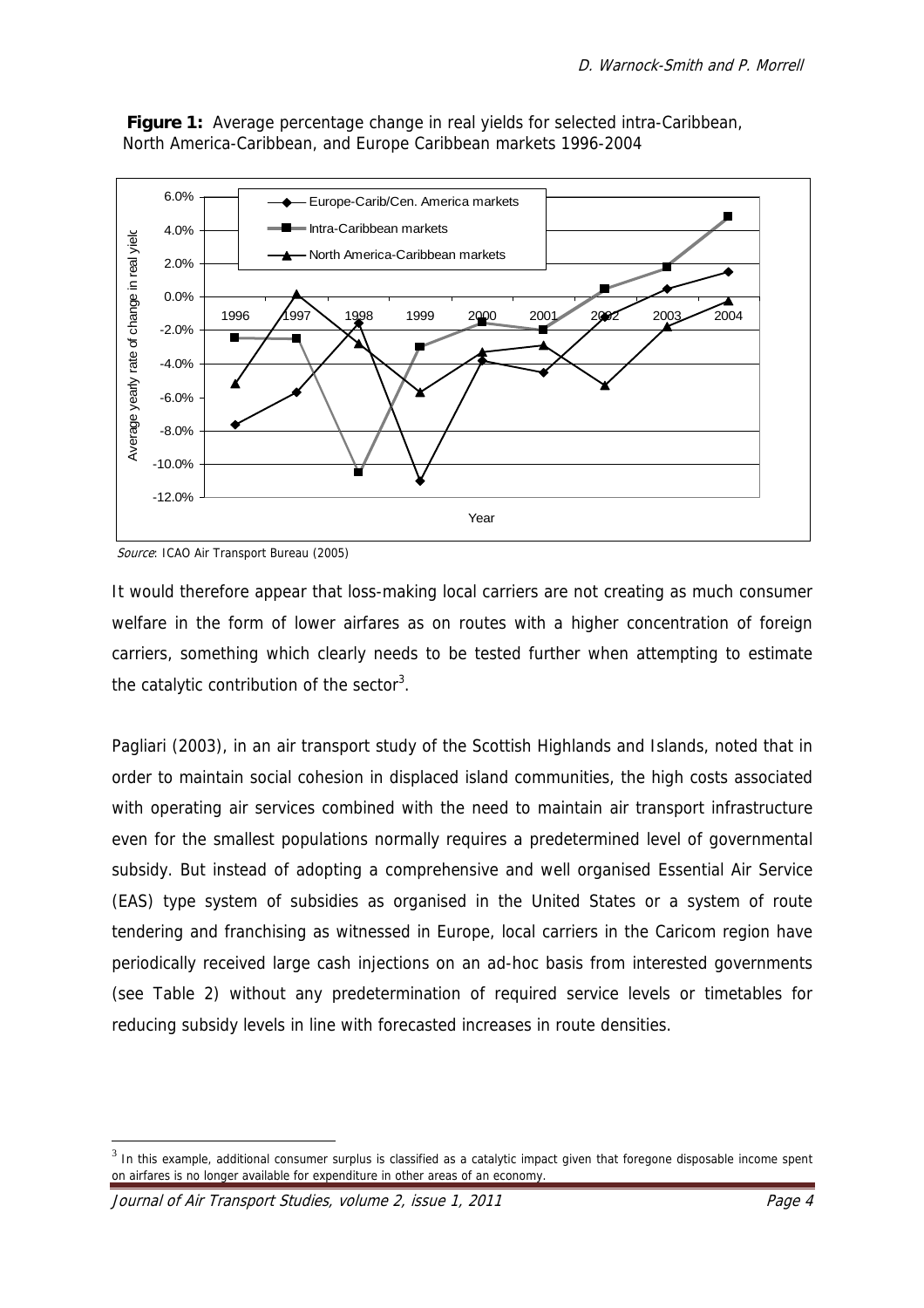| Year          | Carrier | BahamasAir (UP) | BWIA (BW) | LIAT (LI) | Air Jamaica (JM) |
|---------------|---------|-----------------|-----------|-----------|------------------|
| 2002          |         | 12.0            | 13.0      | 14.5      | 70.0             |
| 2003          |         | 0.0             | 0.0       | 14.5      | 30.0             |
| 2004          |         | 0.0             | 0.0       | 14.5      | 30.0             |
| 2005          |         | 0.0             | 0.0       | 8.0       | 32.5             |
| 2006          |         | 28.5            | 250.0     | 8.0       | 32.5             |
| 5 year totals |         | 40.5            | 263.0     | 59.5      | 195.0            |

**Table 2:** Five year subsidy assigned to the Caricom region's major flag carriers 2002-2006 (US\$mn)

Sources: World Bank document (2006), CRSTDP (2007), Caribbean Development Bank (2007), airline data

Notes: LIAT figures do not represent actual yearly injections but an average of the cumulative totals indicated in the Trinidad Guardian (2006) 2002-2004 and World Bank study (2006) 2005-2006. The unusually high injection for BWIA in 2006 was related to its closure and the associated writing off of its long term debts in readiness for the creation of new carrier Caribbean Airways in January 2007

In macroeconomic terms, direct subsidy forms a negative tax on production and thus acts as a moderating force on the sector's direct contribution to GDP. It is one of the aims of this study to estimate the extent to which, in a sample of Caricom states, the sector's direct impact has been suppressed by the continued subsidy of local carriers by comparing states that have not been subjected to this financial burden to states that have. Assuming it is the aim of government to maximise, ceteris paribus, the macroeconomic contribution of the sector, it is important to find ways to reduce subsidy whilst ensuring service and efficiency levels on a route level are not compromised. Any commercially viable routes are then automatically served by a combination of local and foreign operators.

The concept of national loyalty as a social benefit must also be considered especially in the case of small island states that have, in the main, only recently inherited sovereignty from their old colonial powers. In a study of 427 Canadian travellers Bruning (1997) discovers that although a certain amount of national loyalty is present, if continued operations result in service or price disadvantages, consumers will tend to switch to foreign carriers. Thus, as well as dealing further with the quantitative aspects as previously mentioned, a further intention of this study is to assess the possible influence of a passenger's country-of-origin on choice of carrier in the Caricom region with reference to the findings of Bruning (1997).

#### **2. PREVIOUS IMPACT ASSESSMENT WORK**

Raguraman (1997) contends that tourism impact studies must be extended to include outbound local tourists and the means of transport. Impact studies that account for expenditure outflows are typically referred to as net impact assessments. In air transport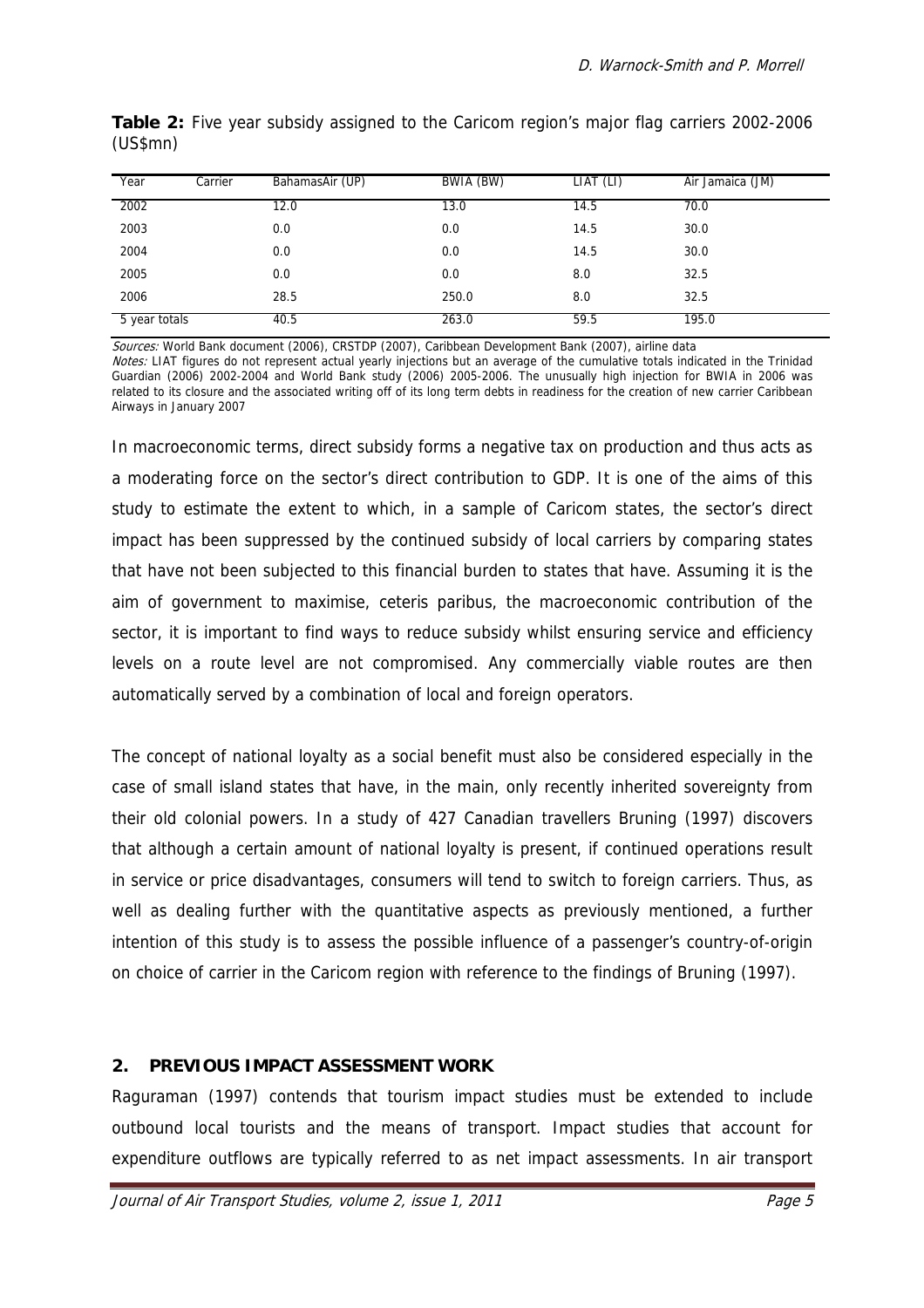literature this net impact forms part of a bundle of contributions arbitrarily termed catalytic impact.

It is important for tourism intensive economies to note however that international airlines also generate expenditures in their own right, which can represent sizeable injections into the local economy (Raguraman, 1997). But it is also of equal importance to account for the importation of airlines services and the repatriation of profits. As most international air services are provided on a third and fourth freedom basis (Doganis, 2003), capacity increases available for foreign tourists would inevitably translate into equal capacity increases for local populations wishing to take expenditure out of an economy<sup>4</sup>.

This was also one of the main criticisms of the scope of a recent impact study of national flag carrier, Air Jamaica on the national economy of Jamaica (Clarke et al, 2005). Madjd-Sadjadi (2005) claims that, in the paper, there is no accounting for the fact that passengers travelling on Air Jamaica are often originating from Jamaica. This leads to unrealistic assumptions of the true facilitating role of an airline to a nation's GDP.

The social benefit derived from increased travel opportunities for local populations is not considered either by the study itself or by Madjd-Sadjadi's criticism. In a global study, the Air Transport Action Group (2005) state that this perceived increase in quality of life can in fact encourage locals to remain in their home countries and improve their labour productivity as a result of the greater work/life balance afforded by access to international travel. The Madjd-Sadjadi (2005) study does allude to the fact that local employment will often rise as a result of increased usership no matter if passengers originate in the host country or not. Although it is difficult to qualitatively account for the first consideration, both are important omissions which need to be assessed more thoroughly in a more extensive impact assessment.

In a report commissioned by the Civil Aviation Authority (1994), which assessed the economic impact of new, foreign carrier, long-haul routes to and from the UK, it was found that, despite the fact UK airlines would experience a revenue loss of £5.5 million per year per new route, and a high proportion of traffic would have been UK originating leisure traffic, it was still likely that the overall effect on the UK was an additional gross expenditure

Journal of Air Transport Studies, volume 2, issue 1, 2011 **Page 6** 

 $^4$  Since the introduction of seat only sales, charter carriers operating into the region have also had the ability to tap into local markets.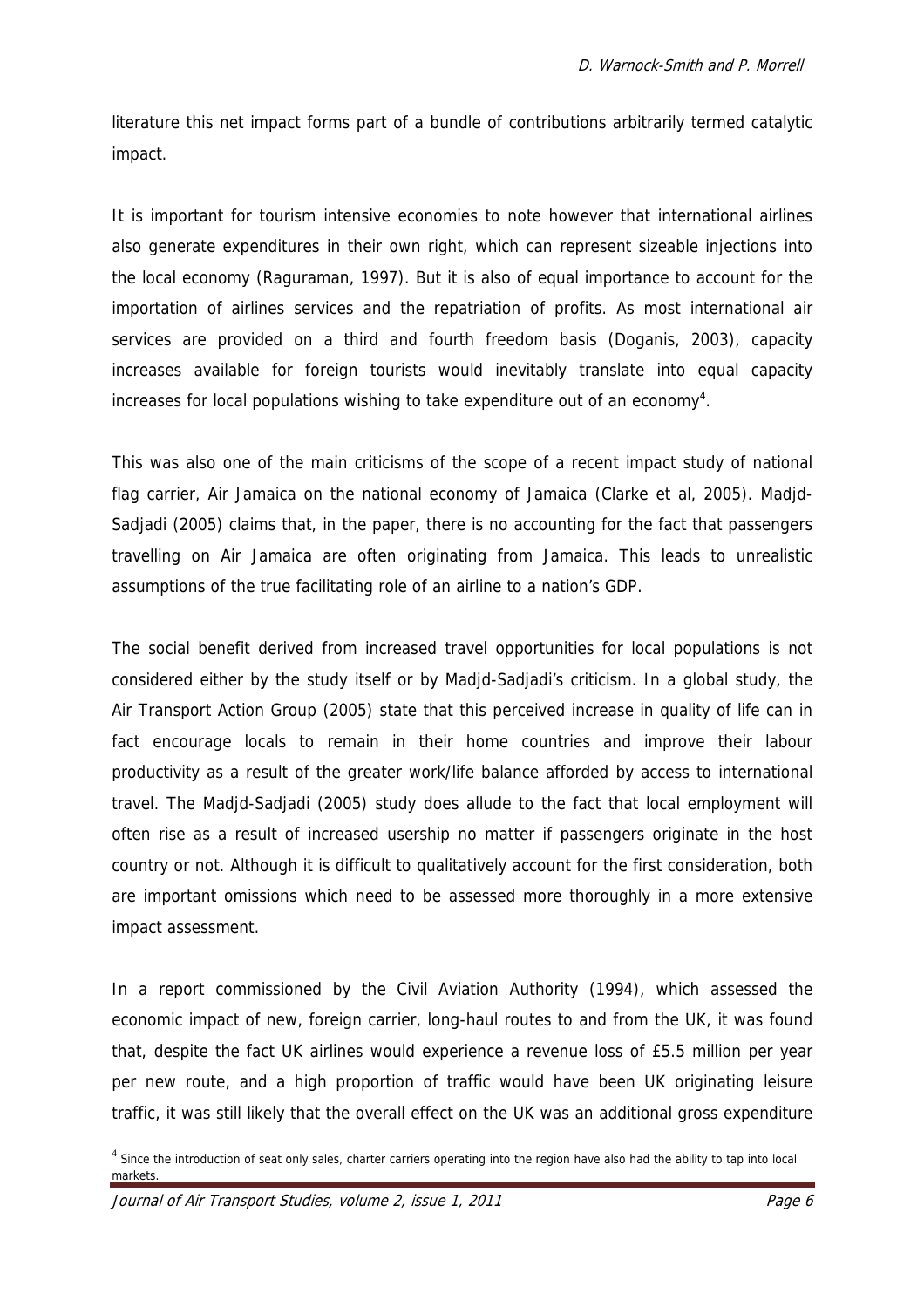of £1.5 million. This translated into an estimated 33 extra jobs per year in the aviation/tourism sector. It would follow that in Caribbean nations with generally low expenditure outflows and poorly performing local carriers, the introduction of new foreign services may result in economic benefits of a greater magnitude than those found in the CAA study. This is especially so in cases where foreign carrier surpluses are passed on to the consumer in the form of lower fares, where new services lead to greater tourism inflows and where improved levels of customer service are introduced onto a network. National earnings from foreign carriers in the form of landing/parking fees, fiscal revenues, commission to local travel agents and capital investment income generation also need to be considered in markets where protectionist measures are stifling the provision of services by foreign operators.

Montalvo (1998) introduces the concept of 'transferability' which also needs to be considered in any net impact assessment. In the absence of a general equilibrium analysis it is difficult to quantify the amount of job and income substitution that would take place in the absence of a national carrier. As air transport and travel are interdependent however, tourism dependent, poorly diversified economies would clearly suffer if the absence of a national carrier would lead to an overall decrease in output. By extension, it is also reasonable to assume that a decrease in total air capacity regardless of whether it was provided by a domiciled carrier or not could lead to displaced employment when this employment cannot be easily incorporated into other sectors.

#### **3. RESEARCH PLAN**

Using a representative sample of seven Caricom states, it was possible to estimate the disaggregated net economic impact of the industry for the year 2006 broken down by island states where national carriers were present as opposed to markets where they were not. There are clearly many different facets related to economic impact which use a number of distinct measures. For the purposes of this study, the widely accepted ICAO (2005) definition of the breakdown of impacts was used as a basis by which to ensure a wider range of contributions were considered (See Table 3).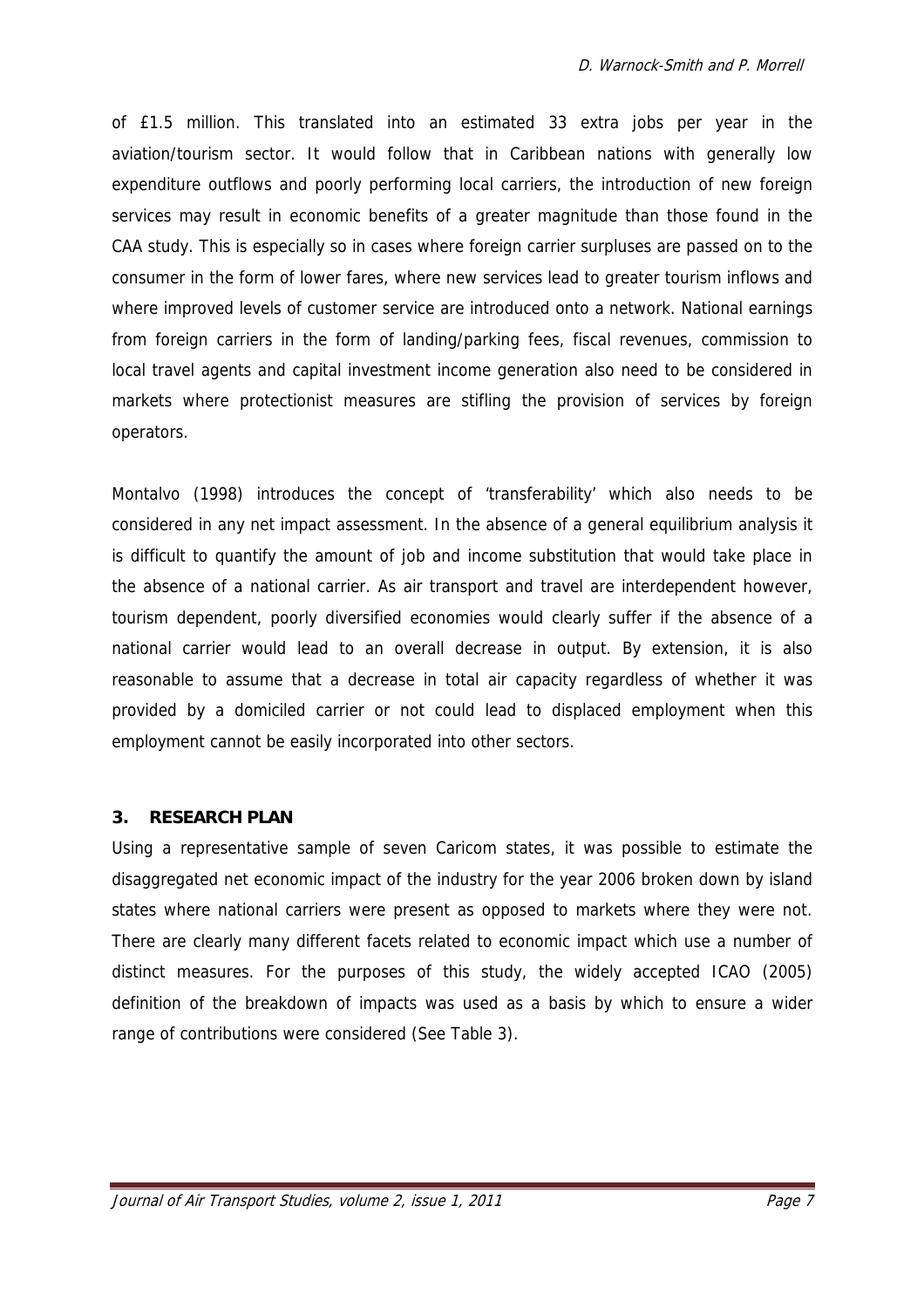| Classification | Players                                                        | <b>Activities</b>                                                                                                                                                                                                                       |
|----------------|----------------------------------------------------------------|-----------------------------------------------------------------------------------------------------------------------------------------------------------------------------------------------------------------------------------------|
| Direct         | Airport<br>firms<br>and<br>organisation<br>based<br>on<br>site | -Involved directly in the delivery of air transport services to end users<br>and to industries<br>-Order intermediate services and products from various suppliers<br>-Create on site employment, pay taxes and accrue profits (losses) |
| Indirect       | Suppliers based off site                                       | -Involved in delivery of intermediate products and services to airport<br>firms based on site<br>-Order various intermediate inputs from various suppliers<br>-Create off site employment, pay taxes and accrue profits (losses)        |
| Induced        | All concerned firms and<br>individuals                         | -Deliver goods and services to off site suppliers<br>-Direct and indirect employees spend wages in other sectors<br>-Create employment, pay taxes and accrue profits (losses)                                                           |
| Catalytic      | freight<br>Passenger<br>and<br>transport users                 | -Expenditure in wider economy<br>-Travel agent commissions and consumer surpluses<br>-Create additional employment, payment of taxes and accrual of profits<br>(losses)                                                                 |

#### **Table 3:** ICAO impact classification

Source: ICAO (2005)

An input-output analysis along with a general equilibrium model had to be avoided due to limited access to a full breakdown of supplier expenditure and revenues for each branch of economic activity in the region. It was still possible, using an indicative case study based supplier probe in the contrasting island states of Barbados and Trinidad & Tobago to gain a better understanding of the possible upstream impacts of a given level of air service on GDP and its resulting effect on employment.

A comprehensive passenger survey was designed to firstly capture data pertaining to consumer surpluses which could then be disaggregated by local and foreign carrier for each sampled state, secondly to estimate the correlation between the sector's overall economic contribution and the level of air carrier exportation/importation and finally to measure counterfactually the approximate reduction in demand if local flag carriers were no longer in operation. An accompanying business survey, targeted at regional companies from a range of sectors, was undertaken to establish the extent to which investment plans have been cancelled or delayed by real or perceived deficiencies in intra and extra-regional air services. Published balance of payment and national account data from the Caricom Secretariat and governmental central banks respectively were also employed to examine whether states with home and/or foreign carriers had a higher impact factor in terms of direct foreign exchange as well as direct/indirect GDP and employment contributions. The supplier probe gave a clear indication of direct (on site) and indirect (off site) wages available for expenditure in the wider economy. An estimate of induced impact in the country with and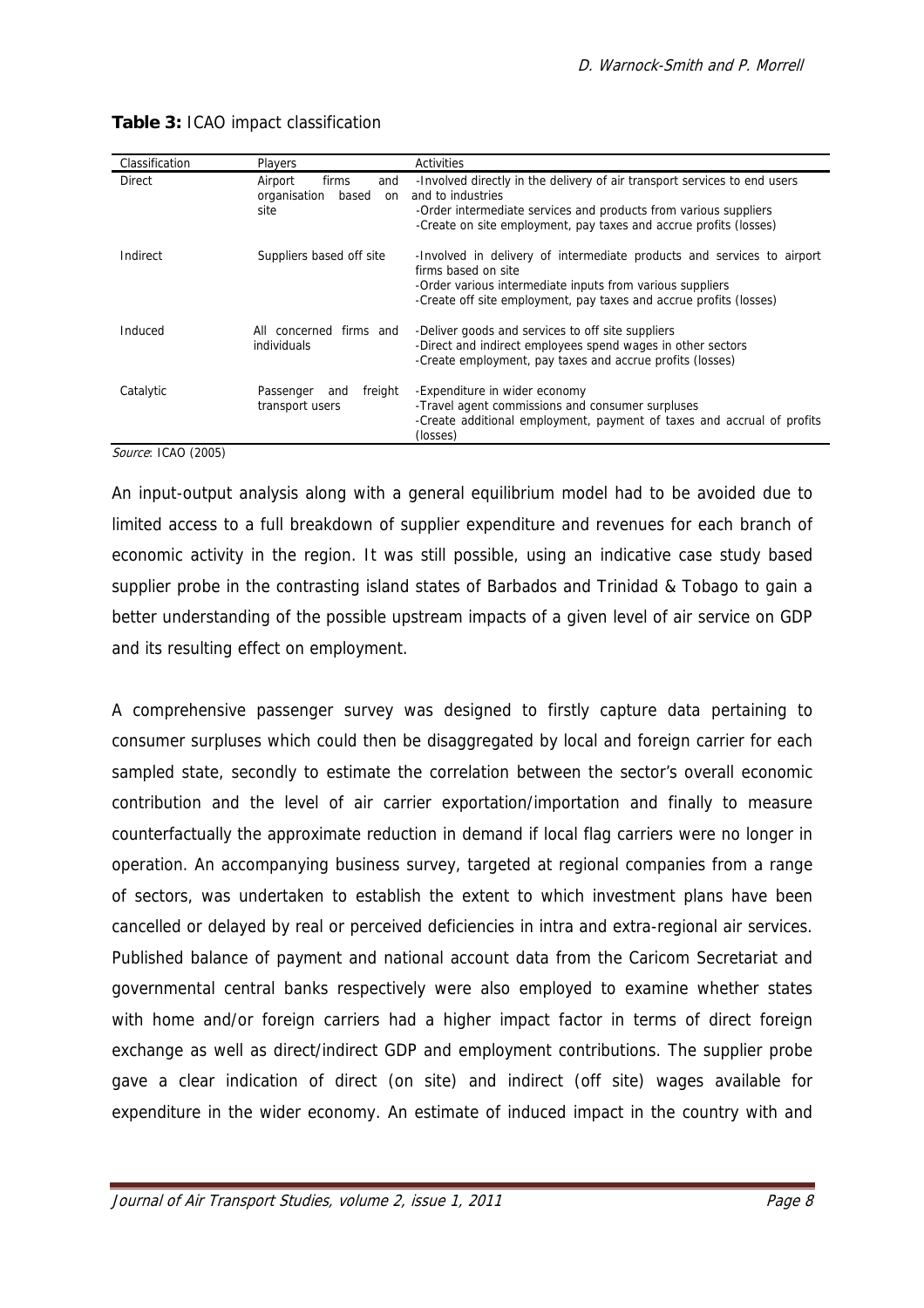without a local carrier could then be computed despite the small sample size of some of the off site companies involved in the production of air transport services<sup>5</sup>.

All relevant data was collected between April 2006 and February 2007, but due to the crosssectional nature of the research undertaken, it was not possible to determine annual variability in the magnitude of the sector's economic contribution. Thus, reliable conclusions can only be drawn for the year 2006. Cost information on wages, government taxes, capital investments and spending on intermediate products was collected from companies in Barbados and Trinidad and Tobago as part of the supplier probe. This type of sensitive data was typically given on the condition that company names remained anonymous.

Based on a cluster sampling technique (Lind et al, 2006), it was estimated that it was possible to quantify and qualify the direct and catalytic impacts for any of the twenty (20) Caricom full and associate member states arriving at a final sample size of seven countries including the Bahamas, Barbados, Dominica, Guyana, Jamaica, St. Lucia and Trinidad & Tobago. Countries were grouped according to geographical position, national output levels  $(GDP)$  and the level of air transport activity<sup>6</sup>. By extension, despite the economic heterogeneity present between the economies of Barbados and Trinidad & Tobago, it was not feasible to make any regional generalisations from the induced impact results of the supplier probe or indirect results of the national account data.

After a pilot survey was undertaken in Barbados, it was found that variation in passenger expenditure required a minimum sample size of 307 for the passenger survey, and variation in firm size suggested an estimated sample size of 220 for the business survey. In total, 211 business and 327 passenger survey responses were actually gathered between the months of May 2006 and February 2007; the first by means of an on-line survey and the second in the form of a structured interview carried out in the departure areas of seven of the region's main airport terminals. A total of 1,400 on-line surveys were sent to Caricom based businesses with an approximate response rate of 15%. The airport interview was conducted

Journal of Air Transport Studies, volume 2, issue 1, 2011 **Page 9** Page 9

<sup>&</sup>lt;sup>5</sup> With low standard errors of estimate (z-values) the business population's average total wage bill was estimated to be US\$1.5mn for Barbadian firms and US\$3.5mn for Trinidadian firms. Subsequently it was found that, using a sample size of 39% and 29% of the population of firms in Barbados and Trinidad, sampling error was low, at US\$-0.15mn for Barbados and US\$-0.5mn for Trinidad.

<sup>&</sup>lt;sup>6</sup> This was estimated by proxy using the average of total air arrivals and the ratio of air arrivals to arrivals by all modes. Other possible variables for clustering include the percentage of the labour force involved in air transport or the number of air journeys per capita versus GDP per capita.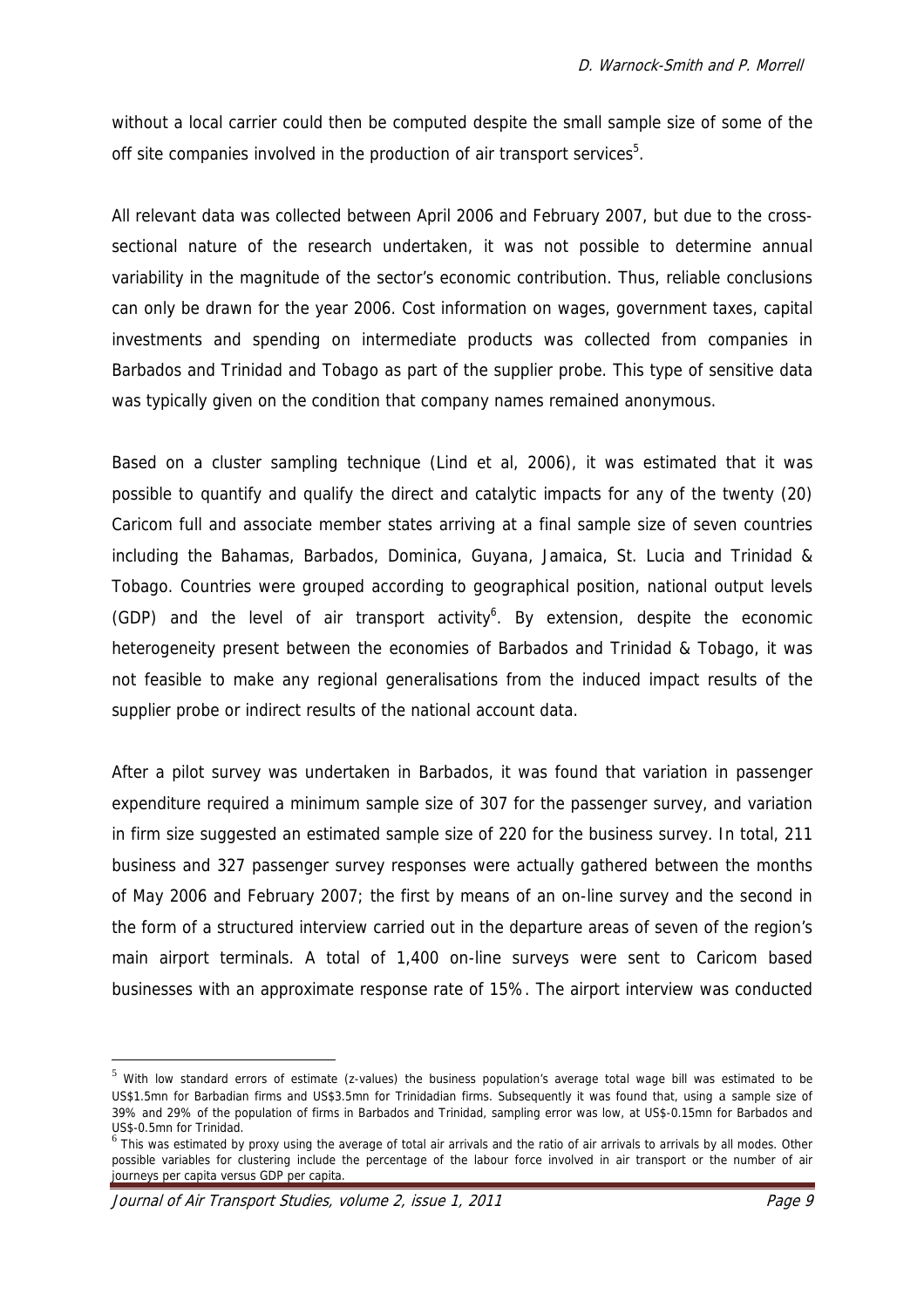face-to-face and although some passengers refused to participate, it was still possible to complete as much as 93% of a predetermined target of 350 responses.

To further validate the use of annual Caricom generalisations, the passenger survey was performed using a method called 'stratified random sampling' (Lind et al, 2006). An approximately equal number of responses were collected from each member state. Out of the seven versions of the survey, four were carried out during the low season (May to November) and three during the high season (December to April); four on busy days and three on relatively quiet days. On an aggregate regional level this ensured seasonal variation could be accounted for by the sample. In addition, all responses were as evenly spread as possible throughout the designated survey day in order to capture variations between peak and off-peak periods, short, medium and long haul destinations, business and leisure passengers, resident and foreign travellers, and regional and foreign carriers.

The passenger survey was modelled on a combination of a typical Civil Aviation Authority (CAA) passenger survey (2004) along with a Caribbean Tourism Organisation (CTO) survey (2004) which is targeted at long-stay tourists travelling by air. This ensured that questions pertaining to air transport, socio-economic, air traveller, air travel choice, and expenditure variables were all taken into account, and not just variables relating to airport activity variables or incoming tourism activity only. The business survey was adapted from an Oxford Economic Forecasting (OEF) survey of UK companies (2006).

#### **4. RESULTS AND FINDINGS**

#### **4.1 DIRECT & INDIRECT EVIDENCE**

In terms of foreign exchange earnings it is evident that islands with national carriers are more likely to create a greater direct impact than those islands without. This is due to the fact that a greater proportion of total operating costs are internalised and a lower percentage of total revenues are repatriated to foreign countries. Table 4 shows however that in those states which are entirely dependent on foreign carriers, continued growth in overall on-site output ensures a net balance of payment surplus for the sector. This is because the increased output induces more on-site commercial expenditure, employment and use of local products and services as well as providing a source of fiscal revenues.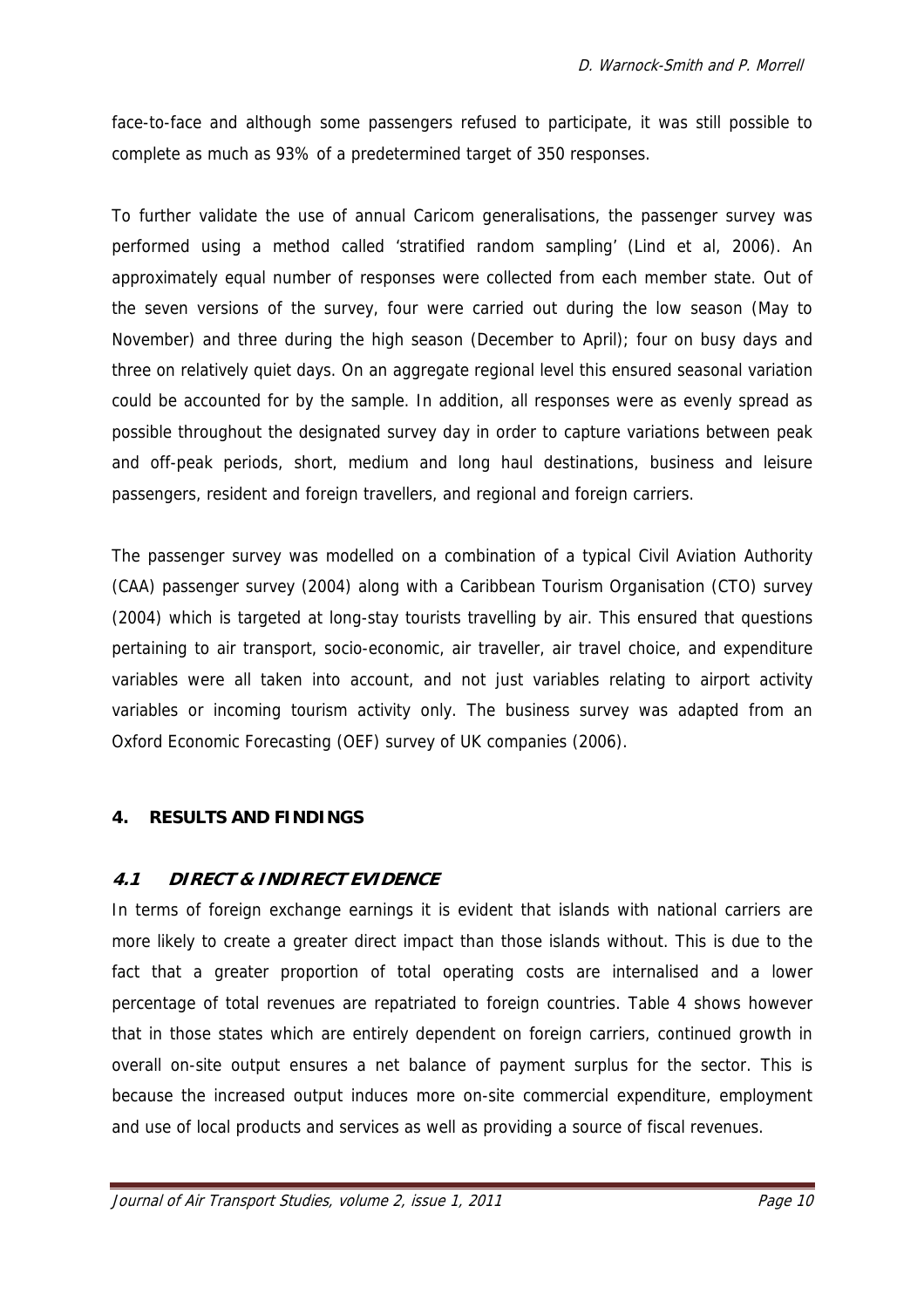| Caricom Member Country   | BoP surplus (deficit) \$USmn | Home based carrier |
|--------------------------|------------------------------|--------------------|
| <b>Bahamas</b>           | 419.08                       | Yes                |
| <b>Barbados</b>          | 58.78                        | No                 |
| Belize*                  | 22.09                        | Yes                |
| Dominica                 | 1.46                         | No                 |
| Jamaica                  | 337.17                       | Yes                |
| St. Lucia                | 44.18                        | No                 |
| Trinidad & Tobago        | 97.07                        | <b>Yes</b>         |
| <b>Aggregated Totals</b> | 979.83                       | $Yes = 4. No = 3$  |
| Mean average             | 139.97                       |                    |

**Table 4:** Balance of payment (BoP) surplus (deficit) against presence (absence) of a local carrier among the sampled Caricom member states (2000)

Source: Caricom Trade in Services report (2002)

\*Guyana data not available. Belize used as a Caricom substitute.

The two anomalies are shown to be Barbados and Belize. Barbados returned a notably higher direct impact value than the other sampled islands without a national carrier. This could be due to the fact that Trinidadian carrier BWIA and to a lesser extent Antigua and Barbuda based LIAT were using Barbados as a secondary regional hub at that point bringing with it more direct employment and output growth than would normally be the case for an island without an airline based there. Barbados was also the major shareholder of LIAT during this period and despite the continued financial burden of the carrier (as described in Table 1) on the Barbadian taxpayer, contributions towards aeronautical and nonaeronautical revenues as well as payments to airport service providers may have compensated for this deficit<sup>7</sup>. Although Belize has two locally based carriers (Maya and Tropic Air), their limited output of less than 200,000 passengers per annum, along with their insignificant network of international routes suggested low direct contributions to both foreign exchange and internal expenditure.

Jamaica and the Bahamas noted the highest direct impact values. Aside from the fact that they too had national carrier bases, there was evidence that the high number of leisure travellers passing through the islands' major gateways provided a major source of commercial airport revenues and consequently direct foreign exchange earnings. It is unlikely to be a coincidence that of the sampled island states, the Bahamas (18%) and Jamaica (11%) also recorded the highest tourism sector contributions as a ratio of GDP (Tourism Satellite Accounts, 2000-2006). It is these same long-stay visitors that are more likely to buy last minute memorabilia and souvenirs from the airport's retail outlets.

Journal of Air Transport Studies, volume 2, issue 1, 2011 Page 11

 $<sup>7</sup>$  This was estimated for the latest available year with regional Balance of Payment data (2000).</sup>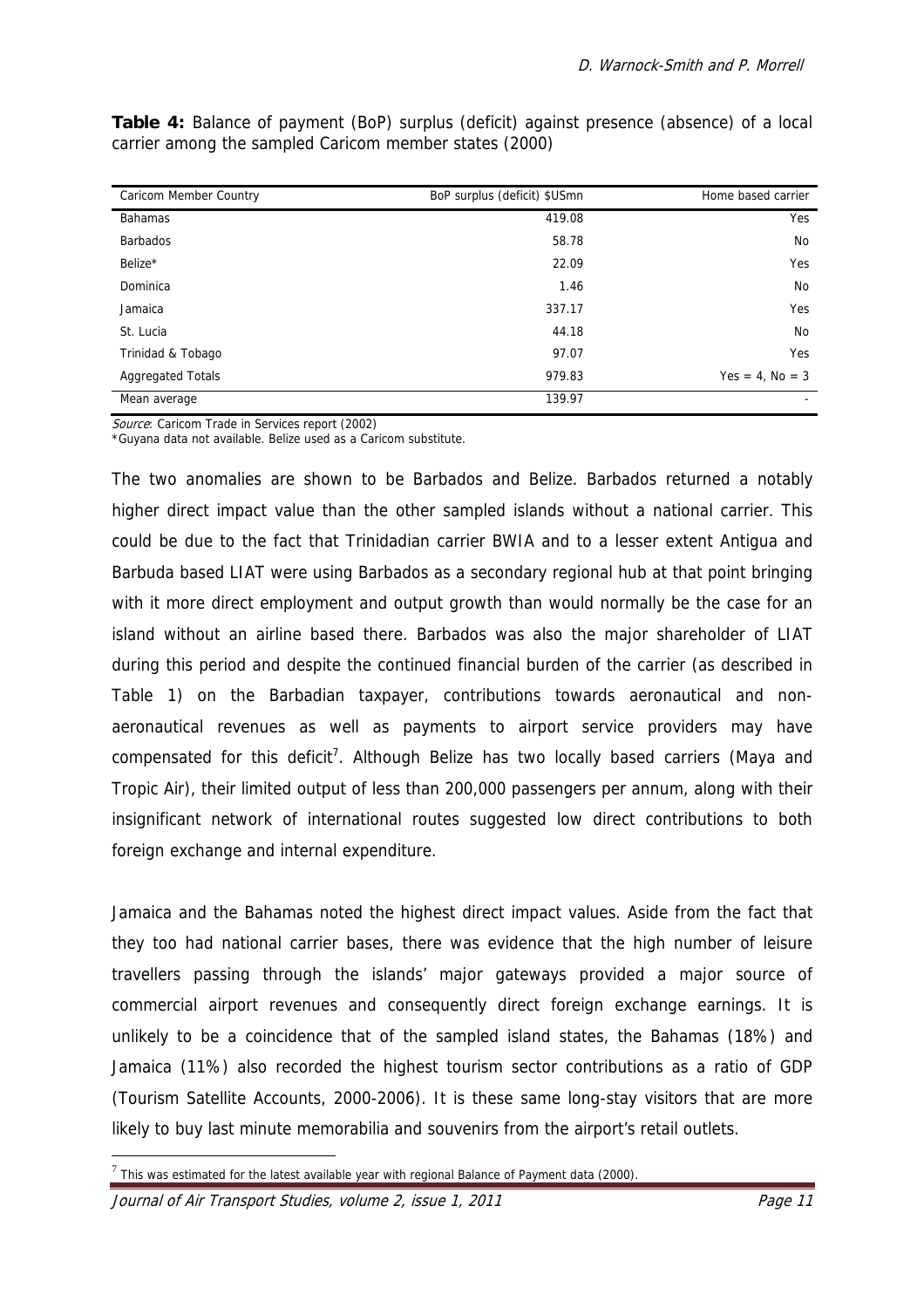| Caricom<br>state     | Sector                               | Sector components                       | Constant Prices (US\$mn) | Full time jobs |
|----------------------|--------------------------------------|-----------------------------------------|--------------------------|----------------|
| <b>Barbados</b>      | Air Transport (Airlines<br>only)     |                                         | 3.86                     | 255            |
|                      | Supporting and<br>auxiliary services |                                         | 35.90                    | 2,370          |
|                      |                                      | Cargo handling                          | 7.81                     | 515            |
|                      |                                      | Storage and warehousing                 | 0.77                     | 51             |
|                      |                                      | Airport services and other support      | 8.79                     | 581            |
|                      |                                      | Travel agencies, tour companies<br>etc. | 18.53                    | 1,223          |
|                      | <b>Total Barbados</b>                |                                         | 39.76 (0.92% of GDP)     | 2,625          |
| Trinidad &<br>Tobago | Air Transport (Airlines<br>only)     |                                         | 84.33                    | 1,507          |
|                      | Supporting and<br>auxiliary services |                                         | 158.42                   | 2,835          |
|                      |                                      | Cargo handling                          | 61.45                    | 1,100          |
|                      |                                      | Storage and warehousing                 | 5.45                     | 98             |
|                      |                                      | Airport services and other support      | 22.80                    | 406            |
|                      |                                      | Travel agencies, tour companies<br>etc. | 68.72                    | 1,231          |
|                      | Total Trinidad &<br>Tobago           |                                         | 242.75 (1.78% of GDP)    | 4,342          |

#### **Table 5:** National account extract for Barbados and Trinidad & Tobago (2005)

Source: Barbados and Trinidad & Tobago statistical service

Note: Disaggregated employment values were estimated iteratively using ratios between GAV's of different sector components

Expenditure and employment data pertaining to on and off site air transport activity was available for Trinidad & Tobago and Barbados through their national account data, which was last performed for a limited range of sectors in the year 2005. Although not an exhaustive list, a fair indication of indirect activity as a ratio to direct, on site activity could be assembled and commented upon (See Table 5). Under the sub-heading 'supporting and ancillary air transport services', activities relating to off site cargo handling, storage and warehousing, ground handling administration and travel agency/tour company interests were included. Off site output in Barbados was around ten times more significant than on site output. This was only achievable because of the large contribution made by travel agents and tour operators, reflecting a higher level of visitor activity taking place outside the airport vicinity in comparison to Trinidad. Trinidad not only had a lower indirect to direct ratio of around two but also had a relatively low travel agency and tour company contribution to total indirect output levels. This shows that Barbados' lack of a national carrier was partially compensated indirectly through greater levels of visitor related output off site. On the other hand the situation in Trinidad implied a heavier reliance on the direct contributions of home carrier BWIA and the continued operation of its Piarco base given its comparatively low level of off site tourist activity.

For Trinidad & Tobago, the direct impact value of US\$84 million in the national account extract was broadly consistent with the Balance of Payment value of \$US97 million as shown

Journal of Air Transport Studies, volume 2, issue 1, 2011 **Page 12** Page 12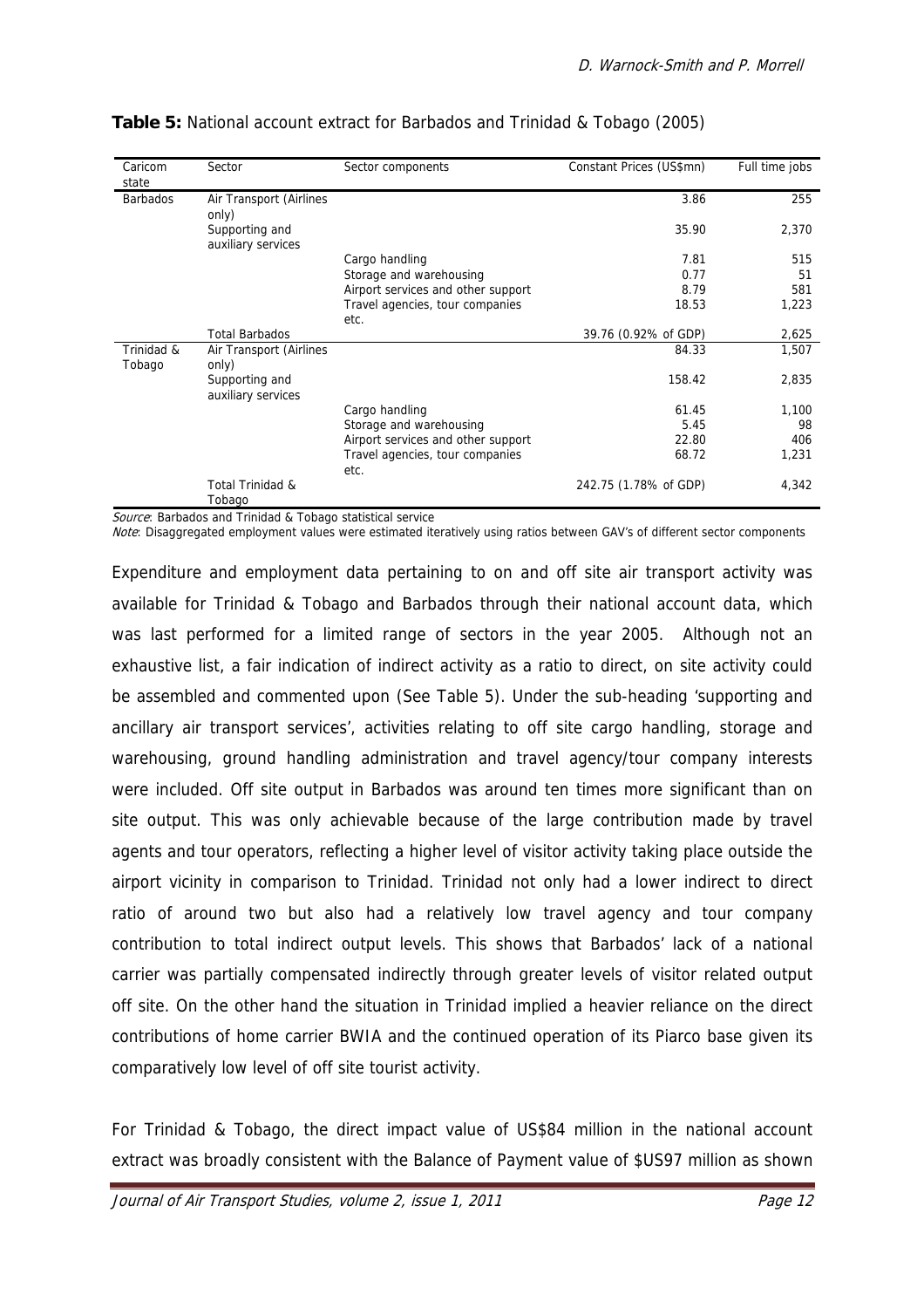by Table 4 adding validity and reliability to the secondary data sources. Having a flag carrier based in Trinidad also led to investment in on site freight, maintenance and technical facilities. Trinidad's reputation for technical expertise also led Caribbean Star to directly invest in a small crew and maintenance facility at Piarco in 2005, which was later incorporated into the LIAT entity after the two carriers merged in 2007. While Barbados was a sub-regional hub for LIAT and BWIA, not having any aircraft based at Grantley Adams inevitably explained the lower levels of employment and expenditure recorded there. The national account direct impact value is also much more modest for Barbados than it is in the Balance of Payment table. The inference here is that the continued blanket subsidy for poor performing LIAT by the Barbados government between 2001 and 2005 may have resulted in a reduced direct impact contribution. This is especially the case given large sums of this subsidy was invested, not in expanding activities in Barbados, but in furthering LIAT's presence as the home carrier of Antigua and Barbuda. Barbados therefore did not experience the assumed direct impact benefits that Trinidad & Tobago enjoyed as a result of providing financial support to a local carrier.

#### **4.2. INDUCED & CATALYTIC EVIDENCE**

#### **4.2.1. SUPPLIER PROBE**

Due to expenditure leakages in the form of capital or infrastructure investment and the associated importation of intellectual property, construction material and technology, the gross on site and off site expenditures as noted in Tables 6(a) and 6(b) have to be netted before being inputted into the national accounts as additional value creation for an economy (See Table 5). Owing to its wider ranging manufacturing base however, the absolute difference between gross expenditure and net value added is not as marked in Trinidad as it is for Barbados. Despite the leakages, a sizeable quantity of expenditure clearly flows down the air transport supply chains both in Trinidad and Barbados. The presence of a home carrier in the case of Trinidad clearly contributed to the fact that more employee income was generated by Piarco than it was by Grantley Adams, where a greater proportion of airline expenditure in the form of employee wages was repatriated back to the carrier's country of origin. Using the representative supplier probe sample, an estimation of total population income generation was derived from the computed average income per organisation. For Trinidad this equated to a total income generation of around US\$150 million for the year 2006 where as in Barbados it was valued at US\$48.86 million. Net of any

Journal of Air Transport Studies, volume 2, issue 1, 2011 entitled and the Page 13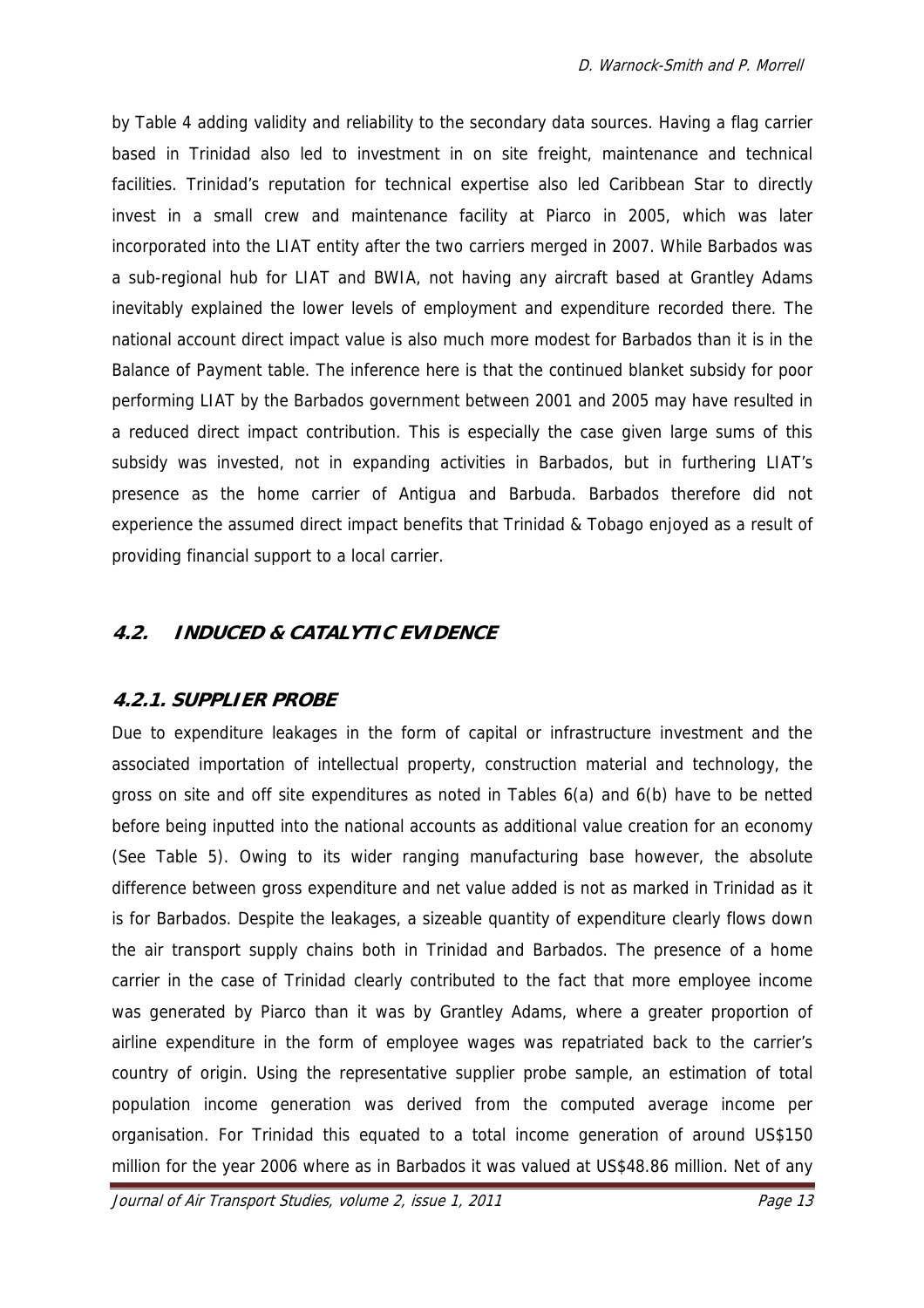household leakages in the form of product and service imports, these values form an estimation of the induced impact of the sector to Trinidad and Barbados in extra internal spending and savings.

| Account item<br>(US\$mm) | Airlines $(n=9)$ |             |         | Airport authority<br>$(n=1)$ | Ground handling<br>agents $(n=2)$ |          |                   | Travel agency<br>$(n=1)$ |            | Catering supp.<br>$(n=1)$ |
|--------------------------|------------------|-------------|---------|------------------------------|-----------------------------------|----------|-------------------|--------------------------|------------|---------------------------|
| Department location      | On<br>site       | Off<br>site | On site | Off site                     | On site                           | Off site | <b>On</b><br>site | Off<br>site              | On<br>site | Off<br>site               |
| Spend on inter.<br>goods | 70               | 12          | 12      | 0                            | $\overline{2}$                    | 1        | 0                 | 3                        | 0          | 2                         |
| Spend. on<br>investment  | 5                | 8           | 81      | 0                            | 2                                 |          | 0                 |                          |            | 0                         |
| Wages/Salaries           | 3                | 2           | 5       | $\mathbf 0$                  | 6                                 | 0.2      | 0                 | 2                        | 0.3        | 0.6                       |
| Government taxes         | 13               | 3           | 7       | 0                            | 1                                 | 0.5      | 0                 |                          | 0.2        | 0.3                       |
| Total expenditure        | 91               | 25          | 105     | $\mathbf 0$                  | 11                                | 2.7      | 0                 | 13                       | 1.5        | 2.9                       |
| Jobs created             | 126              | 84          | 211     | $\mathbf 0$                  | 174                               | 15       | 0                 | 78                       | 12         | 22                        |

**Table 6(a):** Barbados international airport supplier probe

Note: All passenger and freight airlines with base, secondary hub or regional offices were included in sample

**Table 6(b):** Trinidad international airport supplier probe

| Account item<br>(US\$mn) |      | Airlines $(n=9)$ | Airport authority<br>$(n=1)$ |             | Ground handling<br>agents $(n=2)$ |          | Travel agency<br>$(n=1)$ |      | Clothing supplier<br>$(n=1)$ |             |
|--------------------------|------|------------------|------------------------------|-------------|-----------------------------------|----------|--------------------------|------|------------------------------|-------------|
| Department location      | On   | Off              | On site                      | Off site    | On site                           | Off site | On site                  | Off  | On site                      | Off site    |
|                          | site | site             |                              |             |                                   |          |                          | site |                              |             |
| Spend on inter.<br>goods | 132  | 23               | 51                           | $\mathbf 0$ | 5                                 | 4        | $\mathbf 0$              | 3    | 5                            | 1           |
| Spend. on<br>investment  | 12   | 31               | 28                           | $\mathbf 0$ | 1                                 | 2        | $\mathbf 0$              | 2    | 7                            | $\mathbf 0$ |
| Wages/Salaries           | 14   | 15               | 4                            | $\mathbf 0$ | 4                                 | 0.5      | $\mathbf 0$              | 2.5  | 0.2                          | 1.8         |
| Government taxes         | 25   | 9                | 13                           | $\mathbf 0$ |                                   |          | $\Omega$                 |      | 2                            | 0.2         |
| Total expenditure        | 183  | 78               | 79                           | $\mathbf 0$ | 11                                | 7.5      | $\mathbf 0$              | 8.5  | 14.2                         | 3           |
| Jobs created             | 682  | 738              | 160                          | $\mathbf 0$ | 214                               | 22       | 0                        | 95   | 6                            | 56          |

Note: All passenger and freight airlines with base, secondary hub or regional offices were included in sample

In terms of induced income generation, it would appear that Trinidad has benefit from supporting a national carrier. However, it must be noted that, due to the limited contribution of other sectors in Barbados relative to other sectors in Trinidad & Tobago, net contribution to GDP was actually 18% higher for Barbados. The macroeconomic impact of the presence of a home carrier can therefore be moderated or intensified depending on a nation's level of sector diversification.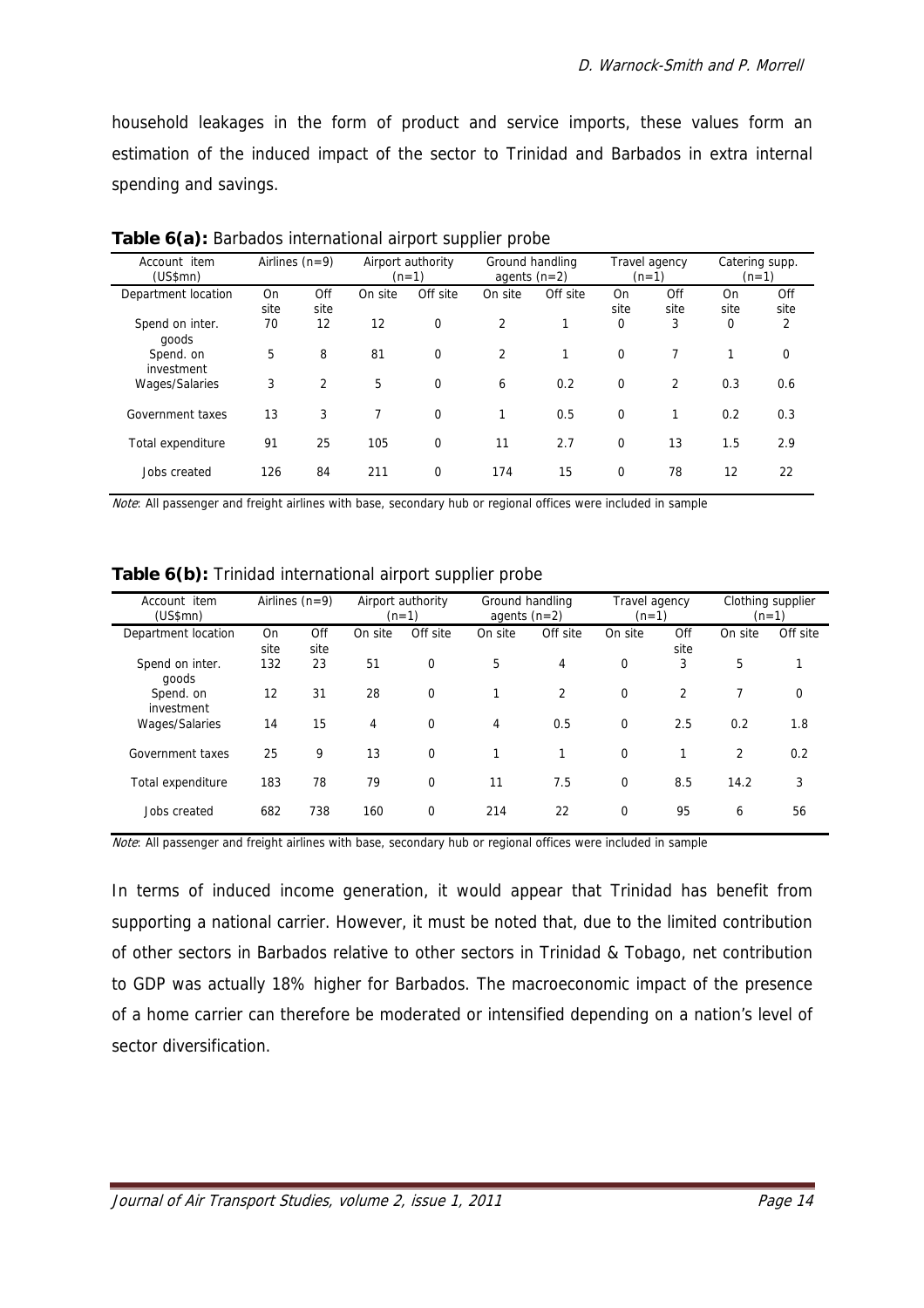#### **4.2.2. CONSUMER SURPLUS**

Value placed on a journey, net of ticket cost is called consumer surplus. When every individual in a market is sampled, this measures the portion of a downward sloping demand curve that would have paid more than the price they were actually offered. This value is frequently converted into extra expenditure at a destination or further business travel which otherwise would not have taken place if air carriers were to capture every individual's consumer value. For this reason it is inextricably linked with the catalytic or spin-off effects of the provision of air services.

**Table 7:** Net consumer surplus segmented into type of resident, carrier and route

| Explanatory variable                          | Net consumer surplus per passenger (US\$) |
|-----------------------------------------------|-------------------------------------------|
| Caricom resident $(n=219)$                    | 108.26                                    |
| Foreign resident $(n=259)$                    | 176.87                                    |
| Caricom average $(n=478)$                     | 144.31                                    |
| Caricom carrier $(n=215)$                     | 98.39                                     |
| Foreign carrier $(n=187)$                     | 149.36                                    |
| Caricom and foreign carrier combined $(n=76)$ | 261.79                                    |
| Caricom average (n=478)                       | 144.31                                    |
| Intra-regional routes $(n=121)$               | 81.96                                     |
| Extra-regional routes $(n=357)$               | 206.66                                    |
| Caricom average (n=478)                       | 144.31                                    |

Source: Author's survey

Note: n is greater than the total number of survey responses. This is because some responses consisted of groups or families covering multiple air fares. Sub-fields may not work out into the exact Caricom average due to rounding errors

On average, respondents of Caricom residence placed less additional value onto their air tickets than foreign residents did (See Table 7). This could be explained by the respective differences in disposable incomes and by the higher airfares being charged to local travellers. As distances are much lower for intra-regional routes, average consumer surplus appears to be disproportionately low when compared to extra-regional routes. This could be exacerbated by the fact that regional carriers typically present the only option for Caricom residents travelling between intra-regional points giving local carriers the opportunity to exercise greater fare flexibility. Conversely, respondents making interline connections with both a Caricom and a foreign carrier gained the highest amount of consumer surplus. For a passenger to go through the inconvenience of purchasing multiple fares and connection waiting times, a high level of demand inelasticity is assumed. The practise of interlining may be a more viable alternative in the US, for example, where there is often a critical mass of frequencies and airline co-operation. This level of convenience often does not exist in the Caribbean, adding weight to the idea that passengers interlining in the Caribbean place high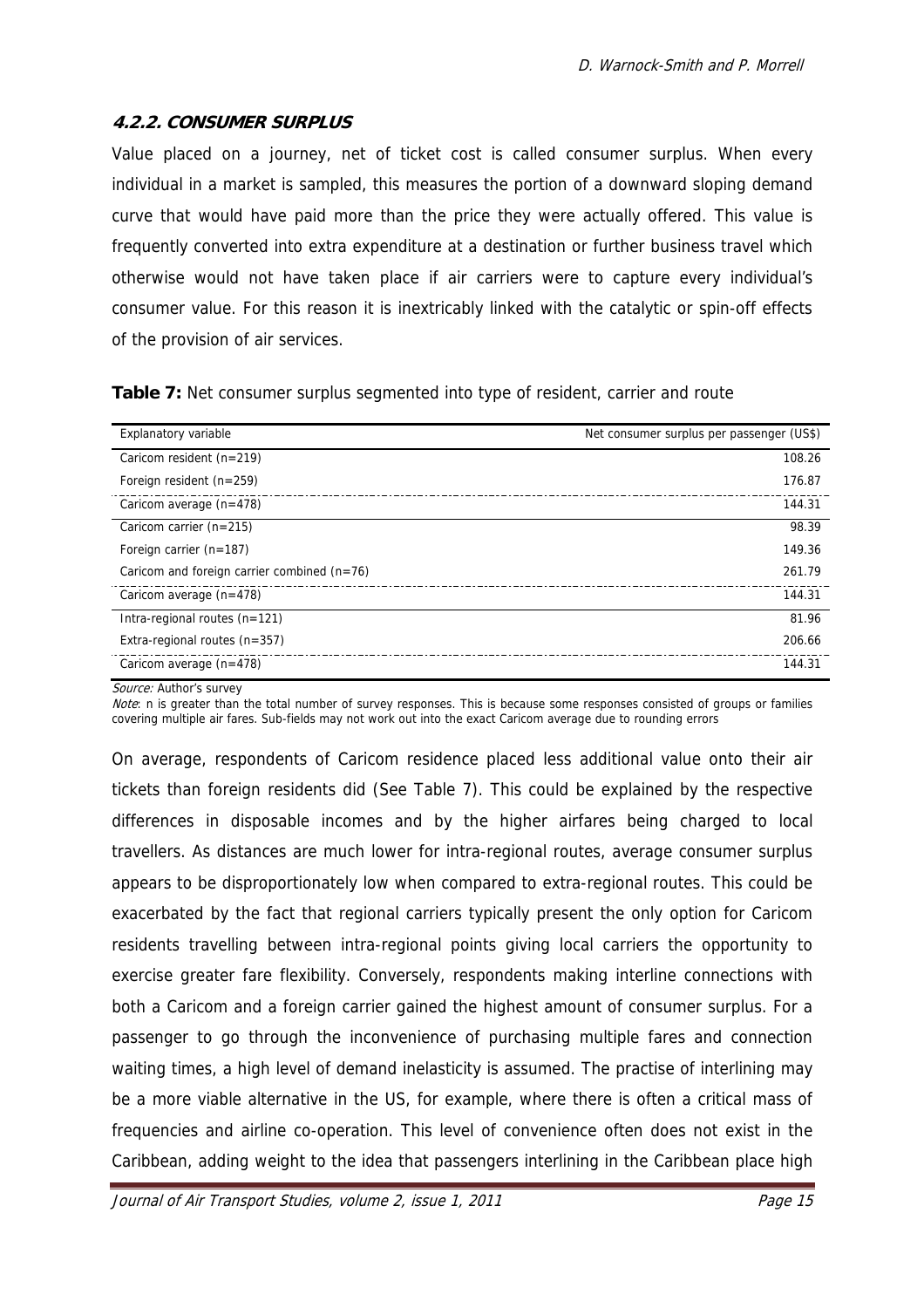values on their ability to do so. It further suggests that catalytic impact through higher levels of consumer surplus can be maximised if foreign carriers are allowed to operate freely into the sampled states, creating more opportunities for highly valued feeder services provided by local carriers to islands which do not currently benefit from trunk route services.

#### **4.2.3. FACILITATION OF EXPENDITURE**

Although invariably there are competing claims within an economy as to which sector(s) are to be credited with incoming visitor expenditure, it is important to consider the possible magnitude of expenditure facilitation when attempting to undertake an extended approach to the sector's socio-economic impact. It can be assumed therefore that non-apportioned visitor expenditure as estimated in this paper equates to the maximum possible contribution or upper impact limit of net airport user expenditures in the wider economy<sup>8</sup>.

As predicted, the aggregate Caricom passenger survey results showed a net surplus of air transport user expenditure (Figure 2). This was supported by an estimated incoming traffic ratio of 65%. Moreover, outgoing local respondents tended to spend less per night than incoming foreign visitors. This served to increase the net incoming expenditure result further. Despite a high Caricom average, which was estimated at over \$US400 million, disaggregated results show a high variability among the sampled states. Trinidad & Tobago was the only sampled state to return a net deficit, but due to the relatively small contribution of tourism spend to GDP (PPP), this deficit affected GDP by less than 1%. On the other hand, total visitor spend in St. Lucia was below average in absolute terms but this impact equated to approximately 46% of GDP (2006). This may be explained by the relatively high importance of visitor expenditure to the small island's economy when compared to the larger, diversified economies of Trinidad & Tobago and Jamaica. However sampling error may have also contributed to what appears to be an overstated estimate. Only 14% of responses gathered in St. Lucia were local residents but according to St. Lucia airport authority statistics for the year 2006, as much as 34% of travellers were outgoing St. Lucian residents (SLASPA, 2007).

<sup>&</sup>lt;sup>8</sup> Note however that marginal contributions in terms of crew and general aviation visitor spend have been included in catalytic impact studies at other airports (e.g. Los Angeles, USA) yet they have not in this paper.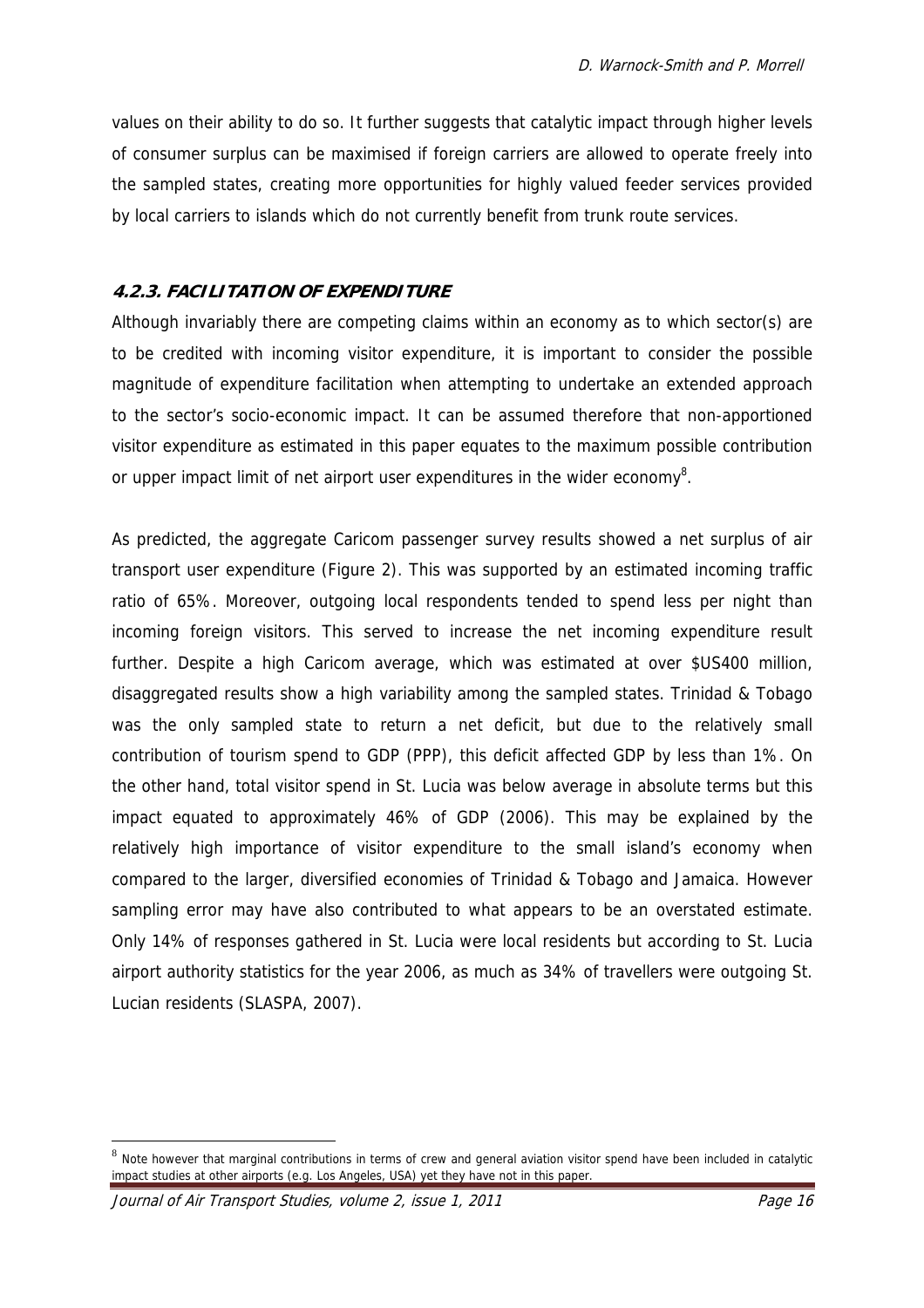

**Figure 2:** Net incoming visitor expenditure and % contribution to GDP

Note: To arrive at annual net impact estimates, a scaling factor was derived from the ratio between the sample number of observations and the net incoming expenditure they produced. A multiple was then applied using net yearly incoming passenger arrivals to arrive at an annual approximation for the year 2006.

The presence of Air Jamaica in Jamaica and BahamasAir in the Bahamas does not seem to have had a modifying effect on the amount of net incoming expenditure. In fact, although secondary airports like Freeport (Grand Bahama) and Marsh Harbour (Abaco island) have benefit from an increasing number of direct flight in recent years, the role of BahamasAir in providing domestic feeder services between Nassau and the outer islands clearly facilitated extra catalytic expenditure and as well as improved social cohesion between the islands. Trinidad & Tobago has seen a dearth of medium and long haul flights provided by foreign carriers when compared to other Caricom states. A lack of tourism infrastructure, increasing local crime rates in Port of Spain and the continued presence of BWIA may have been factors causing the missed incoming visitor opportunities which have been provided by foreign US and European carriers in the Bahamas, Jamaica and Barbados.

The case of BWIA in Trinidad & Tobago appears to imply that there is a trade-off to be made in order to ensure the maximum net macroeconomic impact accrues to the national economy. If incoming visitor traffic has been suppressed due in part to the lack of foreign carriers offering routes into Trinidad & Tobago, then this detriment appears to have been compensated by the direct and indirect output and employment created by the presence of a domiciled flag carrier. The existence of high multipliers (see Table 8) in some of the other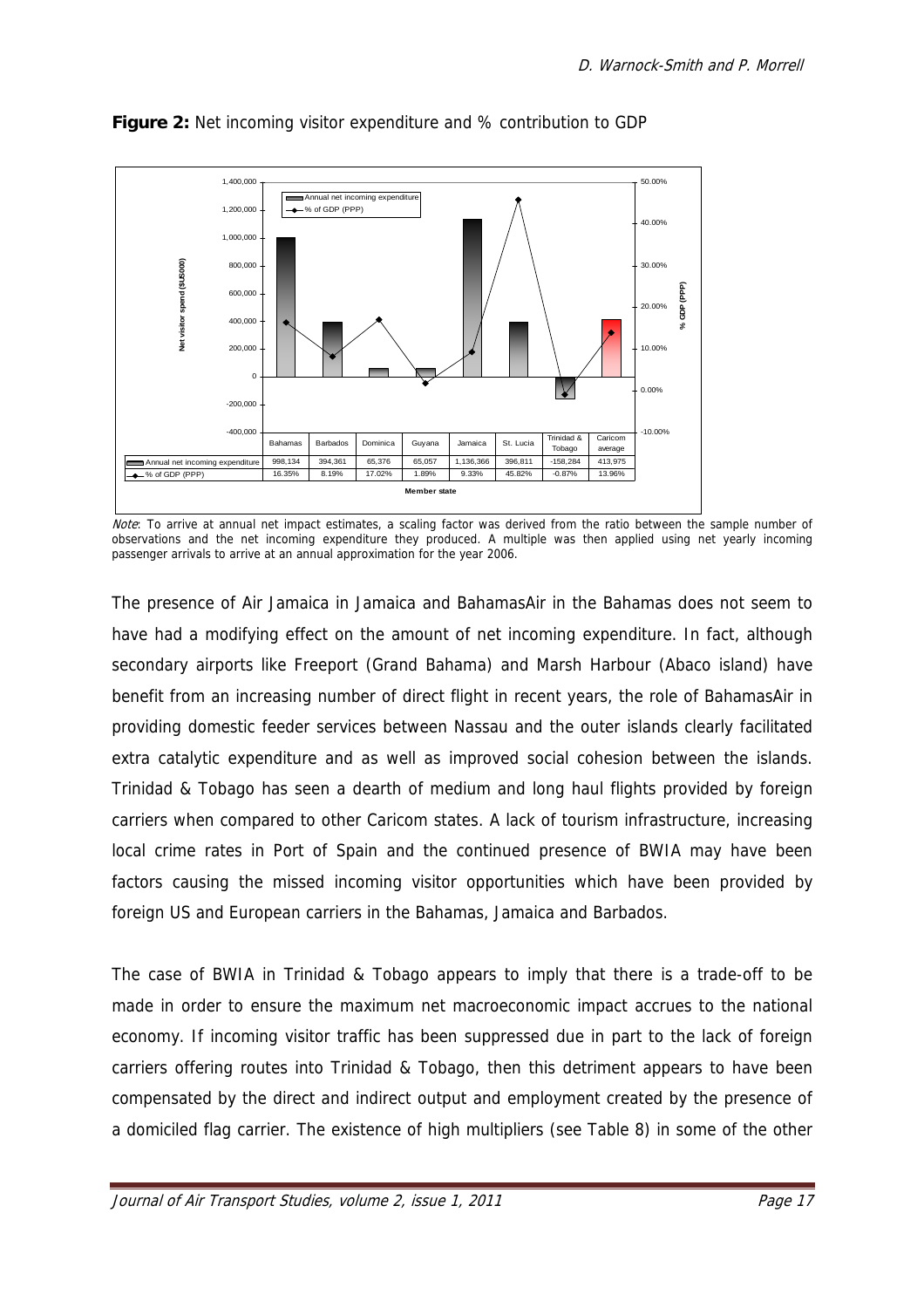sampled states however, hint at more substantial macroeconomic gains from a greater focus on increasing incoming passenger expenditure in the wider economy.

# **4.2.4. LEVEL OF CARRIER IMPORTATION, EXPORTATION AND DOMESTIC CONSUMPTION**

The survey results suggest that Caricom travellers, when the option is available to do so, usually choose to travel with regional carriers as opposed to foreign carriers and vice versa reflected by the fact that only 35% of respondents chose to import air services from foreign carriers. On international routes with choice, local travellers generally continued to choose to travel with regional carriers despite the fact that the survey results generally suggest higher fares and lower frequencies than those offered by foreign carriers. It may be the custom or the norm for Caricom customers to avoid importing air services. Loyalty programmes offered by Air Jamaica, BWIA and LIAT may have prevented carrier switching to a certain extent in addition to the idea of familiarity with carrier customs and practises as sometimes being a social factor which can override purely economic considerations (Yoo & Ashford, 2007).

Of the 478 sampled airfares, only 16% covered respondents making connections in the region. Thus, given the majority of travel to and from the region is direct and the lion's share of net incoming expenditure is provided by foreign visitors travelling on foreign carriers, it is important to point out that, at least in the short to medium term, foreign carriers appear to play a greater role in facilitating incoming catalytic spending than do the region's home carriers. By extension, if feeder services in the region are intensified, there is no reason to believe that local carrier contributions to net visitor spend cannot be enhanced.

# **4.2.5. REDUCTION IN DEMAND AND JOB DISPLACEMENT IN ABSENCE OF LOCAL CARRIERS**

It was possible to estimate counterfactually, using the percentage of respondents who stated that demand would decrease as a result of a reduction to three important air transport service aspects, the amount of full time equivalent jobs that would be lost as a result of such a reduction in output. To discover if long run levels of output would actually reduce in the absence of local carriers however, respondents were also asked if they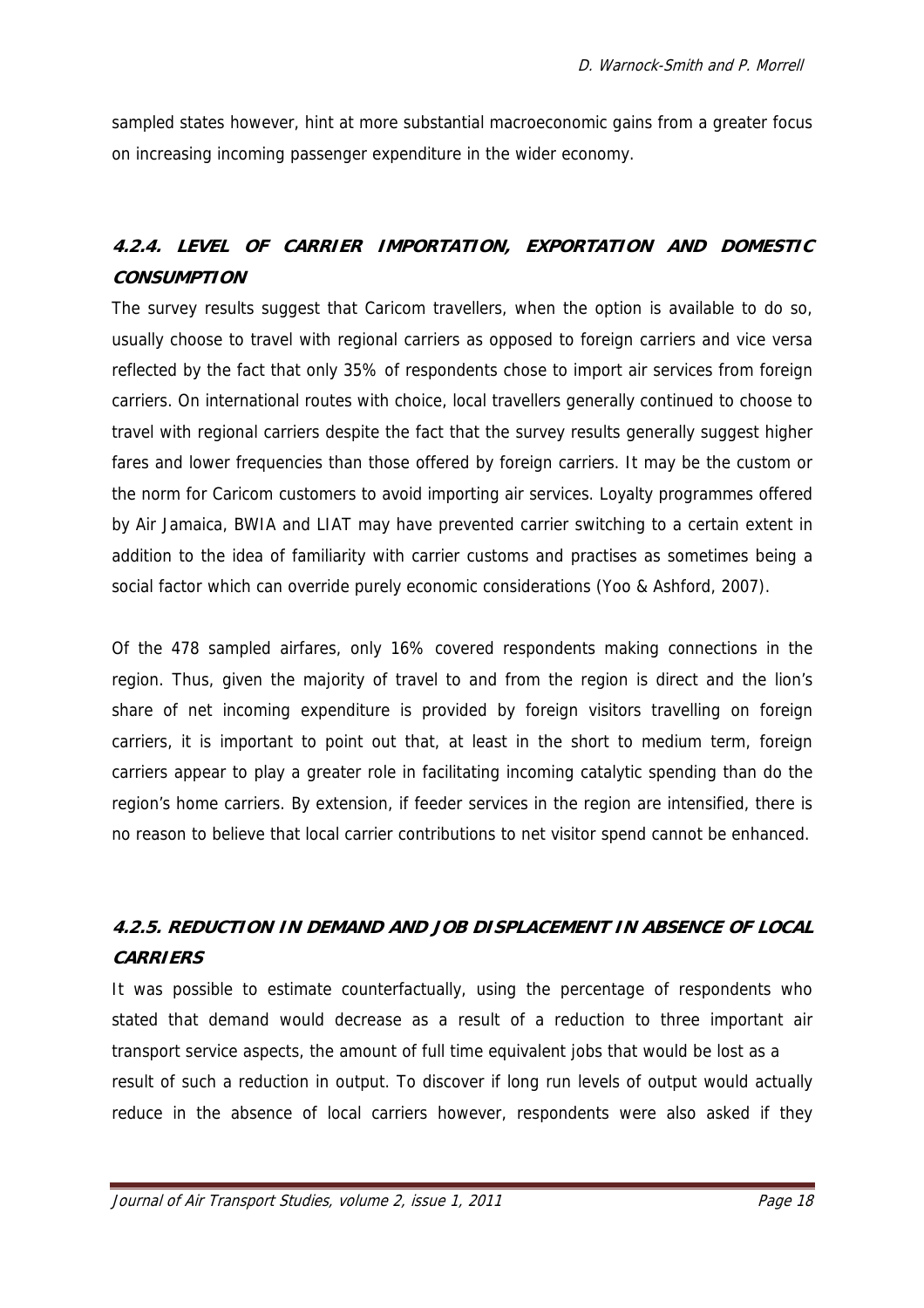believed the three service indicators<sup>9</sup> would improve or deteriorate if the loss making local carriers ceased operations. The aggregate results are presented in Figure 3.



**Figure 3:** Possible impact on output levels of a given selection of service indicators in the absence of regional carriers

With an assumed residual of 10%, the average output level for the sampled states of 2,188,000 passengers was believed to be determined by the three endogenous variables equally. Ability to make connections either by interlining or onlining for instance, was thought to produce 30% of total output for 2006. This output was then multiplied by the ratio of respondents who agreed or strongly agreed that demand within, to and from the region would decrease if there was a reduction in air connectivity and again by the ratio of respondents stating that connectivity would reduce in the absence of local carriers. Consequently, an adjusted counterfactual ratio for connectivity was estimated at 13%, giving an output reduction of 17%. This iterative process was repeated for frequency/quality of service and airfares but unlike the first service indicator, respondents supported the hypothesis that output would actually increase as a result of foreign carrier airfare reductions and quality of service improvements in the absence of local carriers. Overall, the passengers surveyed felt that aggregate output would increase by 12% or by 263,360 passengers in the absence of local carriers (Figure 3).

Source: Caricom passenger survey, author's calculations

 $9$  The three air transport related factors which were declared to be most influential on aggregate demand in the region were the level of connectivity, the level of airfares and the level of frequency/quality of service.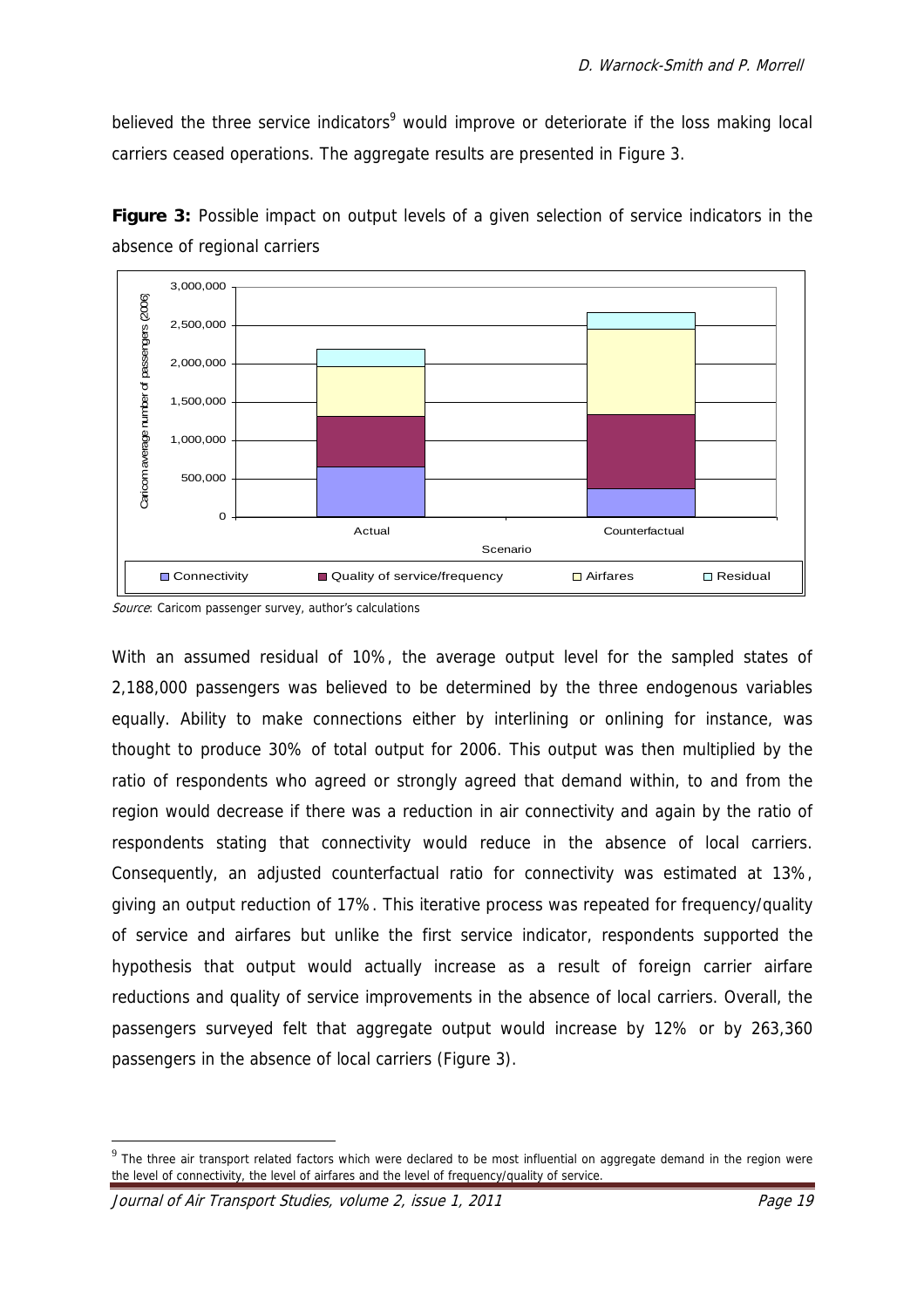While the validity of the results is based on the subjective views of the survey's passenger respondents, it must not be overlooked that stated travel preferences and factors influencing decisions to travel are in themselves highly subjective. Thus the opinions of the traveller were considered to be one of the most appropriate methods by which to examine counterfactually what would happen to demand when subjected to the impairments described in Figure 3.

In the scenario where the absence of local carriers does lead to a reduction in output and related employment, the ability of an individual sampled economy to incorporate the displaced workers is dependent firstly upon its magnitude and secondly upon its sector diversification as measured by the number of industries directly and indirectly dependent upon an economy's air transport industry. If output is said to decrease by 10% as a result of a reduction in local carrier services, on average, it is estimated that on site companies and off site suppliers would have to downsize by approximately 164 full-time equivalent jobs. In turn, a further 72 jobs could be lost in the wider economy if displaced workers could not find jobs in other sectors with equivalent wage rates.

# **4.2.6. INVESTMENT PLANS AFFECTED BY PERCEIVED LOCAL CARRIER DEFICIENCIES**

Previous studies have recorded the relative importance of good air transport links when making decisions regarding new capital investments (OEF, 2006). A study commissioned by the Department for Transport (2004) also suggests that availability and efficiency of routes and perceived and actual air connectivity between states are the most relevant factors in determining the role of air transport in facilitating international business activity and investment. Overall, 27% of Caricom business respondents cited that perceived or actual deficiencies in air transport had affected their decisions to invest in other countries (Figure 4). Given that approximately 80% of respondents chose or had to travel by one of the region's flag carriers; this implies that the majority of these complaints were related to air services provided by regional carriers, LIAT, Caribbean Star, BWIA, Air Jamaica and BahamasAir. Around 57% of business investments that were said to be hindered by air transport cited a lack of direct flights, high freight rates/airfares, low capacity, low frequency and an unreliable and inconsistent service as the main reasons why investments were affected. Four respondents went as far as to say that the region's loss making carriers actually damage the region's reputation as a suitable place to do business and that, in part,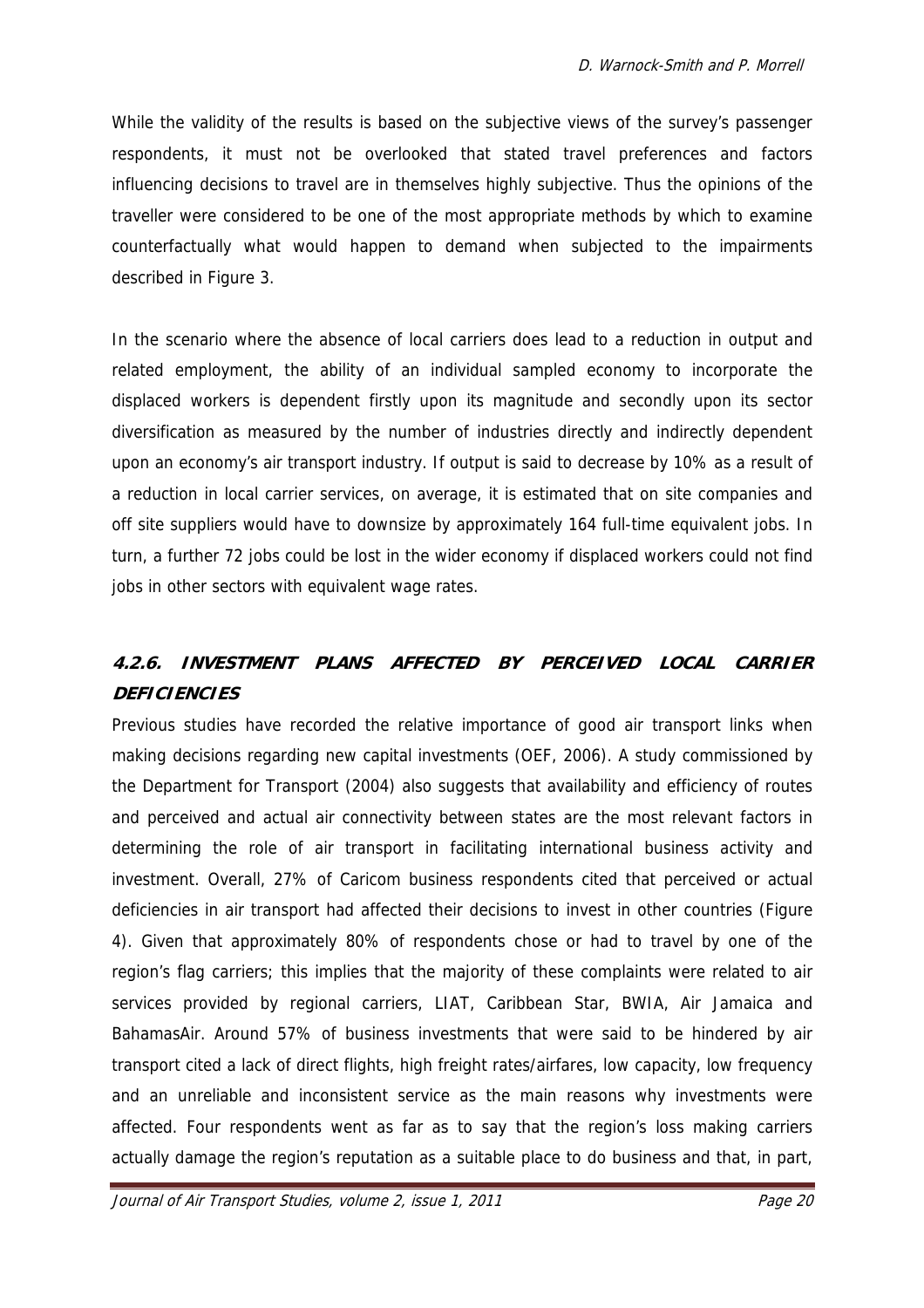perceived deficiencies had actually prevented foreign companies from investing in the region.



Figure 4: Percentage of investment decisions that were effected by perceived air transport deficiencies

Some of the responses from the smaller states in the region namely Dominica and St. Lucia and the sample's peripheral state, Guyana, did not cite, as frequently, the air transport sector as a hindrance to business investment. This may have been due firstly to a lower absolute level of investment activity and second to a higher tolerance level for the region's carriers whose routes to their countries are actually subsidised by other member states. A global sample of five countries in another study (OEF, 2006) returned a lower ratio of 'yes' responses for the investment question to the number of resident travellers choosing to fly with national carriers (OAG, 2007) than the ratio shown for the sampled Caricom countries. This indicates perhaps that there is a greater correlation between usage of national carriers and hindrance of business activity than for countries in other regions.

Source: Business survey, OEF (2006)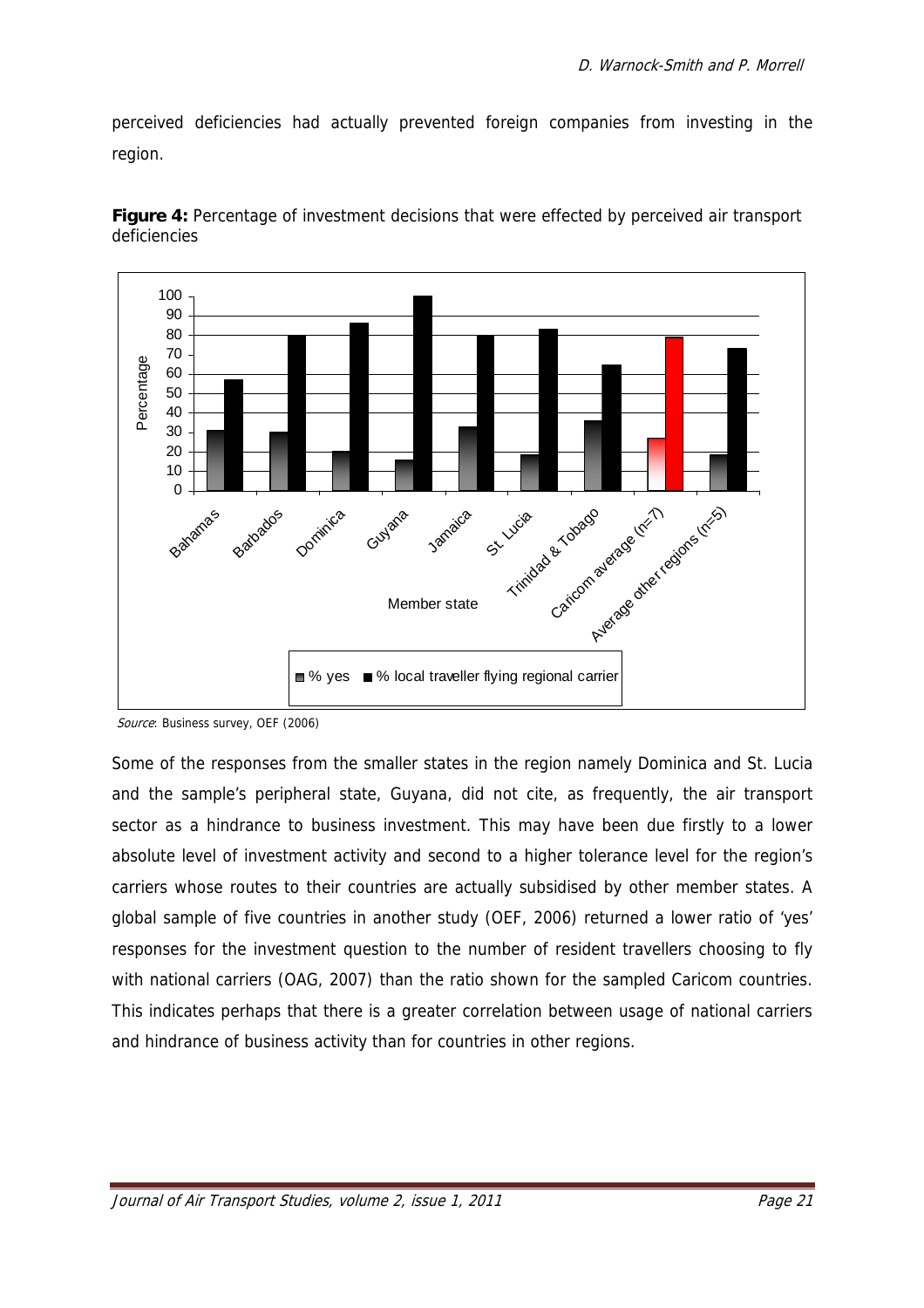#### **4.2.7. OVERALL IMPACT COMPARISON BETWEEN MEMBER STATES**

Estimates of net visitor spend facilitated by the region's air transport sector represent values approaching their upper limit. Accordingly, the omission of indirect and induced impact values for five of the sampled member states serves to reduce the risk of overstating the sector's overall impact magnitude. Despite the omissions, a clear pattern emerges from both the disaggregate expenditure and employment results as presented in Figure 5. While none of the sample airports processed more than four million passengers in 2006, off-site activity was still found to be thriving, especially within the travel, tourism, hospitality and ancillary service sectors. Invariably those states which experienced large numbers of long-stay visitor traffic, also proved to be the same states that enjoyed high impact multipliers both in terms of expenditure and employment. This occurred to varying degrees in Jamaica, the Bahamas, Barbados Dominica and St. Lucia. The multiplier in Jamaica and the Bahamas was moderate in comparison to Barbados, St. Lucia and Dominica. This largely agrees with the finding that the presence of domiciled carriers can produce high direct, on-site impact values and employment even if carriers are subsidised and loss making<sup>10</sup>. The resulting catalytic to direct impact ratio was therefore dampened in the case of Jamaica and the Bahamas. Nevertheless, it appears that, in countries that are completely at liberty to attract further extra-regional visitor spend, facilitated by lower priced foreign carriers (See Table 7), multiplier values are most significant. Without the direct market presence of regional carriers, St. Lucia, Dominica and Barbados are free to attract extra services from Europe and North America without having to worry about the economic implications for competing local carriers. Jamaica, the Bahamas and Trinidad & Tobago do not seem to exercise the same amount of freedom although in practise more Estimated direct, indirect, induced and catalytic impact of the air transport sector for the selected Caricom member states flexible approaches in the Bahamas and Jamaica have helped to reap the desired effect in terms of foreign carrier facilitated tourism spend (83% and 70% of direct extra-regional services respectively in 2006).

 $10$  It was not possible however to compare the long-term effect of local carrier losses and continued subsidy due to the crosssectional nature of the study.

Journal of Air Transport Studies, volume 2, issue 1, 2011 Page 22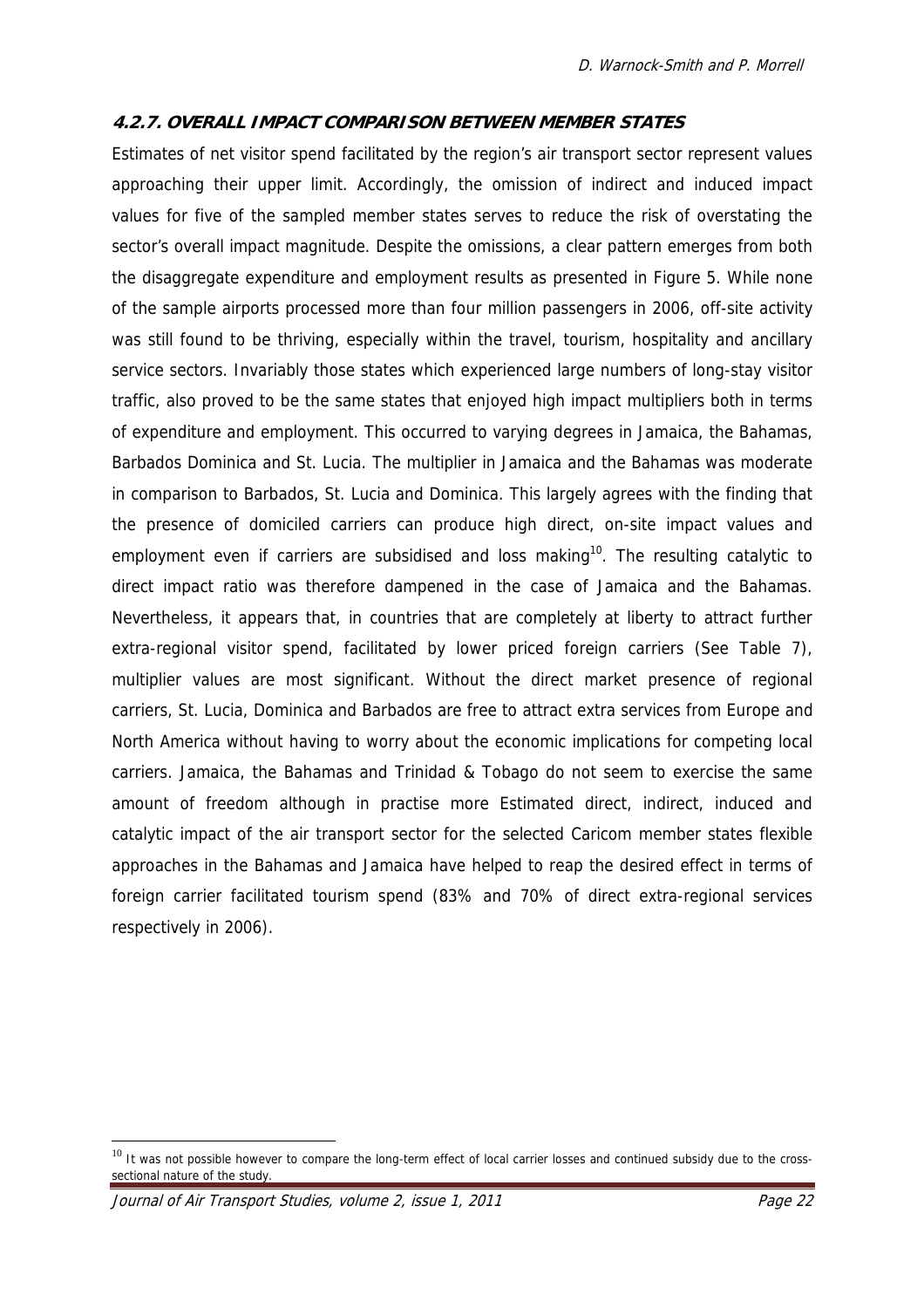

**Figure 5:** Estimated direct, indirect, induced and catalytic impact of the air transport sector for the selected Caricom member states

The case of Dominica shows that although absolute values are relatively marginal, when estimated in terms of percentage of GDP (PPP) it becomes clear that net economic impact is more significant in small islands with low levels of sector diversity and internal growth. The priority for states like Dominica must be to balance the need for intra-regional connectivity which appears to be better provided by regional carriers with the need for additional extraregional visitor spend which has hitherto been facilitated mainly by foreign carriers. Furthering efforts to improve interlining capability and marketing Dominica as a suitably priced alternative destination for intra-regional passengers may encourage further joint participation from both local and foreign carriers.

As the only member state to experience a net deficit in catalytic expenditure, Trinidad & Tobago is currently more dependent on its role as a regional centre for technical and

Sources: Author, Caricom member state national account data (2005), Caricom Balance of Payment data (2002) Notes: Consumer surplus values (catalytic) evident from the Passenger Survey results are not included in the annual statements. For direct impact GAV estimation, Belize was used as a substitute for Guyana due to the omission of Guyana in the BoP data. **GAV Multiplier: Barbados = 35.98, Trinidad & Tobago = 2.08** (Bahamas = 3.38, Dominica = 45.78, Guyana = 3.94, Jamaica = 4.37, St. Lucia = 9.98)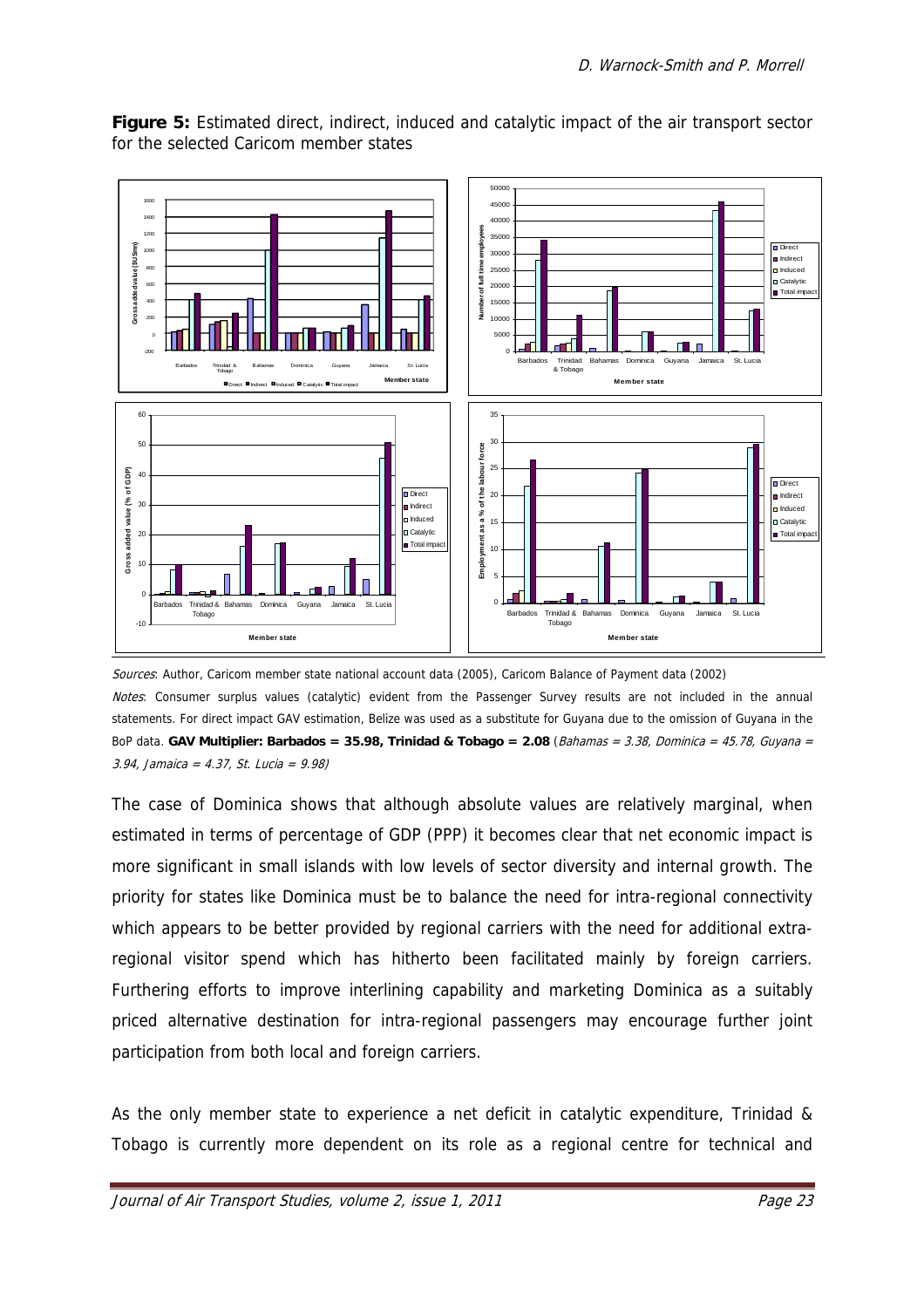manufacturing expertise rather than incoming visitor expenditure. Of all the sampled states, it was noted that Trinidad & Tobago enjoyed the highest number of contributions from ancillary service providers driven in part by the presence of local carrier BWIA and also by the record levels of economic growth currently benefiting the manufacturing based island. Consequently, despite direct and indirect activity more than compensating for the deficit in catalytic expenditure, overall impact in absolute and percentage terms was insignificant. Catalytic contributions can be further enhanced if Trinidad & Tobago can manage to secure additional low cost and more convenient air services. A high percentage of business travellers also cited that air transport has at one time or another hindered their investment opportunities. As the Trinidad economy expands, it is critical that its reputation as a competitive place to do business is not affected by poor local carrier service levels. Tobago, as Trinidad's tourism based sister island, would also benefit from additional direct foreign carrier services in addition to the important connecting service already provided by Caribbean Airlines through Port of Spain.

#### **5. CONCLUSION**

The overall impact of the sector was shown to be related to the magnitude of a state's spillover effects, which itself is invariably linked to aggregate levels of incoming passenger throughput and the additional expenditure which this creates. When mixed or foreign carrier dominant markets were assessed, it was found that rates of capacity have increased more rapidly than on local markets which have been dominated by regional carriers. This suggests that although having a flag carrier base is advantageous in terms of its direct, on-site impact, the sector's wider role in facilitating and promoting further tourism and business activity overwhelms the direct impact variability shown between states that benefit from a local carrier and those that do not. In fact, of the three sample states with the highest overall gross added value estimates (as a percentage of GDP): St. Lucia, Bahamas and Barbados, only the Bahamas, with its notable network of domestic and international routes provided by flag carrier Bahamasair returned a significant on-site to total activity ratio.

However, it has also been observed that national flag carriers do have a macroeconomic role to play although their value creation has often been overestimated by previously studies limited in scope (e.g. Clarke et al, 2005). The survey results suggest current low levels of air carrier importation. Carrier loyalty schemes as well as carrier familiarity with local cultural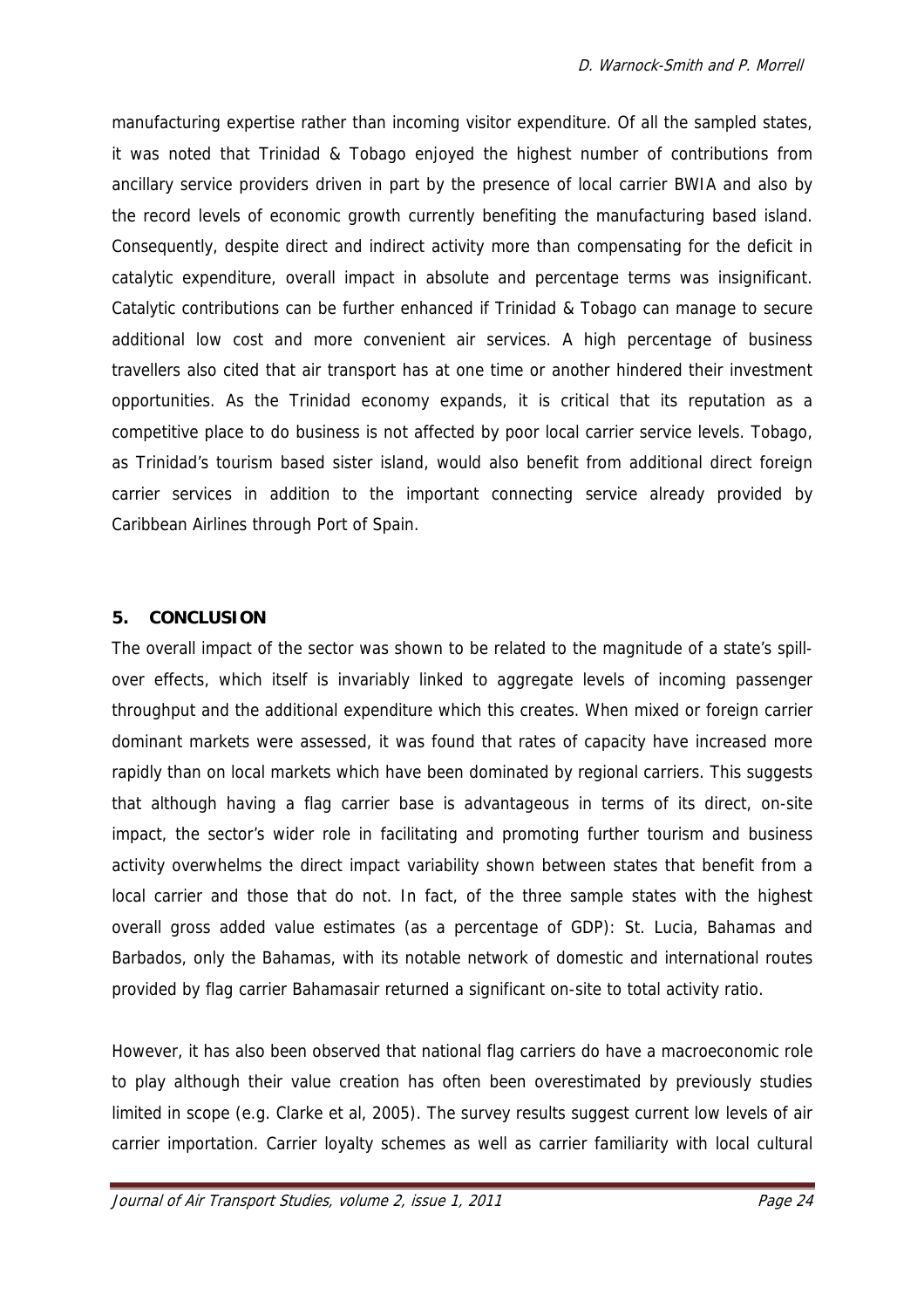practises must not be overlooked purely because it is difficult to quantify the macroeconomic impact of such preferences. In the counterfactual analysis passengers also eluded to the role of the region's flag carriers in sustaining island connectivity although when traded-off against possible decreases in air fares and improvements in quality of service in the absence of such carriers, overall predicted output levels was estimated to increase. In line with the findings of Bruning (1997), the counterfactual results imply that perhaps further foreign carrier entry on traditionally local routes and vice versa may lead to the desired competitive efficiency effects that would in turn lead to the higher levels of carrier switching alluded to in that study (1997).

Local business travellers, who mainly travel on the region's national carriers, pointed towards high freight rates/airfares, a low number of direct flights, few and inconvenient frequencies and schedules, and under-capacity in terms of seats and cargo as the main reasons why investment plans were hindered. Consumer surpluses were buoyant for both local and foreign carriers although significantly reduced for both the region's flag carriers and for local travellers, who were found to pay disproportionately high fares for some of the regions short sector routes (Figure 1).

The supplier probe in Trinidad & Tobago and Barbados highlighted BWIA's role in facilitating income expenditure in the wider economy with more modest results for Barbados in the absence of a domiciled carrier. It suggested Barbados' induced impact could be further enhanced if periodical subsidies to LIAT translated into an expansion of LIAT activity at Grantley Adams airport. Differences in absolute levels of GDP however resulted in a greater relative income contribution in Barbados than in Trinidad, denoting the moderating effect exogenous factors can have on the magnitude of the sector's economic impact.

#### **References**

- Airports Council International Europe (2004), The social and economic impact of airports in Europe.
- Air Transport Action Group (2005), The economic and social benefits of air transport, Final Report, May 2005.
- Barrett, SD. (2006), Commercialising a national airline the Aer Lingus case study, Journal of Air Transport Management, 12, 159-167.
- Bruning, ER. (1997), Country of origin, national loyalty and product choice: The case of international air travel, *International Marketing Review*, 14, 59-74.
- Caribbean Development Bank (CDB), On-line project information, available from:
- http://www.caribank.org.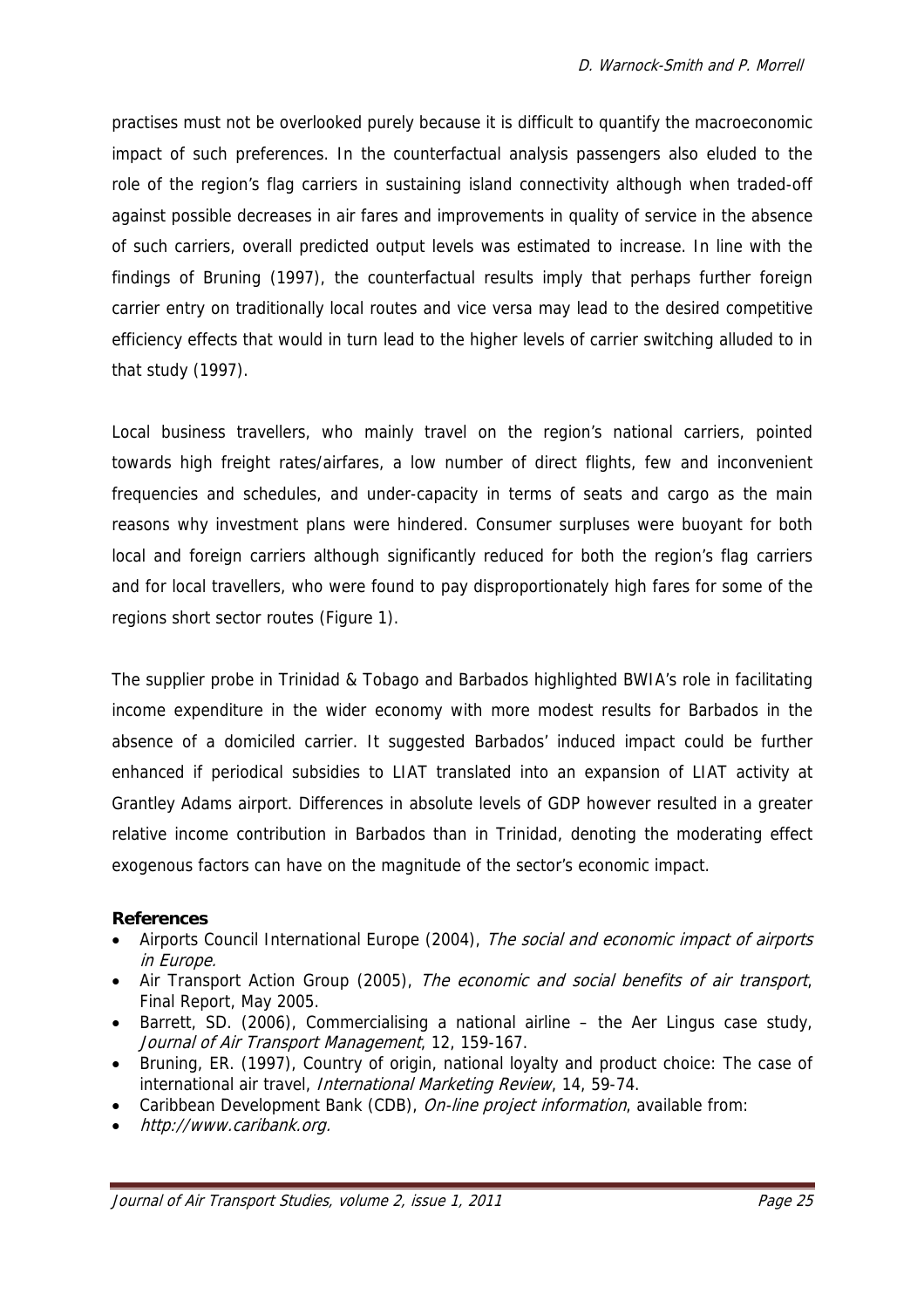- Caribbean Region Sustainable Tourism Development Programme (2007), A proposed policy regime for ensuring the sustainability of the Caribbean's air transport services sector, Barbados, August.
- CARICOM Secretariat (2002), Trade in Services report 1990-2000, Statistics sub-programme, July.
- Chouthi, S. (2006), LIAT moves from red to stable, *Trinidad Guardian*, 8<sup>th</sup> July
- Civil Aviation Authority (2004), CAA passenger survey report 2004: Survey of passengers at Gatwick, Heathrow, Luton, Manchester & Stansted Airports, Economic Regulation Group.
- Civil Aviation Authority (1994), *Economic impact of new air services: A study of new long haul* services at UK regional airports, CAP 638, November 1994.
- Clarke, J-P, Miller, B, Riedel, R, Pamidimukkala, P, Raimondi, M. (2005), *Estimation of the* economic benefit of Air Jamaica to Jamaica between 1995 and 2004, Report No. ICAT-2005-3, MIT International Centre for Air Transportation, Massachusetts Institute of Technology, July.
- Department for Transport (2004), The importance of transport in business location decisions, Napier University, January.
- Doganis, R. (2003), Flying off course: The economics of international airlines (3<sup>rd</sup> Edition). London: Routledge Taylor & Francis Group.
- International Civil Aviation Organisation, (2005). Caribbean/South American regional traffic forecasts 2004-2015. Doc. 9878. Report by the CAR/SAM Traffic Forecasting Group, Lima, Peru.
- International Civil Aviation Organisation (2005), *Economic contribution of civil aviation*, Circular 292-AT/124, November.
- International Civil Aviation Organisation (ICAO), On-line flight stage statistics facility, available from: http://icaodata.com.
- Lind, D.A, Marchal, W.G, & Wathen, S.A. (2005), Statistical techniques in business and economics (12<sup>th</sup> edition), McGraw Hill publishers.
- Madid-Sadiadi, Z. (2005), Comments on the recent MIT economic benefit study, Jamaica Observer, August.
- Montalvo, J.G. (1998), A methodological proposal to analyse the economic impact of airports, International Journal of Transport Economics, 25 (2), 181-203.
- O'Donoghue, M. (1969), A cost–benefit evaluation of Irish airlines, *Journal of the Statistical and* Social Inquiry Society of Ireland, 1968/1969 22, 155–180.
- Official Airline Guide (2007), Subscribed global schedules iNET data.
- Oxford Economic Forecasting (2006), The economic contribution of the aviation industry in the UK, Oxford, October.
- Pagliari, R. (2003), The impact of airline franchising on air service provision in the Highlands and Islands of Scotland, Journal of Transport Geography, 11, 117-129.
- Pearce, B. (2005), New evidence on the wider economic benefits of air transport, International Air Transport Association (IATA).
- Raguraman, K. (1997), Airlines as instruments for nation building and national identity: case study of Malaysia and Singapore, Journal of Transport Geography, 5, 239-256.
- St. Lucia Air and Sea Ports Authority (SLASPA). On-line air traffic statistics, available from: http://www.slaspa.com/c\_reports.php.
- World Bank Document, (2006), *Caribbean air transport: Strategic options for improved services* and sector performance, Finance, Private Sector and Infrastructure Department, Washington, DC.
- World Travel & Tourism Council (2005), Travel & tourism: Sewing the seeds of growth, Travel and tourism research, Caribbean region Tourism Satellite Accounts.
- Yoo, KE, Ashford, N. (2007), Carrier choices of air passengers in Pacific Rim: Using comparative analysis and complementary interpretation of revealed preference and stated preference data, Transportation Research Board, 1652, 1-7.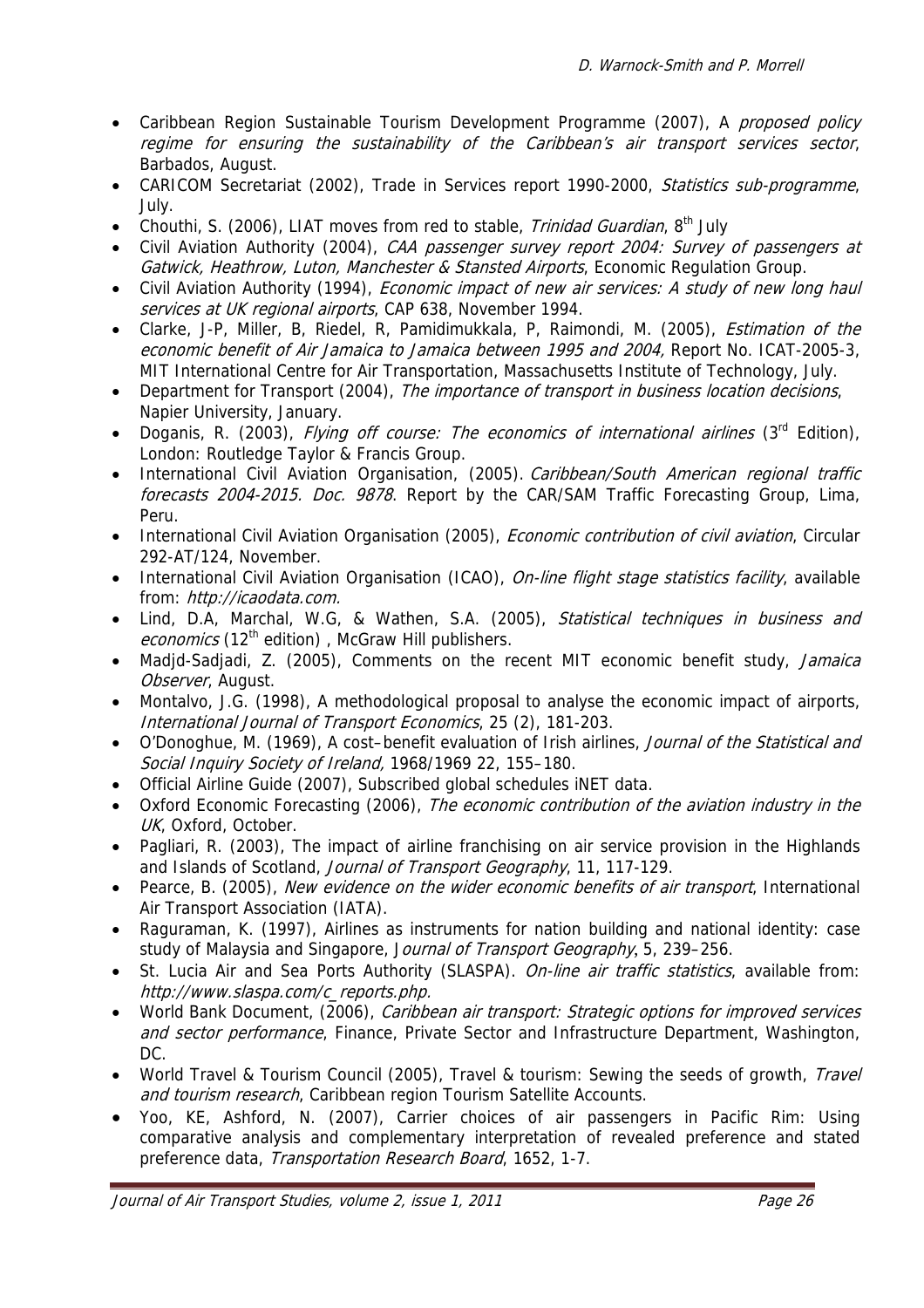# **Examining the Relationship between Firm Resources and Firm Performance: An Insight into the Airline Industry**

Evangelos Syrigos<sup>1,a,\*</sup> and Lida Kyrgidou<sup>2,b</sup>

<sup>1</sup>Department of Management Science and Technology, Athens University of Economics and

#### Business

<sup>2</sup> School of Economics and Business Administration, International Hellenic University

#### **Abstract**

 $\overline{a}$ 

Several scholars have pointed to the benefits that can be acquired by the combination of strategic and entrepreneurial activities with the aim of creating wealth and increased performance outcomes (e.g. Ireland et al., 2003; Sirmon et al., 2007; Monsen and Boss, 2009). In this vein, we employ the Resource-Based View (RBV) of the firm and examine whether the balanced implementation of both opportunity and advantage-seeking activities enhances the relationship between a firm's resources and its performance outcomes. Using panel data from the airline industry, our findings reveal important implications for business success and for future research directions.

**Keywords:** Firm resources; performance; airline industry; content analysis.

<sup>&</sup>lt;sup>a</sup> Dr Evangelos Syrigos is a Researcher at the Athens University of Economics and Business. His research interests focus on the area of Strategic Management and Innovation.

<sup>\*</sup> Corresponding author, E-mail: evangelos@syrigos.org, Telephone:

b Dr Lida P. Kyrgidou is an Academic Assistant at the School of Economics and Business Administration at International Hellenic University. Her research interests focus on the area of Strategic Management and Entrepreneurship, new ventures, sustainable entrepreneurship and family business succession.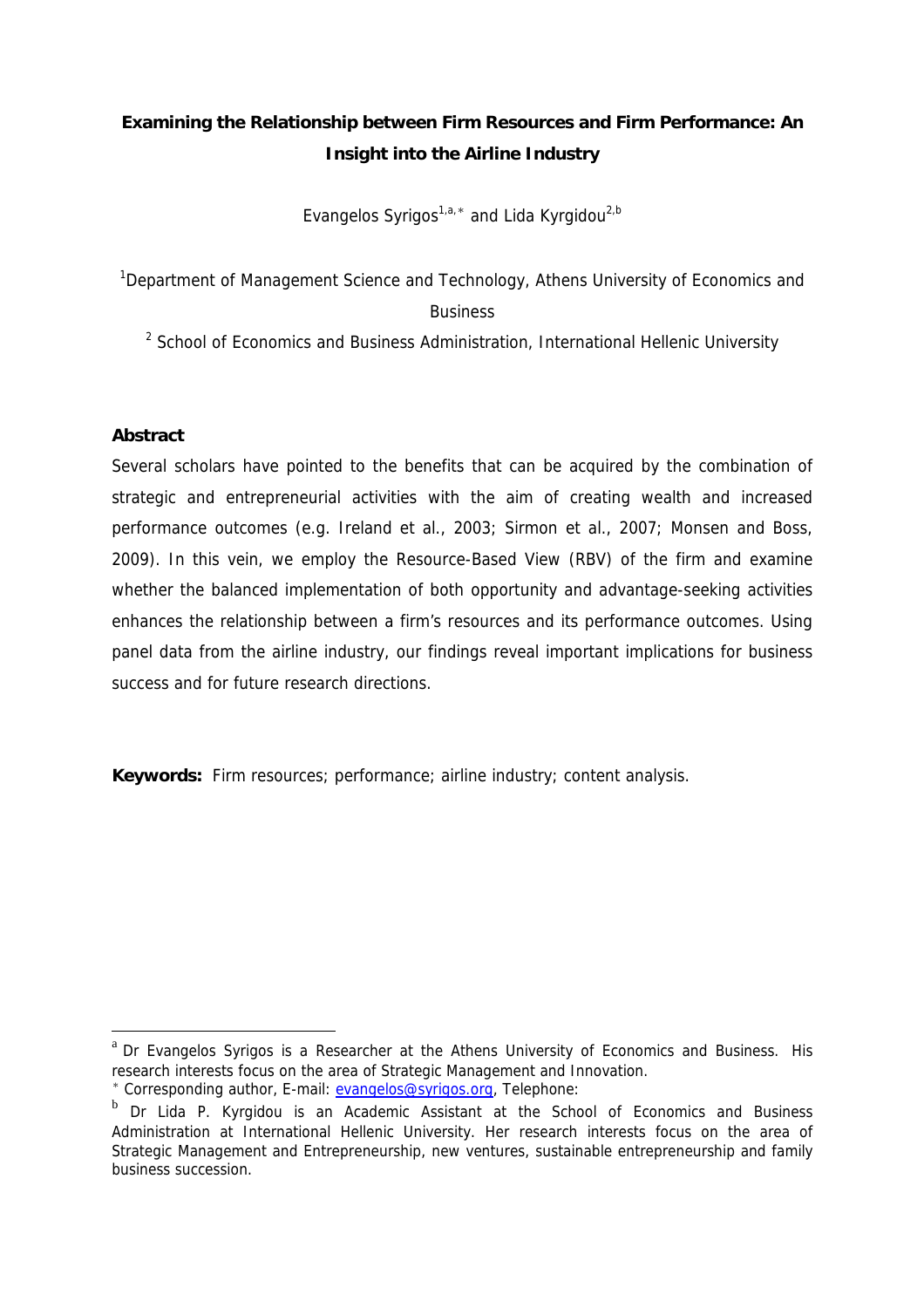### **1. INTRODUCTION**

Seeking the integration and balanced implementation between value-creating (entrepreneurial) and competitive advantage-seeking (strategic) activities (e.g. Ireland et al., 2003; Sirmon et al., 2007; Monsen and Boss, 2009) constitutes a key challenge for several firms in a variety of industry settings.

This work, in particular, aims at investigating the impact of the balanced implementation of opportunity and advantage-seeking activities, also termed as strategic entrepreneurship (Ireland et al., 2003), on the relationship between firm resources and performance, examining whether organizations that indeed implement these two approaches simultaneously outperform those that are eith solely strategically or entrepreneurially driven. In attempting to address the above knowledge gap, we examine the impact of this integration on the linkage between firm resources and performance. In order to better comprehend the particular relationship, the focus shifts on the effect of firms' external environment, since environmental factors are considered to exert a strong effect on performance (Spanos and Lioukas, 2001). This is particularly true within the airline industry, since passenger mobility and cargo transportation diminish, causing a parallel revenue decrease for airline firms (Miller and Chen, 1996).

In this vein, the paper draws upon the Resource Based View (RBV) of the firm (e.g. Penrose, 1959; Wernerfelt, 1984), which considers the effect of several in internal and external firm resources on competitive advantage creation and performance differentials efforts, followed by the theoretical arguments and the conceptual framework of the current study. The paper is based on a cross-sectional empirical investigation of 30 airline companies (with 10 observations for each, equalling 300 in total) included in Top 100 Passenger Ranking of the Airline Business Magazine. Results are then analyzed based on current knowledge and certain conclusions and implications are generated, while future research directions are identified.

## **2. LITERATURE REVIEW**

## **2.1. ENTREPRENEURIAL AND STRATEGIC ACTIVITIES**

The parallel implementation of strategic and entrepreneurial activities in order to maximize efforts towards wealth creation has increasingly been acknowledged as a priority for all firm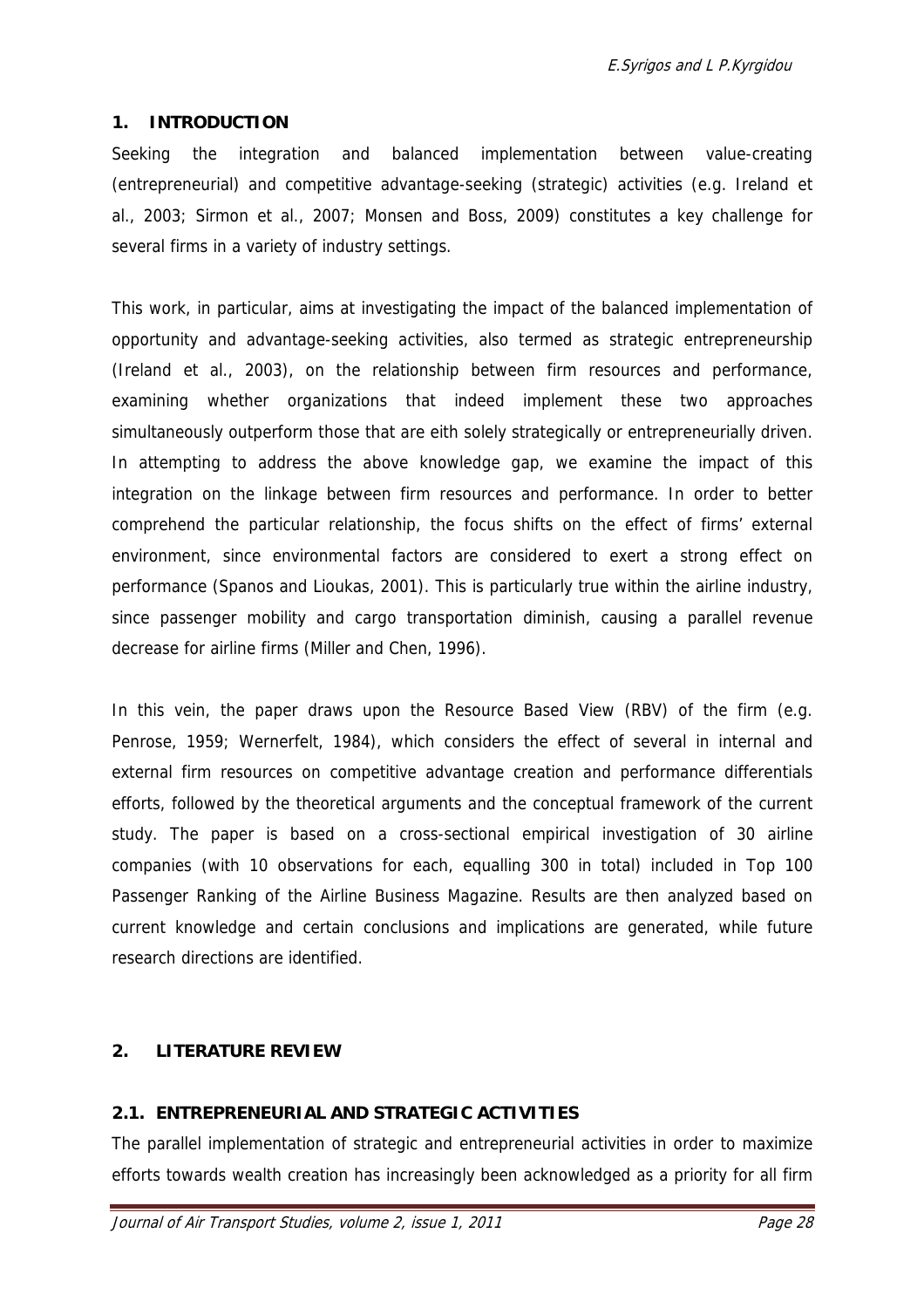types (Ireland et al., 2003), since it potentially constitutes a reply to the complexity of continuously reorganizing efforts towards competitive advantage creation under uncertain market and industry conditions (Hitt et al., 2001; 2002; Ireland et al., 2003). Although the potential benefits of combining entrepreneurship and strategy have been broadly discussed, research on the combined implementation of these two domains still remains in early stages, whereby insight with regard to this combination remains limited and their application is insufficiently examined (e.g. Hitt et al., 2001; 2002; Ireland et al., 2003). Ultimately, this leads to the need for further examination into ways in which these two, at times opposing activities, can be effectively managed to create value and competitive advantage.

The most comprehensive model of the aforementioned integration to date, also termed strategic entrepreneurship, pertains to that of Ireland, Hitt and Sirmon (2003). Their framework consists of four activities switching between entrepreneurial and strategic orientations and sets of tasks in a linear process, leading to the creation of competitive advantage and wealth according to the authors. The strategic entrepreneurship construct focuses on optimum ways in which opportunity-seeking and advantage-seeking activities can be implemented towards wealth creation (Ireland et al., 2003). Yet, research has not examined what supportive determinants might involve this 'balance' so that they would aid these two different behaviours to be effectively implemented. Entrepreneurial behaviours are oriented towards the exploration of new possibilities, experimentation, and opportunity identification, while strategic behaviours orient a firm towards the further establishment of present advantages and sources of value creation, the effectiveness of firms at wealth creation consequently requires them to adapt an ambidextrous approach (e.g. Atuahene-Gima, 2005; March, 1991; Gibson and Birkinshaw, 2004; Birkinshaw and Gibson, 2004), translated into a balanced implementation between entrepreneurial and strategic activities. The above discussion demonstrates that it is at the intersection between entrepreneurial and strategic activities where dynamic processes can occur and enable firms to maximize their wealth creation potential (Hitt et al., 2002). As such, the acquirement and effective deployment of firm resources appear critical in the examination of wealth creation initiatives.

Entrepreneurial actions pertain to the identification and exploitation of entrepreneurial opportunities that have not been discovered by rivals (Ireland et al., 2001 & 2003). Strategic actions pertain to the development and reinforcement of existing sources of competitive advantage creation, however also providing the strategic platform for entrepreneurial actions that are oriented towards new potential sources of value (Hitt et al., 2002).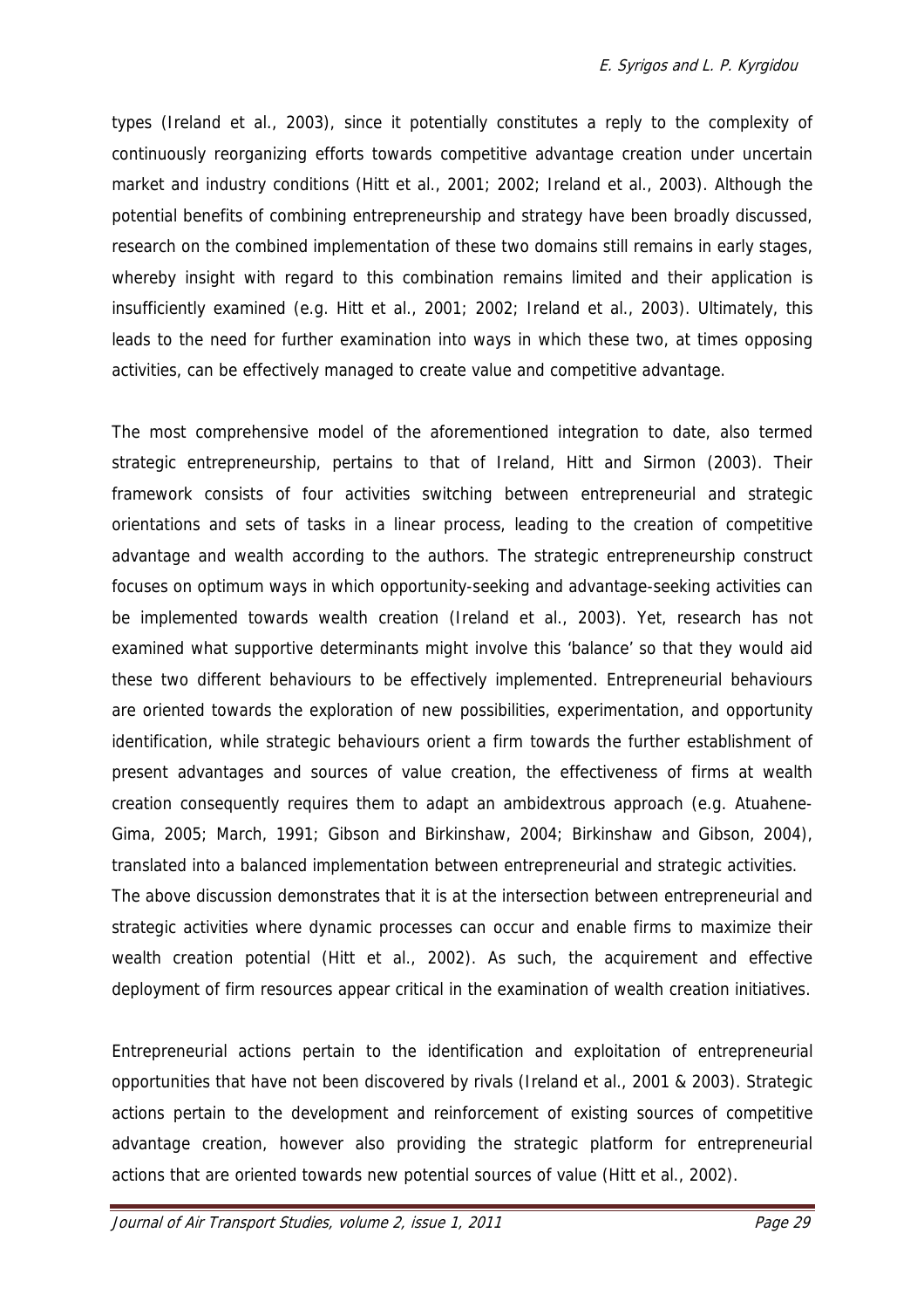## **2.2 FIRM RESOURCES**

Literature with regard to firm resources emerges from the Resource Based View (RBV) of the firm (e.g. Penrose, 1959; Wernerfelt, 1984; Barney, 1991; Rumelt, 1984), which was later extended by the evolution of the Dynamic Capabilities (Teece et al., 1997). The RBV argues that firm resources contribute to increased firm performance through competitive advantage formation (Ireland et al., 2003). According to the Resource Based View, resources are characterized as those tangible or intangible assets possessed by a firm, enabling it to adapt strategies generating performance differentials (Maijoor & Van Witteloostuijn, 1996). This ability is created by the use of stable routines which constitute the basic components of capabilities (Nelson et al., 1982). Drawing upon definitions of routines and capabilities provided by scholars such as Nelson and Winter (1982), most researchers interpret the term capability as a superior routine or combination of routines (Winter, 2003). Unexploited resources, when combined with managerial skills may lead to opportunities that when appropriately exploited, can lead to competitive advantages and constitute important novel sources of customer value.

Nelson & Winter (1982) are concerned about particular routines followed in companies, arguing that firm behavior, particularly with regard to the exploitation of firm resources, is subject to routines over a period of time. The outcome would be that it is not very likely that firms develop identical routines. There are several resource types a firm possesses, which either individually or combined may lead to different sources of competitive advantage creation. In the following, we attempt to identify and analyze those resource types that are considered as more relevant within the airline industry and for the purposes of the current study.

# **3. HYPOTHESES DEVELOPMENT**

Although some kind of relationship is, therefore, assumed between firm resources and performance, it becomes apparent that the mere possession of firm resources is not necessarily sufficient for value creation (e.g. Barney & Arikan, 2001; Priem & Butler, 2001) or firm performance increase. Further examination on the linkage between a firm's resource portfolio and its activities towards increased firm performance over time is required. Although a firm's resource portfolio builds its unique identity, it may also impose limitations with regard to firms' operations, thus, eliminating their strategic direction and potential towards profit realization, in turn leading to increased performance. In the present study, we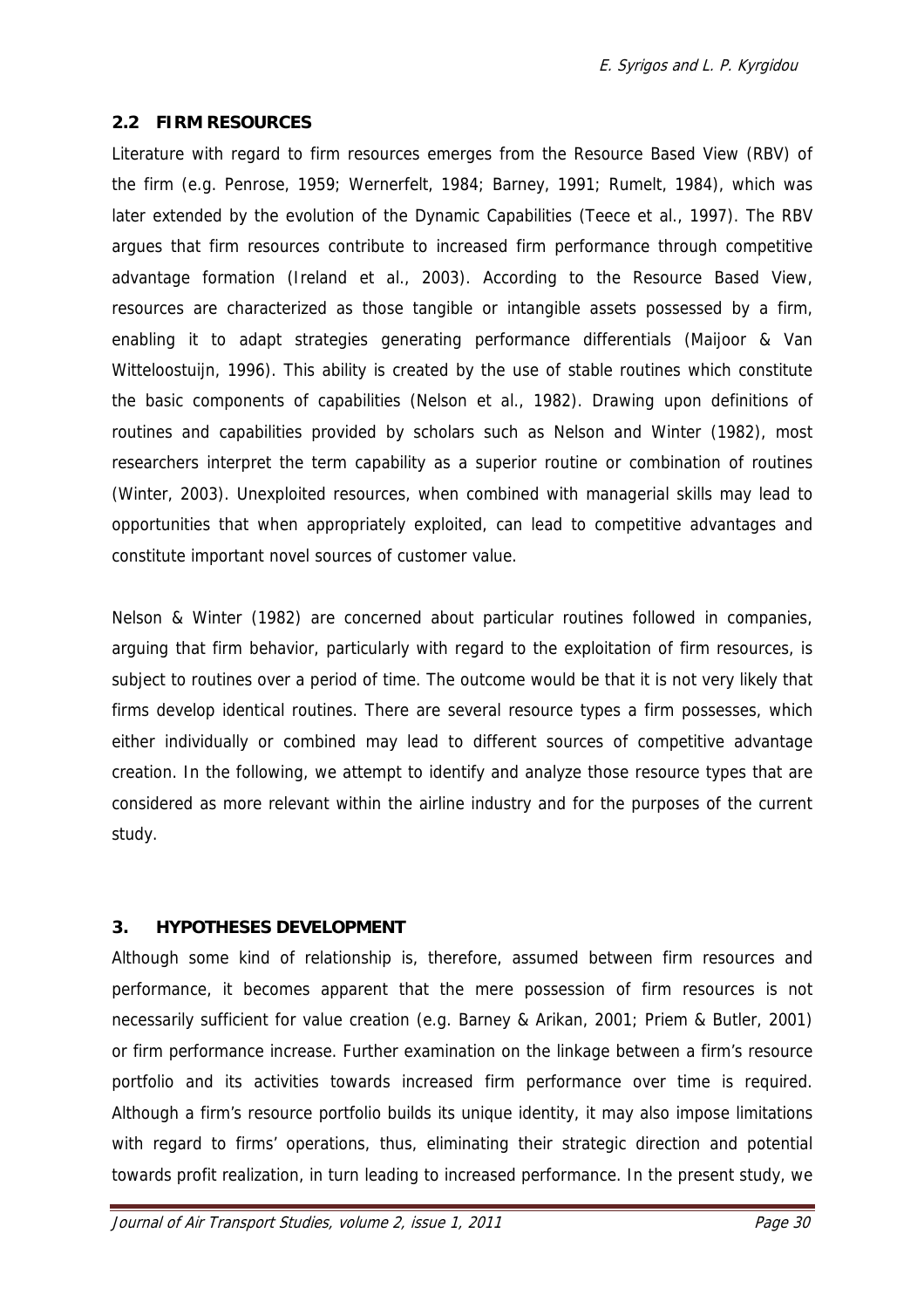concentrate on the role of the combined integration of strategic and entrepreneurial activities in fostering firm efforts towards enhanced firm performance, by aiding firms to take advantage of the full potential of their resource base.

## **3.1 THE CONTRIBUTION OF FIRM RESOURCES**

The adaptation and implementation of a particular strategy type constitutes a key challenge for the majority of organizations. Traditionally, external adoption or orientation has constituted the focus of the strategy process research (Borch et al., 1999). However, limited attention has been paid to internal resources of the firm (Landström & Huse, 1995) and their association to strategy and entrepreneurial orientation (Ireland et al, 2003). This has been further highlighted by contributors such as Sirmon et al. (2007) and Monsen and Boss (2009), who have characterized the firm as a "black box", in that scarce attention has been paid to internal firm resources and conditions that might lead it to increased wealth and firm performance. In today's competitive environments, firms need to adapt novel strategic approaches within a timely fashion, to successfully compete against rivalry and obtain superior earnings. To this end, non-imitable and non-substitutable resources have been recognized as a key parameter of inter-firm growth differentials (e.g. Barney, 1991; Dosi, Nelson and Winter, 2000; Wernerfelt, 1984).

Ireland et al. (2003) have only pointed to an eliminated number of resource categories, such as social, human, and financial resources as key towards the successful application of entrepreneurial and strategic activities leading to wealth. However, other categories of firm resources exist that have been highlighted in literature as critical towards increased performance and competitive advantage, such as R&D expenditure, new production methods and technologies, which are hard for competitors to adapt or imitate (e.g. Amit & Shoemaker, 1993). Diecrickx and Cool (1989) argue that the core of a firm's competitive advantage does not necessarily lie in the content of a firm's strategic approach per se, but mainly in firm resources. An important superior performance indicator in firms, beyond revenue indicators, pertains to the degree to which these firms can innovate and successfully commercialize new products and services (Markman et al., 2004). The airline industry is affected by the above perspective, since airlines' ability to develop patents to protect their innovations proves an important organizational process (Miller and Chen, 1996).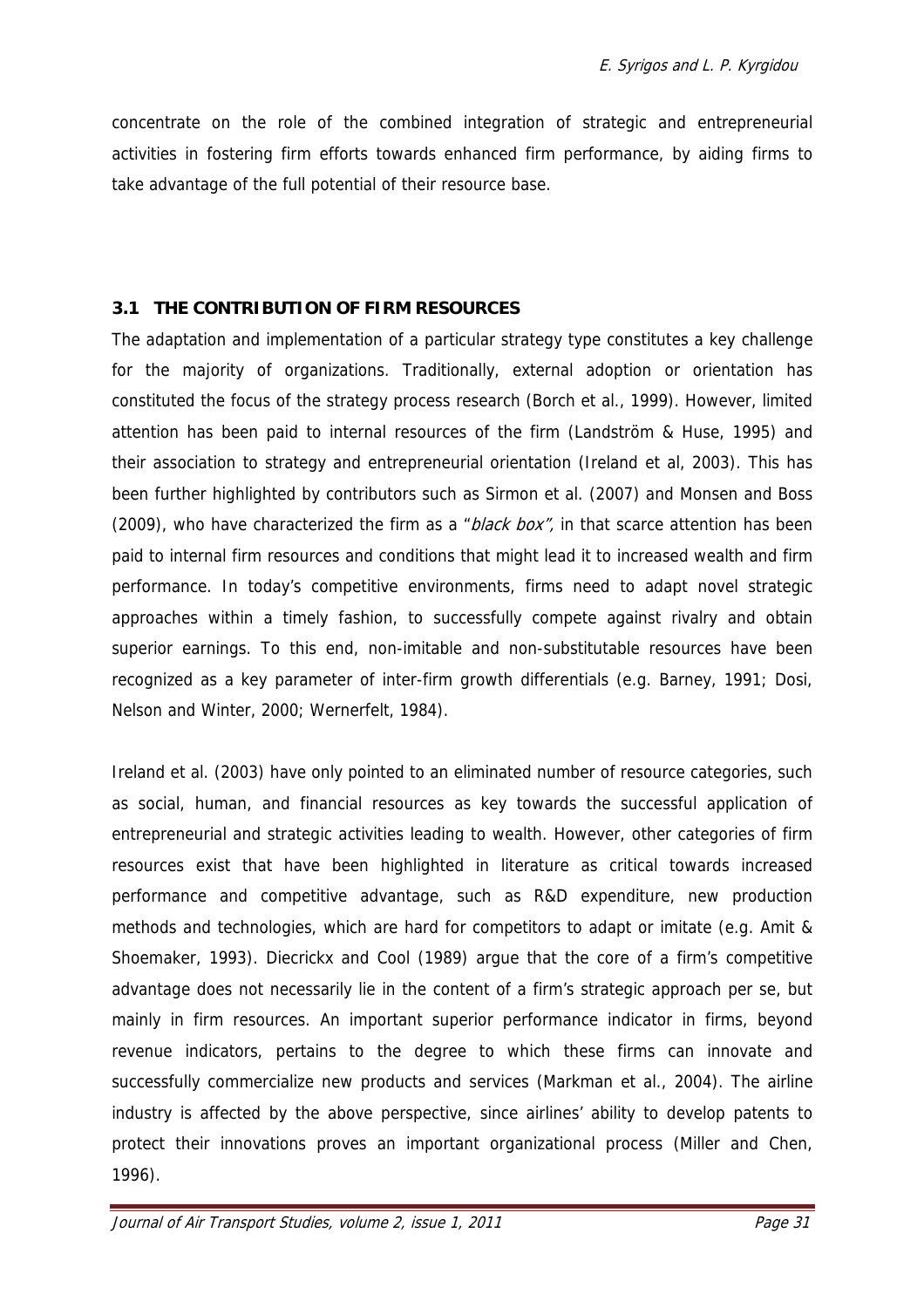However, solely possessing inimitable and valuable resources is not sufficient for the above condition to be realized. The RBV requires further elaboration to explain the linkage between the possession of resources and the beneficial impact that such actions can exert on firm performance. To better comprehend this linkage, the effects of a firm's strategically entrepreneurial practices on managing resources and achieving increased firm performance needs to be examined (Bettis and Hitt, 1995), since RBV research is in essence silent about these effects (Sirmon et al., 2007). The above discussion leads to the conceptual framework analyzed in the following, which draws upon the above motivation: examining the combined effect of strategic and entrepreneurial activities on the linkage between firm resources and performance.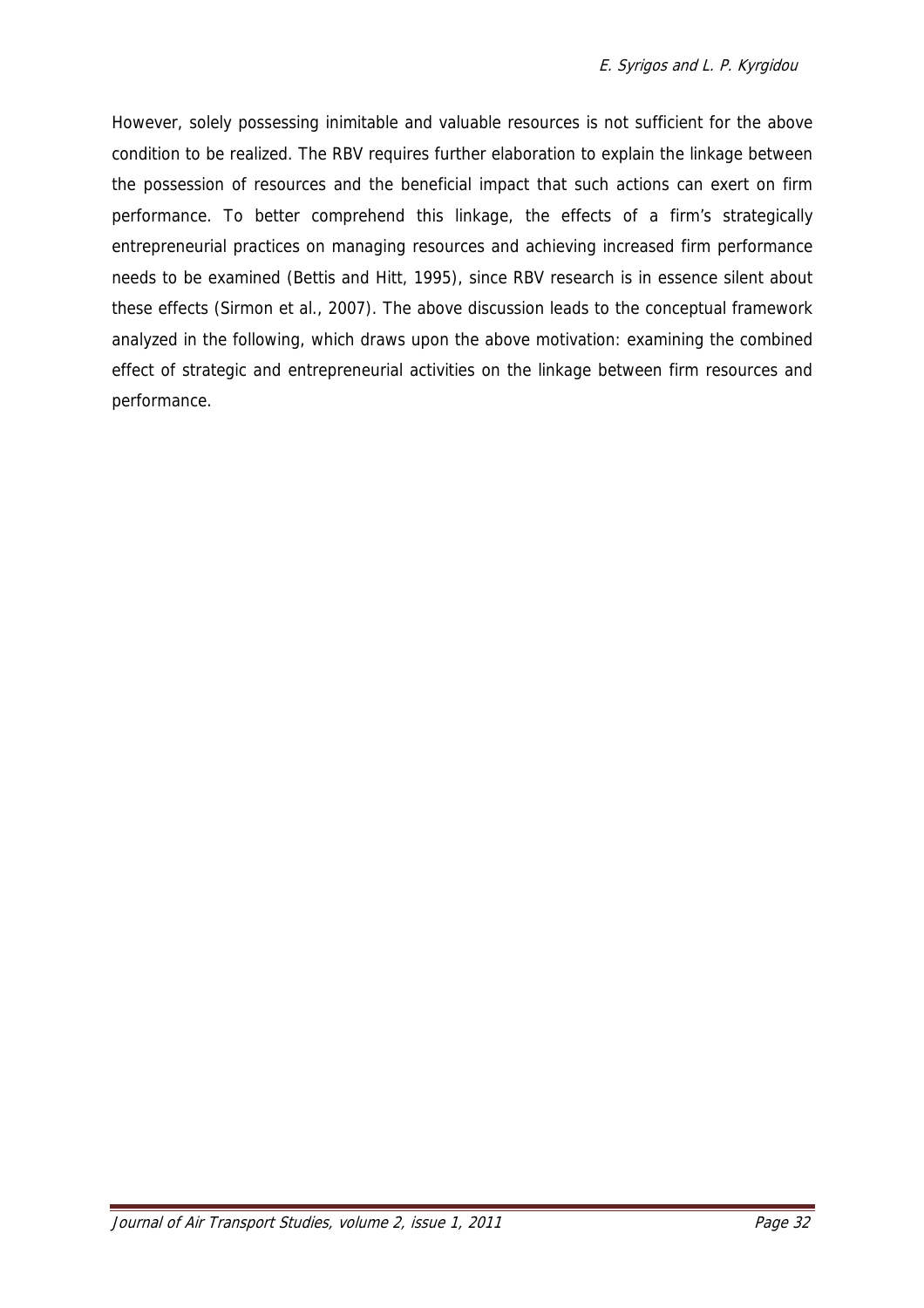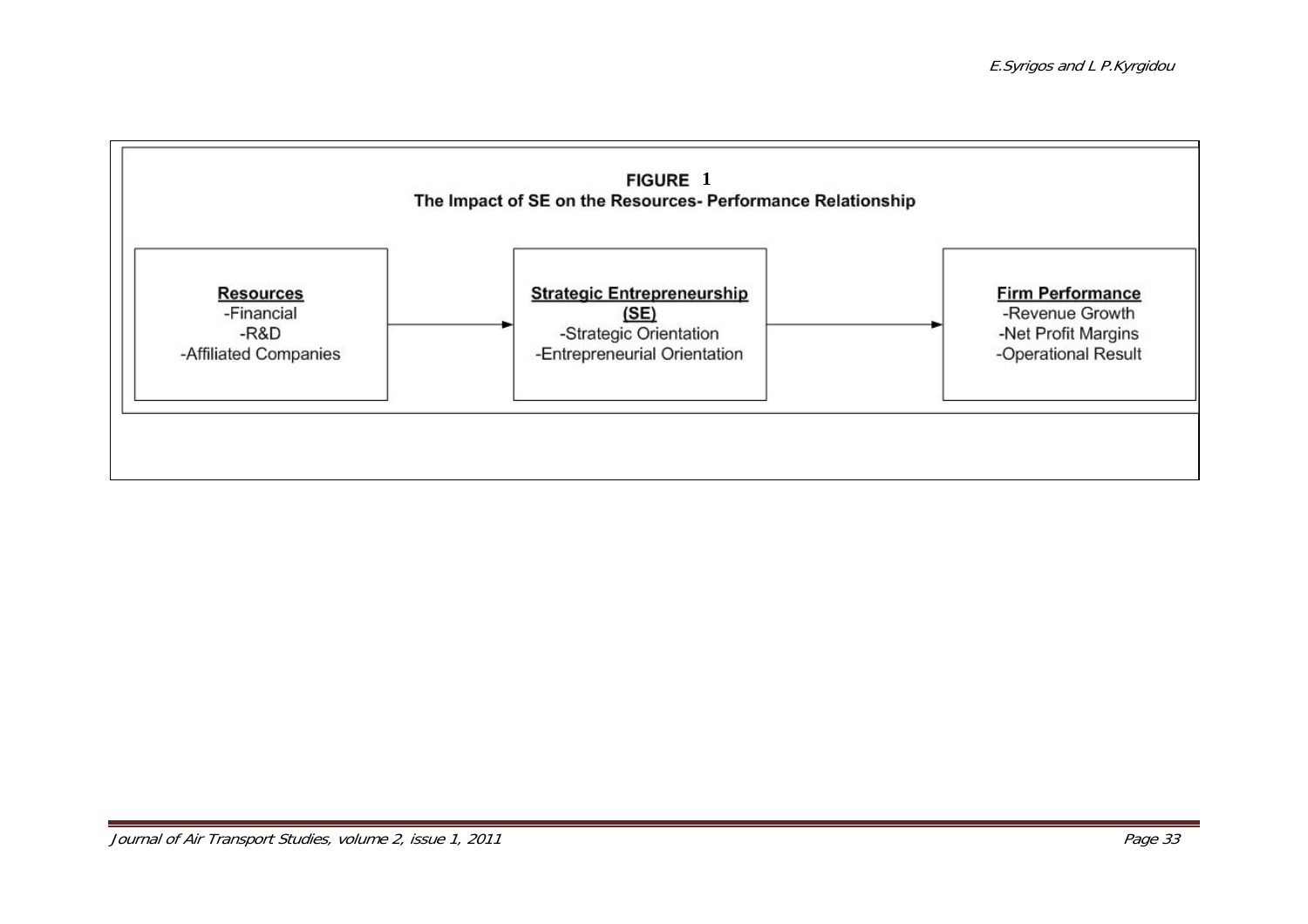E.Syrigos and L P.Kyrgidou

### **3.2 HYPOTHESES**

Our analysis of entrepreneurial activities on the relation between firm resources and firm performance demonstrates that such activities are associated to innovation and search, which aids firms to face uncertainty and transform the identified opportunities from the outer environment into profitable solutions. In this way, firms are in better position to generate new value and increase their performance. Research findings, for instance, reveal that there is a direct, positive linkage between innovativeness and business performance (e.g. Bayus et al., 2003; Damanpour and Evan, 1984), while a firm's innovativeness capacity has repeatedly been associated to increased profits (Li and Atuahene-Gima, 2001). The former analysis provides argumentation that entrepreneurial activities may exert a positive influence on business performance.

Likewise, strategic activities are associated to well-planned actions, which enhance decision-making, facilitate organizations to make accurate resource investment decisions, and translate abstract objectives into specific actions with as certain outcomes as possible. As such, firms mediate the potential effect of failure and speed up their product development processes that will potentially foster growth. Nonetheless, excessive implementation of strategic practices can be criticized for creating extremely standardized and formal conditions that may hamper firms' efforts towards the quick adaptation of change (Delmar & Shane, 2003; DeSimeone et al., 1995). Such an approach, however, might seem insufficient for firms' behaviours in today's volatile and turbulent environments, where firms need to continuously seek new opportunities rather than focusing on a specific position (e.g. Leonard-Barton, 1992), independently of their constraints.

The RBV suggests that resources need to become rare, hard to imitate and non-substitutable in order to constitute sources of competitive advantage (Penrose, 1959; Wernerfelt, 1984; Barney, 1991). This is the outcome of the combined effect of entrepreneurial and strategic activities in that they can transform firm resources into competitive assets against competitors. By solving problems or exploiting new opportunities, companies build positive feedback mechanisms since they become more innovative and effective, therefore attracting more customers, who value the outcome of firms' innovation efforts (Borgatti & Foster, 2003; Uzzi, 1996). This embeddedness helps companies to improve their performance.

Such efforts might appear particularly critical for the airline industry, where the external unforeseen environmental factors, such as terrorism and recession have immense impact on airline revenues. A balanced implementation of entrepreneurial and strategic orientations, thus, aids firms in the particular industry to rapidly respond to this turbulent and risky setting.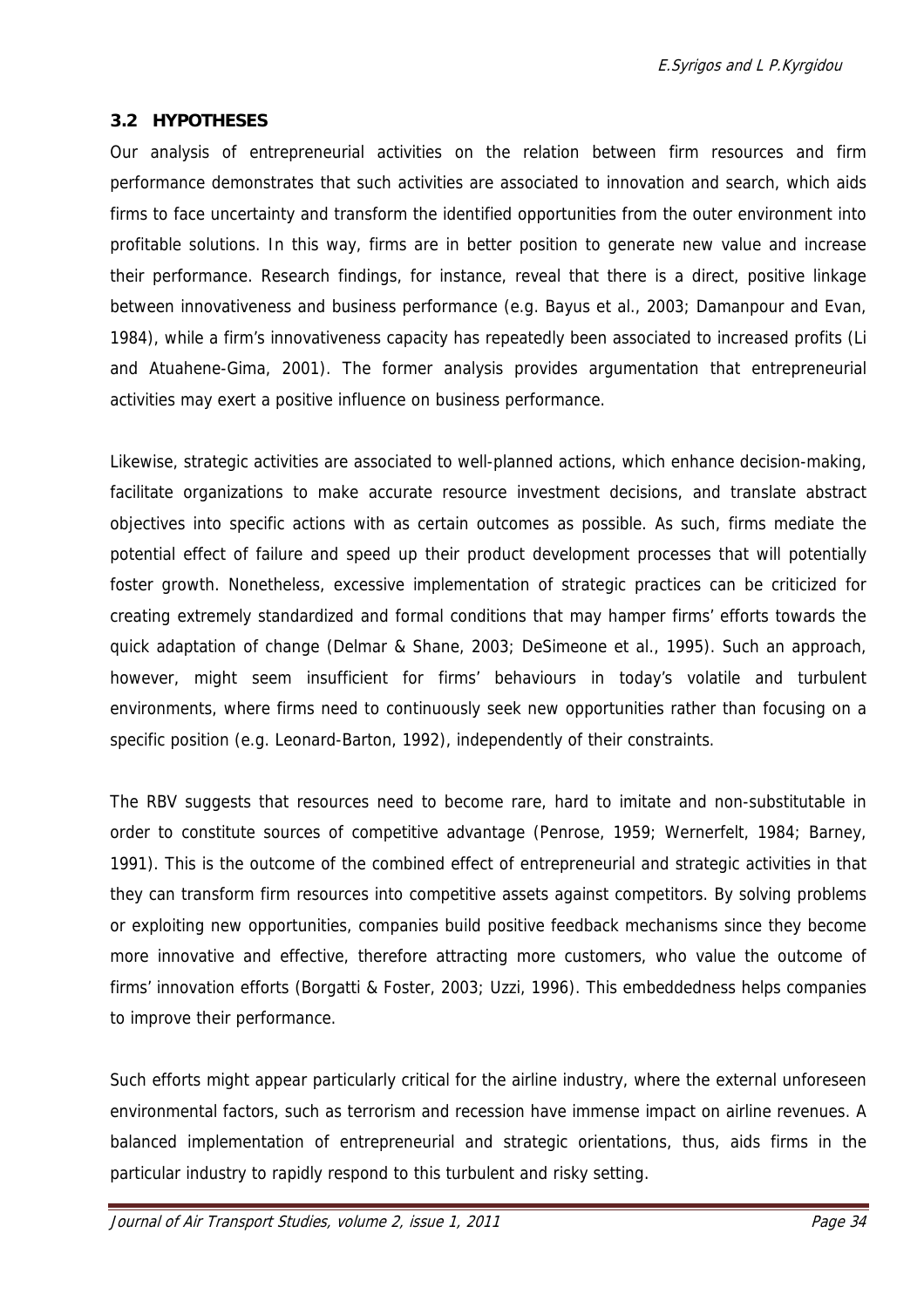Drawing on the above, the simultaneous implementation of strategic and entrepreneurial actions contributes to increased firm performance, based on resources and capabilities, in several ways. Firms can adapt novel technologies and change their resource base, in order to adapt to new environmental opportunities (Karim and Mitchell, 2000). Through the introduction of technologically superior products they can enhance their current market performance through improvements of existing products. Thus, entrepreneurial activities allow firms to be exposed to new knowledge, foster new product development, become more flexible, capture the benefits of uncertainty thus, directly enhancing their performance outcomes. In the meantime, a strategic orientation enables firms to improve their current products, services and business practices, thus reinforcing their value creation to their existing customers. It further enables firms to ameliorate their existing resources, contributing to their short term survival (Lee et al., 2001), while ensuring long term success, thus positively affecting firm performance. Based on the above analysis, we posit the following:

Hypothesis 1: The relationship between firm resources and firm performance is mediated by the parallel implementation of strategic and entrepreneurial activities.

In several studies within the airline industry, the impact of environmental factors on firm performance, like economic recession, for instance, have been considered to exert a negative impact on airline firms' performance (Miller and Chen, 1996). For instance, a set of country-specific variables have been considered to control for time varying influences related to carriers' domestic markets, which are likely to influence their performance, like the country's per capita GDP, GDP percent growth (GDP Growth), and population. The negative impact of economic turmoil is presented in several academic studies and in all industry reports of the most known investment analysts/banks (for example see Mergents's Industry Report of the Aviation Industry).

In this study, we assume the negative relationship that environmental factors such that economic recession will impose on firm performance and we hypothesize that the simultaneous interplay between entrepreneurial and strategic actions will decrease this negative effect on the above relationship.

It has frequently been argued within literature that the environmental context (economic recession) significantly affects firms' strategy formation and their resource base construction (e.g. Sirmon et al., 2007). For instance, Miller and Shamsie (1996), argue that "property based resources are more valuable in certain environments than are knowledge based resources". Aragon-Correa and Sharma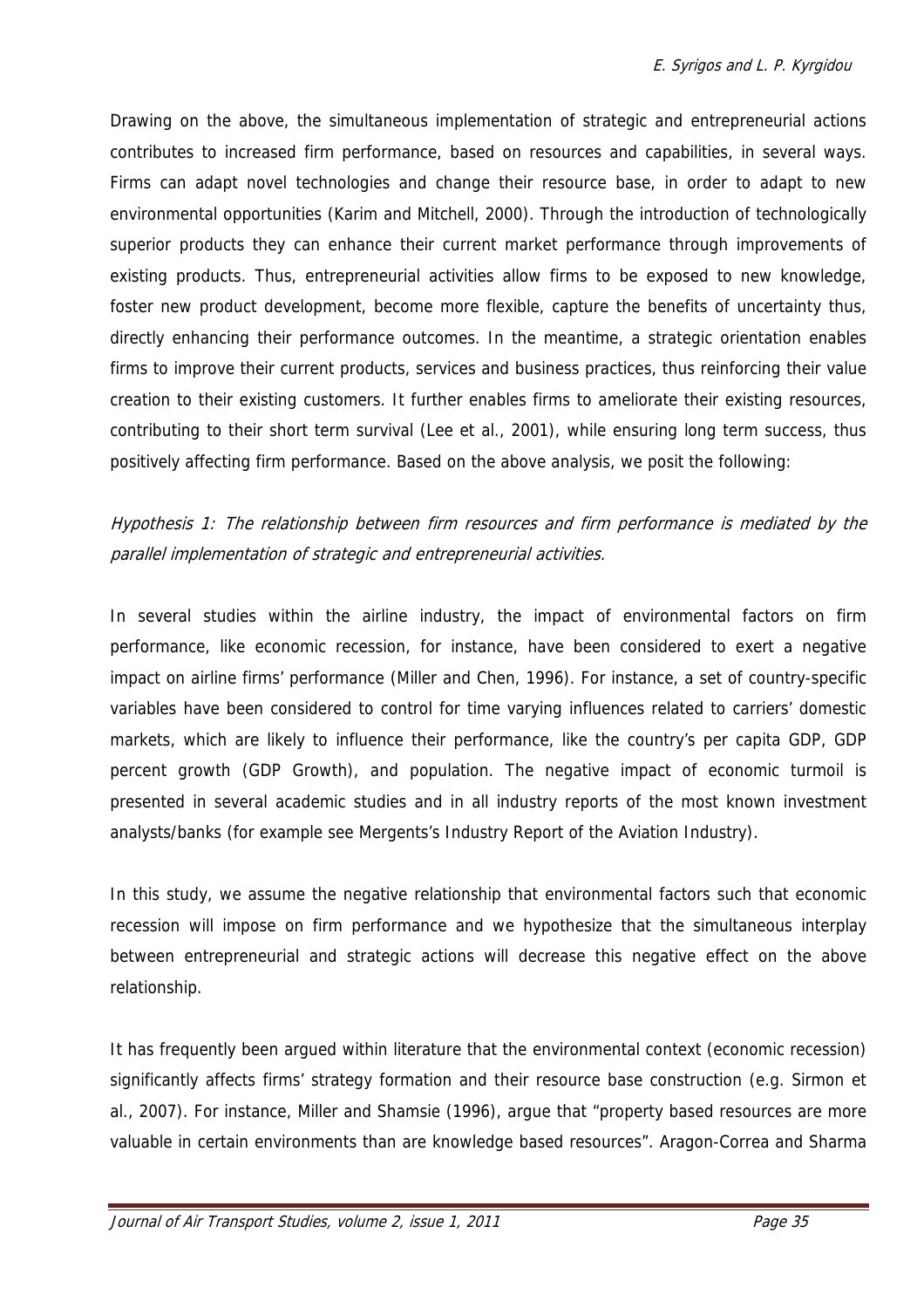(2003) argue that a firm's context influences the potential of its resources in developing natural environment strategies.

The simultaneous implementation of strategic and entrepreneurial actions aids firms to acquire resources and increase their range of viable response to environmental change in the form of opportunities and threats (McGrath & Nerker, 2004). Firms' inability to respond to environmental conditions might allow competitors to exploit emerging opportunities firms. High environmental uncertainty forces firms to leverage their capacity to achieve temporary competitive advantages (Eisenhardt, 1999). Because of environmental impacts, organizations need to continuously redesign their resources and integrate them into new configurations, since firms' competencies might lose their value due to marked and customer needs' changes. Thus, even increases in performance are rarely sustainable in environments like those surrounding the airline industry. However, the parallel implementation of strategic and entrepreneurial activities aids firms to overcome this danger, by constantly screening the environment, creating distinctive competencies for a long time and thus achieve long term performance increases. This parallel implementation also aids firms to integrate previously unrelated matrices of information and knowledge, also referred to as bisociation (Smith and DiGregorio, 2002), which helps the firm to provide rapid solutions under abrupt and emerging environmental conditions. The above discussion leads us to the following Hypothesis.

Hypothesis 2**:** The parallel implementation of strategic and entrepreneurial activities diminishes the negative impact of economic recession on performance by mediating their relationship.

## **4. METHODOLOGY**

In the following, the statistical methodology followed in the current study is presented. For the purposes of the study, cross-sectional data analysis was employed.

## **4.1 SAMPLE SELECTION**

Regarding the empirical setting for hypothesis testing, we have considered a number of alternative industries such as the banking industry, the energy trading industry and the automobile industry. The airline industry was finally chosen because of its competitiveness, its well documented diversity of competitive tactics (Chen, Smith & Grimm 1992) and its tendency to be affected by the economic environment (Chen et al., 1996). The industry also includes firms for which there is abundant public information with respect to their decisions and whose business activities focus on a single industry (Miller& Chen, 1996). Prior research suggests a great deal of publicly available information exists on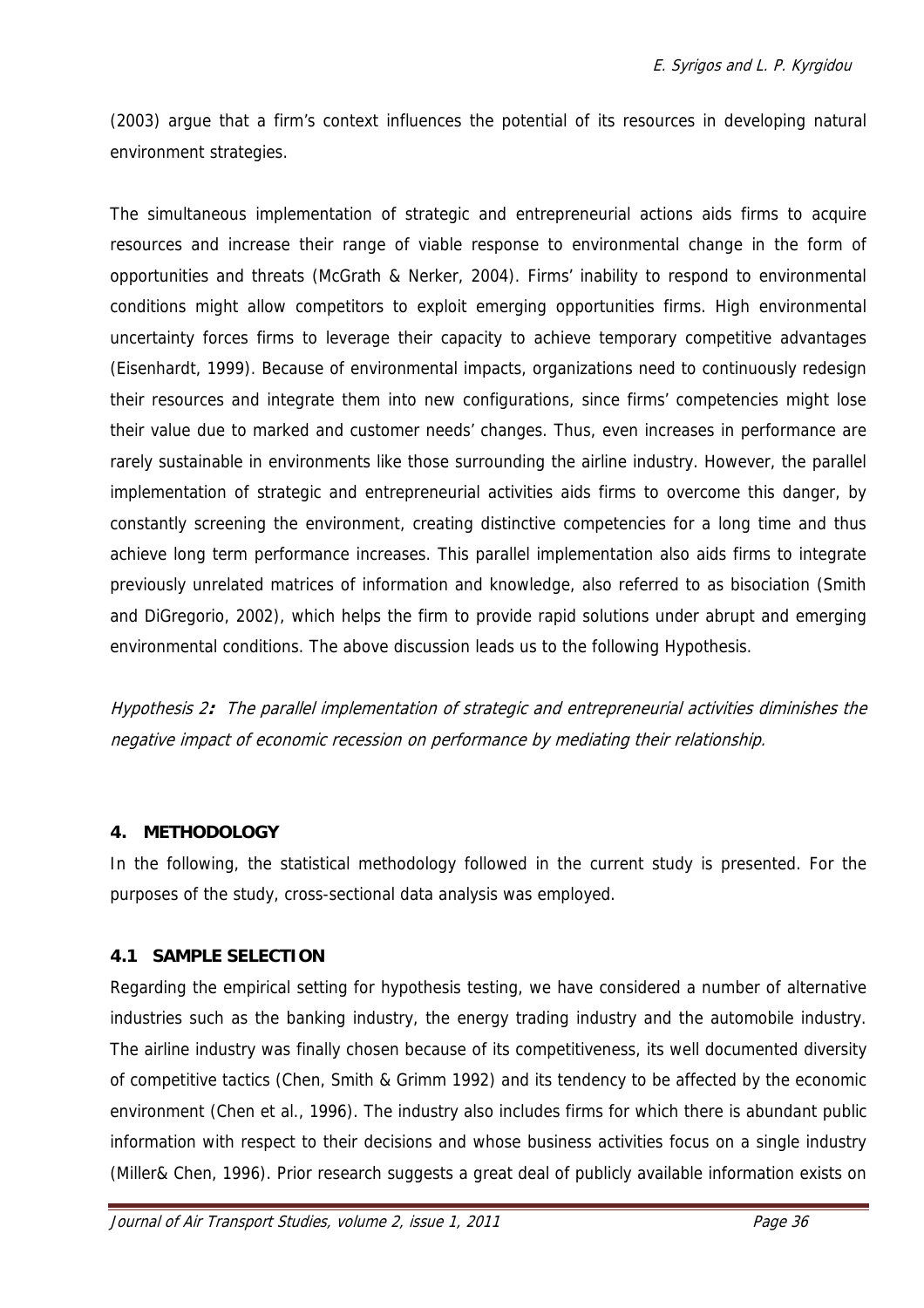the firms in the sample (Quasney, 2003). Finally, over 80% of the research in competitive dynamics published in top management journals used the airline industry as the empirical setting.

The research sample comprises 30 major international air carriers which are included in the Top 100 Ranking of Airline Business magazine, providing scheduled passenger service on the Atlantic routes from January 1, 2000 through December 3 1, 2006. The sample does not include passenger charter carriers, such as Tower Air, or all-cargo carriers, such as FedEx.

Data on firm actions were drawn from the aviation industry newsletter Aviation Daily. Smith, et al. (1992) and Chen (1988) previously validated the use of this source of action information and about 90% of the studies in competitive dynamics in airline industry use this magazine. As Quansey noted: "as an industry newsletter, Aviation Daily provides the most thorough coverage of the U.S. and international airline industries" and "the journal covers essentially all aspects of the industry: the air carriers (large and small; foreign and domestic), airports and airways, acquisitions and mergers, government activity and salient nonmarket activities". Therefore, this magazine is suitable for the data collection for our sample- international air carriers).

## **4.2 RESEARCH METHOD**

The data collection method employed to test the aforementioned hypothesized relationships as presented in Figure 1 among international air carriers is "structured content analysis" (Jauch, Osborn & Martin, 1980), which has been used by Chen (1988), Smith, Grimrn & Gamon (1992), and Ferrier, Smith & Grimm (1996) and Shaffer, et al. (2000) to study competitive dynamics.

Different approaches, theoretical frameworks, methods, and analytical methodologies have been labeled as content analysis (Denzin & Lincoln, 1994; Miles & Huberman, 1994). Shapiro and Markoff (1997) reviewed six major definitions from various sources in the social sciences (see also Kabanoff, 1995, for complementary perspectives). These scholars proposed a minimal and encompassing definition that we also adopted: "any methodological measurement applied to text (or other symbolic materials) for social science purposes" (Shapiro & Markoff, 1997, p. 14). We believe that the Shapiro Markoff definition provides an acceptable conceptual grounding. Content analysis, at its most basic form, is the word frequency as an indicator of cognitive centrality (Huff, 1990) or importance (Abrahamson & Hambrick, 1997). Herein, we use a more fine- grained but qualitative approach by manually reading the concordance lists of our keywords.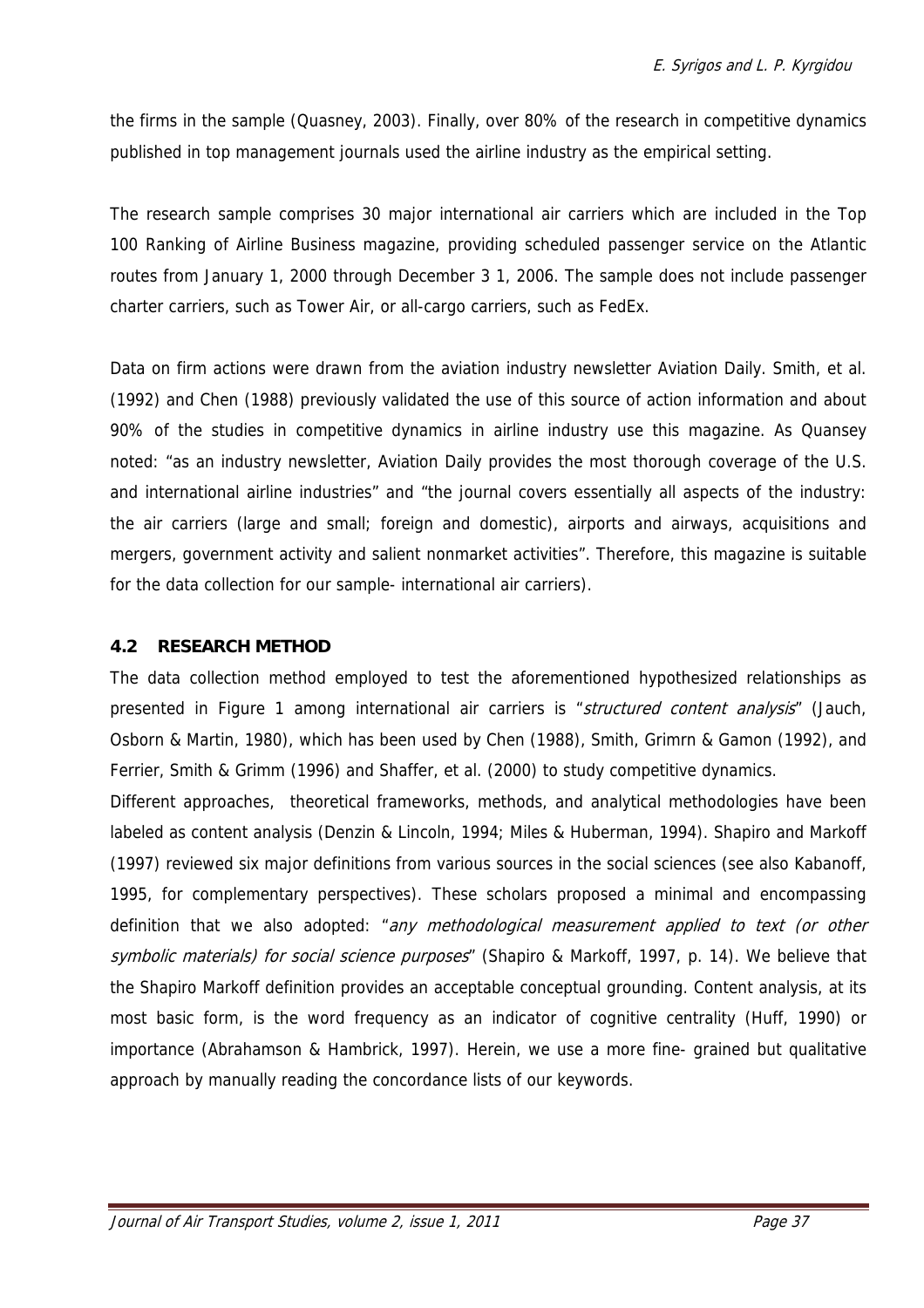## **4.3 MEASURES**

### **4.3.1 DEPENDENT VARIABLES: FIRM PERFORMANCE**

There is agreement in the strategy discipline that performance is a complex phenomenon involving organizational inputs and outputs variously viewed and assessed (e.g., Bhargava, Dubelaar, and Ramaswami, 1994; Chakravarthy, 1986). Thus, by default, performance is a multidimensional construct (e.g. Katsikeas et al., 2004). Performance is therefore perceived as a multidimensional, higher-order construct comprised of three dimensions: financial performance, assessing profitability as a percentage of sales, return on investment, and profit growth, sales performance, measured in terms of sales volume, sales growth, and new product sales and customer performance, pertaining to customer satisfaction and customer retention.

Our intention was to use three different indicators of firm performance (Operations Results, Revenue Growth and Net Margins) but their high correlation with each other lead us to use only the Operations profits/ losses. Thus, firm performance was measured by the Operations profits/ losses as presented in the Top 100 Ranking of the Airline Business magazine.

## **4.3.2 INDEPENDENT VARIABLES**

## **4.3.2.1 STRATEGIC AND ENTREPRENEURIAL ACTIVITY**

We used categorization of competitive moves as presented by Yu (2007). Consistently with previous research in competitive dynamics (Chen, 1988; Ferrier et al., 1999; Smith et al., 1992; Young et al., 1996), an action is defined as "a specific and detectable competitive move, such as a price cut or new product introduction, initiated by an MNE to defend or improve its relative competitive position in a given country market" (e.g. Norman et al., 2007).

We split actions in two sub- categories: Strategic and entrepreneurial activities. Strategic activities entail a commitment to particular resources that are hard to implement and reverse; a major change in the definition of a business is an example (e.g. Galbraith & Kazanjian, 1986). Entrepreneurial activities, on the other hand, are more oriented towards proactiveness, risk-taking and innovative approaches (e.g. Lumpkin and Dess, 1996) that enhance the process of opportunity identification in the outer environment and create the conditions for the proper exploitation of identified opportunities.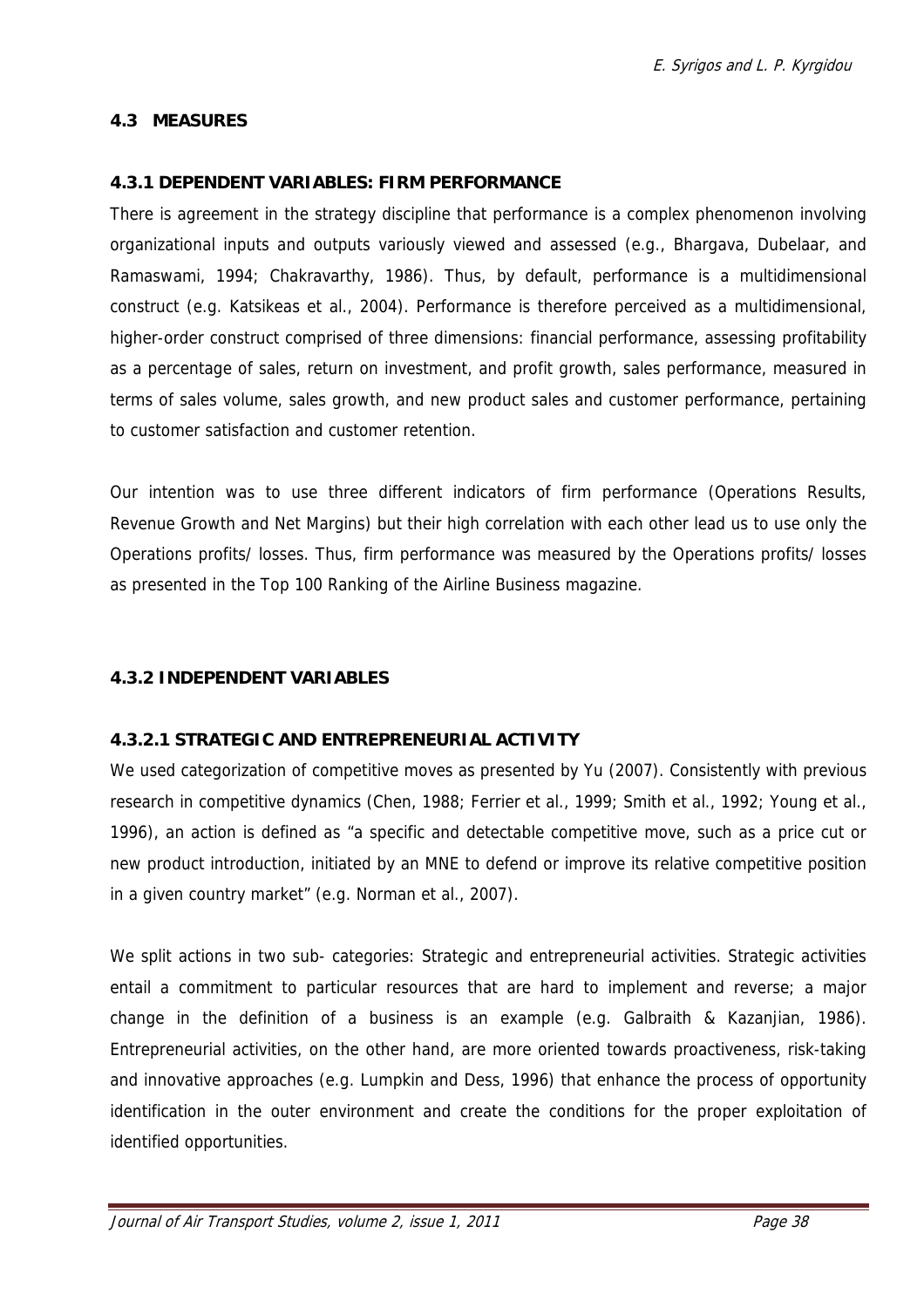To this end, we divided the number of strategic actions to the number of entrepreneurial actions of the focal firm. If this result is close to 1, the company successfully implements these two sets of activities in parallel. If this number is far less or far greater than 1, this means that the firm implements a strategic orientation or an entrepreneurial orientation respectively. In our sample, there is no airline company which implements a purely entrepreneurial orientation/set of activities. This is attributed to the size of these companies and the regulations which they have to oblige.

## **4.3.2.2 FIRM RESOURCES**

We measured three types of resources: financial capital, human capital and technological resources, inspired by Ireland et al.'s (2003) work. We measured financial capital by the fleet number, number of afilliated companies and the ownership of proprietary hotels. Data about Fleet number were collected by Airline Business magazines' "Top 100 Ranking of Air- passenger carriers". We use IATA's "World Air Transport Statistics" to find number of affiliated companies and ownership of hotels. We measure human capital by the experience of pilots as presented on IATA's "World Air Transport Statistics". Finally, we measure technological resources by the R&D expenditures and Fleet age. R&D expenses were measured by Datastream's Fundamentals Database and Fleet age was measured by IATA's "World Air- Transport Statistics".

## **4.3.2.3 ECONOMIC- ENVIRONMENTAL FACTOR**

We measured Economic Recession by a dummy variable which was valued with 0 if there was a growth at GDP in the country where the headquarters of the airline is and with 1 if there was no growth at GDP in the companies' home- country. We collected the data for GDP growth by the Penn World Tables (Real GDP in year 1- Real GDP in year 0).

## **4.4 DATA ANALYSIS**

Our intention was to use panel data to analyze this longitudinal dataset but, due to inherent constrains, we finally employed more conventional cross-sectional analysis- Ordinary Least Squares, OLS.

# **4.4.1 PEARSON CORRELATION COEFFICIENTS**

First, correlation analyses were carried out to evaluate the strength of the relationship and collinearity between the predictor variables. Summary statistics and the Pearson correlations for the primary variables of interest are consolidated in Appendix (Table 1).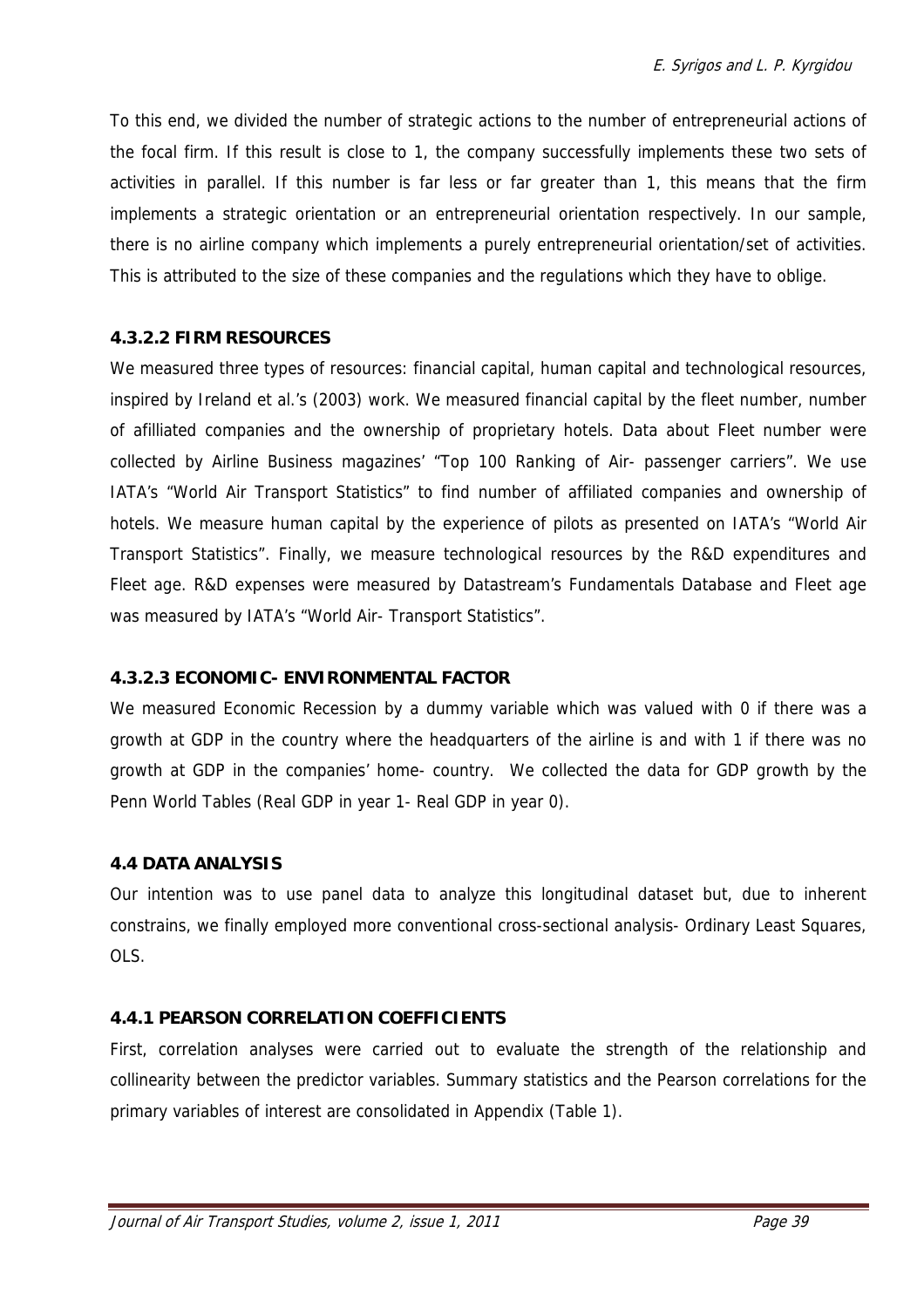The strongest relationship between primary variable of interest, Strategic Entrepreneurship was between the variables financial capital and technological resources. Specifically, SE is negatively correlated with all financial capital items (Fleet number  $r = -0.41$ , Number of Affiliated companies  $r= -0.47$  and ownership of hotels  $r=-0.52$ ). In contrast, strategic orientation is highly positively related to financial resources (Fleet number  $r = 0.52$ , Number of Affiliated companies  $r = 0.47$  and ownership of hotels r= 0.28). This correlation was expected to emerge, since bigger and wealthier companies are usually prone to strategic integration.

An additional interesting conclusion, however, pertains to the variable Number of affiliated companies is positively correlated with ownership of hotels (r= 0.39). This number was also expected because the ownership of hotel suggests the existence of affiliated companies. This correlation is significant important and we considered it in the measurement of financial capital variable. The correlation between resources and performance is not easy to explain. There is some correlation between firm financial resources and performance.

# **4.4.2 PARALLEL IMPLEMENTATION OF STRATEGIC AND ENTREPRENEURIAL ACTIVITIES AS A MEDIATOR**

Based on Baron and Kenny (1986), we created three models for regression analysis. We first tested the relation between firm resources and performance. A significant important relationship between these two constructs was identified. This relationship proved to have a positive coefficient for technology assets, but a negative coefficient for financial assets. Human capital coefficient was partially significant with a positive coefficient. There was also a significant relationship between resources and Strategic entrepreneurship (Model 4 in Appendix -Table 2).

As demonstrated in Model 3 (Appendix -Table 2), there is a complete mediation of strategic and entrepreneurial activities between financial resources and performance because in Model 3 coefficient of financial assets are non-significant. Firms that possess strong financial resources, demonstrate the capacity to develop slack, which aids them in their opportunity exploitation activities. Yet, in order for this slack to become a mechanism towards competitive advantage, the application of a strategically entrepreneurial approach is completely required as the simultaneous implementation of strategic and entrepreneurial activities in our model completely mediates the relation between financial resources and firm performance.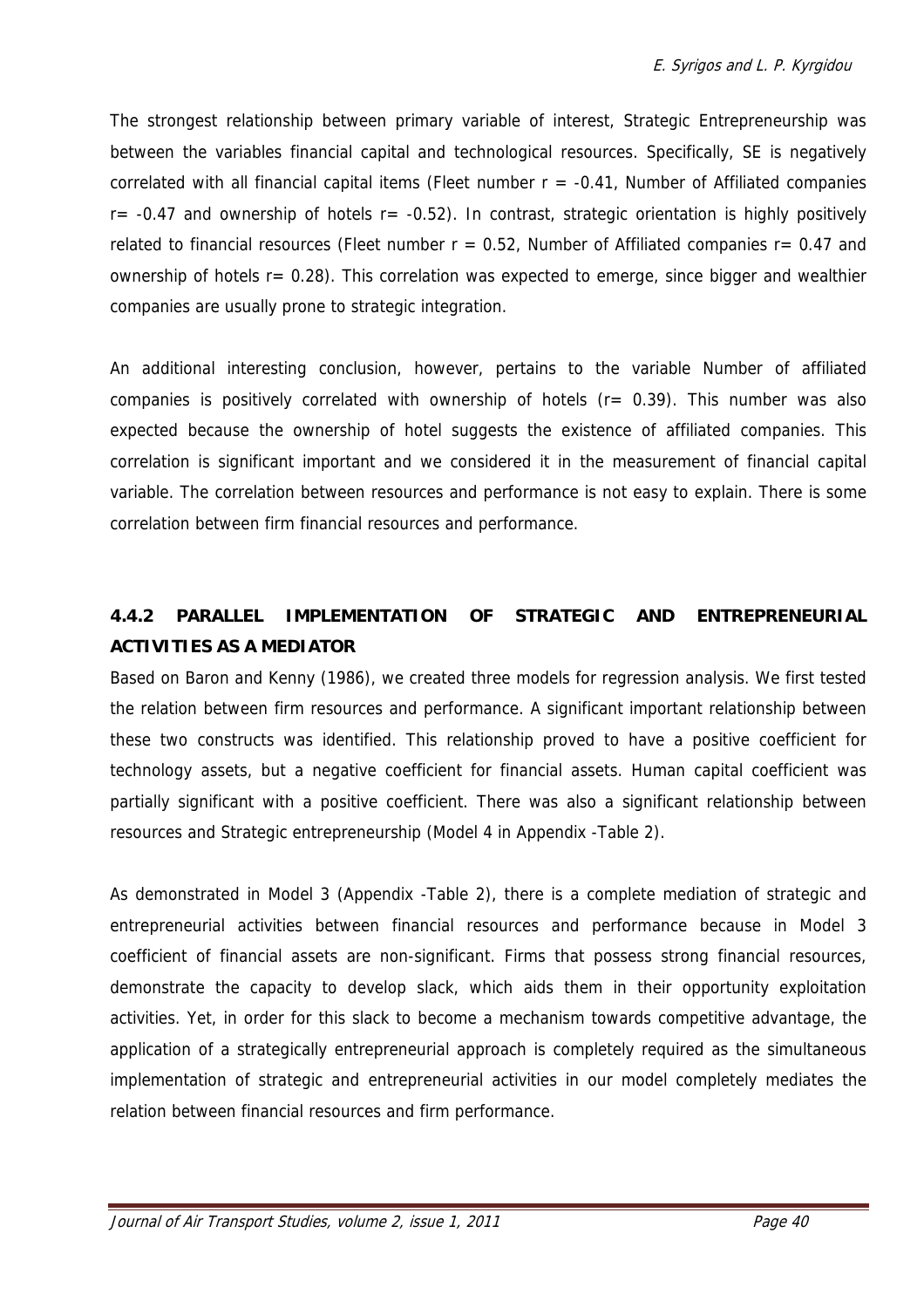However, it seems that technological and human capital resources are partially mediated by strategic and entrepreneurial activities. One explanation for this partial mediation might be that these resources inherently contain more value than financial resources, in that they are more complex and as such cannot be acquired with the same simplicity and ease by other firms as can financial resources. Thus, they exert a direct impact on performance and the impact of the simultaneous implementation of strategic and entrepreneurial activities becomes less significant. This means that Hypothesis 1 is partially supported. There is a mediation effect of strategic and entrepreneurial activities on financial resources, but there is partial or no mediation effect on human and technological resources.

With regard to Hypothesis 2, there is again partial mediation of strategic and entrepreneurial activities, since even with the existence of SE in the regression model, economic recession has a significant coefficient. However, this result was expected and is in accordance with our initial premise. Economic recession exerts a strong negative impact on performance in the airline industry because, as previous researchers demonstrate (e.g. Norman et al., 2007), passenger mobility and cargo transportation diminish causing a parallel revenue decrease for airlines. The simultaneous implementation of strategic and entrepreneurial efforts partially alleviates this phenomenon, creating a dual effect, whereby strategic activities foster efficiency, while entrepreneurial activities enhance opportunity exploration and exploitation.

Please see Appendix – Table 3 for coefficients for economic recession with dependent variable: operations results.

## **5. LIMITATIONS AND FUTURE RESEARCH**

In this study, we attempted to investigate the relationship between firm resources and firm performance, testing whether the parallel implementation of strategic and entrepreneurial actions can cause performance differentials and influence the above relationship.

Since SE is in its infancy, we attempted to operationalize it using content analysis and present a case of building an argument on why the logic of SE (opportunity and advantage-seeking) creates balance and its components might in tandem with this positively affect performance. There are several research efforts that need to be taken to strengthen the reliability of this construct since we did not check for inter- rater reliability. We performed this research in the particular context of the airline industry. In future, similar studies should take place within other setting as well, so that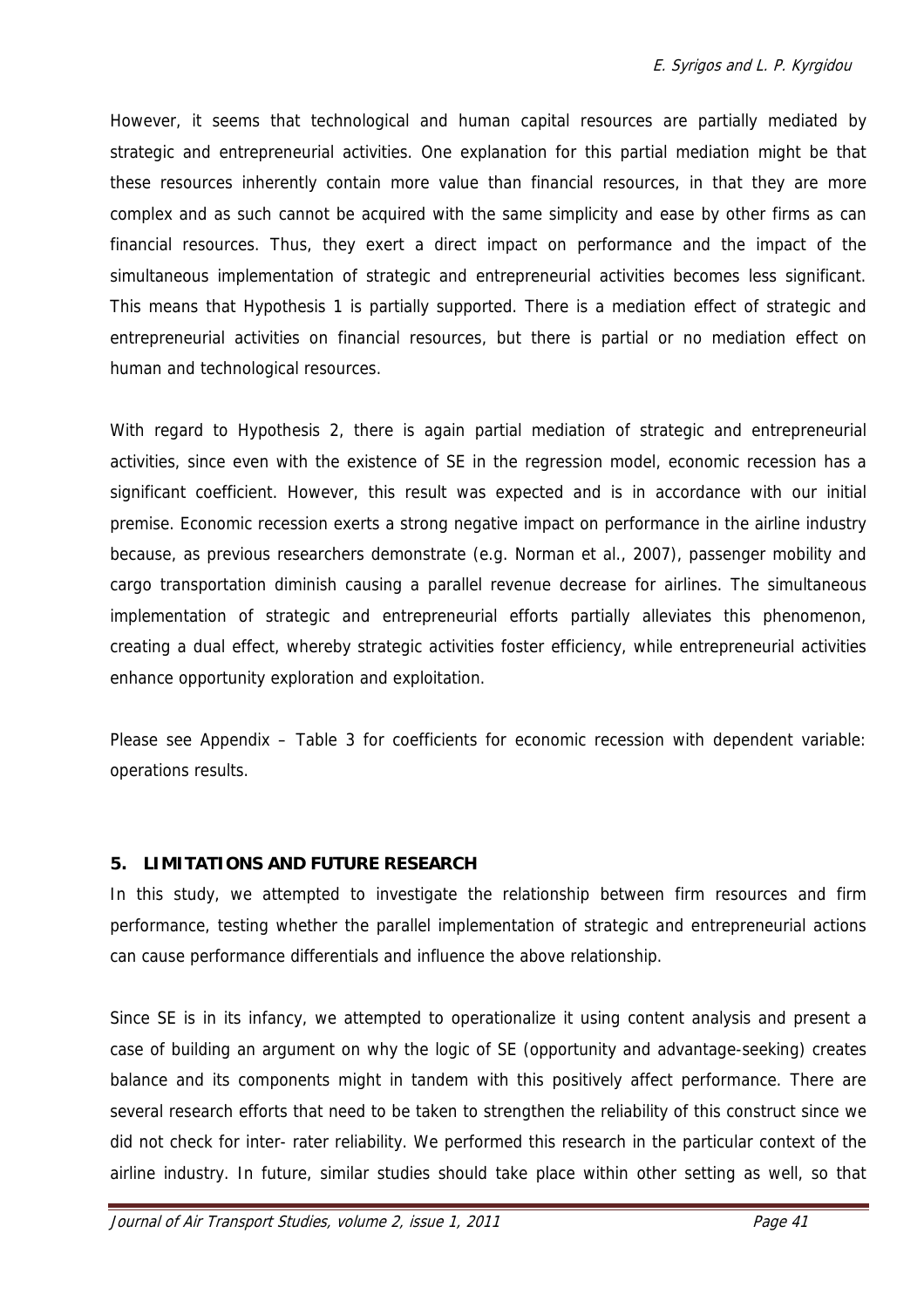results are more generalizible. Due to the existence of longitudinal dataset at different levels of aggregation, it would be feasible to use generalized least squares (FGLS)—as an important method to analyze panel data— to test the hypotheses generated. However, the current study did not provide this analysis, which should be acknowledged as a limitation and provide avenues for future research.

In addition, in this research our sample size consisted of 30 firms with 300 observations. Although this number is sufficient for the purposes of OLS analysis, a larger sample size would undoubtedly produce more durable results. Furthermore, our dataset includes multi national airline firms across the world, so country specific variables might affect the model's results. In the current research, however, we did not control for this effect. Finally, in this study, we only examined the effect of a limited number of firm resources on firm performance. It would be worth to examine the effect of additional firm resources and capabilities in the above relationships. The use of the dynamic capability theory (e.g. Teece et al., 1997; Zollo and Winter, 2002; Zott, 2003) is one of the theoretical streams that could serve as a platform towards this direction.

Finally, it becomes evident that the successful implementation of strategic and entrepreneurial activities is facilitated by certain firm specific resources. As such, there is need to explore the mechanisms through which such resources are turned into competitive advantages, with the potential to increase firm performance. Although in the current study there is some reference to the important role of firm resources towards this direction, a lot of space for examination remains as to the appropriate bundling and leveraging of different firm resource types (e.g. Sirmon et al., 2007) towards the above direction. Further identification, and exploration, both theoretically and empirically, of other categories of firm resources will provide insight on the ways in which the parallel practice of entrepreneurial and strategic activities is implemented to improve firm performance and wealth creation.

## **REFERENCES**

- Abrahamson, E. (1997), The Emergence and Prevalence of Employee Management Rhetorics: The effects of long waves, labor. Academy of Management Journal, 40(3): 491.
- Amit, R., Shoemaker, P.J. (1993), Strategic assets and organizational rent. Strategic Management Journal, 14(1): 3-46.
- Aragon-Correa, J. A., & Sharma, S. (2003), A contingent resource-based view of proactive corporate environmental strategy. Academy Of Management Review, 28(1): 71-88.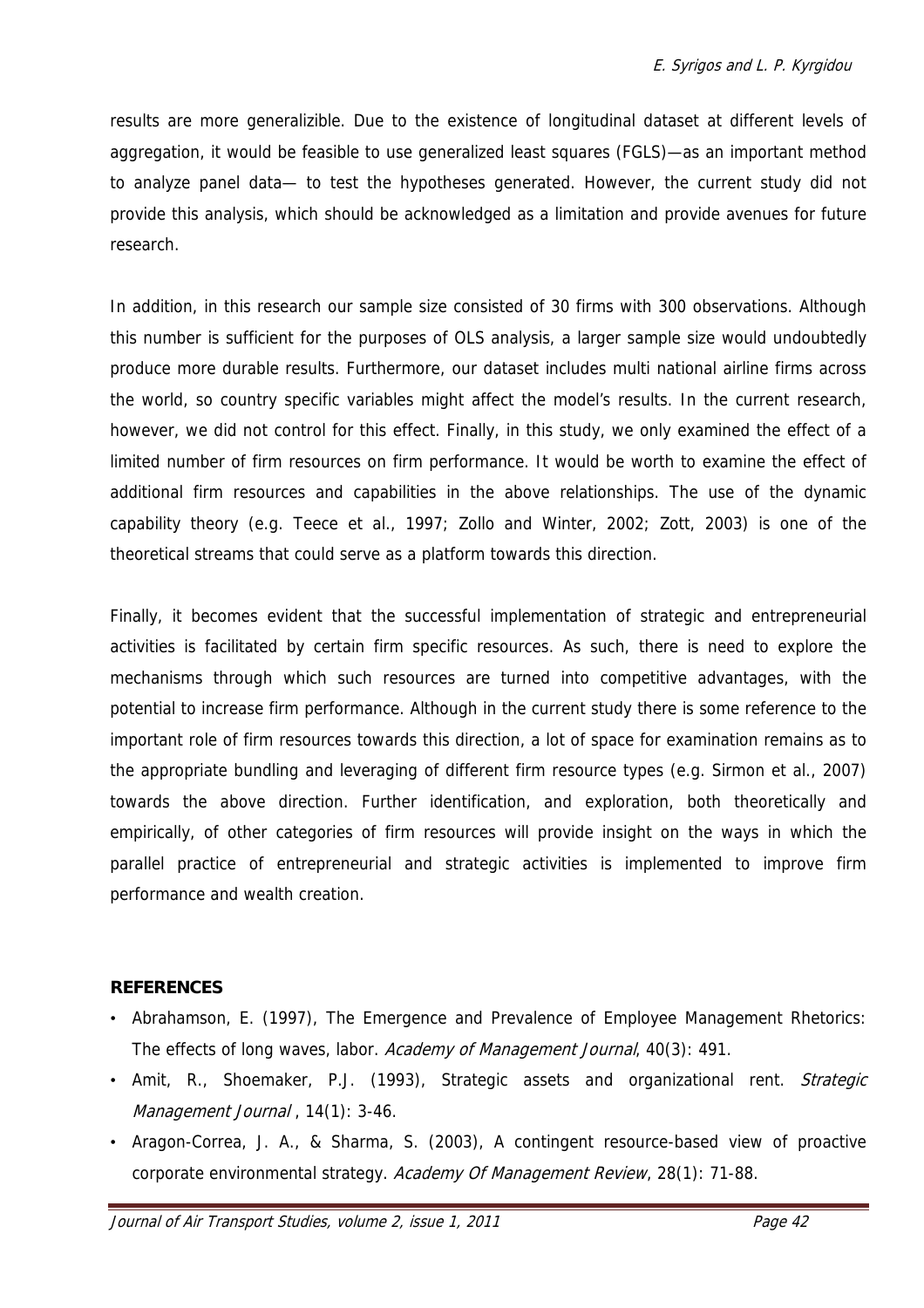- Atuahene-Gima, K., & Li, H. Y. (2004), Strategic decision comprehensiveness and new product development outcomes in new technology ventures. Academy Of Management Journal, 47(4): 583-597.
- Barney, J.B. (1991), Firm resources and sustained competitive advantage. Journal of Management , 17(1): 99-120.
- Barney, J.B., Arikan, A.M. (2001), The resource-based view: Origins and implications. In: M.A. Hitt, R.E. Freeman and J.S. Harrison (eds.), Handbook of Strategic Management. Oxford: Blackwell.
- Barney, J. B. (1996), The Resource-Based Theory of the Firm. *Organization Science*, 7(5): 469-469.
- Bayus, B. L., Erickson, G., & Jacobson, R. (2003), The Financial Rewards of New Product Introductions in the Personal Computer Industry. Management Science, 49 (2): 197-210.
- Baron, R. M., & Kenny, D. A. (1986), The moderator-mediator variable distinction in social psychological research: Conceptual, strategic, and statistical considerations. Journal of Personality and Social Psychology, 51(6): 1173-1182.
- Bettis, R. A., & Hitt, M. A. (1995), The New Competitive Landscape. Strategic Management Journal, 16: 7-19.
- Bird, B. (1988), Implementing entrepreneurial ideas: The case for intention. Academy of Management Review 13(3): 442-453.
- Birkinshaw, J., & Gibson, C. (2004), Building ambidexterity into an organization. MIT Sloan Management Review, 45: 47-55.
- Borgatti, S. P., & Cross, R. (2003), A relational view of information seeking and learning in social networks. Management Science, 49: 432-446.
- Chen, M.-J. (1988), Competitive strategic interaction: A study of competitive actions and responses. Unpublished dissertation submitted in fulfillment of the requirements for a Doctor of Philosophy degree in Business Administration. University of Maryland at College Park.
- Conner, K. R. (1991), A Historical Comparison of Resource-Based Theory and Five Schools of Thought Within Industrial Organization Economics: Do We Have a New Theory of the Firm? Journal of Management, 17(1): 121
- Cornelius, B., Landström, H., Persson, O. (2006), Entrepreneurial studies: The dynamic research front of developing social science. *Entrepreneurship Theory and Practice* 30(3): 375-398.
- Covin, J.G., Slevin, D.P.(1989), Strategic management of small firms in hostile and benign environments. Strategic Management Journal, 10(1): 75-87.
- Damanpour, F., & Evan, W. M. (1984), Organizational Innovation and Performance: The Problem of "Organizational Lag. Administrative Science Quarterly, 29(3): 392-409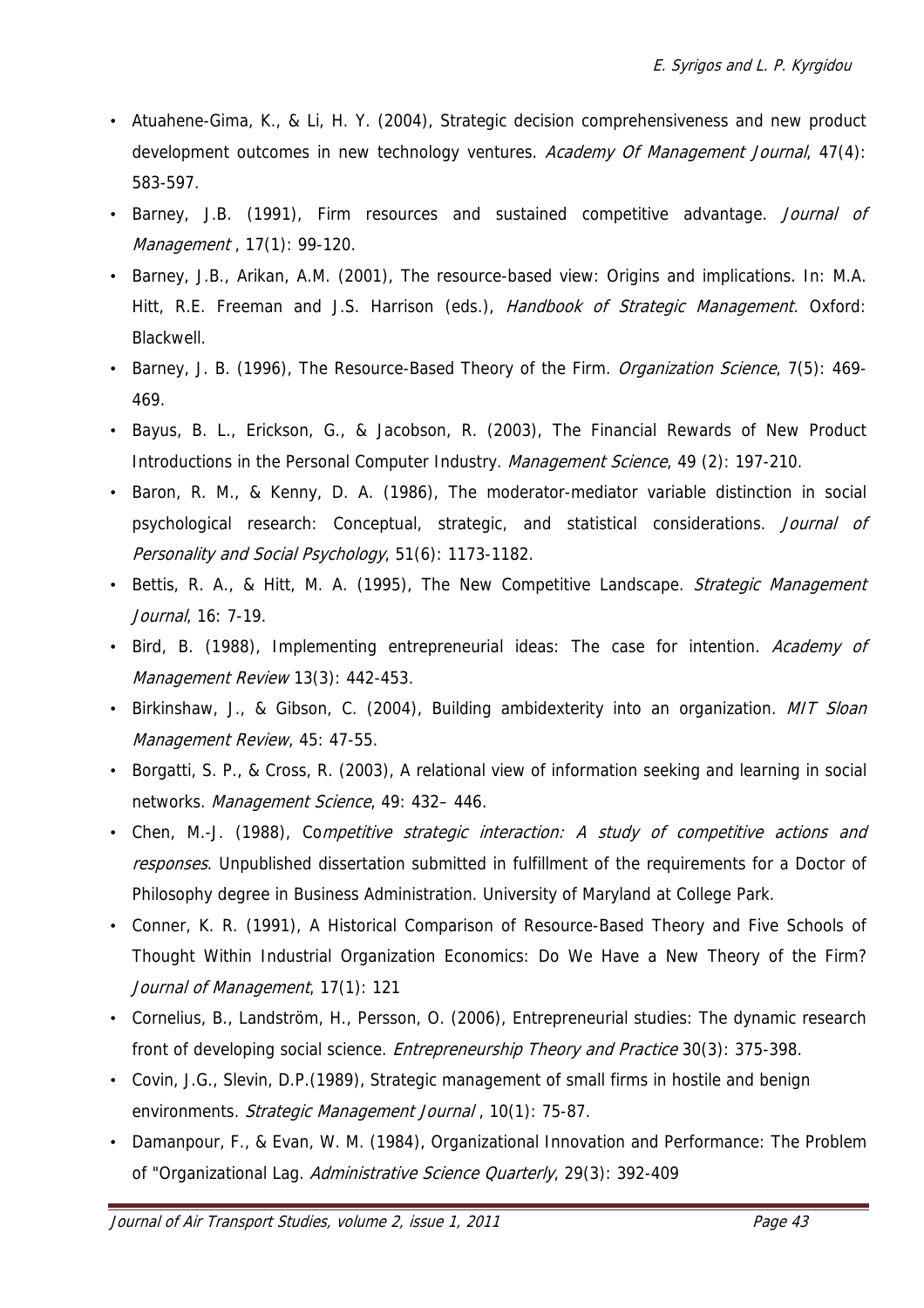- Dierickx, I., & Cool, K. (1989), Asset Stock Accumulation and Sustainability of Competitive Advantage, Management Science. 35: 1504-1511
- Denzin, N. K., & Lincoln, Y. S. (1994), *Handbook of Qualitative Research*. Thousand Oaks, CA: Sage Publications
- Dosi, G., Nelson, R.R., Winter, S.G. (2000), The nature and dynamics of organizational capabilities. Oxford: Oxford University Press.
- Eisenhardt, K. M., Martin, J. K. (2000), Dynamic capabilities: What are they? Strategic Management Journal , 21: 1105-1121.
- Eisenhardt, K. M., Brown, S., Neck, H. (2000), Competing on the entrepreneurial edge. In: G. Meyer and K. Heppard (eds.), *Entrepreneurship as Strategy*. California: Sage Publications Inc.
- Eisenhardt, K. M. (1999), Strategy as decision making. Sloan Management Review, Spring.
- Ferrier, W., Smith, K. G. and Grimm, C. (1999), The role of competitive action in market share erosion and industry dethronement: a study of industry leaders and challengers. Academy of Management Journal, 42, 372-388.
- Galbraith, J. R., & Kazanjian, R. K. (1986), *Strategy implementation: structure, systems, and* process: West Publishing.
- Gibson, C. B., & Birkinshaw, J. (2004), The antecedents, consequences, and mediating role of organizational ambidexterity. The Academy of Management Journal: 209-226.
- Grant, R. M. (1996), Toward a knowledge-based theory of the firm. Strategic Management Journal, 17(10): 109-122.
- Grant, R.M. (1991), The resource-based theory of competitive advantage: implications for strategy formulation. California Management Review, 33(3): 114-134.
- Gregoire, D.A., Noel, M.X., Dery R., Bechard J-P. (2006), Is there conceptual convergence in entrepreneurship research? A co-citation analysis of the Frontiers of Entrepreneurship Research, 1981-2004. Entrepreneurship Theory and Practice, 30(3): 333-373.
- Gronhaug, K., & Tropp, P. (1988), Perceived social class appeals of branded goods. *Journal of* Consumer Marketing, 2(4): 25-30.
- Hitt, M.A., Ireland, R.D., Camp, S.M., Sexton, D.L. (2001), Strategic entrepreneurship: Entrepreneurial strategies for wealth creation. Strategic Management Journal, 22(Special Issue): 479-491.
- Hitt, M.A., Ireland, R.D., Camp, S.M., Sexton, D.L. (2002), Strategic entrepreneurship: Integrating entrepreneurial and strategic management perspectives. In: M. A. Hitt, R. D. Ireland, S.M. Camp and D.L. Sexton (eds.). Strategic Entrepreneurship: Creating a New Mindset, Oxford: Blackwell Publishers.
- Hofer, C.W., Schendel, D. (1978), Strategy Formulation: Analytical Concepts. West Publishing.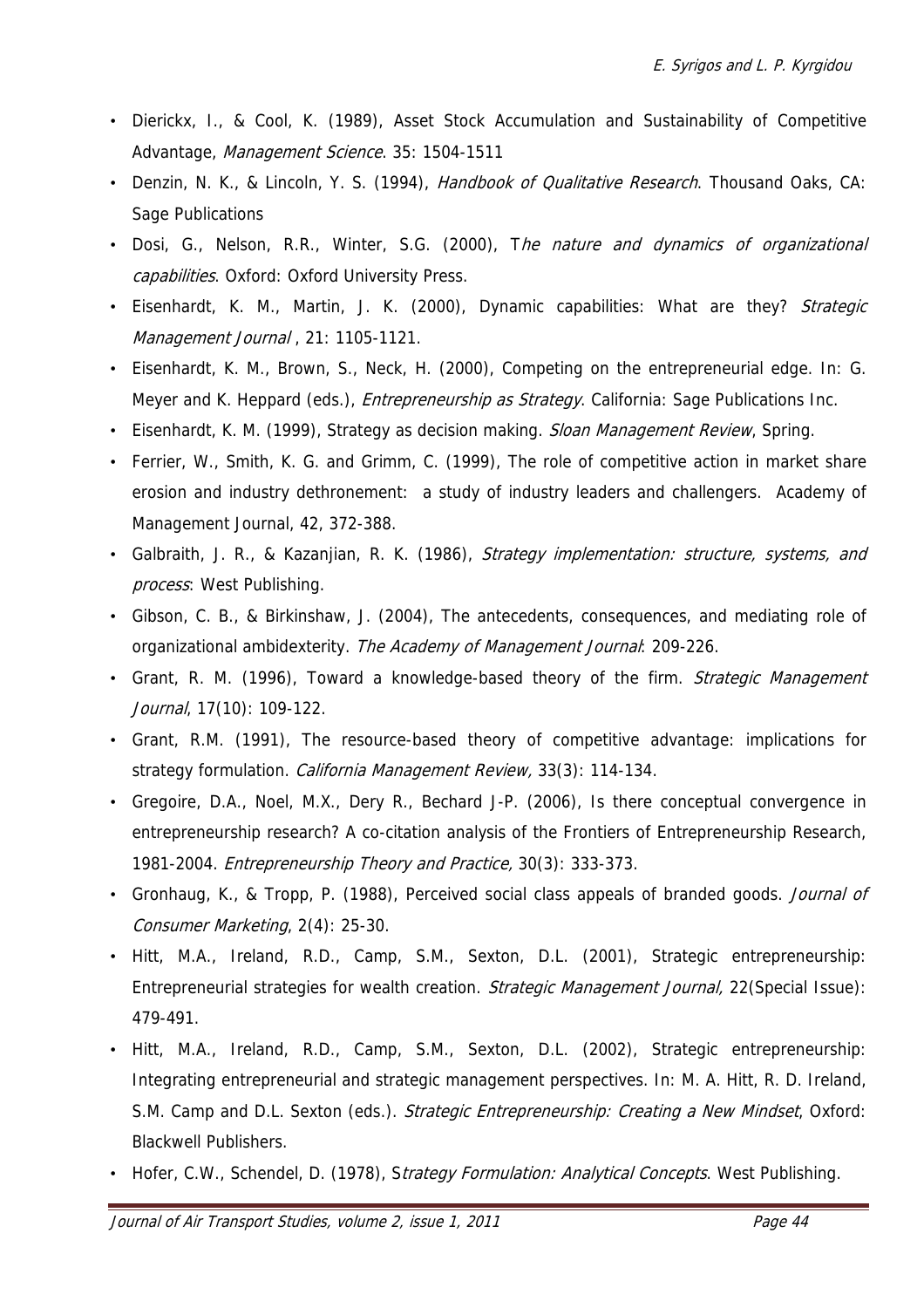- Huff, A. (1990), Management Thought Structures and Competitive Positioning, New York: Wiley.
- Ireland R.D., Hitt, M.A., Sirmon, D.G. (2003), A model of strategic entrepreneurship: the construct and its dimensions. Journal of Management , 29(6): 963-989.
- Jauch, L. R., Osborn, R. N., & Martin, T. N. (1980), Structured content analysis of cases: A complementary method for organizational research. Academy of Management Review, 5: 517-526.
- Kabanoff, B., Waldersee, R., & Cohen, M. (1995), Espoused values and organizational change themes. Academy of Management Journal, 38: 1075-1104.
- Kassariian, H. H. (1977), Content analysis in consumer research. Journal of Consumer Research, 4, 8–18.
- Kirzner, I., (1979), Perception, Opportunity and Profit: Studies in the Theory of Entrepreneurship. Chicago: The University Press of Chicago.
- Katsikeas, C. S., Robson, M. J., & Hulbert, J. M. (2004), In search of relevance and rigour for research in marketing. Marketing Intelligence & Planning, 22(5): 568-578.
- Kogut, B., & Zander, U. (1992), Knowledge Of The Firm, Combinative Capabilities, And The Replication Of Technology. Organization Science, 3(3): 383-397.
- Lee, C., Lee, K., Pennings, J.M. (2001), Internal capabilities, external networks, and performance: a study on technology-based ventures. Strategic Management Journal 22(6/7): 615-40.
- Leonard-Barton, D. (1992), Core capabilities and core rigidities: A paradox in managing new product development. Strategic Management Journal , 13(Special Issue): 111-125.
- Li, H., & Atuahene-Gima, K. (2001). Product Innovation Strategy and the Performance of New Technology Ventures in China. The Academy of Management Journal, 44(6): 1123-1134.
- Lumpkin, G.T., Dess, G.G. (1996), Clarifying the entrepreneurial orientation construct and linking it to performance. Academy of Management Review, 21(1): 135-172.
- Mahoney, J. and Pandian, R. (1992), The resource-based view within the conversation of strategic management. Academy of management review, 13: 363-380.
- March, J.G. (1991), Exploration and exploitation in organizational learning. *Organizational* Science 2: 71-87.
- Markman, G.D., Espina, M.I., Phan P.H. (2004). Patents as surrogates for inimitable and nonsubstitutable resources. Journal of Management, 30(4): 529-544.
- Maijoor, S., & VanWitteloostuijn, A. (1996), An empirical test of the resource-based theory: Strategic regulation in the Dutch audit industry. Strategic Management Journal, 17(7): 549-569.
- McGrath, R.G., MacMillan, I.C. (2000), The Entrepreneurial Mindset: Strategies for Continuously Creating Opportunity in an Age of Uncertainty. Boston: Harvard Business School Press.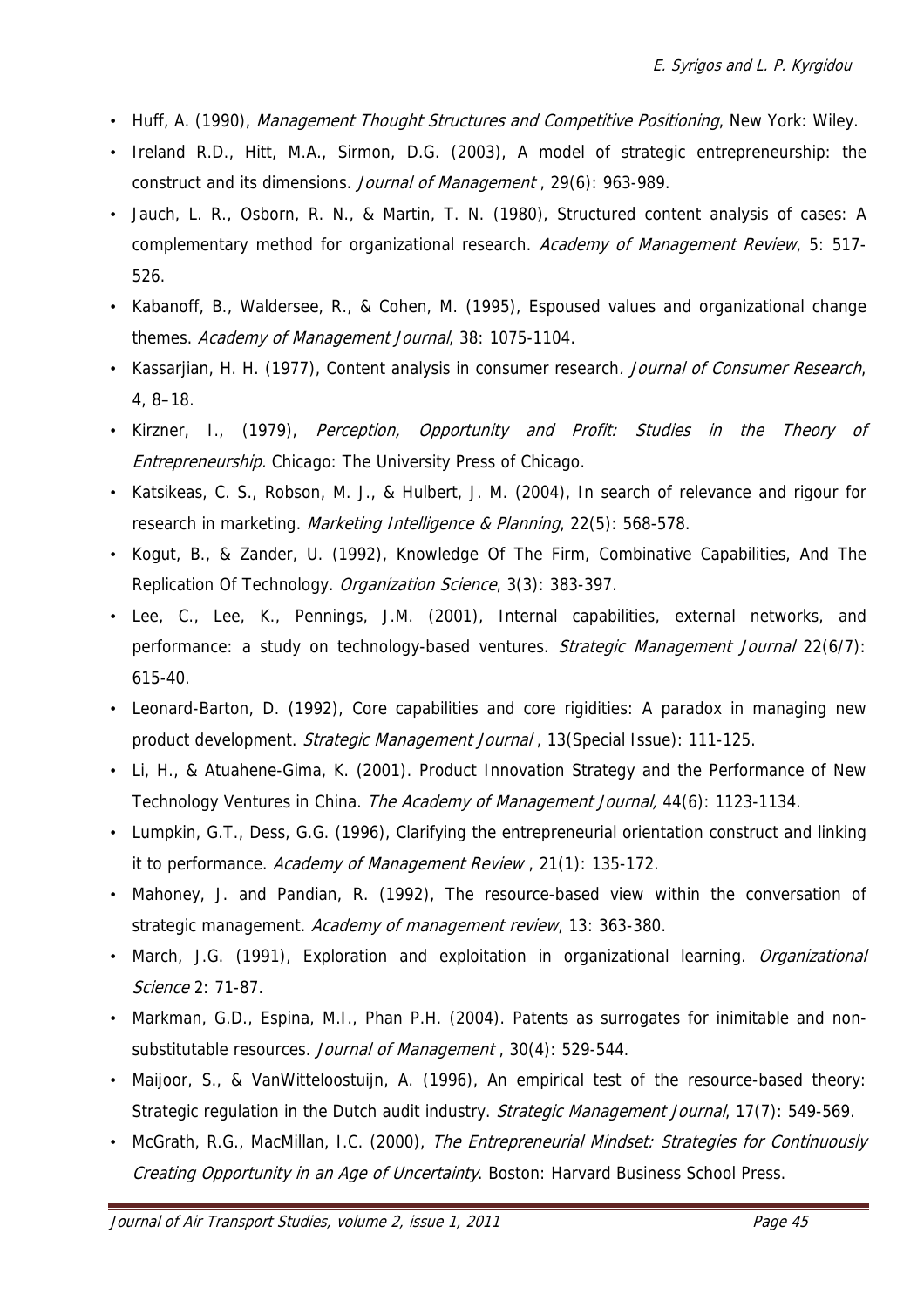- McGrath, R. G., Venkataraman, S., & MacMillan, I. C. (1994). The advantage chain: Antecedents to rents from internal corporate ventures. Journal of Business Venturing, 9(5): 351-369.
- Meyer A., Tsui, A., Hinings, C. (1993). Configurational approaches to organizational analysis. Academy of Management Journal, 36(6): 1175-1195.
- Miller, D., & Chen, M.-J. (1996). The simplicity of competitive repertoires: An empirical analysis. Strategic Management Journal, 17(6): 419-439.
- Miles, M. B., & Huberman, A. M. (1994), Data management and analysis methods. Handbook of Qualitative Research: 428-444.
- Miller, D., & Chen, M. J. (1996), The simplicity of competitive repertoires: An empirical analysis. Strategic Management Journal, 17(6): 419-439
- Mintzberg, H. (1973), Strategy making in three modes. California Management Review, 16(2): 44-53.
- Mintzberg, H., Waters, J. (1982), Tracking strategy in an entrepreneurial firm. Academy of Management Journal (25): 465-99.
- Morris, M. (1998), *Entrepreneurial Intensity*. London: Quorum Books.
- Nelson, R. R., & Winter, S. G. (1982), An evolutionary theory of economic change: Belknap Press
- Norman, P. M., Artz, K. W., & Martinez, R. J. (2007), Does it pay to be different? Competitive non-conformity under different regulatory regimes. Journal of Business Research, 60(11): 1135-1143.
- Penrose, E.T. (1959), The Theory of the Growth of the Firm. New York: Wiley.
- Pinchot, G. (1985), *Intrapreneuring*. New York: Harper & Row.
- Porter, M.E. (1980), *Competitive strategy: Techniques for Analyzing Industries and Competitors.* New York: Free Press.
- Priem, R. L., Butler, J. E. (2001), Is the resource-based theory a useful perspective for strategic management research? Academy of Management Review, 26(1): 22-40.
- Rumelt, P. P. (1984), Towards a Strategic Theory of the Finn. Competitive Strategic Management, Engelwood Cliffs, NJ: Prentice-Hall.
- Schumpeter, J.A. (1934), The Theory of Economic Development. Cambridge, MA: Harvard University Press.
- Selznick, P. (1957), Leadership in Administration: A Sociological Perspective. New York.
- Sexton, D., Bowman-Upton, N.B. (1991), *Entrepreneurship: Creativity and Growth*. New York: Macmillan.
- Shaffer, B., & Hillman, A. J. (2000), The development of business-government strategies by diversified firms. Strategic Management Journal, 21(2): 175-190.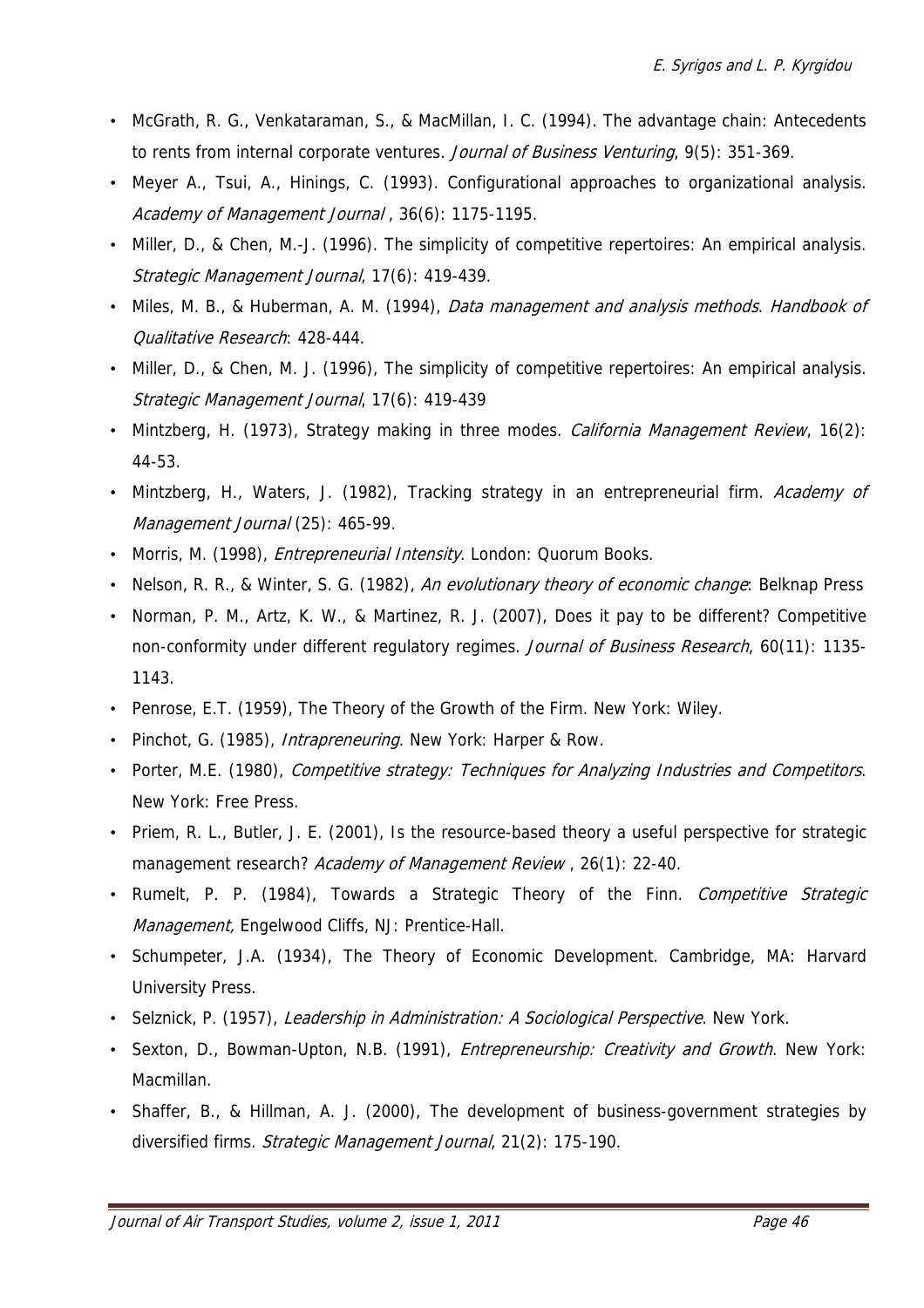- Shane, S. and Venkataraman, S.(2000), The promise of entrepreneurship as a field of research. Academy of Management Review ,25(1): 217-226.
- Sharma, P., Chrisman, J.J. (1999), Towards a reconciliation of the definitional issues in the field of corporate entrepreneurship. Entrepreneurship Theory and Practice, 23(3): 11-27.
- Sirmon, D.G., Hitt, M.A. and Ireland, R.D. (2007), Managing Resources: Linking unique resources, management and wealth creation in family firms. Academy of Management Review, 22(1): 273-292.
- Smith, K. G., Grimm, C. M., & Gannon, M. (1992), *Dynamics of Competitive Strategy*. Newbury Park, CA: Sage Publications.
- Spanos, Y. E., & Lioukas, S. (2001), An examination into the causal logic of rent generation: Contrasting Porter's competitive strategy framework and the resource-based perspective. Strategic Management Journal, 22(10): 907-934.
- Stevenson, H., Gumpert, D. (1985), The heart of entrepreneurship. *Harvard Business Review* 63(2): 85-94.
- Stevenson, H.H., Jarillo, J.C. (1990), A paradigm of entrepreneurship: Entrepreneurial management. Strategic Management Journal, 11: 17-27.
- Stopford J. (2001), Should strategy makers become dream weavers? Harvard Business Review 79(1): 165-169.
- Teece, D. J., Pisano C., Shuen, A. (1997), Dynamic capabilities and strategic management. Strategic Management Journal , 18(7): 509-533.
- Wernerfelt, B. (1984), A resource-based view of the firm. Strategic Management Journal, 5: 171-180.
- Winter, S.G. (2003), Understanding dynamic capabilities. Strategic Management Journal, 24: 991-995.
- Wolfenden, P., Welch, D.E. (2000), Business architecture: A holistic approach to defining the organization necessary to deliver a strategy. Knowledge and Process Management, 7(2): 96-106.
- Woodrum, E. (1984). "Mainstreaming" content analysis in the social science: Methodological advantages, obstacles, and solutions. Social Science Research, 13, 1-19.
- Young, G., Smith, K. G., & Grimm, C. M. (1996), "Austrian" and industrial organization perspectives on firm-level competitive activity and performance. *Organization Science*, 7(3): 243-254.
- Yu, T. (2007). Rivalry between Multinational Enterprises: An Event History Approach. Academy of Management Journal, 50(3): 665-686.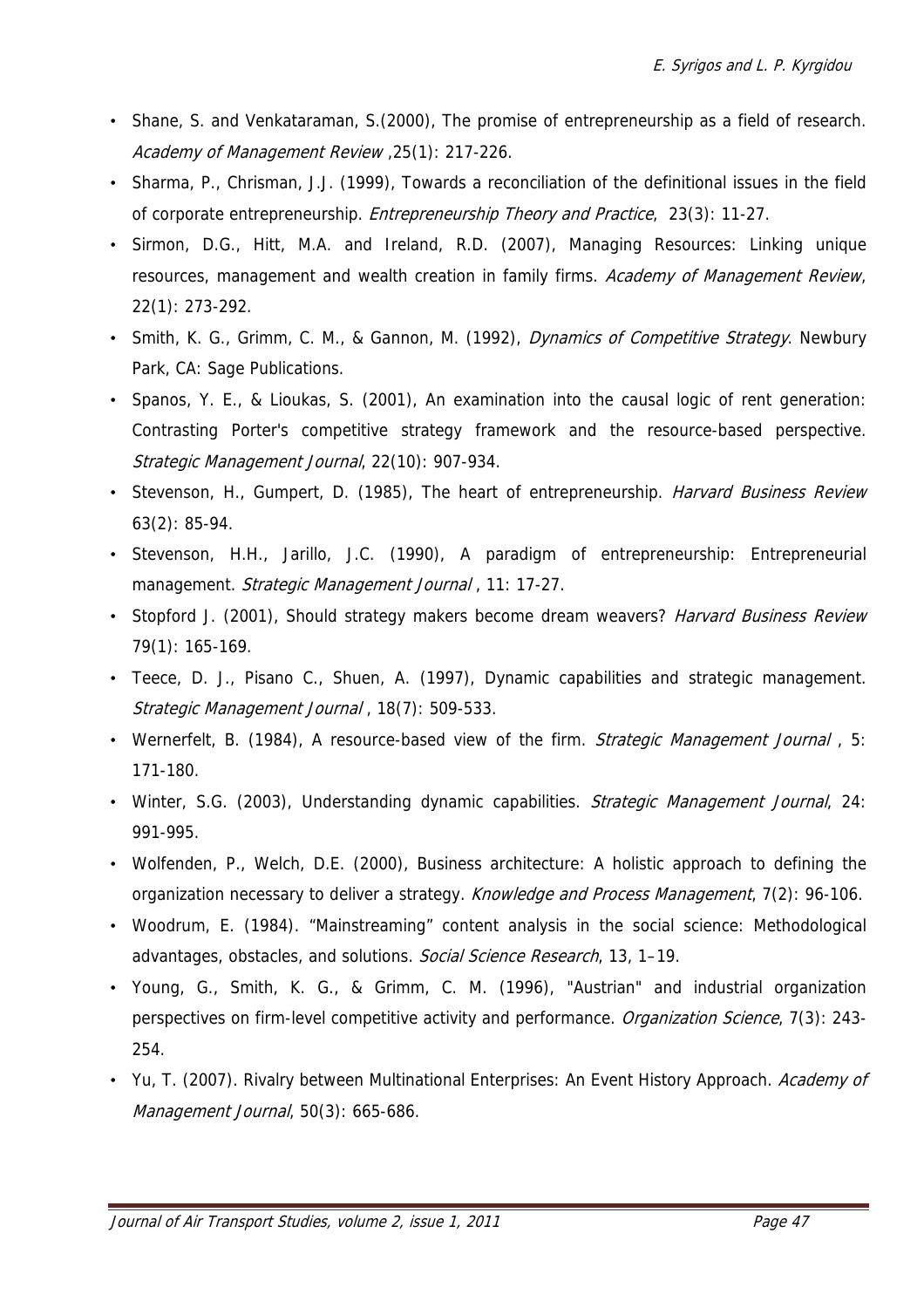# **APPENDIX**

|                           |                            | Economic_Ress             |                          |                          | Financial_asset          | technology_ass          |
|---------------------------|----------------------------|---------------------------|--------------------------|--------------------------|--------------------------|-------------------------|
|                           |                            | ecion                     | Op_Profit                | <b>SE</b>                | S.                       | ets                     |
| Economic_Ressecion        | <b>Pearson Correlation</b> | 1                         | $-.384$ <sup>(**</sup> ) | $-.063$                  | .000                     | $-.098$                 |
|                           | Sig. (2-tailed)            |                           | .000                     | .543                     | .999                     | .344                    |
|                           | N                          | 95                        | 93                       | 95                       | 95                       | 95                      |
| <b>Operations_Results</b> | <b>Pearson Correlation</b> | $-.384$ <sup>(**)</sup> ) | $\mathbf{1}$             | $.331$ (**)              | $-.173$                  | .121                    |
|                           | Sig. (2-tailed)            | .000                      |                          | .001                     | .098                     | .249                    |
|                           | N                          | 93                        | 93                       | 93                       | 93                       | 93                      |
| <b>SE</b>                 | <b>Pearson Correlation</b> | $-.063$                   | $.631$ <sup>(**)</sup> ) | $\mathbf{1}$             | $-.627$ <sup>**</sup> )  | $-.596$ <sup>**</sup> ) |
|                           | Sig. (2-tailed)            | .543                      | .001                     |                          | .000                     | .000                    |
|                           | N                          | 95                        | 93                       | 95                       | 95                       | 95                      |
| Financial_assets          | Pearson Correlation        | .000                      | $-.173$                  | $-.627$ <sup>**</sup> )  | $\mathbf{1}$             | $.717$ (**)             |
|                           | Sig. (2-tailed)            | .999                      | .098                     | .000                     |                          | .000                    |
|                           | N                          | 95                        | 93                       | 95                       | 95                       | 95                      |
| technology_assets         | Pearson Correlation        | $-.098$                   | .121                     | $-.596$ <sup>(**</sup> ) | $.717$ <sup>(**)</sup> ) | 1                       |
|                           | Sig. (2-tailed)            | .344                      | .249                     | .000                     | .000                     |                         |
|                           | N                          | 95                        | 93                       | 95                       | 95                       | 95                      |

### Table 1: Correlations

\*\* Correlation is significant at the 0.01 level (2-tailed).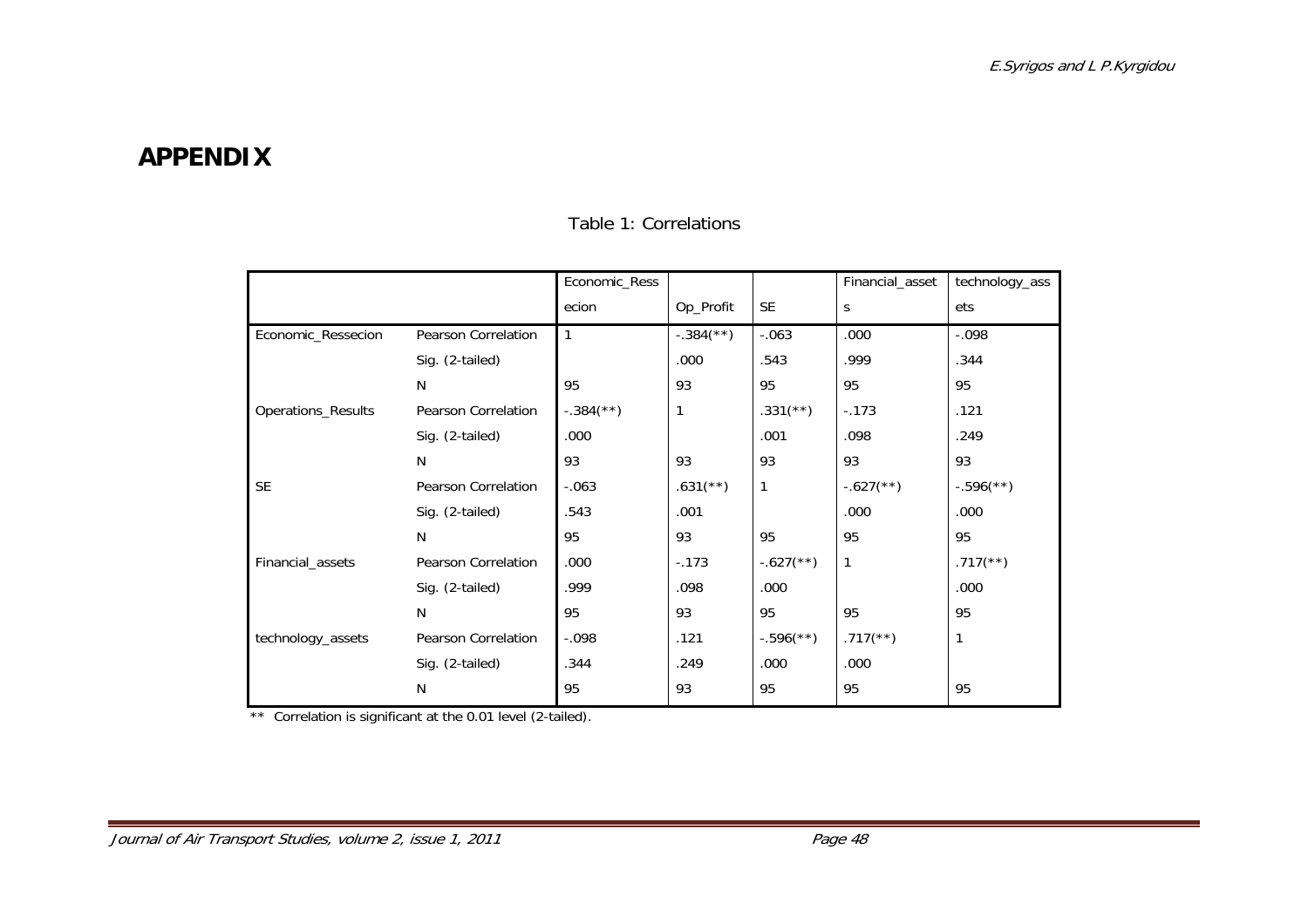|                |                   |                             |            | Standardized |              |            |
|----------------|-------------------|-----------------------------|------------|--------------|--------------|------------|
| Model          |                   | Unstandardized Coefficients |            | Coefficients | $\mathsf{T}$ | Sig.       |
|                |                   | B                           | Std. Error | Beta         | B            | Std. Error |
|                | (Constant)        | 207.289                     | 75.891     |              | 2.731        | .008       |
|                | Financial_assets  | $-180.453$                  | 48.711     | $-.506$      | $-3.705$     | .000       |
|                | Human capital     | 136.692                     | 37.375     | .309         | 4.045        | .000       |
|                | Technology_assets | 250.516                     | 71.958     | .476         | 3.481        | .001       |
| $\overline{2}$ | (Constant)        | $-684.735$                  | 222.638    |              | $-3.076$     | .003       |
|                | Financial_assets  | $-107.231$                  | 47.967     | $-.301$      | $-1.836$     | .098       |
|                | Human capital     | 206.522                     | 42.179     | .412         | 1.918        | .059       |
|                | Technology_assets | 319.696                     | 68.063     | .607         | 4.697        | .010       |
|                | <b>SE</b>         | 1222.611                    | 289.824    | .490         | 4.218        | .000       |

Table 2: Coefficients for resources with dependent variable: operations result

Table 3: Coefficients for economic recession with dependent variable: operations\_results

|                |                    | Unstandardized |            | Standardized |          |            |
|----------------|--------------------|----------------|------------|--------------|----------|------------|
|                |                    | Coefficients   |            | Coefficients |          | Sig.       |
| Model          |                    | B              | Std. Error | Beta         | B        | Std. Error |
| l 1            | (Constant)         | 394.413        | 88.727     |              | 4.445    | .000       |
|                | Economic Recession | $-665.390$     | 167.808    | $-.384$      | $-3.965$ | .000       |
| $\overline{2}$ | (Constant)         | $-138.200$     | 194.022    |              | $-.712$  | .478       |
|                | Economic Recession | $-600.243$     | 162.035    | $-.346$      | $-3.704$ | .040       |
|                | <b>SE</b>          | 712.457        | 233.351    | .285         | 3.053    | .003       |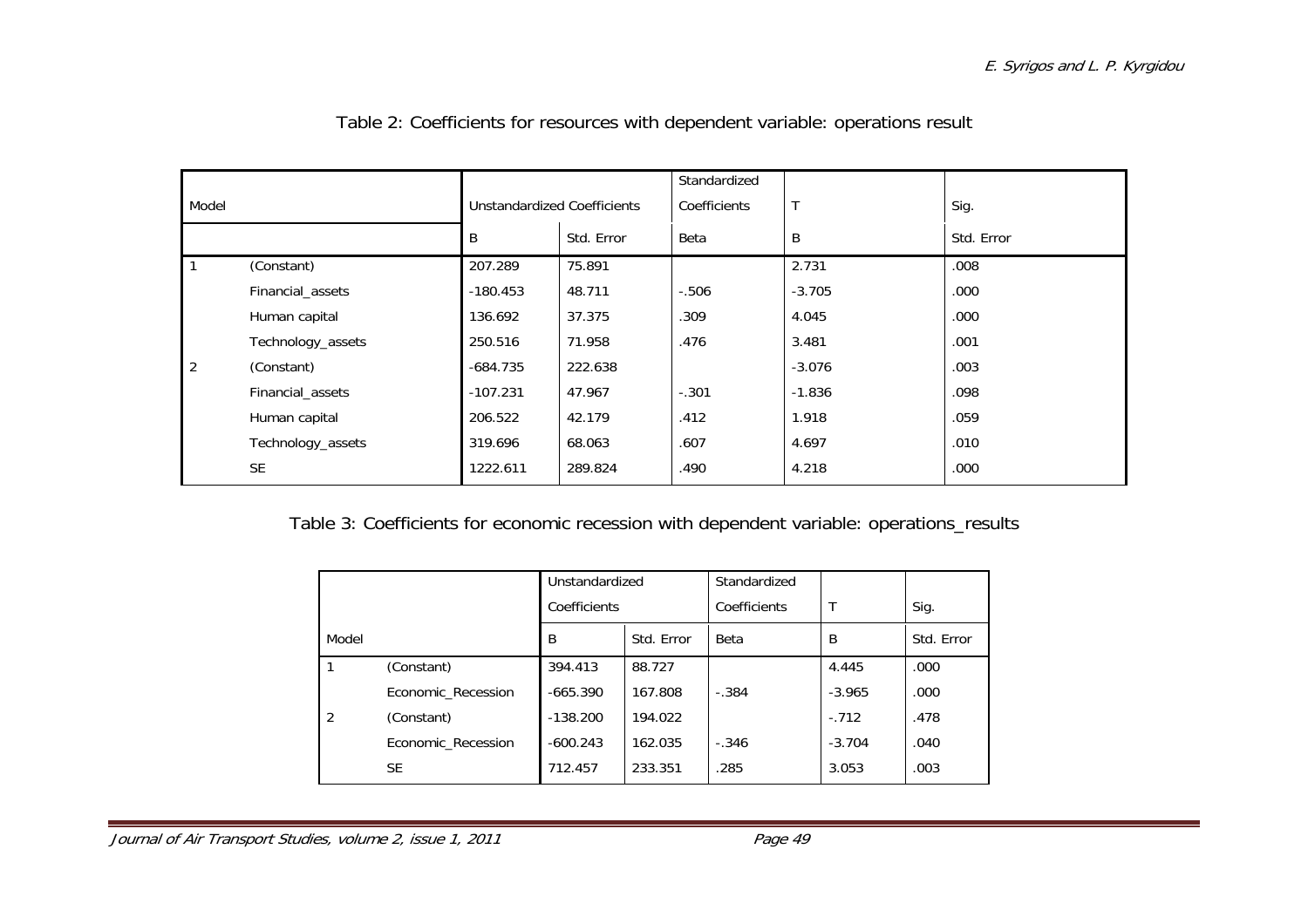# **The Impact of Deregulation and Liberalization in the Nigerian Air Transport Industry: An Overview**

Adeniyi Olufemi Oluwakoya CMILT<sup>1,a,\*</sup>

<sup>1</sup> Department of Transport and Tourism Studies, Redeemer's University, Redemption City, Ogun-state, Nigeria

#### **Abstract**

 $\overline{a}$ 

The effect of globalization is fast showing its attendant effects on the Nigerian aviation industry leading to an increase in passengers' traffic movement in Nigeria's airports. More importantly, there seems to be a paradigm shift which affects ownership and administration of operation in the Nigerian aviation industry. This study examines among others the impact of deregulation and liberalization in the Nigerian air transport industry; the effects of the latter on operation and control changes that affect operational efficiency in the airline business; and the impacts of liberalization on attracting foreign direct investment and foreign airline participation in the Nigerian aviation industry. The methodology used for this study is documentary research, which entails search of existing published and unpublished documents and databases of stakeholders in the Nigerian aviation industry and external sources with affinity to the sector. The results of this study reveal that an unprecedented growth has been recorded in Nigeria. It includes among others: healthy competition needed for growth and development; increased participation in the industry by foreign airlines; increased foreign direct investment in the airline business and airport infrastructure development.

**Keywords:** Deregulation, Globalization, Foreign Direct Investment, Nigerian Air Transport, Infrastructure, Economic Growth

<sup>&</sup>lt;sup>a</sup> Mr Adeniyi Olufemi Oluwakoya is a seasoned transport and tourism professional with experience in the public sector before veering into academics. Presently, he is a Lecturer in the Department of Transport and Tourism studies, Redeemer's University, Mowe, Ogun-State, Nigeria.

<sup>\*</sup> Tel: +2348055381535, E-mail:adeniyilove@yahoo.com,adeniyioluwakoya@gmail.com.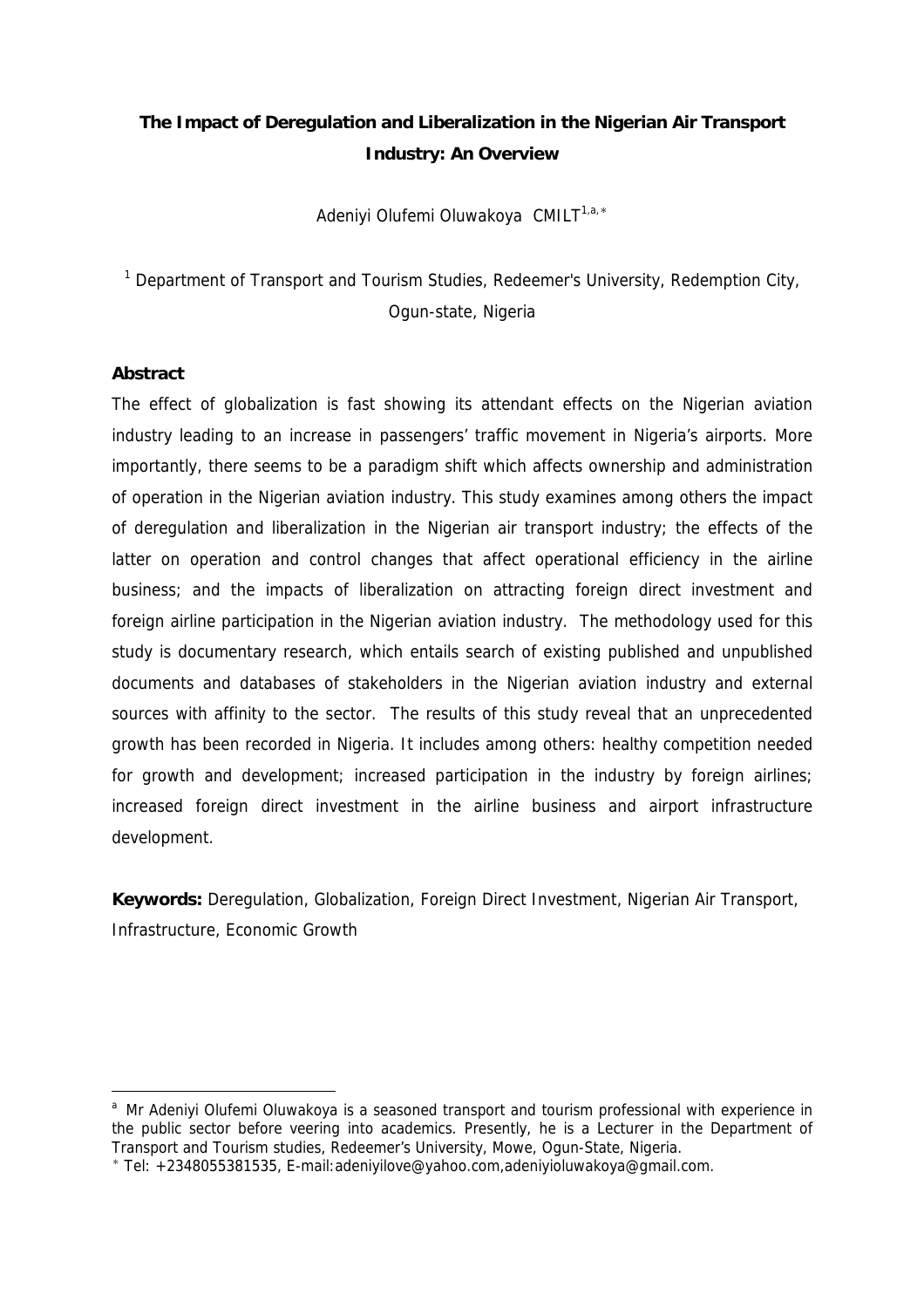### **1. INTRODUCTION**

Globalization impacts are fast revealing their significance in all fabrics of developing economies. The Nigerian air transport, no doubt benefited from the global economic new order of business transaction and promotion. Globalization brought complex network involving flows of information, commodities, parts and finished goods have been set, which in turn demands a high level of command of logistics and freight distribution (Rodrigue et al, 2006). According to Janelle and Beuthe (1997:199), 'In its simplest form, globalization refers to the increasing geographical scale of economic, social and political interactions. These include the expanding mobility of capital and investment transactions and the growth of tourism, global conferences and sporting event'.

Also, the major dividends of globalization reflect more a new paradigm of economic intervention to consolidate the globalist idea. The Nigerian aviation sector is a beneficiary of the retooling of the global economic structure. Its impact on the aviation sector is enormous. The benefits range from increased passenger traffic to, inter alia, foreign direct investment, institution development and airport development etc.

Furthermore, globalization is anticipated to cause substantial increase in international passengers and freight movements and low cost communication. Transport networks have suddenly became a veritable instrument in the global manufacturing and marketing enterprise (Adeniji, 2000). Nigeria can take advantage of the opportunities to upturn the woes of its economy.

The cumulative effect of globalization, liberalization, deregulation and privatization of air transport in Africa, and specifically Nigeria, was initiated in 1988 under the Yamoussoukro Declaration. This declaration called for the liberalization and integration of air services to pave the way for the African Continent to actively participate in the globalization process and regional development.

Similarly, Janelle and Beuthe (1997) point to the spatial implications of globalization for tourism and the transport link that relates to improved accessibility for tourism economies. In this light, its impact resulting from deregulation, liberalization of critical sector such aviation sector in a developing economy is needful. The deregulation of the air transportation in Nigeria has brought gains. Therefore, such impacts need to be stressed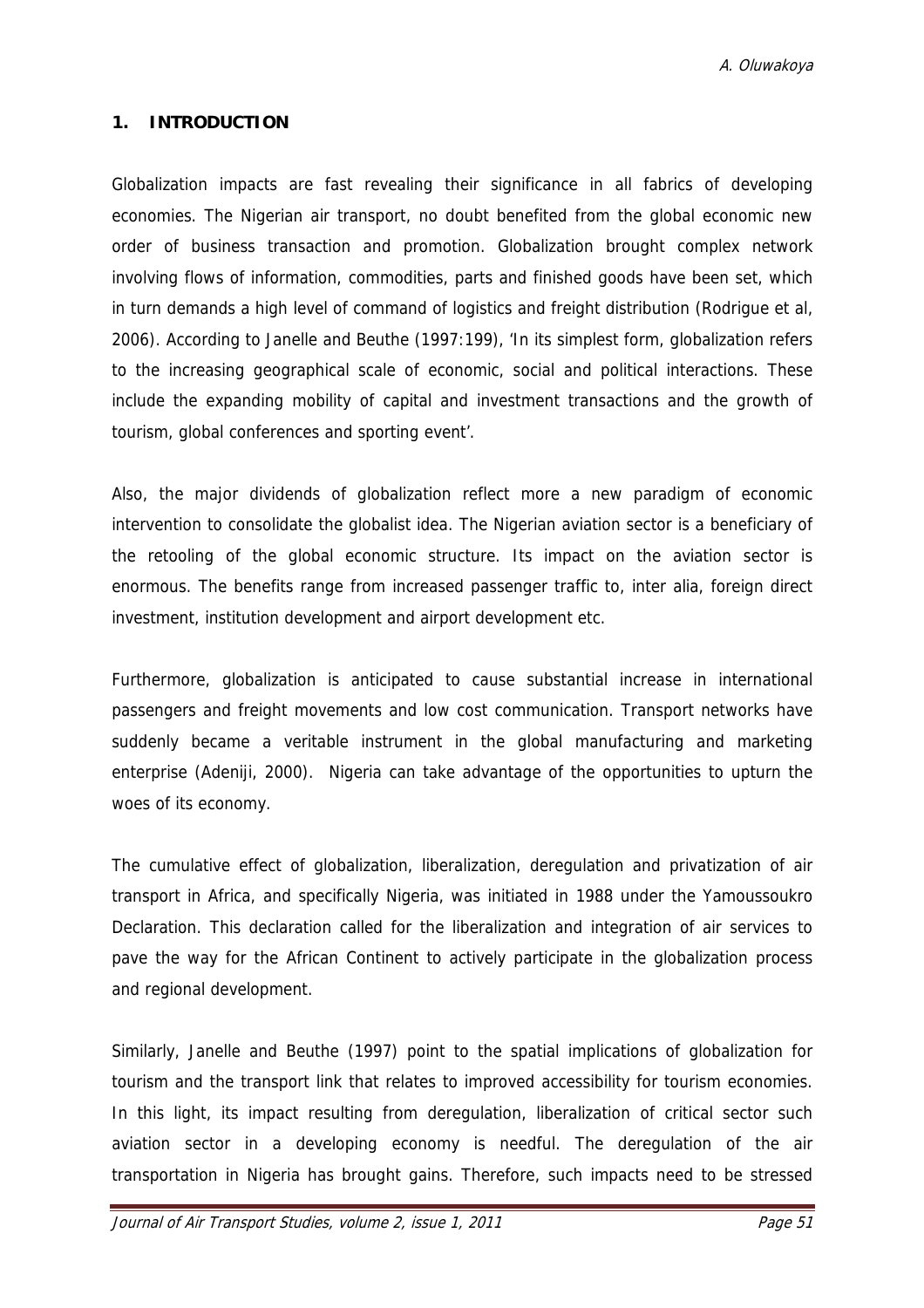and examined. In this light this paper examined the impacts of deregulation in the Nigerian air transport sector. The methodology employed for writing this paper is documentary searches, which entails search of existing published and unpublished document and databases of stakeholders in the Nigerian aviation industry, and external sources in affinity with the sector.

This paper is divided into five sections. Section one is the introduction, and section two deals with the aviation industry in Nigeria. Section three examines air transport deregulation impact on economic, infrastructural, social and tourism development. Section four examines the changes in ownership structure, institutions, infrastructure control and foreign direct investment attraction. Also, it examines the increased interest of domestic and foreign airline to participate in Nigeria aviation sector. Last, section five is the conclusion.

### **2 THE NIGERIAN AVIATION INDUSTRY – AN OVERVIEW**

### **2.1 NIGERIAN HISTORICAL DEVELOPMENT OF AIR TRANSPORT**

The development of air transport in Nigeria had been dated back to the colonial period administration in Nigeria. The first flight into Nigeria was a British Royal Air Force (RAF) fighter that landed on a polo ground in Kano in 1925. After the maiden flight into Nigeria, the RAF began yearly flight to Kano and Maiduguri from Sudan, relying solely on available intelligence reports and navigational aids on the aircraft (Ajulo, 2002).

The commercial aviation started in Nigeria when Imperial Airlines commenced regular flights between UK and Nigeria in 1935. The development of one aerodrome was enhanced in start of the Second World War. By 1940, all the airports proposed for Nigeria had been completed.

At the end of the Second World War, the British Overseas Airways Corporation operated passenger and mail services between Lagos, Port-Harcourt, Enugu, and Jos. During this period, services were largely restricted to government business. The services then also linked Nigeria with the British West African colonies (Gold Coast now Ghana and Sierra Leone).

The West African Airways Corporation (WAAC) was established on May 15<sup>th</sup>, 1946, starting commercial air transport in the West African region. The West African Airways Corporation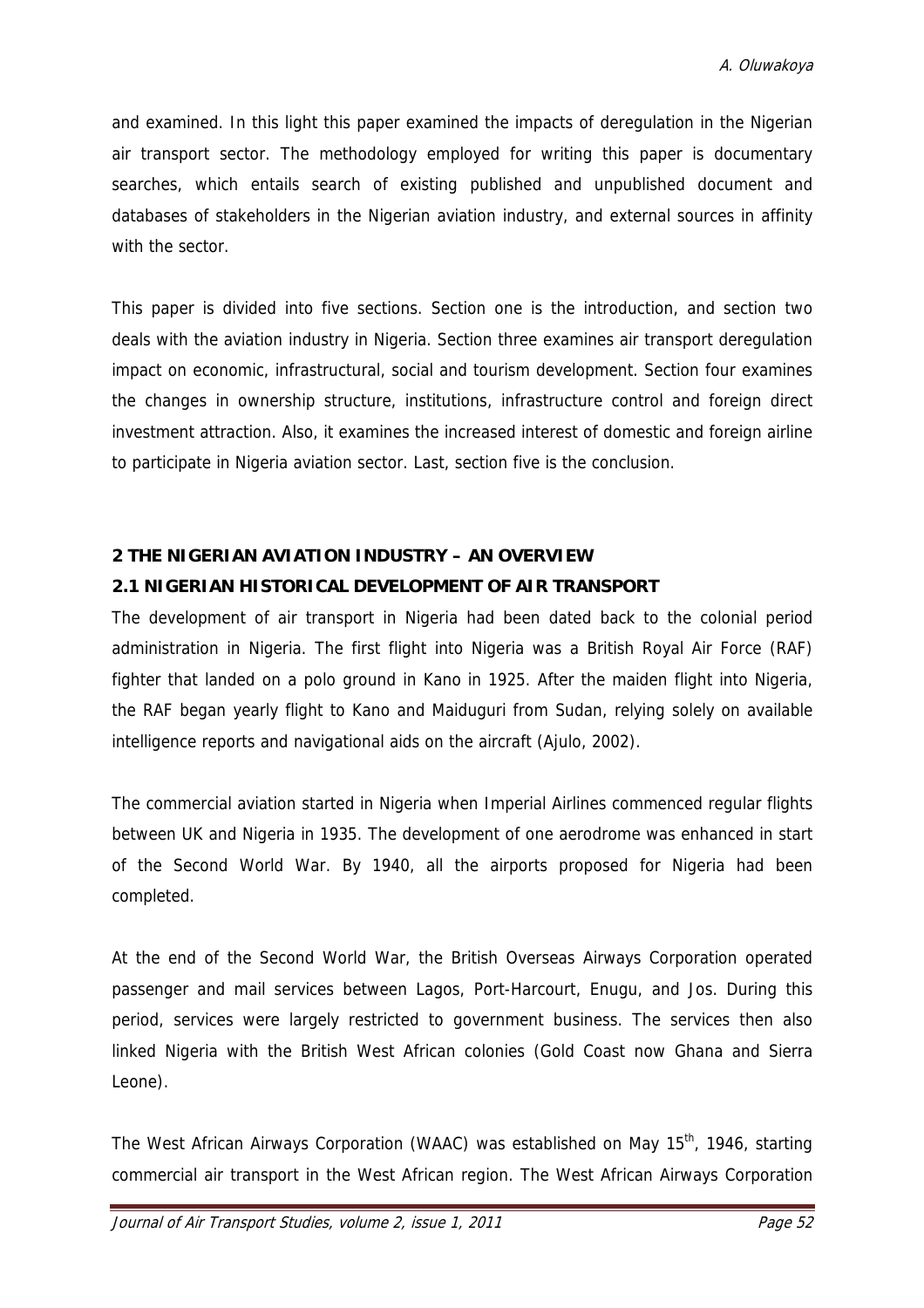(WAAC) broke up in 1957 when Ghana gained independence to form its own airline. As a result, the assets of WAAC were shared and Nigeria inherited some aircraft and landing properties which were eventually transferred to the newly formed company called the West African Airways Corporation (Nig) Limited. The new company was incorporated by the Federal Government in partnership with BOAC and Elder Dempster Limited on 23<sup>rd</sup> August 1958, with the Certificate of Incorporation No 1740 (Filani 1978:339).

By 1961, WAAC was re-registered and renamed Nigerian Airways Limited (NAL), after the government's acquisition of the combined interest of BOAC and Elder Dempster Lines. During this period, airline operations were only within the enclave of Nigeria Airways, which had the monopoly of operating scheduled services, and a number of private companies that later obtained licenses to operate charter flights.

Before 1970, Nigeria had two airports; the 1970-74 Second National Development Plan envisaged the development and construction of seventeen modern airports with up  $-$  to  $$ date facilities (Filani, 1978:346).

#### **2.2 NIGERIAN AIR TRANSPORT INSTITUTIONS**

The Nigerian aviation industry witnessed rapid growth from the oil boom period of the early 1970's till the era of military exploitation. During the pre–military era, the industry was transformed into a multifaceted, profit driven sector of the national economy. There was tremendous growth in the number of operators, airports and passenger traffic. The industry, however, witnessed serious decline mainly due to growing cost, poor management, bad policies and unfriendly investment environment during past military administrations.

Upon the restoration of democratic ideals, genuine demonstration on the part of Government to deregulate the economy attracted investor confidence n the aviation sector. Until January 2007, the policymaking institution for the aviation sector in Nigeria was the Federal Ministry of Aviation. The Ministry was restructured in late 2006, for better coordination of all transportation modes through the creation of the Federal Ministry of Transportation, having segment for modal integration as land transport – road and rail, water transport – maritime and air transport – aviation. The Ministry is headed by the Minister of Transportation who is the chief minister and supported by two Ministers of State for water and air transport respectively (Report on the FEC weekly meeting, Dec 2006).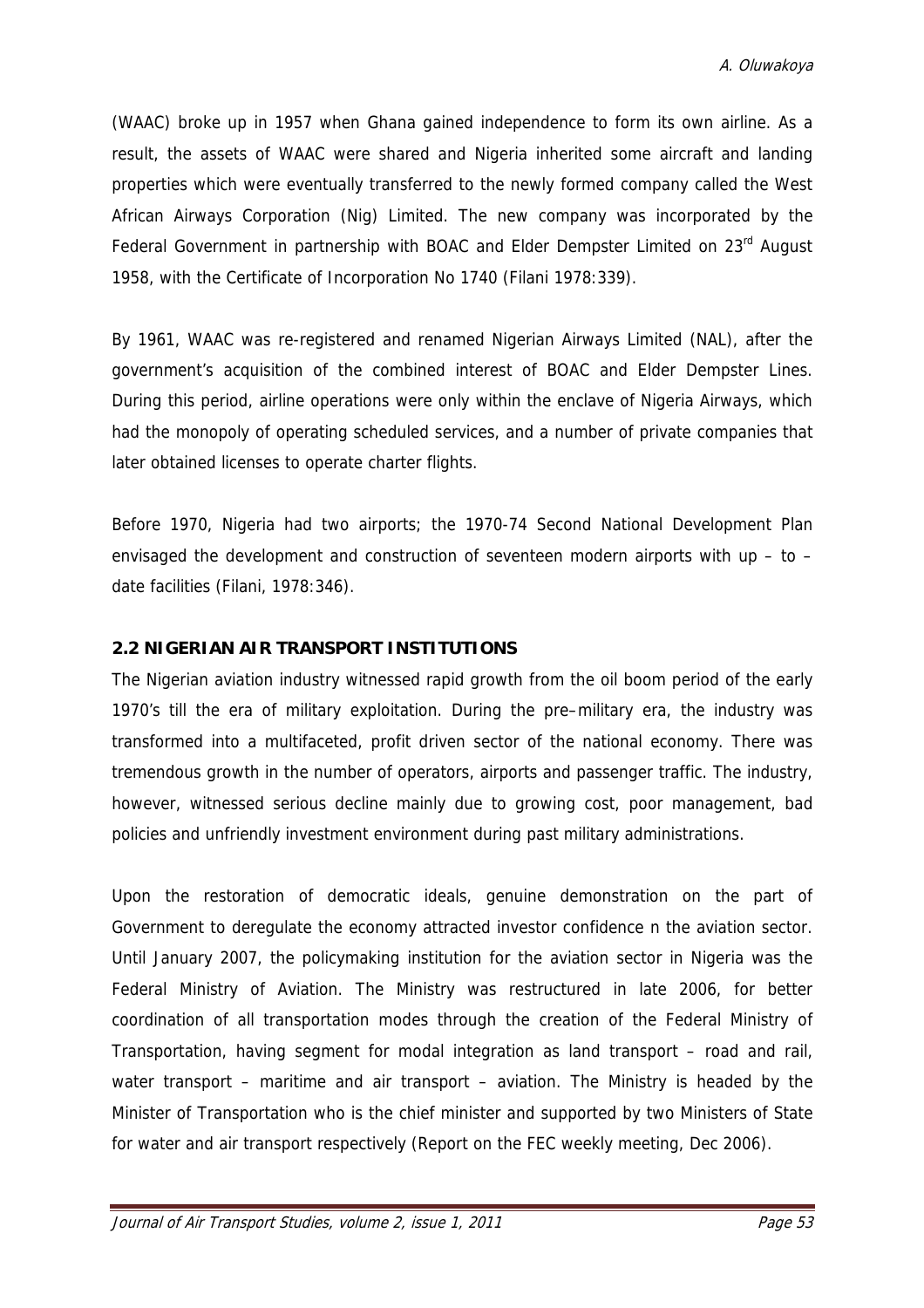The Federal Ministry of Transportation (Air Transport), since then, assumes the role of the most important policymaker for the country's aviation industry. The functions and responsibilities of the Ministry include:

- i. Formulation and implementation of policies and programs to provide a superior aviation environment in line with the conventions of international agreement;
- ii. Overall supervision and regulation of the civil aviation industry, including airport development and management, manpower development, etc;
- iii. Development and management of airports;
- iv. Provision of air safety and other aeronautical services in all airports within Nigeria;
- v. Provision of meteorological facilities and overseeing of training in the field of aviation meteorological services.

The Ministry has 6 Departments, 3 units, 5 parastatals and a permanent Representative in Montreal, Canada. The six Departments are:

- i. Department of Air Transport Management (DATM);
- ii. Department of Safety and Technical Policy;
- iii. Department of Accident Investigation and Prevention;
- iv. Department of Planning, Research and Statistics;
- v. Department of Finance and Supplies;
- vi. The Department of Personnel Management.

The three units are:

- i. The Legal Unit;
- ii. The Press Unit;
- iii. The Internal Audit Unit.

The Parastatals are:

- i. The Nigeria Civil Aviation Authority (NCAA);
- ii. The Federal Airports Authority of Nigeria (FAAN);
- iii. The Nigerian Airspace Management Agency (NAMA);
- iv. The Nigerian Meteorological Agency (NIMET);
- v. The Nigeria College of Aviation Technology (NCAT); Source: (http:www.ministryofaviationng.org)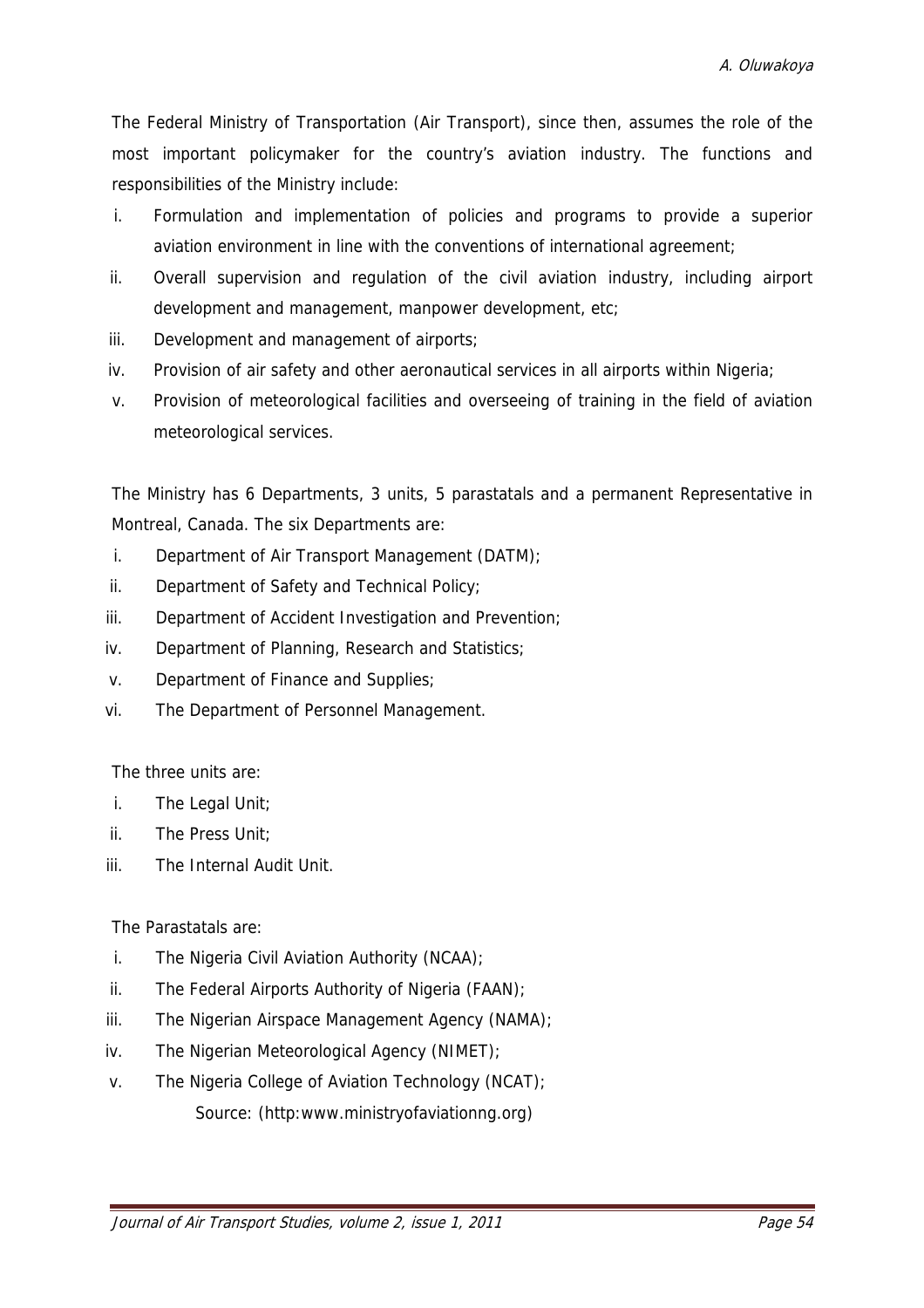The Nigeria Bureau of Public Enterprise is the government institution charged with the privatization of public sector owned enterprises in Nigeria and the National Privatization Council (NCP) provides the enabling environment for the investor's participation in the privatization of government owned enterprises (Federal Government of Nigeria 2008).

In the Nigerian aviation industry, aside the government functionaries are the stakeholders that include: the airlines, aviation services, airports, manufacturers etc. Figure 1 shows the structure of the Nigerian air transport sector, its constituent parts, producers and consumers. In fact, the air transport industry in Nigeria is fast reaping the gains of globalization and deregulation.



**Figure 1:** Nigerian Air Transport Industry

Source: Author's adaptation from (ATAG, 2000)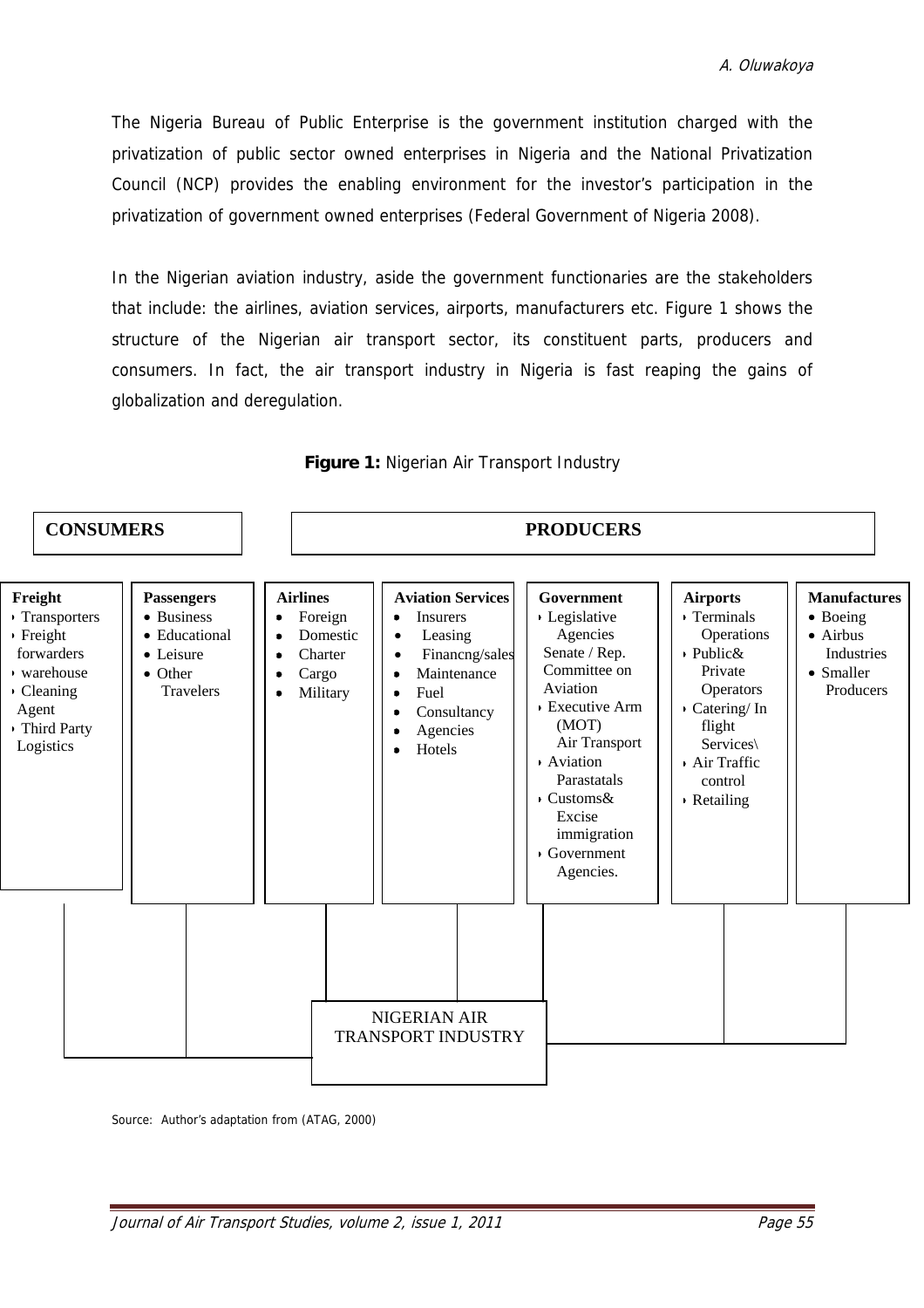#### **3. DEREGULATION IN THE NIGERIAN AIR TRANSPORT INDUSTRY**

The major distinctive feature of globalization is deregulation. Deregulation, privatization and liberalization are seen as gains of retooling the economic system to favour expansion, economic growth, capital flight and foreign direct investment. (Page, 2005) asserts that globalization inevitably produces 'Winners and Losers' in the pursuit of business, and recognize deregulation as one of the distinctive process associated with it.

The Nigerian air transport industry has no doubt benefited from the policy innovation gains intrinsic and outside the deregulation policy framework. Few attempts have been made from mid-1980s towards commercialization and privatization in Nigeria aviation. It was first documented in the report of T.C.P.C (Technical Committee of Privatization and Commercialization), which classified the then Nigerian Airport Authority for partial commercialization in 1985, and subsequently classified NAA for full commercialization in 1989 (OECD 2006 Report on Nigeria, African Express Outlook).

However, this period characterized a blur picture in the Nigeria aviation history because of the political instability. During this period, investment in the Nigeria aviation industry is considered too risky and not viable. Passenger traffic and other activities at the airport dwindled tremendously. The industry witnessed serious decline mainly due to growing cost, poor management, bad policy and unfriendly investment environment during past military administrations.

The Yamoussoukro declaration seems the advent of a new African Civil Aviation policy adopted on  $7<sup>th</sup>$  October 1988. This declaration called for the liberalization and integration of air services to pave the way for the continent's to actively participate in the globalization process and regional development (Idrisu, 2004). In line with this declaration, the government policy in the late 1980s and early 1990s were directed in the direction of liberalization and limited or guided deregulation of the air transport market.

Prior to 1989, the regulation of the aviation industry as well as provision of air traffic services were carried out by the Civil Aviation Department (CAD) of the Federal Ministry of Aviation. Further to the adoption of the National Policy on Civil Aviation of 1988 by the Federal Government, the Federal Civil Aviation Authority (FCAA) was established under decree 8 of 1990 as an aviation regulatory body and took over the function of CAD.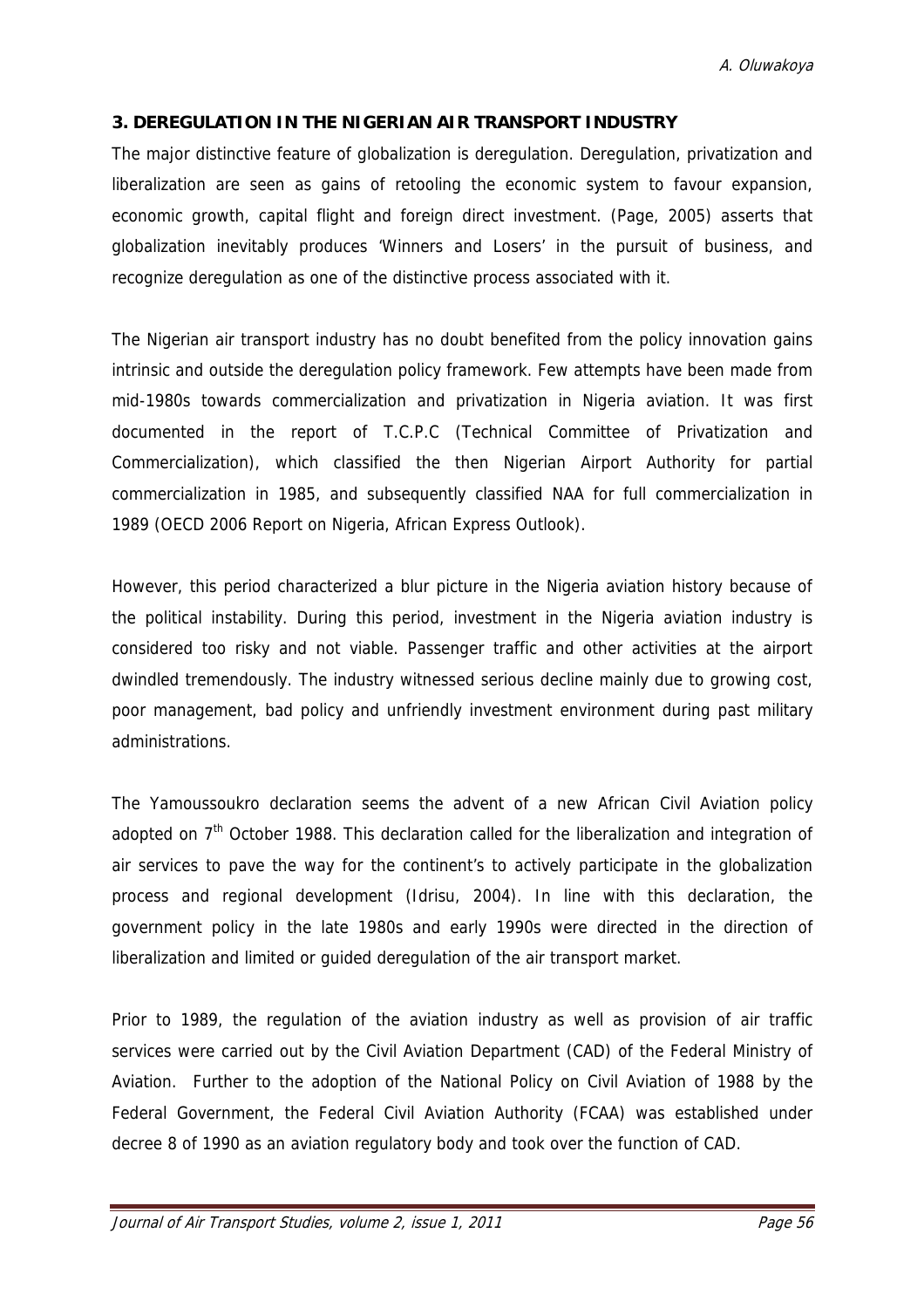This period mark the advent of liberalization and deregulation of the Nigerian aviation industry. The national flag carrier, Nigeria Airways, was beset by administrative and financial difficulties (its fleet declined from 28 to 4 aircraft between 1978 and 1988 and 2 in 1999, while its debt portfolio rose to nine – figure level (Momodu, 1993 cited in Idrisu, 2004) . Also some of its fleet was confiscated abroad because it could not offset debt portfolio owned abroad. To meet the growing demand for air services with the shrinking performance of Nigerian Airways, the government removed market restrictions and allowed a number of private companies to operate air transport services.

The inconsistency in policy direction afterwards, caused major flaws which acted against healthy competition and the ability to attract foreign direct investment. The Nigeria Airport Authority (NAA) which had earlier been carved out of the CAD in 1979 to manage Nigerian Airports was an example. Towards the end of 1995, the government undertook a reorganization of some government agencies in the aviation industry; as a result, the FCAA was scrapped. New Directorates of Safety Regulation and Monitoring (DSRAM) and Economic Regulatory and Monitoring (DERAM) were established in the Federal Ministry of Aviation, to replace the safety and economic regulatory function of the defunct FCAA while Air Traffic Service (ATS) and Airport Department were merged with the former NAA to form Federal Airports Authority of Nigeria (FAAN).

This re-organization of government agencies left a vacuum because of the inefficacy of the new arrangements to activate the needed competition and provide a reliable, effectual regulatory framework to stimulate competition among the new operators. In addition, because of the political instability that characterized this period, investor confidence in Nigeria aviation sector dwindled. The operators licensed to operate during this period often had their fleet phased out and depended on aged aircraft, thus experienced increasing costs, risk, erratic air service schedule, passenger delay and ineffectual service delivery. In conclusion, the military era with sterile institution and misconception of needed policy direction characterized a first but failed attempt to liberalize and deregulate the Nigerian air transport industry.

#### **3.1 POST MILITARY ERA**

The restoration of democratic ideals on May 29<sup>th</sup>, 1999, was the beginning of innovation in governance. There was genuine demonstration on the part of Government to deregulate the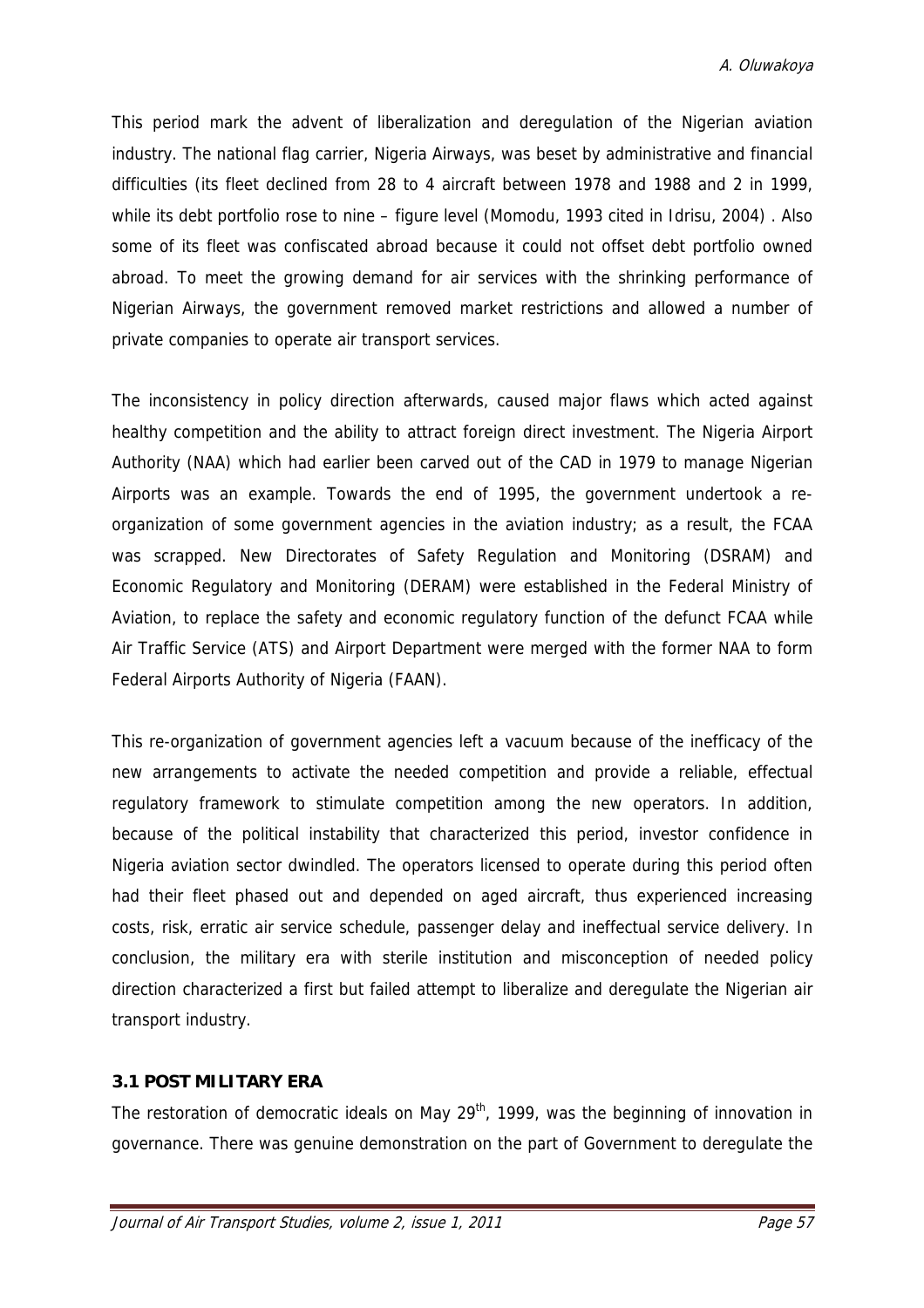economy and growing investor confidence in the nation. The stage is set for vibrant and profitable aviation sector.

There was a remarkable paradigm shift and attention of government to ideally deregulate the sectors of the economy. Aviation is one of the earmarked sectors to benefit from the dividend of democratic ideals. It was conceived to allow the country to also benefit from the deregulation experience of US in 1978 and later Europe and Australia. (Debbage, 2004) argues that deregulation in North America was also a springboard for aviation strategies later adopted in Australia and those planned for the EU.

Immediately, the government set up institutions that would oversee the privatization of the sectors of the Nigerian economy. The Bureau of Public Enterprise was charged with this responsibility. Also, the restructuring of the Aviation agencies was carried out. Indeed, it can be said that between the periods 1999 – 2007, there was a remarkable restructuring of agency and institutions for the deregulation of the aviation sector after the failed attempt during the military era.

The Department of Safety Regulation, Monitoring and Economic Regulatory (DSRAM) of Federal Ministry of Aviation was carved out into NCAA, which is the economic and technical regulator of the aviation industry. It consists on local and international legal status. NCAA was established according to the decree 49/1999, and among others, refers to the statutory responsibilities of regulation, monitoring and promoting of the safety, security and reliability of air navigation in the Nigerian Civil Aviation sub-sector in line with the International Civil Aviation Organization (ICAO) standards and recommended practices (SARPS). The Authority effectively commenced its operations on  $1<sup>st</sup>$  of January, 2000. This is the responsible body for setting the standards of the International Civil Aviation Organization (ICAO) activities and ensuring that states fulfill the obligations provided in the convention of International Civil Aviation.

The body, according to its conditions, requires all member states to establish a suitable state organization to be known as civil aviation authority charged with necessary powers to ensure compliance with air navigation regulations promulgated by the state. Nigeria as a signatory to the convention and desirous to maintain its ICAO membership had to fulfill this obligation. In this framework and responding to the requirements of the aviation industry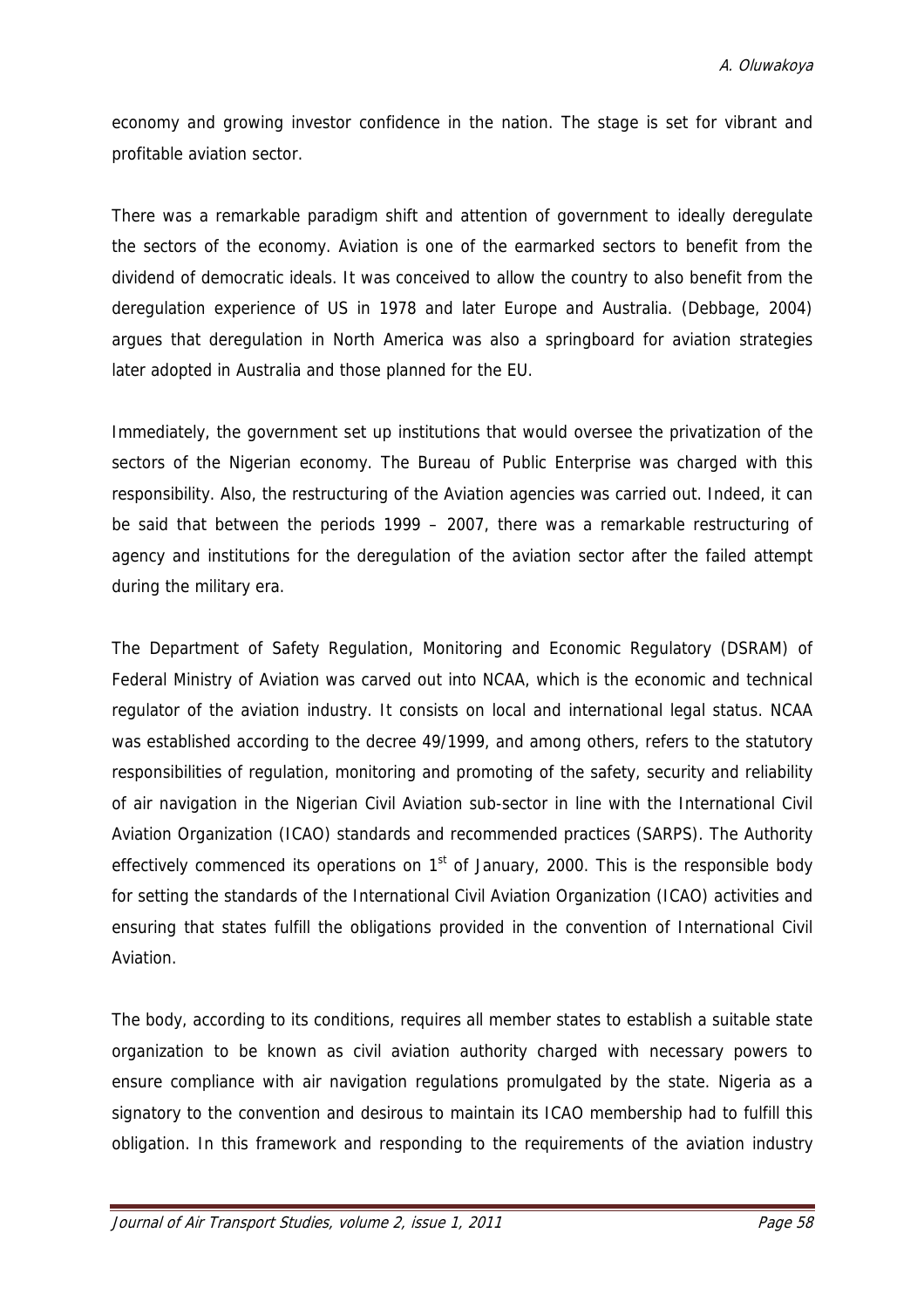stakeholders, the Federal Military Government, prior to its fall, enacted Decree 49 of 1999 establishing the NCAA.

Moreover, in the same period, the Act No 48 established the Nigerian Air Management Agency (NAMA) on 26 May 1999, as a body to corporate with perpetual succession and common seal. The Agency operates under Nigerian laws, rules and regulations based on the framework established in the Chicago convention, which regulates International Civil Aviation. The statutory function of the agency is to provide a safe, secure, efficient and economic air navigation service according to the international standards.

Remarkably, on 16th May, 2001, the Federal Executive Council (FEC) approved the transformation of the Department of Meteorological services of the Federal Ministry of Aviation into the Nigerian Meteorological Agency (NIMET). The bill for the establishment of NIMET was passed into law by the National Assembly in June 2003. The establishment of NIMET as an autonomous Agency, which had been elusive for nearly 20 years, remains one of the landmark achievements of advent of democratic government in Nigeria towards the deregulation of Nigeria air transport industry.

Taking into account the abovementioned, the Federal Airport Authority of Nigeria (FAAN) was established in August 1995, in order to carry out the functions of two erstwhile organizations -The Nigerian Airport Authority (NAA) and Federal Civil Aviation Authority (FCAA). The Federal Airport Authority of Nigeria (FAAN) maintains and manages the 22 Airports of the country on behalf of the Federal Government – who is the owner of these facilities. The Bureau of Public Enterprise classified FAAN for privatization in 2001. By 2007, FAAN has begun to assume a landlord model with a concessionaire, under a BOT partnership arrangement to build, operate and transfer the Muritala Mohammed Terminal II (MMA 2) after 35 years. Indeed, this is one of the dividends of deregulation.

# **4 THE IMPACT OF DEREGULATION AND LIBERALIZATION IN NIGERIAN AIR TRANSPORT**

The positive impact of deregulation and liberalization is obvious in the Nigerian air transport industry. Thus, this section tends to highlight and discuss the impact of deregulation and liberalization in Nigerian air transport industry.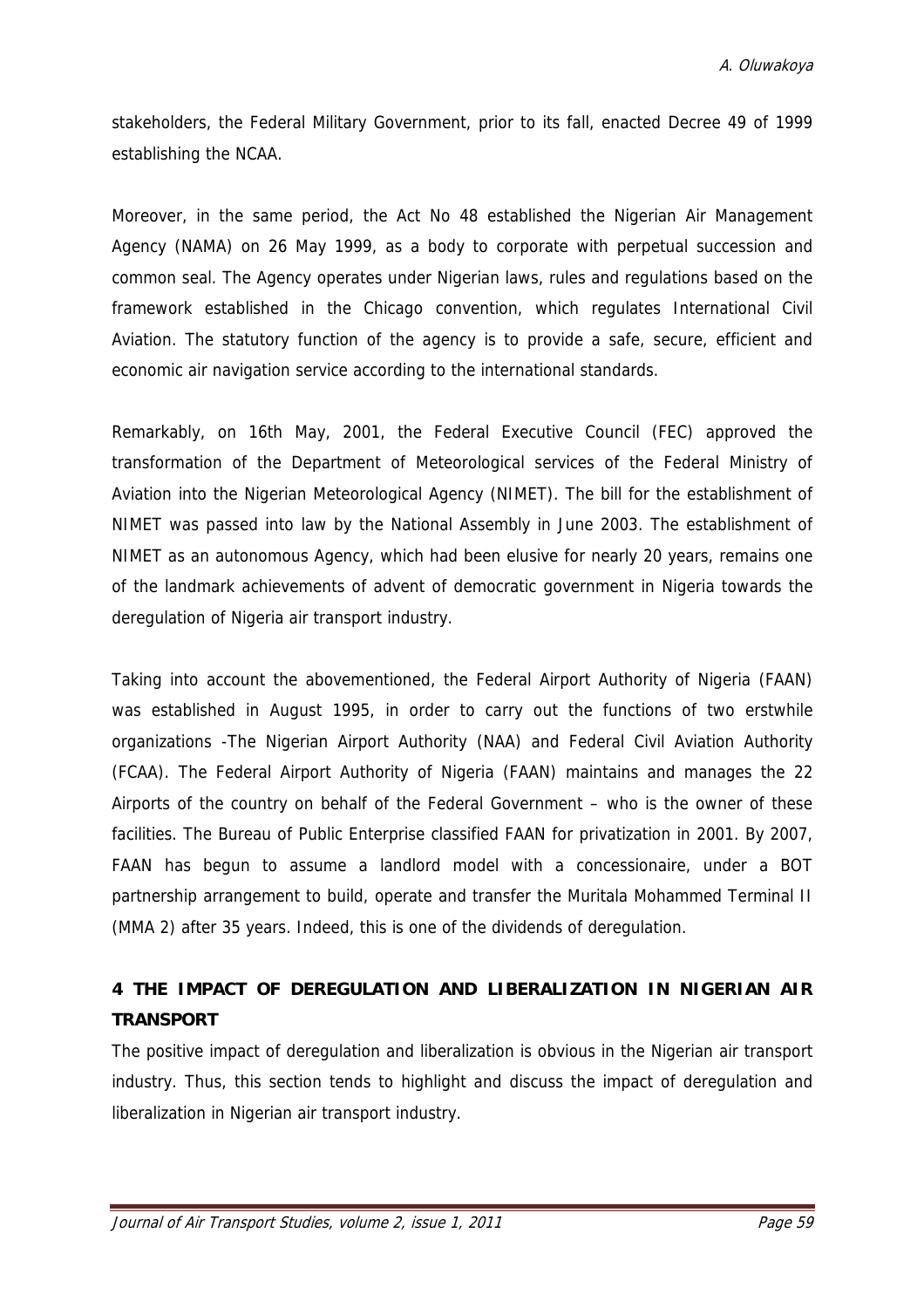One of the major advantages of deregulation in the Nigerian air transport industry is the entry of new operators, which injected fresh capital into the sector. The total amount of fund injected is estimated for about US \$5 billion in the next three years. The Boeing Company reported orders that Nigerian airline, namely Arik Air, has ordered 15 new planes with list price of \$1.8 billion. (Allafrica, 2008)

|  |  |  |  |  | Table 1: Number of Arik Air present and ordered fleet (at March 2008). |
|--|--|--|--|--|------------------------------------------------------------------------|
|  |  |  |  |  |                                                                        |

| <b>AIRCRAFT</b>     | <b>TOTAL</b>   | <b>ROUTE</b>           | <b>NOTES</b>         |
|---------------------|----------------|------------------------|----------------------|
| Boeing 737-322      | $\overline{2}$ | Domestic<br>and        |                      |
|                     |                | <b>Regional Routes</b> |                      |
| Boeing 737-700      | $\overline{4}$ | Domestic<br>and        | 6 on order.          |
|                     |                | <b>Regional Routes</b> |                      |
| Boeing 737-800/900  | $\overline{0}$ |                        | 17 on order.         |
| Boeing 777-200LR    | $\overline{0}$ |                        | 2 on order (delivery |
|                     |                |                        | $2011$ ).            |
| Boeing 787-300ER    | 0              |                        | 3 on order (delivery |
|                     |                |                        | $2011$ ).            |
| <b>Boeing 787-9</b> | $\Omega$       |                        | 7 on order (delivery |
|                     |                |                        | $2011$ ).            |
| Bombardier<br>CRJ-  | $\overline{4}$ | Domestic<br>and        | 3 on order           |
| 900ER               |                | <b>Regional Routes</b> |                      |
| Bombardier Dash 8   | $\overline{3}$ | <b>Domestic Routes</b> | Lease from Denim     |
| Q300                |                |                        | Air.                 |
| Bombardier Dash 8   | $\overline{0}$ |                        | 4 on order           |
| Q400                |                |                        |                      |
| Executive<br>Hawker | $\overline{2}$ |                        |                      |
| Jets 800XP          |                |                        |                      |

## **SOURCE:** The 2008 Arik Air Press Releases

Similarly, Virgin Nigeria has made an investment that worth over \$250 million dollars, which includes the initial equity contribution made by the investors of the establishment of Virgin Nigeria (Virgin News, 21 February 2008). In the past two years, Virgin Nigeria has built up a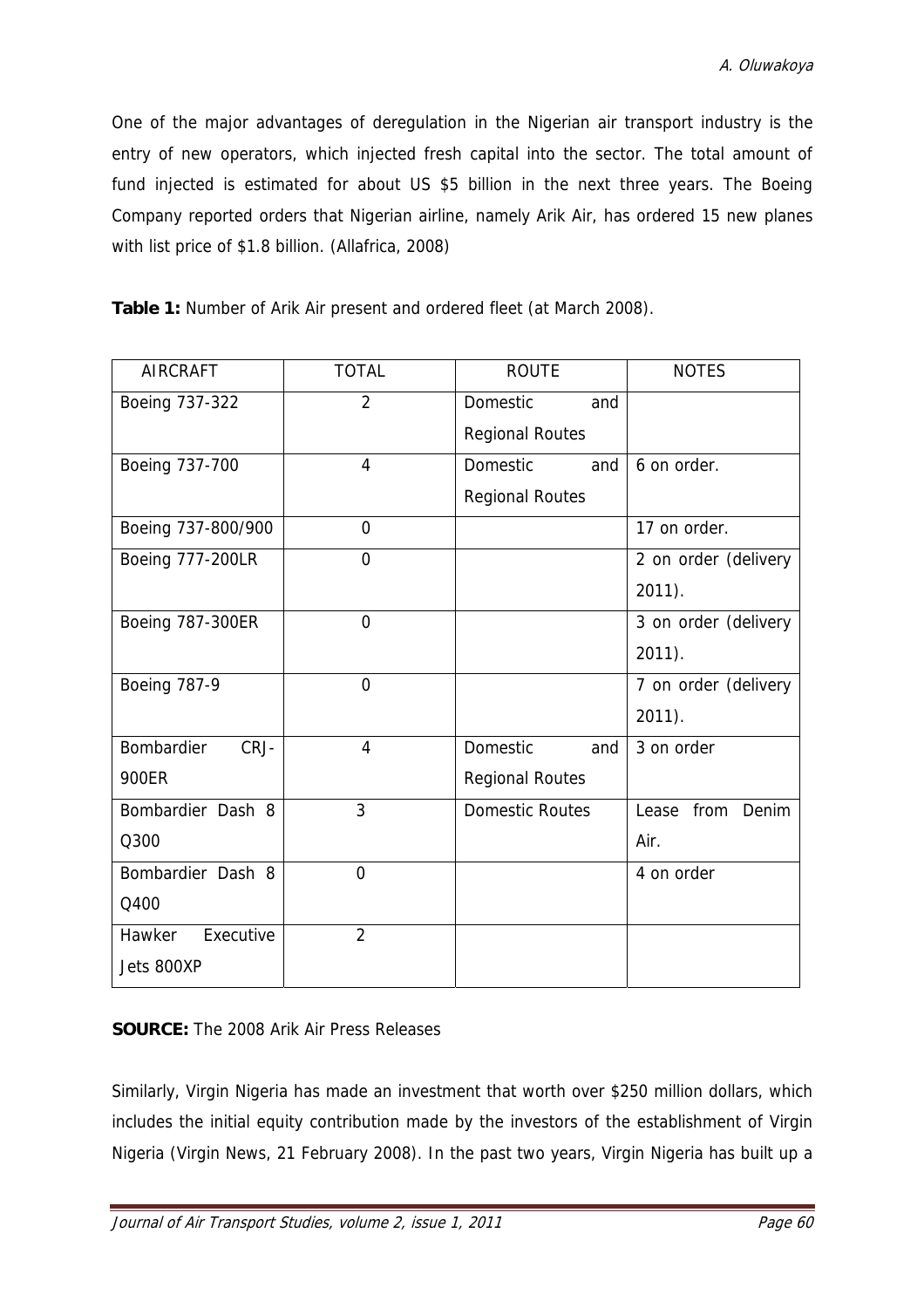global staff of over 1,200 personnel, operating a fleet of 10 aircraft. In addition, it has recently ordered 24 Embraer aircraft as part of its expansion program.

The significant impact of deregulation in the case of air transport, freight tonnage and passenger traffic, is the increase of 54 percent and 9.4 percent per annum, respectively, during the period 2000 to 2004.

| <b>DESCRIPTION</b><br><b>AIR</b> | 2001      | 2002      | 2003      | 2004      | 2005      |
|----------------------------------|-----------|-----------|-----------|-----------|-----------|
| TRANSPORT.                       |           |           |           |           |           |
| Loaded Freight (000              | 6.06      | 7.53      | 13.28     | 21.91     | 48.31     |
| tonnes)                          |           |           |           |           |           |
| Unloaded<br>Freight              | 50.46     | 47.94     | 57.70     | 62.53     | 78.17     |
| $(000 \t{tonnes})$               |           |           |           |           |           |
| Passengers                       | 2,633,173 | 3,074,893 | 3,607,190 | 4,124,027 | 4,207,503 |
| Departing                        |           |           |           |           |           |
| (Numbers)                        |           |           |           |           |           |
| Transiting                       | 139,503   | 91,944    | 166,581   | 57,480    | 215,173   |
| passengers(Number)               |           |           |           |           |           |
| Arriving<br>passengers           | 2,590,982 | 2,978,625 | 3,526,398 | 4,016,061 | 4,104,303 |
| (Number)                         |           |           |           |           |           |
| Landing<br>Aircraft              | 62,572    | 70,613    | 85,764    | 99,385    | 92,830    |
| (Number)                         |           |           |           |           |           |
| Aircraft Take Off                | 62,506    | 70,050    | 85,731    | 99,118    | 93,006.   |

**TABLE 2:** SHOWING NIGERIAN AIR TRANSPORT BASIC DATA 2001-2005.

**SOURCE:** The 2006 Annual Report of Federal Ministry of Aviation, Nigeria

The statistics from Federal Ministry of Aviation in Table 2 substantiate the statistics from OECD 2006, African Economic Outlook report on Nigeria. The route development in both domestic and international network has been so far encouraged. Major airlines such as Arik Airline, Virgin Nigeria, Bellview and Aero contractors have expanded their regional network and regarding International routes they are now linked with countries such as USA, UK and other African countries. This is a significant development step because it would further attract more investments portfolio into the operation and expansion of these airlines. The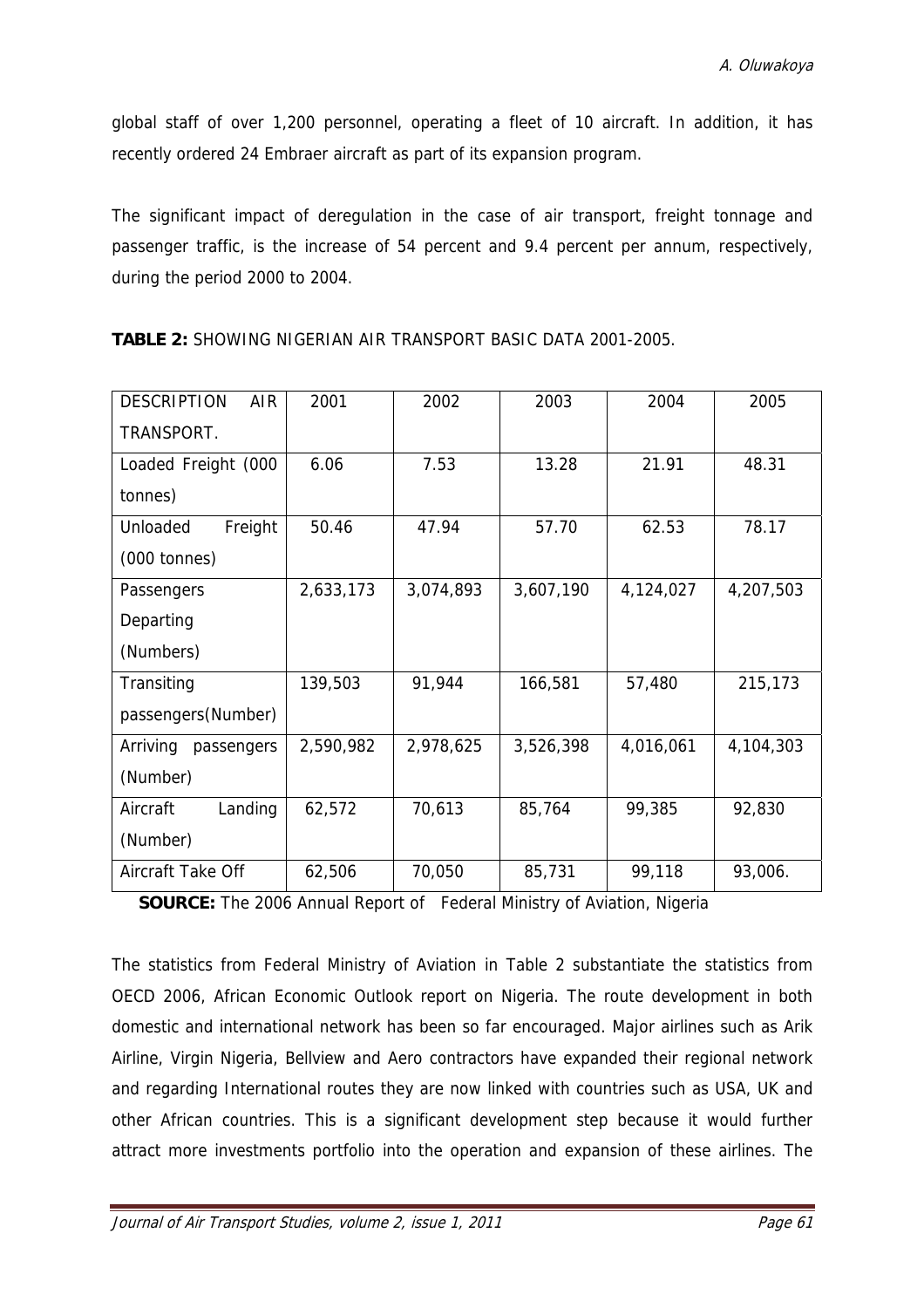Table 3 shows the Virgin Nigeria fleet as at March 2008 and number of orders from the major aircraft manufacturers and air leasing company.

| <b>AIRCRAFT</b>   | <b>TOTAL</b>   | <b>PASSENGERS</b>  | <b>ROUTE</b> | <b>NOTES</b>      |
|-------------------|----------------|--------------------|--------------|-------------------|
|                   |                | (BUSINESS/ECONOMY) |              |                   |
| Boeing 737-       | 5              | IL6(16/100)        | Short and    | Leased<br>from    |
| 300               |                |                    | Medium       | GECAS.            |
|                   |                |                    | Hall route   |                   |
| Boeing<br>$767 -$ | $\overline{2}$ | 213(25/188)        | Medium       | Leased<br>from    |
| 300               |                |                    | Long<br>and  | Latcharter.       |
|                   |                |                    | haul route   |                   |
| Embraer 170       | (7orders)      | 67(7/60)           | Short haul   | Entry<br>into     |
|                   |                |                    | Region       | service: 2008     |
|                   |                |                    | service      | Deliveries: 2008- |
|                   |                |                    |              | 2011              |
| Embraer 190       | (3orders)      | (12/84)            | Short haul   | Entry<br>into     |
|                   |                |                    | Regional     | service: 2008     |
|                   | (6options)     |                    | service      | Deliveries 2008-  |
|                   |                |                    |              | 2011              |
|                   |                |                    |              | purchase<br>8     |
|                   |                |                    |              | right.            |
| Fokker            | $\overline{2}$ | 50(0/50)           | Short haul   | from<br>Leased    |
|                   |                |                    | Domestic     | Denim Air         |
|                   |                |                    | services.    |                   |

**TABLE 3:** Showing Virgin Nigeria Airways Fleet (At March 2008).

## **SOURCE:** The 2008 Virgin Nigeria Press Releases

The deregulation has provoked spatial effect similarly to the spatial structure in air travel that had emerged in the USA. Thus, creating hubs, a cost solution for airlines is given (Chou, 1993; Shaw, 1993; O'kelly, 1983) (cited in Page, 2005). Such spatial patterns are beginning to emerge in Nigerian airspace leading to formulation of hub and spoke airline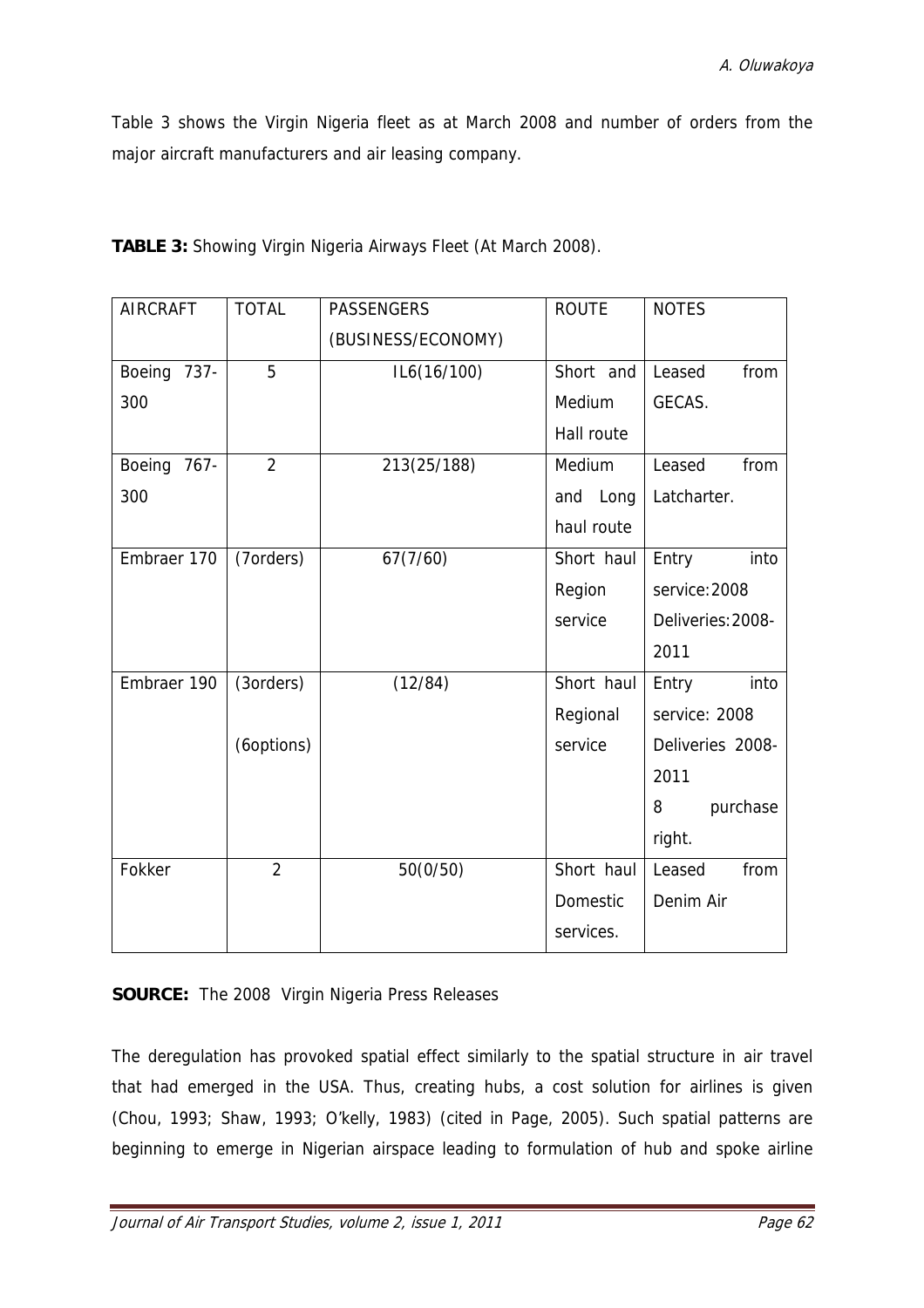operation structure as to strategies for organizing airlines operation. Thus, a geographical concentration of airline hubs in few Nigerian cities was created.

This is laid down in the deregulation regime and the position the aviation sector in proper perspective of financial solvency. And to avert further air mishap in the country due to the incessant mishap between the periods of 2002-2006, which had provoked the lost of many lives, the Federal Government of Nigeria, through its supervisory agency requests the operating airlines to recapitalize. The policy actually would help to phase out weak airlines and to adopt strategic planning options as the acquisition in the case of NICON airways purchases equity of EAS Airlines and Virgin Nigeria purchasing equity in Nigerian Airways. Ancillary activities involve development in different options among airline operators in Nigeria. Some airlines now offer scheduled flights to tourism destinations in Nigeria. The Wings Aviation that operates daily flights to Obudu Cattle Ranch, a foremost tourist site in southern part of Nigeria, is an example.

The following airlines were approved by the NCAA after the recapitalization exercise on the  $1<sup>st</sup>$  of May, 2007:

- 1. Aero contractors http//www.flyaero.com
- 2. Afrijet Airlines http//www.afrijet.com
- 3. Allied Airlines http//www.alliedaircargo.com
- 4. Associated Airlines http//www.associationaviationlimited.com
- 5. Bellview Airline http//www.flybellviewair.com
- 6. Chanchangi Airlines http//www.chanchngi.com
- 7. Dornier Aviation Nigeria Limited [no website]
- 8. NICON Airways http//www.niconairways.com
- 9. IRS Airlines http//www.irs-airlines.com or http://www.irsairlines.net
- 10. Overland Airways http://www.overland.aero
- 11. Air Midwest [New entrant]
- 12. Arik Air http://www.arikair.com
- 13. Virgin Nigeria http//www.virginnigeria.com

The following airlines didn't meet the requirements:

- 1. ADC http://www.adcairlines.com
- 2. Sosoliso Airlines http://www.sosolisoairline.com
- 3. Fresh Airlines http//www.freshairlines.com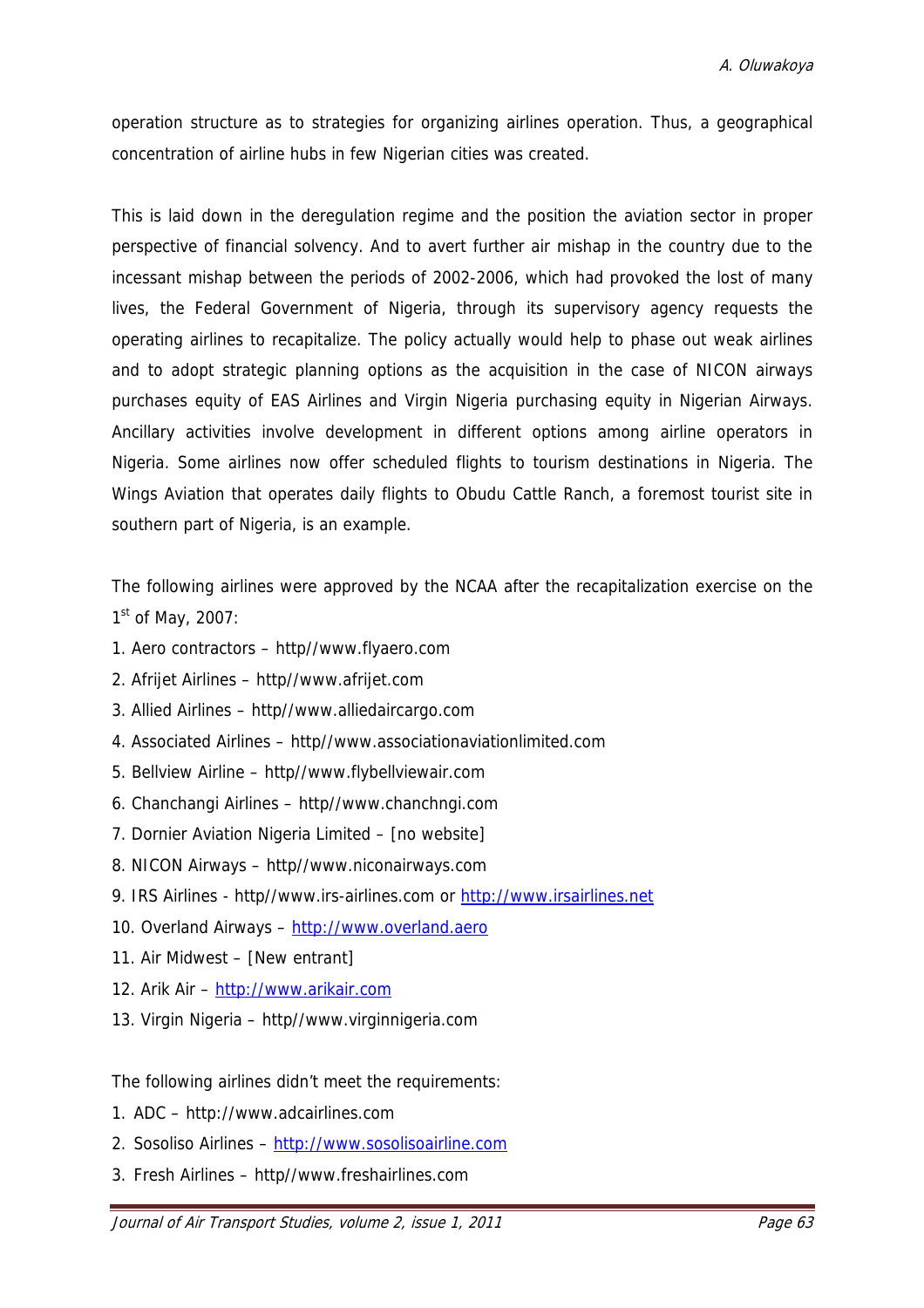- 4. Albarka Airlines
- 5. Dasab Airlines
- 6. Space World Airlines.

The fate of some other charter companies still unknown:

- 1. Kabo Air http://www.kaboair.com
- 2. Wings Aviation
- 3. King Airlines http://www.kingairlines

It is worth mentioning that the impact of deregulation of air transport in Nigeria caused the establishment of MMA 2, which is a perfect example of Public Private Partnership. The new terminal building in Muritala Mohammed Airport which can process over five million passengers per annum, far in excess of the current volume. The MMA 2 was an arrangement between the Bi – Courtney on Build, Operate and Transfer (BOT) and the government. The domestic passenger volume for the Lagos airport reached 1.6 million (Odunlami, 2008). The new terminal building in Muritala Mohammed Airport can process over five million passengers per annum, far in excess of the current volume.

The investment in hanger operations by one of the operating airlines in Nigeria is a significant and noteworthy advantage of deregulation in Nigerian air transport Industry. The Afrijet Airlines invested in the construction of private hanger operation in order to be used by the domestic and foreign airline operators in Nigeria. The investment amount was above US \$1.5 million and has significantly contributed to the airline operations in Nigeria.

In addition to the positive impact of deregulation, the Nigerian Civil Aviation Authority gave license to small operators outside the regular schedule service in the domestic and regional operations, to private companies with many fixed wings aircraft and helicopters servicing the oil fields as well as an increasing number of corporate and private aircraft (Idrisu, 2004). He went further to stress that some multinational oil companies have constructed their own airport to enhance the movement of both materials and workers in their onshore and offshore operations. An example is the Osubi Airport in Warri, Nigeria, owned and managed by Shell Petroleum Development Company.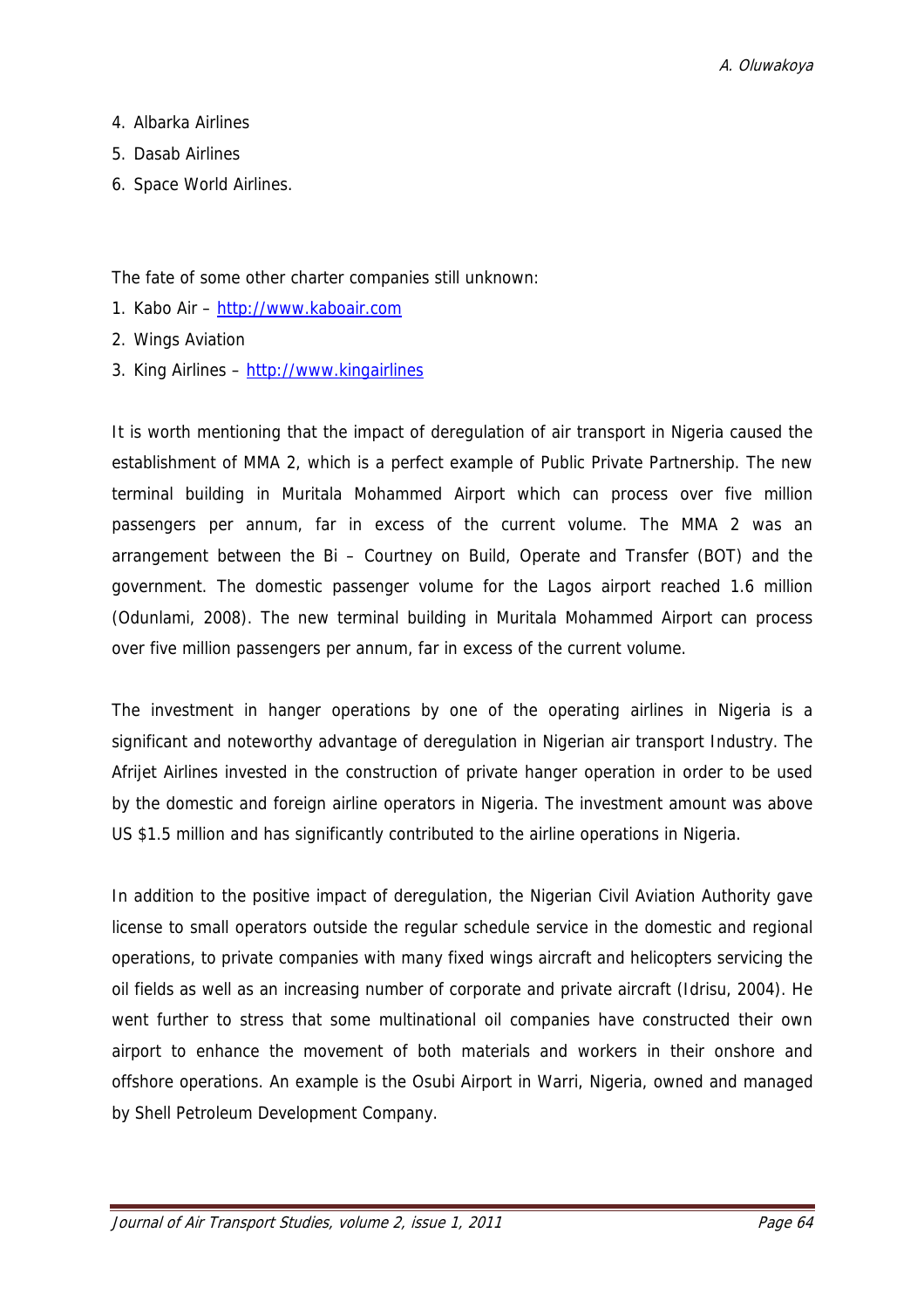# **5 ONWERSHIP AND INSTITUTIONAL CHANGES IN NIGERIAN AIR TRANSPORT**

It is important to note the ownership structure, institutional changes in Nigerian air transport, infrastructure control, foreign direct investment, increased interest of domestic and foreign airline participation in Nigerian aviation industry.

The last Administration, 1999 to 2007, made an effort to liberalize and deregulate the Nigerian economy. Some institutions were established to monitor the full liberalization of the economy. The Bureau of Public Enterprise and the National Council of Privatization were established to be charged with this responsibility. The Nigeria aviation industry was marked as one of the critical sectors for ownership and institutional changes, as well as to create open access for infrastructural development. In year 2000, the Nigerian Airways were noted for merger, before it was finally merged in year 2004. The partnership investor was Virgin Atlantic who acquired the 49% of the airline and the Nigeria investor of different corporate sub-sector acquired the 51% in the new deal. The merger gave birth to Virgin Nigeria which started operation on the 24<sup>th</sup> September, 2004.

The NCAA was created from the Directorates of Safety Regulation and Monitoring of the Federal Ministry of Aviation. This was done to conform to ICAO recommendation, as well as to provide a framework for the deregulation and liberalization agenda of the Federal Government of Nigeria. Also, the NAMA, the Nigerian Airspace Management Authority (NAMA), was responsible for the provision of seamless Air Traffic Management Services for the local and International airline operators. The Nigerian Meteorological Agency (NIMET) bill was signed into law by the National Assembly in June 2003, full autonomy granted to provide accuracy, timely weather/climatic data to enhance airline operations, maritime navigation and urban development.

The private sector involvement in the Airport development in Nigeria was a reality. In 2002, the MMA 2 was conceded to Bi-Courtney Ltd; it was the first PPP project for Airport development in the history of Nigeria. Part of the Muritala Mohammed terminal was leased to an investor for a period of thirty five years. This arrangement led to the massive investment of Bi-Courtney in the airport terminal development, the construction of four -star hotel and a conference hall close to the new terminal. (Graham, 2001) (Cited in Page, 2005:280) says the "Airport are an essential part of the air transport system. They provide the entire infrastructure needed to enable passengers and freight to transfer from surface to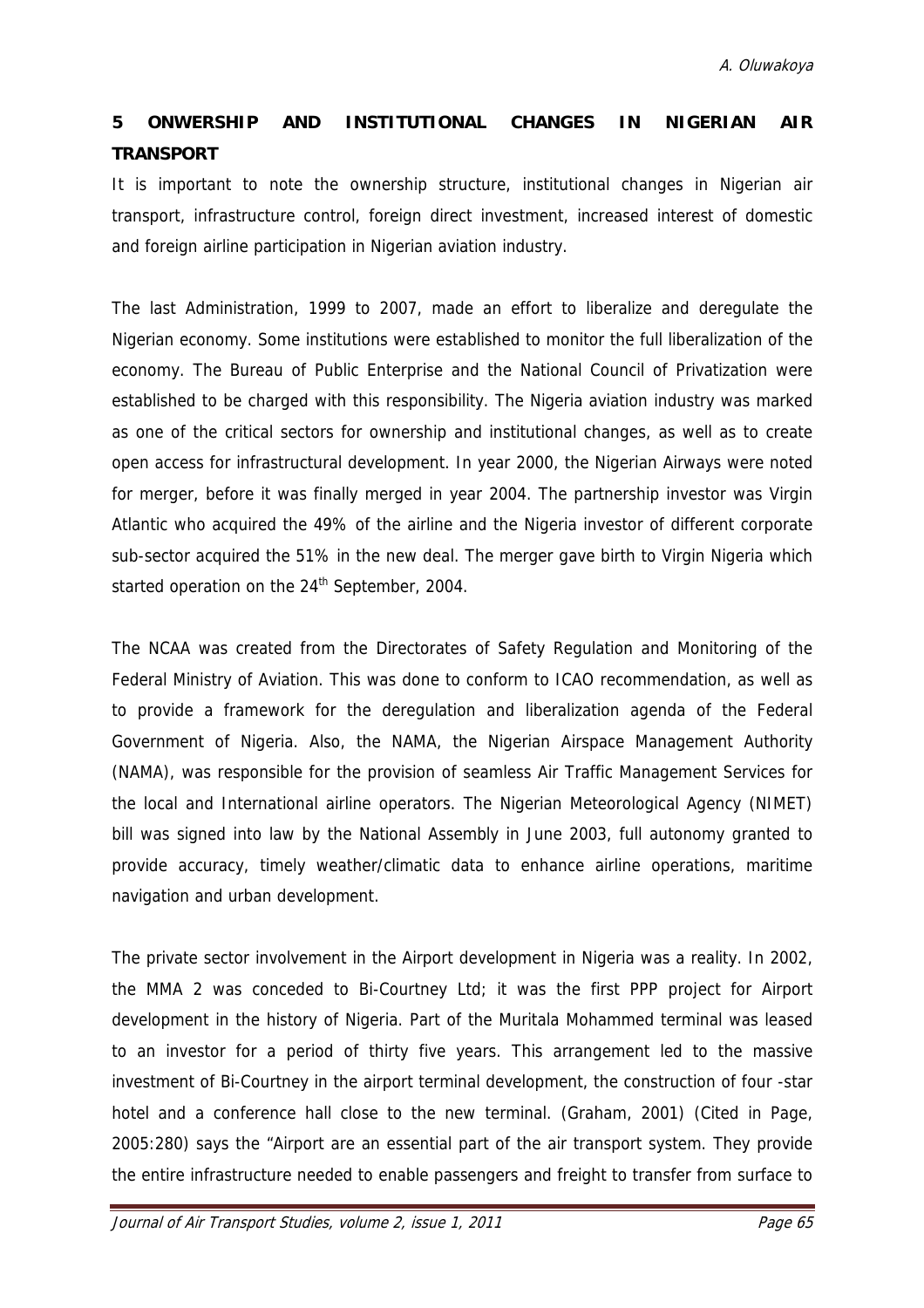air modes of transport and to allow airlines to take off and land. The basic infrastructure consists of runways, taxiways, apron space, gates, passenger and freight terminals and ground transport interchanges".

The institutional and ownership changes attracted foreign direct investment. The total estimated foreign direct investment portfolio in the sector both now and in the next five years is estimated for about US \$10 billion. This has been made possible by the institutional re-arrangement to facilitate injection of new funds into the sector. Also increased foreign airline participation, such as Delta Airlines, Qatar Airways, South African Airways, Air France, Turkish Airlines etc enhanced the air transport sector in Nigeria.

#### **6. CONCLUSIONS**

The impact of deregulation and liberalization in the Nigerian air transport industry is positive. The sector is growing continuously, expanding market and investment opportunities and an aura of investment opportunities. In this way, it will significantly contribute to the enhancement of the Nigerian economic development.

The sector, since deregulation, has attracted new entrants, increased foreign direct investment, increased domestic and foreign airline participation, private sector participation in airports and infrastructural development, increased investment portfolio in airline business etc.

Also, the effect of deregulation and liberalization in the Nigerian aviation industry has provoked a spatial pattern and structure. Formulation of hub and spoke structure of airline operations is obvious in airline operations in Nigeria. The geographical concentration of airline operations in Muritala Mohammed international airport , Lagos and Nnamdi Azikiwe international airport, Abuja as the operational hubs for most airlines of the country for national, regional and international flights. This is a remarkable effect of deregulation and liberalization of the Nigerian aviation Industry.

Lastly, the institutional framework and operational capacity have been enhanced. The policy formulation framework has been strengthened towards innovations and competitive régime, thereby inducing effectiveness, efficiency and reliability in the operations and management of airline business in Nigeria.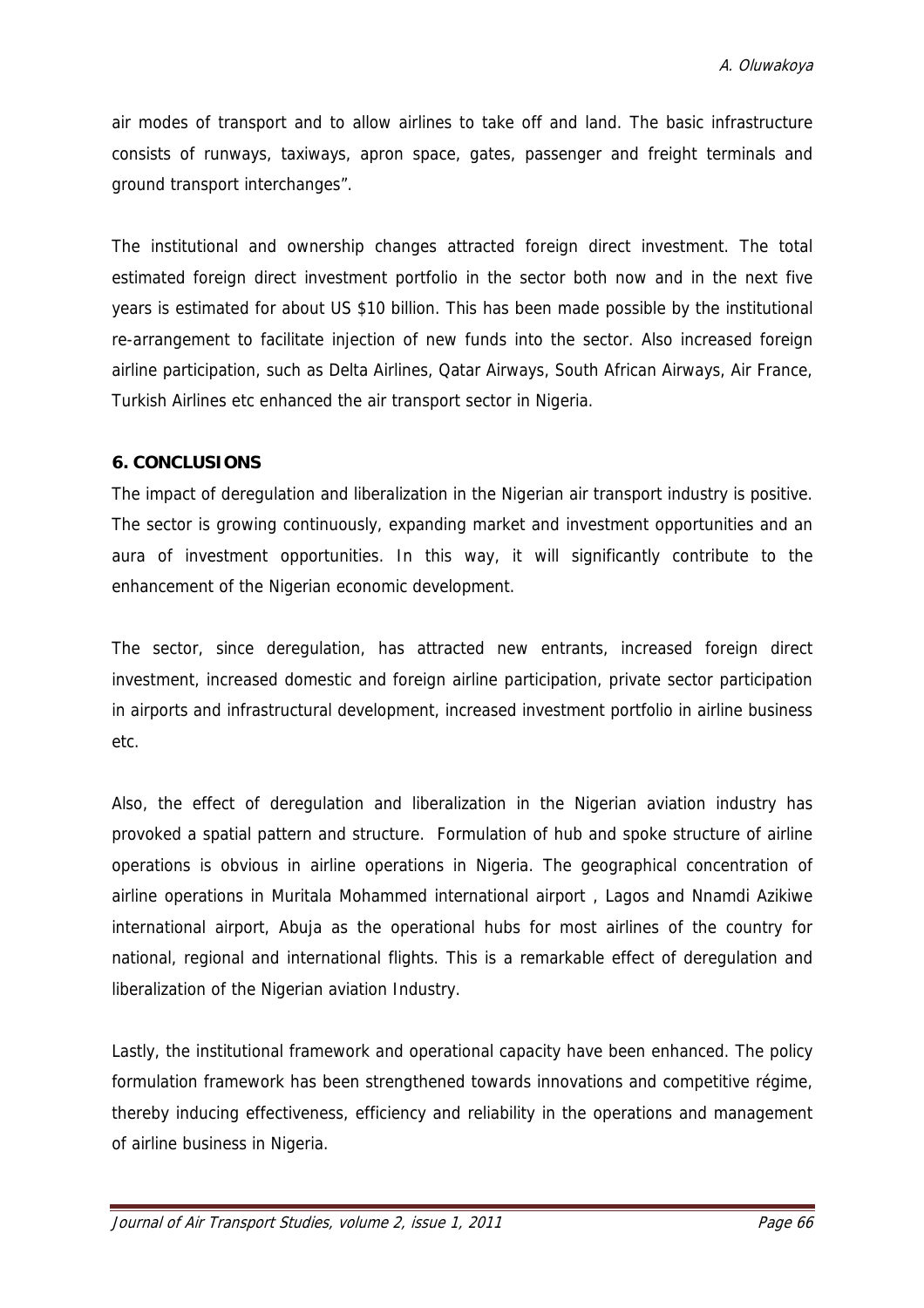## **REFERENCES**

- Adeniji K (2000), Transport Challenges in Nigeria in the Next two decades, Nigeria Institute of Social and Economic Research (NISER) Transport Studies Unit.
- Ajulo S.B. (2002), Aviation Handbook, Volume 1, Vantage Publishers Limited, Ibadan, Nigeria.
- Allafrica (2008), Airlines in Ambitious Fleet Modernisation Plans, Available from: http//www. allafrica.com/stories/200801141788.html (accessed on 18/6/2008)
- ATAG (2000), The Economic Benefits of Air Transport, Brussels: ATAG.
- Debbage, K. (2004), Airlines, airports and International aviation, in L. Pender and R. Sharplry (eds.) The Management of Tourism, London: Sage.
- FEC (2006), Report on Federal Executive Council weekly meetings, Abuja, Nigeria, Dec. 2006. Federal Ministry of Aviation (2006) The 2006 Annual Report of Federal Ministry of Aviation, Nigeria from: http//www.ministryofaviation.org/annual report (accessed 24/3/08)
- Filani M.O. (1978), Air Transport, In: J.S Oguntiyinbo (ed). Geography of Nigeria, Ibadan, Heinemann
- Idrisu D.I (2004), Air Transport Liberalization and Open Skies Agreements in Africa The Regulatory and Commercial Implication for Nigeria. Unpublished PhD thesis, St. Clements University
- Janelle,D. and Beuthe, M.(1997), Globalization and research issues in transportation, Journal of Transport Geography, 5(3): 199 – 206.
- Page S .J (2005), Transport and Tourism, Global Perspectives ( $2^{nd}$  edition), Harlow: Pearson Education.
- Odunlami N (2008), Thoughts on MMA2, The News, Vol 30, No 15, April 21, 2008
- OECD Report (2006), African Economic Outlook on Nigeria, Organization for Economic Cooperation and Development (OECD), Paris.
- Rodrigue P.T., Comtois, C. and Slack B. (2006), The Geography of Transportation Systems, Oxford: Routledge.
- Virgin Nigeria (2008), Virgin Nigeria's Nigerian Shareholders Statement on the Relocation order by the Federal Government of Nigeria, In: VNA Press Release, 21 February 2008.
- Virgin Nigeria (2008), *Virgin Nigeria's Airways Press Releases*, Virgin Nigeria 2008 online Reports www.virginnigeria.com (accessed 19/6/2008)
- Arik Air (2008), Arik Air Airways Press Releases, Arik Air 2008 online Report, www.arikair.com (accessed 19/6/2008).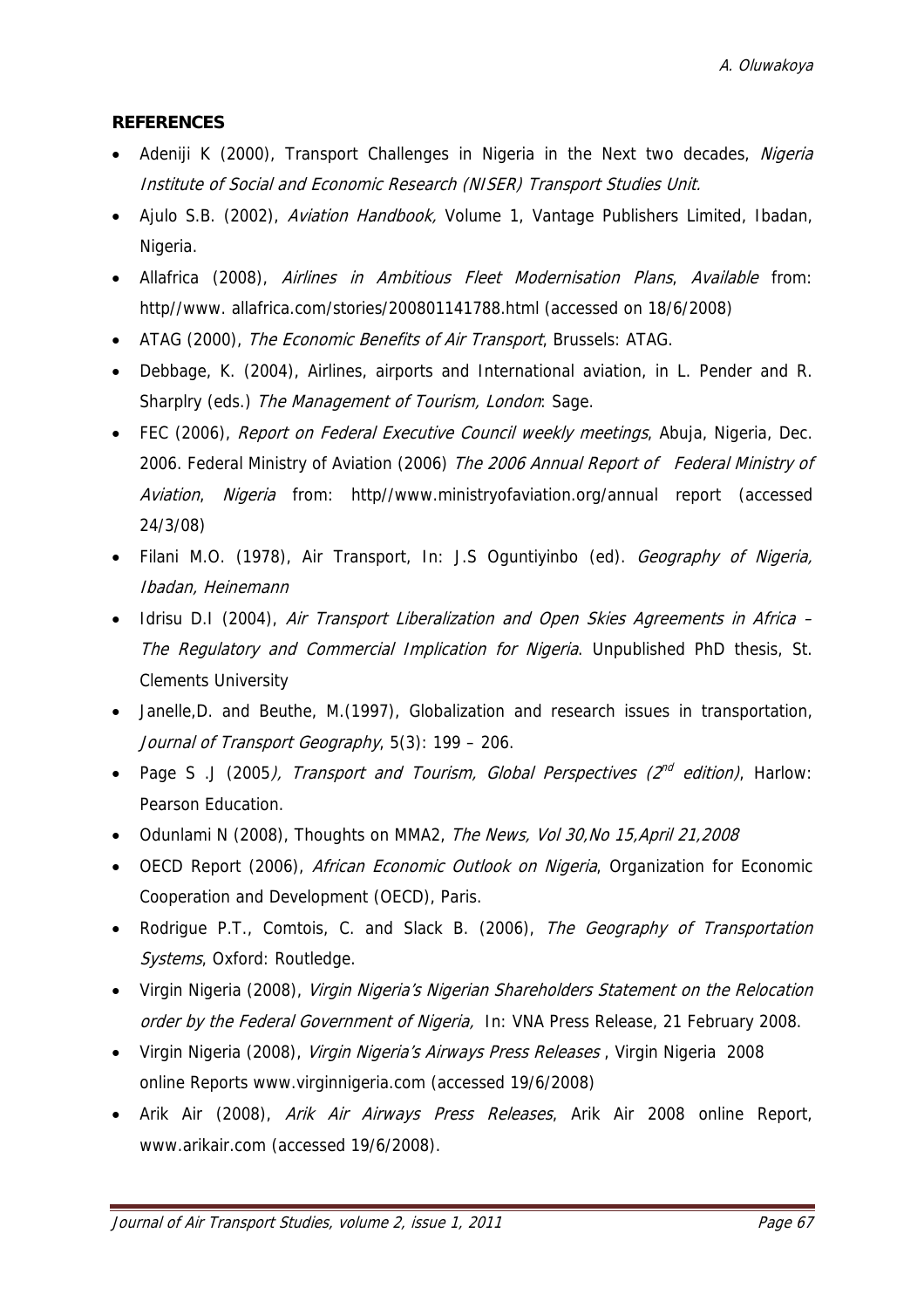- Federal Government of Nigeria (2008), Privatization and liberalization of Government enterprise , available from: http://www.nigeria.gov.ng/privatisation (accessed 20/3/2008)
- NCAA (2008), Number of Airline after recapitalization, available from: http:// www.ncaa.gov.ng/airline/recap (accessed 8/4/2008).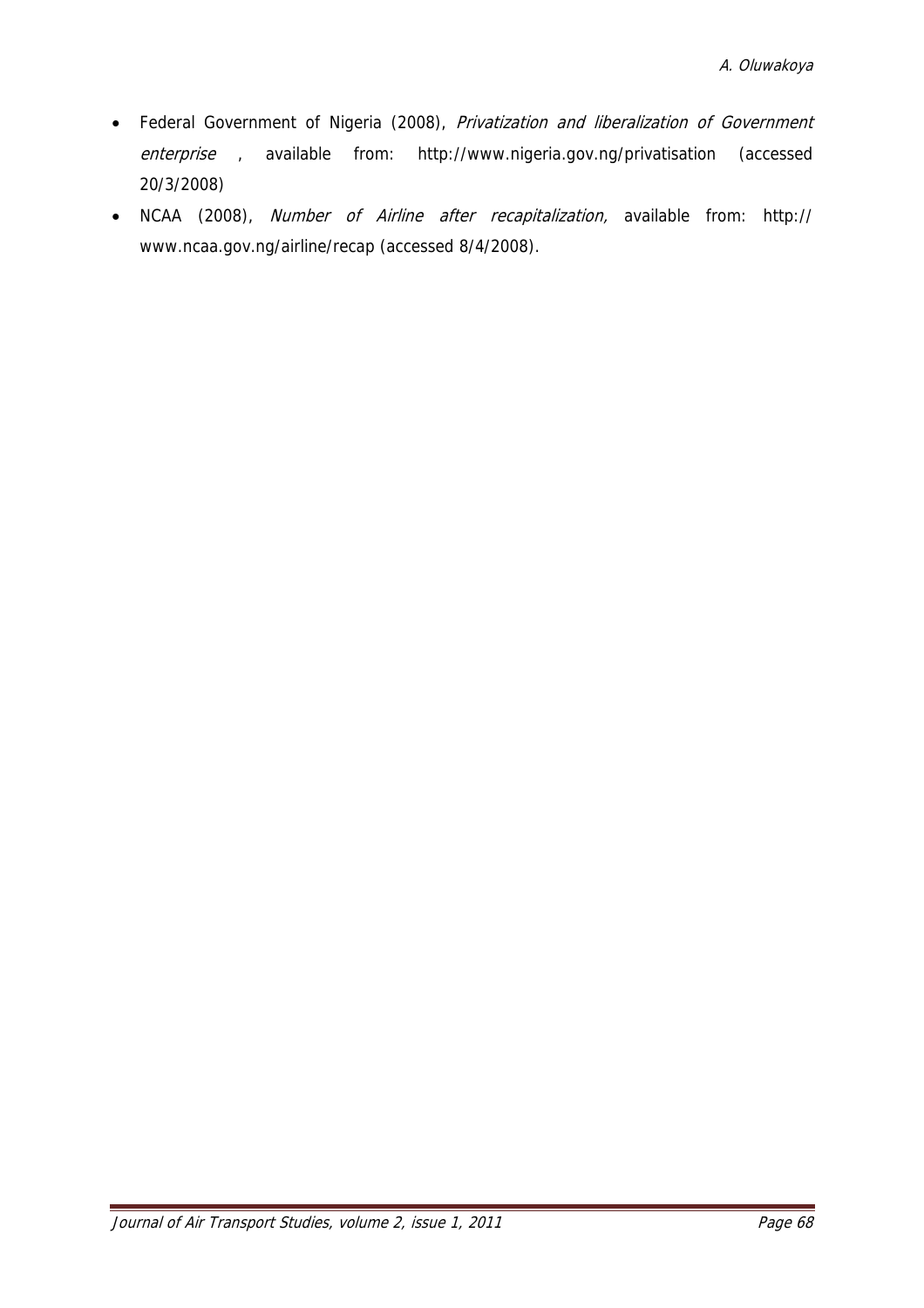#### **The Viability of Long-Haul, Low Cost Business Models**

Mauricio Emboaba Moreira<sup>1,a,\*</sup>, John F. O'Connell<sup>2,b</sup> and George Williams<sup>2,c</sup>

<sup>1</sup> GOL Airlines, São Paulo, Brazil

<sup>2</sup> The Department of Air Transport, Cranfield University, Bedford, MK43 0AL, UK

#### **Abstract**

Recent events have confirmed the concerns that many within the aviation industry have held about the viability of the low cost business model for long-haul operations. This paper begins by reviewing the operating cost differences between low cost carriers (LCC) and legacy airlines in different regions of the world. This is followed by a summary of the various cost advantages of low cost carriers operating in short-haul markets. The main focus of the work, however, is a cost simulation involving the use of a Boeing 767-300 by both a LCC and a legacy carrier under varying operating assumptions. The research demonstrates that in none of the cases cited is the LCC cost advantage greater than 10%.

**Keywords:** long-haul, low cost carrier; operating cost simulation; legacy carrier; LCC business model.

#### **1. INTRODUCTION**

The concept of long-haul, low cost carriers (LCC) goes as far back as 1977, when UK based Skytrain commenced services between London and New York, subsequently adding Los Angeles and Miami. It used DC-10s and pioneered some of the low cost carrier characteristics that are evident today, such as: a single class seating configuration featuring 345 seats; operated only on a point-to-point basis; while the in-flight catering was purchased. Unfortunately, Skytrain was out-priced by the competition. In 1983 a US based

 $\overline{a}$ 

a, Mauricio Emboaba Moreira is the Director of Planning and Statistics at GOL Airlines, Brazil.

Corresponding author.

<sup>&</sup>lt;sup>b</sup> Dr John (Frankie) O'Connell is a Lecturer in Airline Management at the Air Transport Department at Cranfield University where he specialises in airline strategy and marketing. He travels extensively to the world's airlines where he instructs airlines on strategy, management, branding, distribution; strategy, cost reduction; alliances; low cost carriers; deregulation; trends and customer service

c Dr George Williams was until September 2009 Reader in Airline Economics at Cranfield University. With an academic background in Transport Economics, he has extensive international lecturing and consultancy experiences and has written two books and over 50 papers and research reports all exploring the impact of deregulation on the airline industry.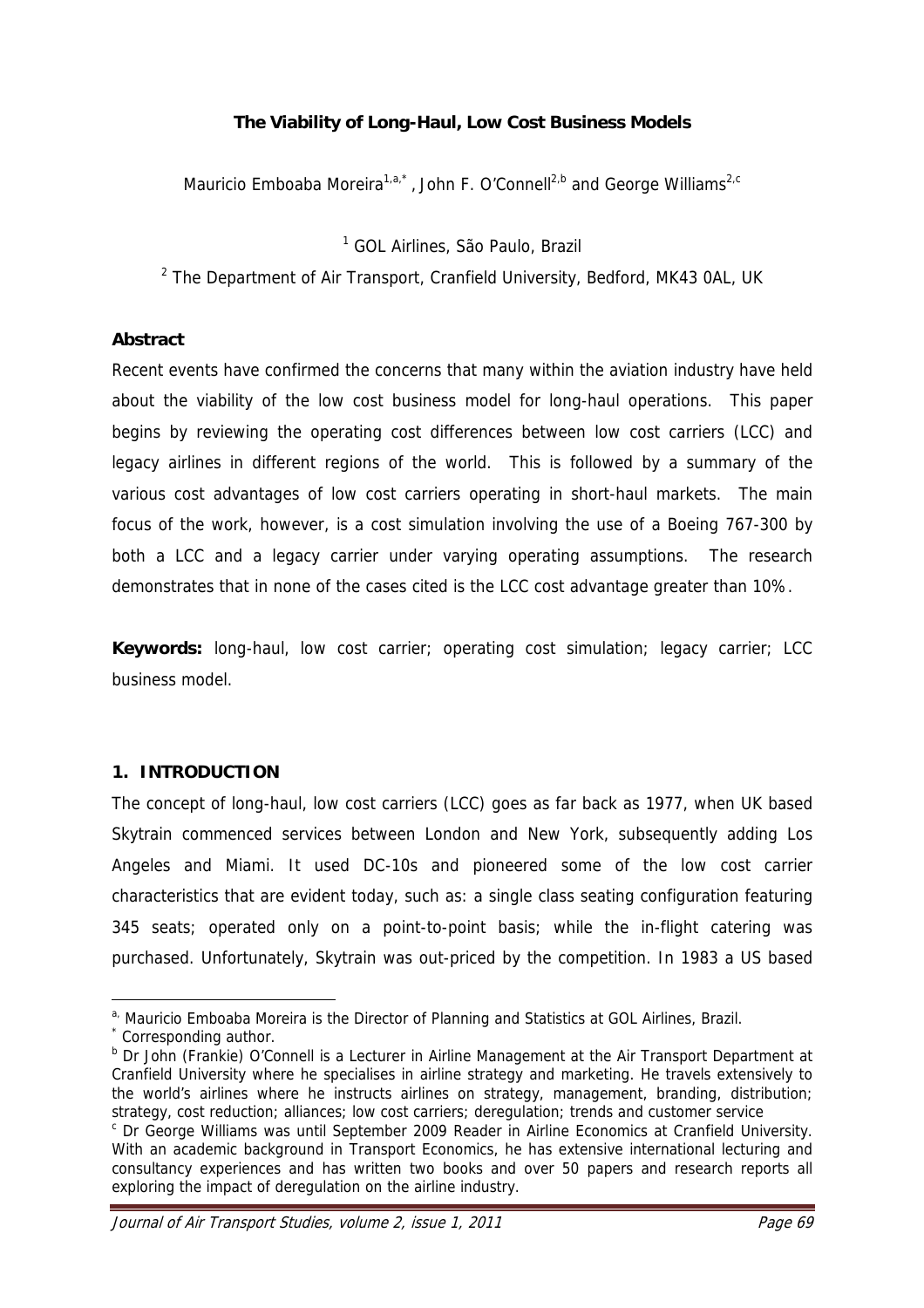low cost carrier known as People Express started international operations from New York to London Gatwick, later adding Montreal and Brussels. It sold premium class seats and charged US\$3 for checked baggage, a practice that has resurfaced today. However, overexpansion and management problems led to its demise in 1987. Francis et al. (2006) provided some insight into the reasons for the demise of the long-haul, low cost carriers and explained that the regulatory constraints of international markets had impacted their competitiveness. In addition, some features that are associated with short-haul, low cost operations are less compatible with the low cost, long-haul business model, such as: seat pitch of 29", no meals, and no in-flight entertainment system. Only charter airlines and hybrid leisure companies operating a mix of scheduled and charter services have been able to operate long-haul services profitably over many years. Charter airline long-haul services have up to now been restricted to leisure destinations. These are sometimes operated for a limited number of months (seasonal) and generally with low frequencies (often only once a week). They also offer a premium class with more comfortable seating and enhanced inflight service. Almost 80% of UK long-haul charter traffic in 2007 was destined for holiday destinations in either North America (mainly Florida) or the Caribbean.

Low cost carriers have flourished on short haul markets throughout the world as their low costs give them a significant competitive advantage over the legacy carriers. This has allowed them to offer low fares, which in turn has persuaded passengers to switch from full service airlines, while at the same time stimulating new passengers who otherwise might not have travelled. Dunn (2009) reports that low cost carriers have captured 44.8% of the European market, 30.6% of the North American market, 15.4% of the Asia Pacific market and 7.2% of the South American market in 2008. Ito and Lee (2003) argued that LCC were no longer a niche segment restricted to particular geographic regions, which indicates that the next phase of their business model might be the transition into long-haul operations. Dobruszkes (2009) stated that European low cost carriers have undergone a recent evolution towards greater geographical diversification and evidence of this can be seen from Norwegian as it now serves Dubai, Turkey, Egypt and Morocco from its base at Oslo.

Many variations of the low cost carrier model exist and subsequently there are distinct differences between these carriers in areas such as: flight products, stage length, productivity, unit cost and marketing agreements. Indeed, the variety of carriers that regard themselves as LCC is now so broad, it makes categorisation extremely difficult. Some airlines in Europe for example which promote themselves as LCC, such as Air Berlin and Flybe, have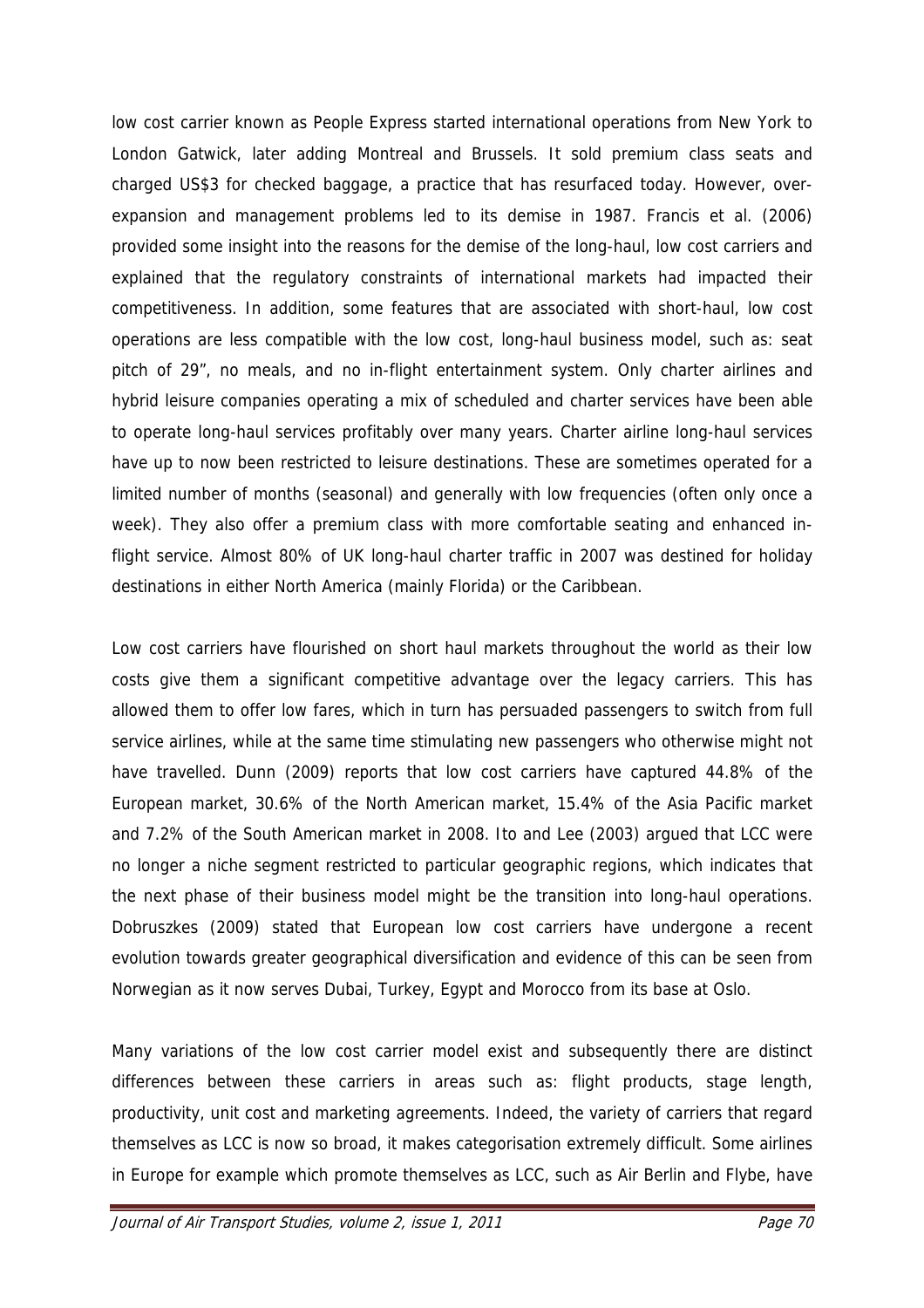many attributes of traditional legacy carriers, while others, such as Monarch and TUIfly, have evolved into leisure hybrids undertaking significant charter operations and growing short-haul scheduled networks. There also exist some marketing differences between LCC. In the US for example, JetBlue offers its passengers leather seats and a sophisticated inflight entertainment system that features live TV coupled with broadband connection. Southwest and Air Trans now offer seamless connectivity via a hub, while in Brazil Gol carries freight on its aircraft. While there is relatively little difference in the average seating capacity of the aircraft used by LCC around the world, there is some variation in the sectors flown. In Europe routes operated by LCC average around 1,000 kms, while in the US the equivalent figures for Southwest and JetBlue are 1,013 and 1820 kms respectively (Table 1). The equivalent figure for Air Asia in South East Asia is 1,200 kms and for GOL in South America 913 kms.

As a result of their different operating environments and business models, LCC experience differing levels of unit cost reduction over their legacy carrier rivals. Binggeli and Pompeo (2002) calculated the unit costs of a network airline and a low cost carrier operating on intra-European routes and concluded that in 2001 there was a 63% difference. Table 2 reveals a similar unit cost difference in 2007 when BA is compared with Ryanair, while Air Asia has a comparable cost advantage over Malaysian Airlines. In the US, flight crew costs of LCC are similar to those incurred by incumbents, which reduces the cost difference for North American low cost carriers. Research by Boguslaski et al. (2004) revealed that Southwest's unit costs were some 28–51% lower than the US major airlines in 2001. In South America, GOL's unit costs are only around 22% lower than the legacy carriers in the region.

| 2007 data      | Average sector (km) | Average Aircraft<br>Capacity | Unit cost<br>(US cents/ASK) |
|----------------|---------------------|------------------------------|-----------------------------|
| North America  |                     |                              |                             |
| US Airways     | 1487                | 156                          | 9.15                        |
| Southwest      | 1013                | 136                          | 5.65                        |
| <b>JetBlue</b> | 1821                | 145                          | 5.17                        |
| Europe         |                     |                              |                             |
| BA             | 2345                | 238                          | 10.60                       |
| easyJet        | 1030                | 150                          | 8.53                        |
| Ryanair        | 1053                | 189                          | 4.67                        |
| Asia           |                     |                              |                             |
| Malaysian      | 2248                | 238                          | 7.19                        |
| Thai           | 2644                | 310                          | 6.89                        |
| Air Asia       | 1200                | 169                          | 3.16                        |
| South America  |                     |                              |                             |
| <b>TAM</b>     | 1057                | 177                          | 9.38                        |
| LAN            | 1687                | 173                          | 8.76                        |
| GOL            | 913                 | 148                          | 7,33                        |
|                |                     |                              |                             |

**Table 1:** Operating characteristics and unit cost differences by region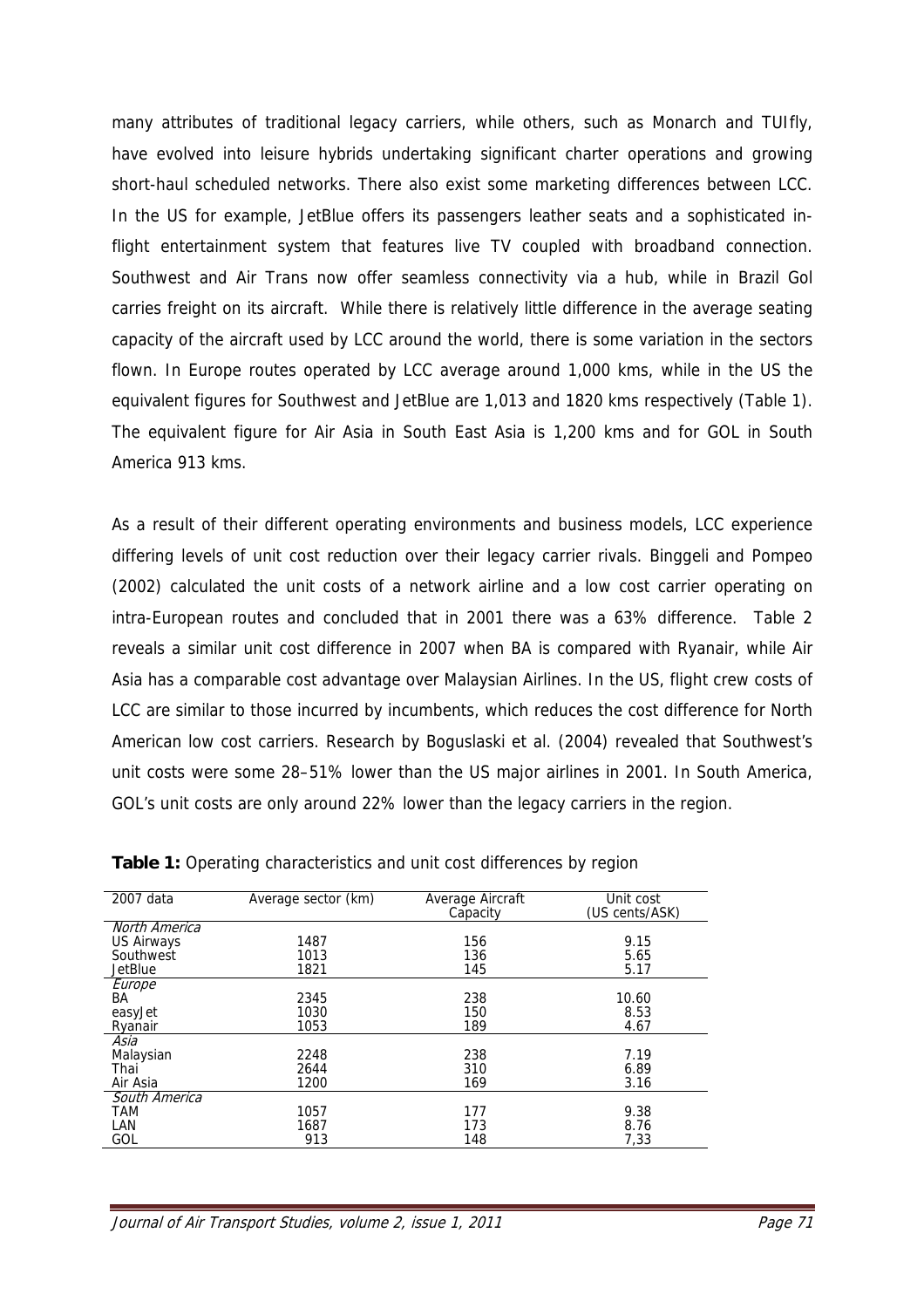| 2007 data      | Unit cost      | Unit cost Index |
|----------------|----------------|-----------------|
|                | (US cents/ASK) |                 |
| US Airways     | 9.15           | 100             |
| Southwest      | 5.65           | 62              |
| <b>JetBlue</b> | 5.17           | 57              |
| ΒA             | 10.60          | 100             |
| easyJet        | 8.53           | 80              |
| Ryanair        | 4.67           | 44              |
| Malaysian      | 7.19           | 100             |
| Thai           | 6.89           | 96              |
| Air Asia       | 3.16           | 44              |
| <b>TAM</b>     | 9.38           | 100             |
| LAN            | 8.76           | 93              |
| GOL            | 7.33           | 78              |

**Table 2:** Unit cost advantages of LCC by region

In short-haul markets it is clear that low cost carriers can achieve unit cost levels of between 30% and 60% lower than those of legacy carriers operating similar route distances, with adjustments having been made for the differences in average stage length of each carrier. Figure 1 plots a trend line of the various unit costs for selected incumbent and low cost carriers against their average stage lengths and pegs Ryanair at around 60% below the trend line, with easyJet at 25% below. EasyJet has incorporated elements such as: serving primary airports, GDS fees and transition from Boeing to Airbus aircraft, which has altered its cost structure.



Figure 1: Influence of Stage Length on the Unit Cost of European Carriers (2006)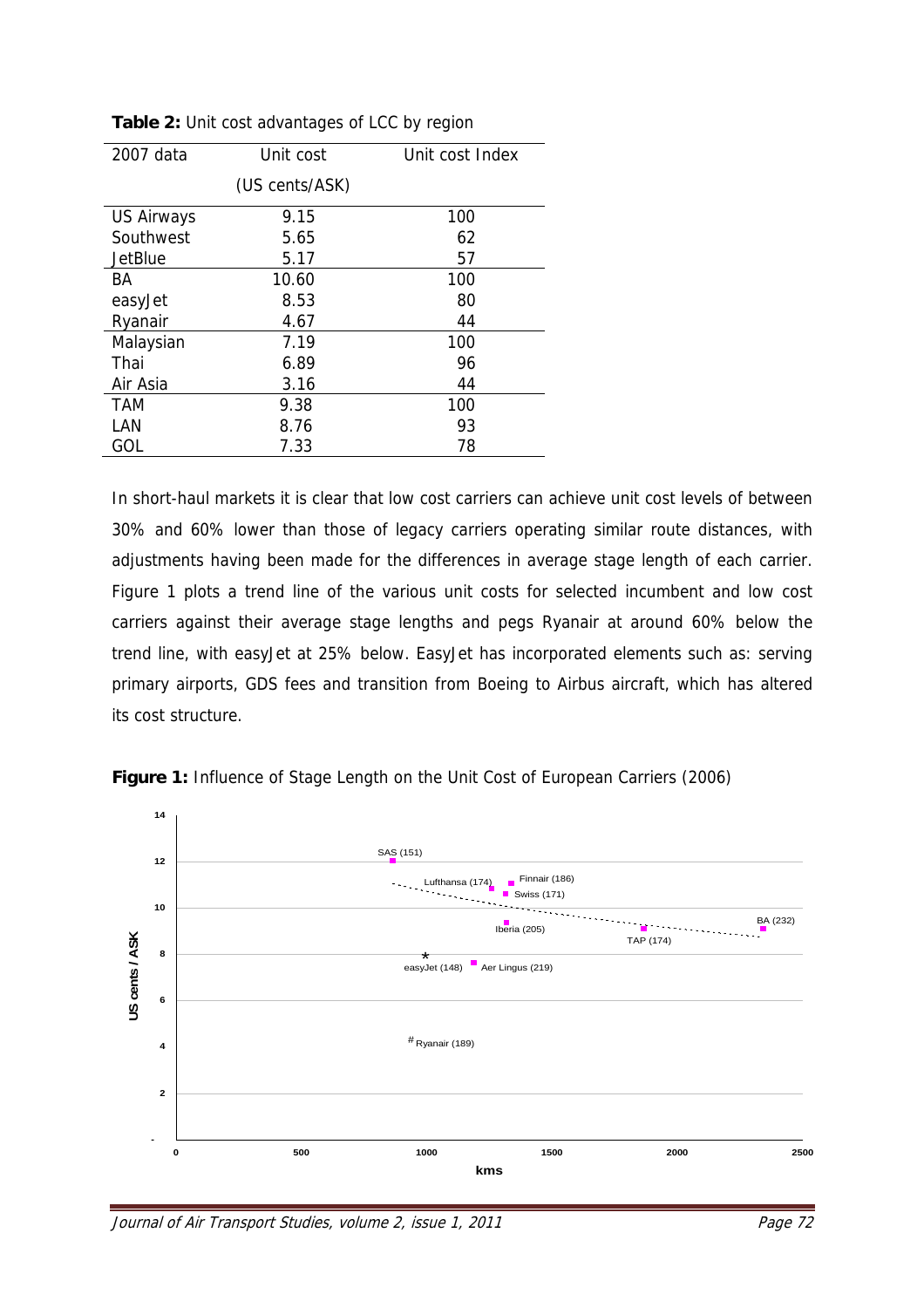## **2. SOURCES OF COST ADVANTAGE FOR LCC**

Many authors, including Button and Ison (2008), Dennis (2007), O'Connell and Williams (2005), Williams and Mason (2004), Lawton (2002), and Doganis (2001) have analysed the factors that create cost and revenue advantages for LCC and these include:

- Provision of a different range of services than legacy carriers, such as: unbundling of the flight product, serving secondary airports, etc.
- Enhanced efficiency through high aircraft utilisation and high labour productivity
- Common fleets
- Lower salaries
- Outsourcing
- Ancillary revenues
- Effective negotiations
- Single class of service
- Internet bookings and a focused website that includes third party suppliers
- Low administration costs

In Asia, aside from the cheaper labour force, further cost advantages are achieved as the region allows flights to be operated at night. This has positively impacted the operating cost of Air Asia with it recording the world's lowest unit cost per ASK in 2008 of just 2.25 US cents (Thomas, 2009). Porter (1983) was well justified in arguing that cost leadership will strategically position a company to compete very effectively.

Unit costs vary depending on the stage length flown and the number of passengers carried. There are also some elements of the cost mix that are fixed. It is therefore the case that the sources and scale of cost advantage for a LCC operating long-haul services will be different from those experienced by a LCC operating short-haul sectors. There are only a very small number of LCC operating long-haul sectors compared to the total number of LCC in operation, but the transference of the generic sources of cost advantage from short to long-haul is not a trivial task. The UK CAA also examined the scope for long-haul, no-frills LCC cost saving compared to network carriers and found that only 15% of operating costs per seat had a 'high' potential for saving, with a further 45% having 'medium' potential (CAA, 2007). Both Van der Bruggen (2008) and Francis et al. (2007) have concluded that a low cost, long-haul operation could only achieve around a 20% cost advantage over network carriers and therefore are unlikely to be able to offer fares that are more than 15% - 20% on average lower those charged by the legacy carriers.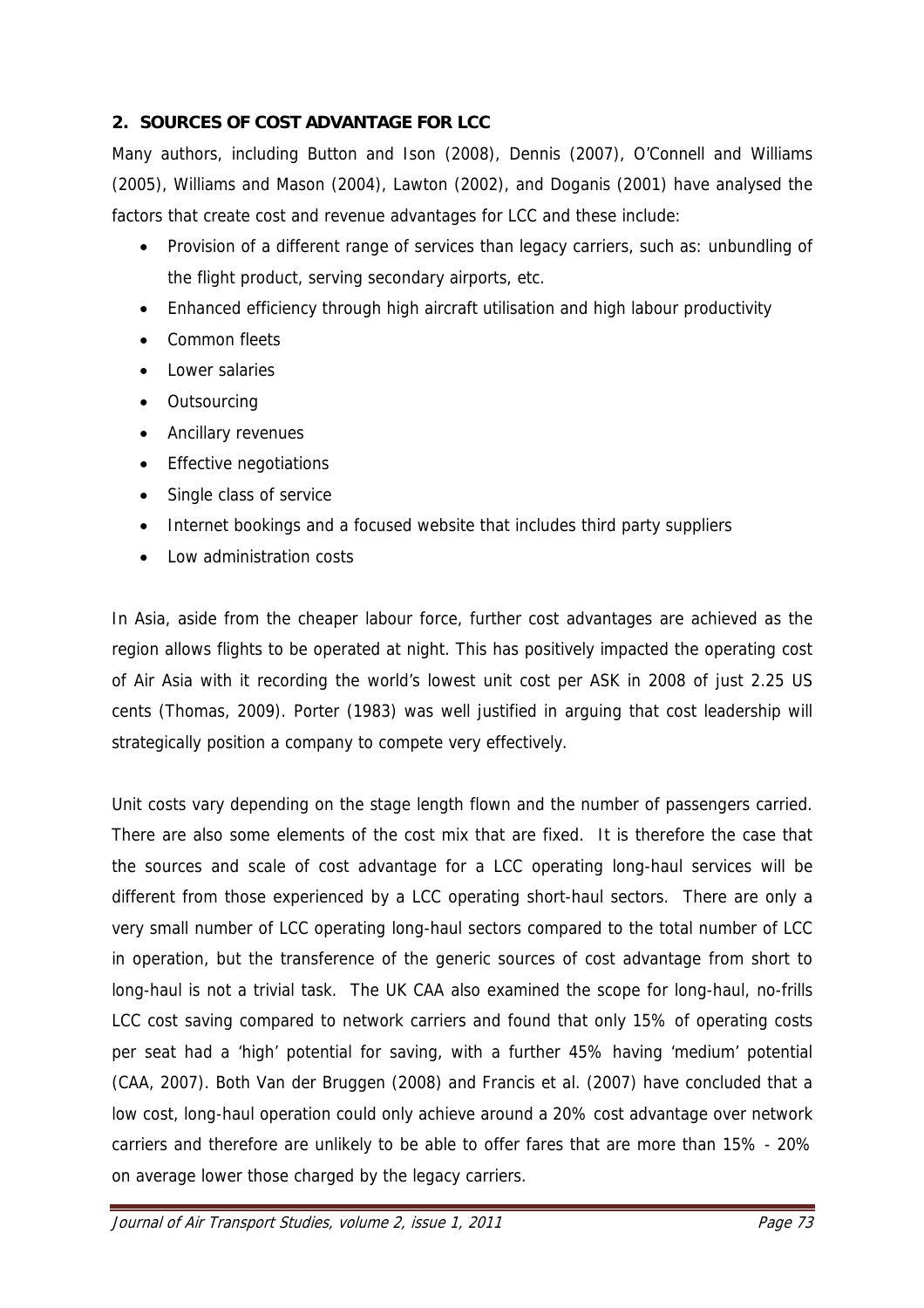In principle, the sources of cost advantage for LCC derive from the indirect elements of the cost mix and from service simplification. These may include: overhead related costs, cabin crew (a smaller number allocated), catering, distribution and passenger handling; while other important reductions in unit fixed costs may stem from the adoption of high seat density configuration. In addition, flight crews and maintenance personnel who are not members of a trade union may be paid lower salaries. Table 3 provides an indication of the likely strength of the sources of cost advantage for LCC operating short, medium and longhaul sectors.<sup>3</sup>

| <b>LCC Cost Advantages</b> | Short-haul   | Medium haul  | Long-haul |
|----------------------------|--------------|--------------|-----------|
| Aircraft utilisation       | $\checkmark$ |              |           |
| Single class seating       | $\checkmark$ | ✓            |           |
| Catering                   | $\checkmark$ | $\checkmark$ | ✓         |
| Load factor                | $\checkmark$ | ✓            | ✓         |
| <b>Distribution</b>        | $\checkmark$ | $\checkmark$ | ✓         |
| Secondary airports         | $\checkmark$ | ✓            |           |
| Cabin crew                 | $\checkmark$ | $\checkmark$ | ✓         |
| Flight crew                | ✓            | ✓            |           |
| Maintenance                | $\checkmark$ | ✓            | ✓         |
| Overheads                  | $\checkmark$ | $\checkmark$ | ✓         |

**Table 3:** Influence of stage length on the sources of LCC Cost Advantage

 $(\sqrt{\sqrt{\pi}})$  indicates substantial cost advantage and  $\sqrt{\pi}$  moderate cost saving)

Higher aircraft utilisation cannot be assumed as an attribute of LCC on long-haul sectors because, in most cases, schedules have to be compatible with traffic waves at origin and destination airports and in the case of east – west journeys time zones place a limit on departure and arrival times. Wensveen and Leick (2009) studied the long-haul, low cost business model and confirmed that high frequency connectivity to short-haul markets becomes more critical with long-haul operations since many passengers connect at one or both ends of their long-haul flights. Long-haul passenger flows therefore mostly depend heavily on traffic feed, which introduces important rigidities in the scheduling of flights.

 $\overline{a}$ 

 $3$  Short-haul is defined here as up to 1,500 kms, medium-haul between 1,501 and 3,000 kms, and long-haul  $> 3,000$  kms.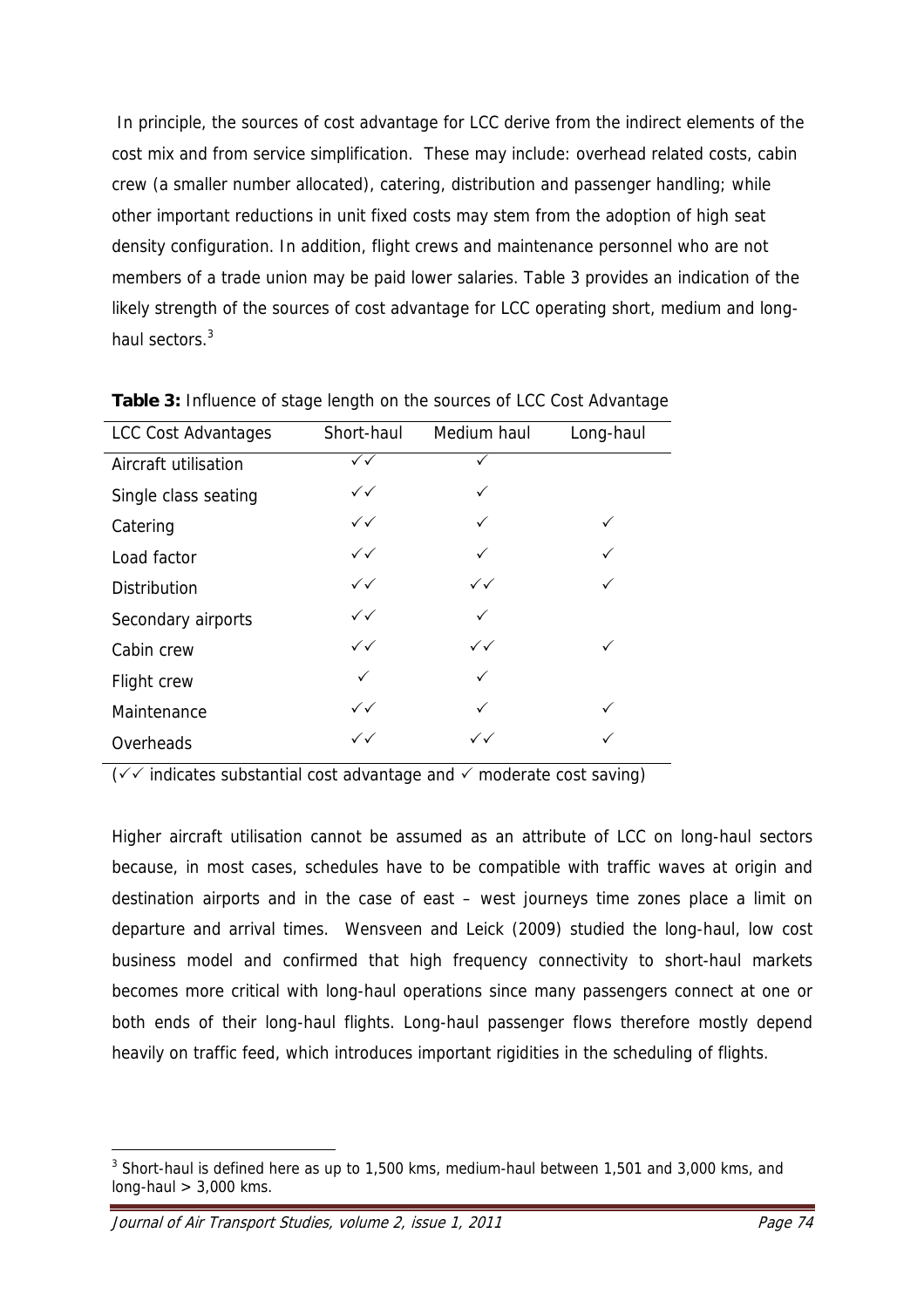One of the principle difficulties facing many of the low cost carriers however, is that they do not have feed traffic. Some carriers have modified their business model with, for example, Southwest already interlining its own traffic through its hubs. It is also actively seeking cross-border code share and interline partners, signalling a change of emphasis over its still short-haul network (Morrell, 2008). Indeed, many LCC are now beginning to code share and these partnerships will boost feed traffic. Sobie (2009) stated that Gol, JetBlue, Jetstar, Virgin Blue and Vueling have active code share agreements in place, with Virgin Blue code sharing with Delta Air Lines, Skywest Airlines and Virgin Atlantic. Bipartisan partnerships, such as the JetBlue/Aer Lingus linkup, allows the partners to sell combination tickets that funnel two flights into a single itinerary – a strategy that has been very successful as JetBlue has received thousands of bookings through the Aer Lingus website (Ezard, 2009). Morrell (2008) stated that 25% of Oasis Hong Kong's passengers had indicated their intent to 'self connect' to and from other LCC and that it had been trying to negotiate interline agreements with these carriers before it went out of business. The potential to feed traffic to a longhaul, low cost carrier is therefore possible.

It may be the case, however, that in certain aspects LCC will incur higher unit costs than full service carriers. The higher load factors generated by LCC will directly impact the amount of fuel used per trip making this element of cost higher than that of a legacy carrier. Airport costs also may rise as passenger fees and handling become more expensive since there would be fewer flights per day over which to spread the fixed costs. In addition, smaller LCC with weaker brands will have less bargaining power with suppliers, resulting in higher costs.

### **3. COST SIMULATION**

To analyse the elements of cost that vary with stage length, a simulation model involving the operation of a Boeing 767-300ER has been developed using 2007 data from the US. The assumptions adopted here are based on Boeing's Opcost Model US International rules for legacy carriers, with appropriate modifications made to take into account the operating characteristics of a typical long-haul, low cost carrier. These are as follows:

- Depreciation 20 years to 10% residual value
- Spares investment 4% of airframe, 16% of engine price
- Interest 9% interest rate, 20 year loan, 100% debt financing
- Hull insurance 0.25% of aircraft price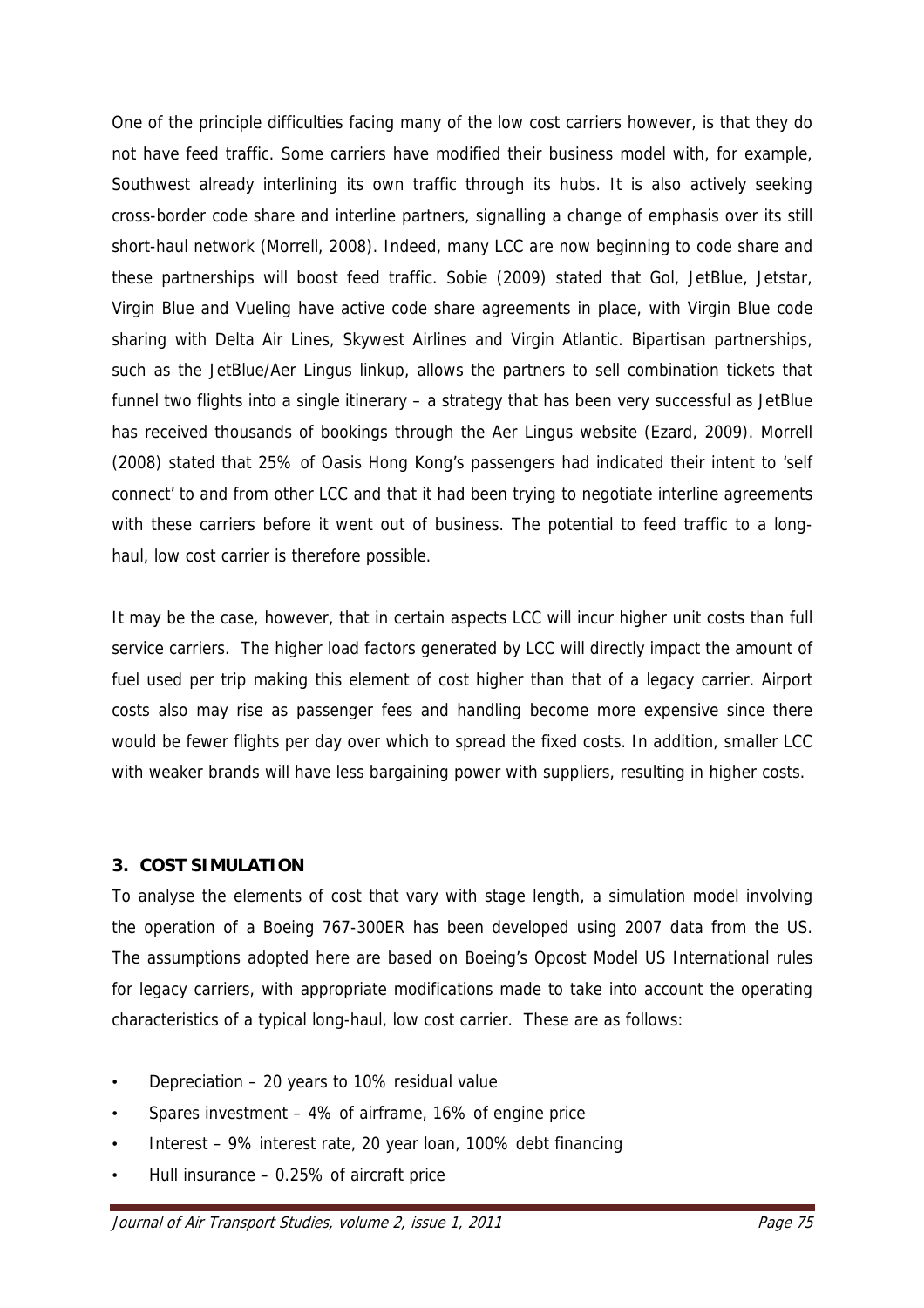- Airplane price study price of US\$ 94 million for a Boeing 767-300ER
- Flight crew 11% lower for LCC
- Cabin crew 15% less for LCC on account of fewer cabin crew and improved productivity
- Fuel based on respective load factors and fuel price at \$2.13 per gallon
- Maintenance labour hourly rate of \$ 27.50 for legacy carriers and \$25.00 for LCC
- Maintenance overheads 225% of direct labour costs for legacy carriers, 175% for LCC
- Landing fees same for both types of carrier
- Control & Communications same for both types of carrier
- Aircraft ground handling 11% higher for LCC
- Seating capacity  $-269$  seats (24+245) in a dual class layout for a Boeing 767-300ER
- Cargo load factor 60% for containers, 25% for bulk hold
- Food costs 40% to 60% lower for LCC
- Passenger handling 15% lower for LCC
- Revenue passenger yields 15% lower for LCC

Three simulations of the model were undertaken.

i) The base case (A) which assumes that passenger load factors of legacy carriers is set at 77% and low cost carriers at 75%. The reason for the lower load factor in the LCC case is that, by improving utilisation, LCC tend to operate out of hub waves, thereby reducing connection opportunities. On the other hand, by offering more seats at lower prices, LCC tend to attract more point-to-point traffic than legacy carriers. The result indicates a slight advantage in favour of the legacy carrier.

ii) Case (B), was run assuming a LCC passenger load factor of 80%, on the basis that the legacy carrier advantage would not prevail, with demand anticipated to be more sensitive to price than in the base case. The load factor of the legacy carrier was set at 77%.

iii) Case (C) was also run, on the assumption that demand would be even more sensitive to price than in the second case, driving the LCC load factor up to 85%. Again the load factor of the legacy carrier remained at 77%.

In all three cases, the yield of the LCC was assumed to be 15% lower than that of the legacy carrier. The cost and revenue data used to construct all of the graphs below is shown in Tables 4 and 5.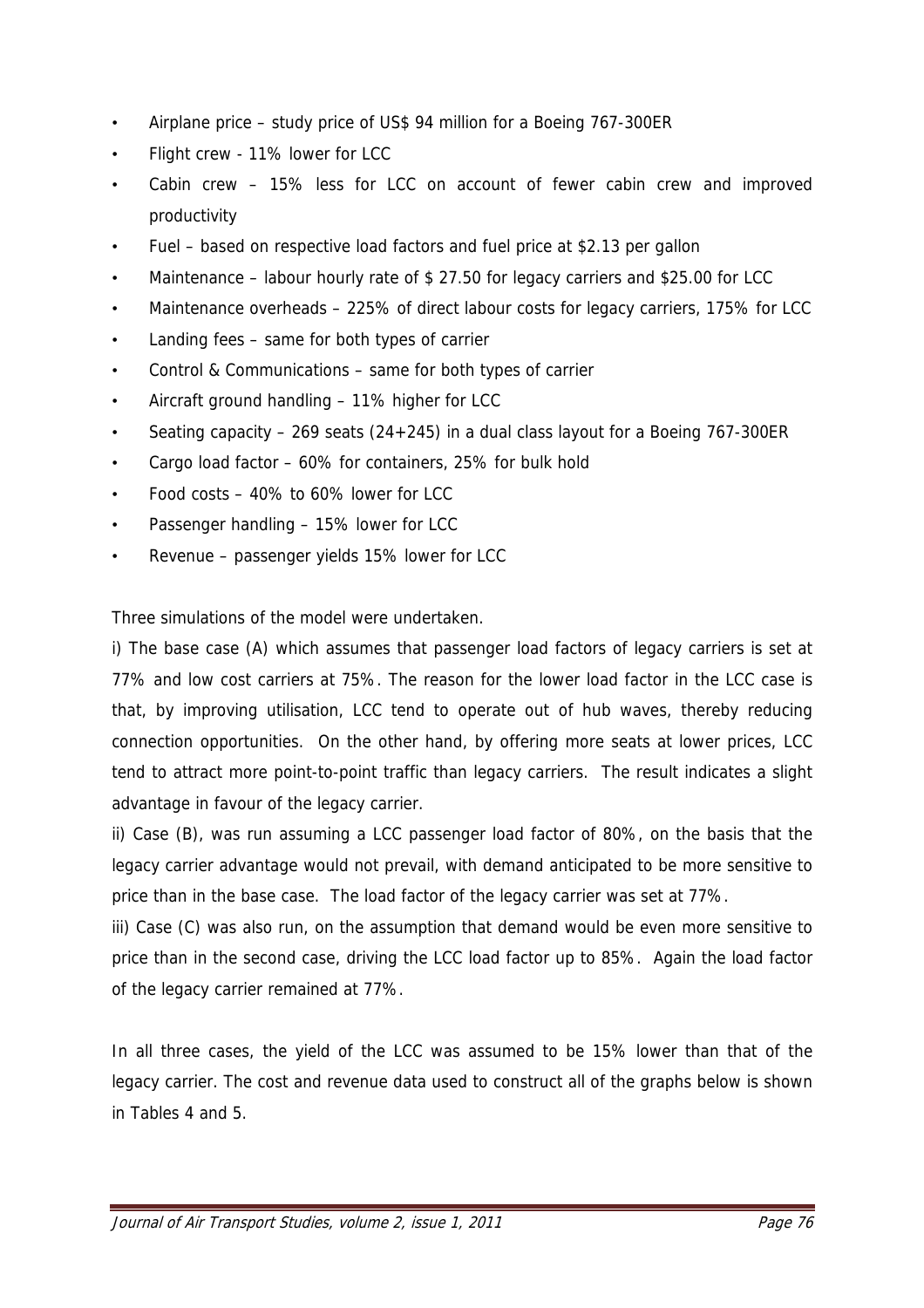**TABLE 4**

|                |                                                                                                             |          |                                                        |          |             | Cash Airplane Related Operating Costs - US\$ cents per ASNM |            |            |
|----------------|-------------------------------------------------------------------------------------------------------------|----------|--------------------------------------------------------|----------|-------------|-------------------------------------------------------------|------------|------------|
|                | 2000                                                                                                        | 2500     | 3000                                                   | 3500     | 4000        | 4500                                                        | 5000       | 5500       |
| Legacy         | 5.90                                                                                                        | 5.81     | 5.74                                                   | 5.76     | 5.82        | 5.89                                                        | 5.98       | 6.08       |
| <b>LCC 75%</b> | 5.54                                                                                                        | 5.46     | 5.40                                                   | 5.42     | 5.47        | 5.54                                                        | 5.62       | 5.71       |
| <b>LCC 80%</b> | 5.56                                                                                                        | 5.48     | 5.42                                                   | 5.44     | 5.49        | 5.56                                                        | 5.64       | 5.74       |
| <b>LCC 85%</b> | 5.58                                                                                                        | 5.50     | 5.44                                                   | 5.46     | 5.52        | 5.58                                                        | 5.67       | 5.76       |
|                |                                                                                                             |          |                                                        |          |             |                                                             |            |            |
|                |                                                                                                             |          | Airplane Related Operating Costs - US\$ cents per ASNM |          |             |                                                             |            |            |
|                | 2000                                                                                                        | 2500     | 3000                                                   | 3500     | 4000        | 4500                                                        | 5000       | 5500       |
| Legacy         | 8.36                                                                                                        | 8.08     | 7.89                                                   | 7.80     | 7.76        | 7.75                                                        | 7.78       | 7.83       |
| <b>LCC 75%</b> | 7.82                                                                                                        | 7.58     | 7.42                                                   | 7.36     | 7.37        | 7.36                                                        | 7.38       | 7.43       |
| <b>LCC 80%</b> | 7.84                                                                                                        | 7.60     | 7.45                                                   | 7.38     | 7.39        | 7.38                                                        | 7.41       | 7.45       |
| <b>LCC 85%</b> | 7.86                                                                                                        | 7.62     | 7.47                                                   | 7.41     | 7.41        | 7.40                                                        | 7.43       | 7.48       |
|                |                                                                                                             |          |                                                        |          |             |                                                             |            |            |
|                |                                                                                                             |          | Total Operating Costs - US\$ cents per ASNM            |          |             |                                                             |            |            |
|                | 2000                                                                                                        | 2500     | 3000                                                   | 3500     | 4000        | 4500                                                        | 5000       | 5500       |
| Legacy         | 11.37                                                                                                       | 10.79    | 10.38                                                  | 10.13    | 9.98        | 9.87                                                        | 9.82       | 9.80       |
| <b>LCC 75%</b> | 10.33                                                                                                       | 9.84     | 9.52                                                   | 9.34     | 9.26        | 9.18                                                        | 9.14       | 9.13       |
| <b>LCC 80%</b> | 10.45                                                                                                       | 9.95     | 9.63                                                   | 9.44     | 9.35        | 9.27                                                        | 9.23       | 9.22       |
| <b>LCC 85%</b> | 10.58                                                                                                       | 10.07    | 9.73                                                   | 9.54     | 9.45        | 9.36                                                        | 9.32       | 9.30       |
|                |                                                                                                             |          |                                                        |          |             |                                                             |            |            |
|                |                                                                                                             |          | Revenue Per Available Seat-N.M. (RASM) - US\$ cents    |          |             |                                                             |            |            |
|                | 2000                                                                                                        | 2500     | 3000                                                   | 3500     | 4000        | 4500                                                        | 5000       | 5500       |
| Legacy         | 12.45                                                                                                       | 11.84    | 11.40                                                  | 11.06    | 10.77       | 10.53                                                       | 10.31      | 10.12      |
| <b>LCC 75%</b> | 10.58                                                                                                       | 10.06    | 9.68                                                   | 9.38     | 9.14        | 8.94                                                        | 8.75       | 8.59       |
| <b>LCC 80%</b> | 11.14                                                                                                       | 10.59    | 10.20                                                  | 9.89     | 9.63        | 9.42                                                        | 9.22       | 9.05       |
| <b>LCC 85%</b> | 11.77                                                                                                       | 11.19    | 10.77                                                  | 10.45    | 10.18       | 9.95                                                        | 9.75       | 9.56       |
|                |                                                                                                             |          |                                                        |          |             |                                                             |            |            |
|                | Profitability Comparison - Legacy vs. Long-haul Low Cost carriers - Net profit (Loss) per Trip - US Dollars |          |                                                        |          |             |                                                             |            |            |
|                | 2000                                                                                                        | 2500     | 3000                                                   | 3500     | 4000        | 4500                                                        | 5000       | 5500       |
| Legacy         | 5,792.00                                                                                                    | 7,079.00 | 8,237.00                                               | 8,684.00 | 8,563.00    | 7,950.00                                                    | 6,653.00   | 4,739.00   |
| <b>LCC 75%</b> | 1,372.00                                                                                                    | 1,453.00 | 1,251.00                                               | 398.00   | (1, 237.00) | (2,952.00)                                                  | (5,226.00) | (8,080.00) |
| <b>LCC 80%</b> | 3,715.00                                                                                                    | 4,302.00 | 4,590.00                                               | 4,215.00 | 3,041.00    | 1,774.00                                                    | (63.00)    | (2,495.00) |
| <b>LCC 85%</b> | 6,400.00                                                                                                    | 7,558.00 | 8,401.00                                               | 8,565.00 | 7,914.00    | 7,153.00                                                    | 5,811.00   | 3,857.00   |
|                |                                                                                                             |          |                                                        |          |             |                                                             |            |            |
|                |                                                                                                             |          |                                                        |          |             |                                                             |            |            |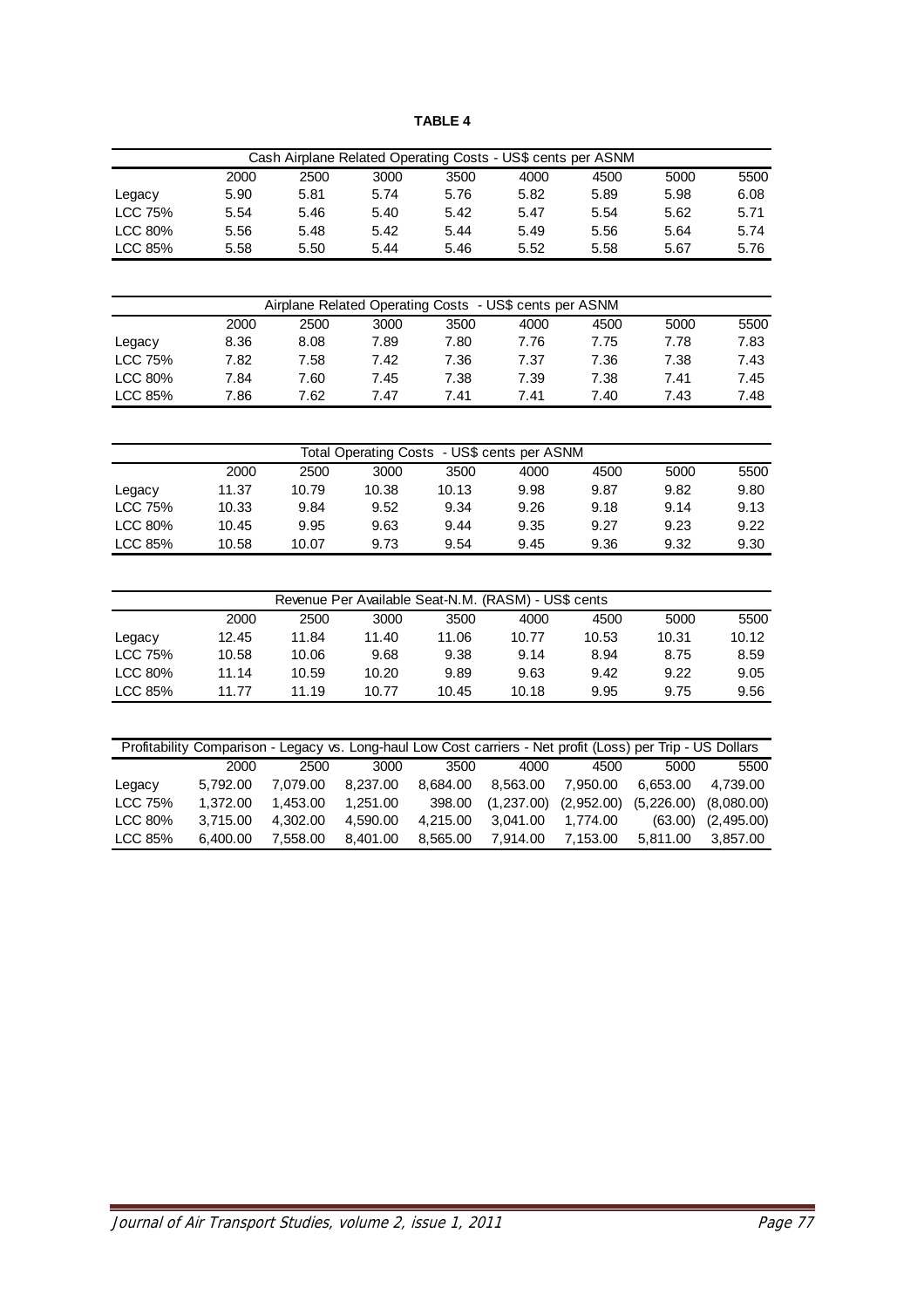**TABLE 5**

|                |                                                                                                                         |       |       |       | Cash Airplane Related Operating Costs per ASNM - Legacy carrier = 100,0 |        |        |         |
|----------------|-------------------------------------------------------------------------------------------------------------------------|-------|-------|-------|-------------------------------------------------------------------------|--------|--------|---------|
|                | 2000                                                                                                                    | 2500  | 3000  | 3500  | 4000                                                                    | 4500   | 5000   | 5500    |
| Legacy         | 100.0                                                                                                                   | 100.0 | 100.0 | 100.0 | 100.0                                                                   | 100.0  | 100.0  | 100.0   |
| <b>LCC 75%</b> | 94.0                                                                                                                    | 94.0  | 94.1  | 94.1  | 94.0                                                                    | 94.1   | 94.0   | 93.9    |
| <b>LCC 80%</b> | 94.3                                                                                                                    | 94.3  | 94.4  | 94.4  | 94.4                                                                    | 94.4   | 94.4   | 94.3    |
| <b>LCC 85%</b> | 94.6                                                                                                                    | 94.7  | 94.8  | 94.8  | 94.8                                                                    | 94.8   | 94.8   | 94.7    |
|                |                                                                                                                         |       |       |       |                                                                         |        |        |         |
|                |                                                                                                                         |       |       |       | Airplane Related Operating Costs per ASNM - Legacy carrier = 100,0      |        |        |         |
|                | 2000                                                                                                                    | 2500  | 3000  | 3500  | 4000                                                                    | 4500   | 5000   | 5500    |
| Legacy         | 100.0                                                                                                                   | 100.0 | 100.0 | 100.0 | 100.0                                                                   | 100.0  | 100.0  | 100.0   |
| <b>LCC 75%</b> | 93.6                                                                                                                    | 93.8  | 94.1  | 94.4  | 95.0                                                                    | 94.9   | 94.9   | 94.9    |
| <b>LCC 80%</b> | 93.8                                                                                                                    | 94.0  | 94.4  | 94.7  | 95.2                                                                    | 95.2   | 95.2   | 95.2    |
| LCC 85%        | 94.0                                                                                                                    | 94.2  | 94.7  | 95.0  | 95.5                                                                    | 95.5   | 95.5   | 95.5    |
|                |                                                                                                                         |       |       |       |                                                                         |        |        |         |
|                |                                                                                                                         |       |       |       | Total Operating Costs per ASNM - Legacy carrier = 100,0                 |        |        |         |
|                | 2000                                                                                                                    | 2500  | 3000  | 3500  | 4000                                                                    | 4500   | 5000   | 5500    |
| Legacy         | 100.0                                                                                                                   | 100.0 | 100.0 | 100.0 | 100.0                                                                   | 100.0  | 100.0  | 100.0   |
| <b>LCC 75%</b> | 90.8                                                                                                                    | 91.2  | 91.7  | 92.2  | 92.8                                                                    | 93.0   | 93.1   | 93.2    |
| <b>LCC 80%</b> | 91.9                                                                                                                    | 92.3  | 92.8  | 93.2  | 93.7                                                                    | 93.9   | 94.0   | 94.1    |
| <b>LCC 85%</b> | 93.0                                                                                                                    | 93.3  | 93.8  | 94.1  | 94.7                                                                    | 94.8   | 94.9   | 94.9    |
|                |                                                                                                                         |       |       |       |                                                                         |        |        |         |
|                |                                                                                                                         |       |       |       | Revenue Per Available Seat-N.M. (RASM) - Legacy carrier = 100,0         |        |        |         |
|                | 2000                                                                                                                    | 2500  | 3000  | 3500  | 4000                                                                    | 4500   | 5000   | 5500    |
| Legacy         | 100.0                                                                                                                   | 100.0 | 100.0 | 100.0 | 100.0                                                                   | 100.0  | 100.0  | 100.0   |
| <b>LCC 75%</b> | 85.0                                                                                                                    | 85.0  | 84.9  | 84.8  | 84.9                                                                    | 84.9   | 84.9   | 84.9    |
| <b>LCC 80%</b> | 89.5                                                                                                                    | 89.4  | 89.5  | 89.4  | 89.4                                                                    | 89.5   | 89.4   | 89.4    |
| <b>LCC 85%</b> | 94.5                                                                                                                    | 94.5  | 94.5  | 94.5  | 94.5                                                                    | 94.5   | 94.6   | 94.5    |
|                |                                                                                                                         |       |       |       |                                                                         |        |        |         |
|                | Profitability Comparison - Legacy vs. Long-haul Low Cost carriers - Net profit (Loss) per Trip - Legacy carrier = 100,0 |       |       |       |                                                                         |        |        |         |
|                | 2000                                                                                                                    | 2500  | 3000  | 3500  | 4000                                                                    | 4500   | 5000   | 5500    |
| Legacy         | 100.0                                                                                                                   | 100.0 | 100.0 | 100.0 | 100.0                                                                   | 100.0  | 100.0  | 100.0   |
| <b>LCC 75%</b> | 23.7                                                                                                                    | 20.5  | 15.2  | 4.6   | (14.4)                                                                  | (37.1) | (78.6) | (170.5) |
| <b>LCC 80%</b> | 64.1                                                                                                                    | 60.8  | 55.7  | 48.5  | 35.5                                                                    | 22.3   | (0.9)  | (52.6)  |
| <b>LCC 85%</b> | 110.5                                                                                                                   | 106.8 | 102.0 | 98.6  | 92.4                                                                    | 90.0   | 87.3   | 81.4    |

### **3.1 RESULTS OF THE BASE CASE (LCC LOAD FACTOR OF 75%)**

One of the most important cost drivers for an airline is its aircraft utilisation rate. Although in short-haul operations LCC obtain higher utilisation rates than legacy carriers, their advantage tends to reduce as average stage length increases. For example, in Europe LCC easyJet achieved 11.1 hours daily utilisation in 2006 from its fleet of Airbus 319 aircraft, while the average obtained by BA for the same aircraft type in its fleet was 8.7 hours. The experience with long-haul aircraft reveals comparatively little difference however. While BA's fleet of 57 Boeing 747-400 aircraft averaged 13.1 flying hours daily in 2007, a long-haul, low cost carrier named Zoom UK obtained 14.8 hours from its one Boeing 767-300. The reasons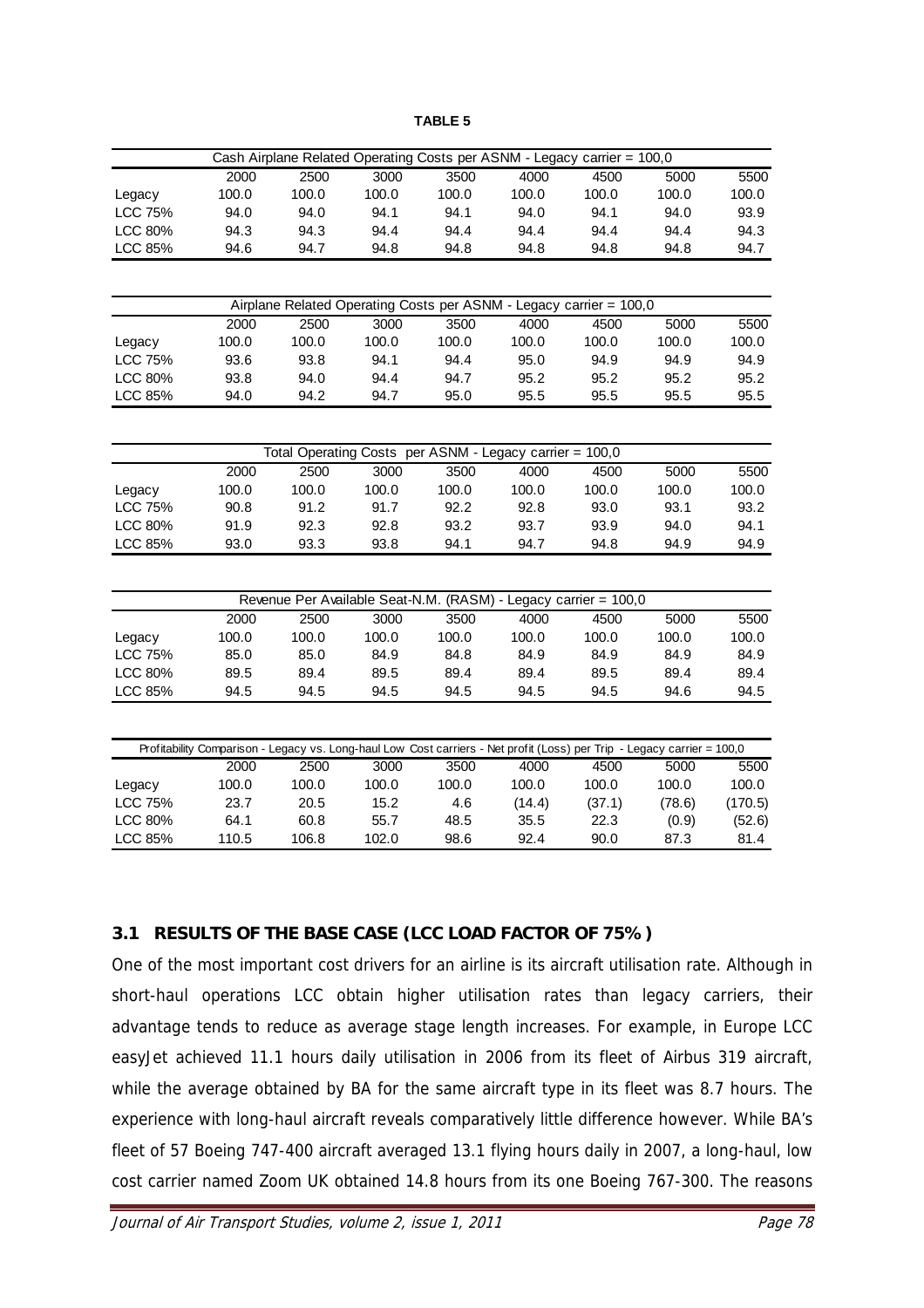for this are that LCC have lower turnaround times due to their simplified loading and unloading processes, and fly mostly from uncongested secondary airports. However, as stage length increases, the proportion of time on the ground of total trip time reduces, making the ground time advantage progressively less relevant. In addition, long-haul operations, particularly east-west flights that cross many different time zones, are not constrained by the working day limitations evident in many short-haul markets.

Figure 2 results from the assumption that both legacy carriers and long-haul LCC are likely to operate from and to major hubs in North America and Europe, with similar operating time windows (curfew hours and departure/arrival times limited by time zone considerations) using wide-body aircraft but with a 15 minutes faster turnaround for LCC. While LCC are likely to achieve better utilization rates operating shorter trip lengths, this advantage is negated for longer trips, as is shown below.





Figure 3 shows the aircraft related cash operating costs per Available Seat Mile (ASM) versus the trip distance for both legacy carriers and LCC. These are cash costs that are highly visible and are expenses that must be paid and include fuel, flight and cabin crew, maintenance, landing charges, ATC and communications, aircraft handling, ground property and equipment maintenance and overheads, and APU fuel burn on the ground. The ultimate distance where there are greatest economies of scale in relation to such costs is achieved at around 3,000 nautical miles.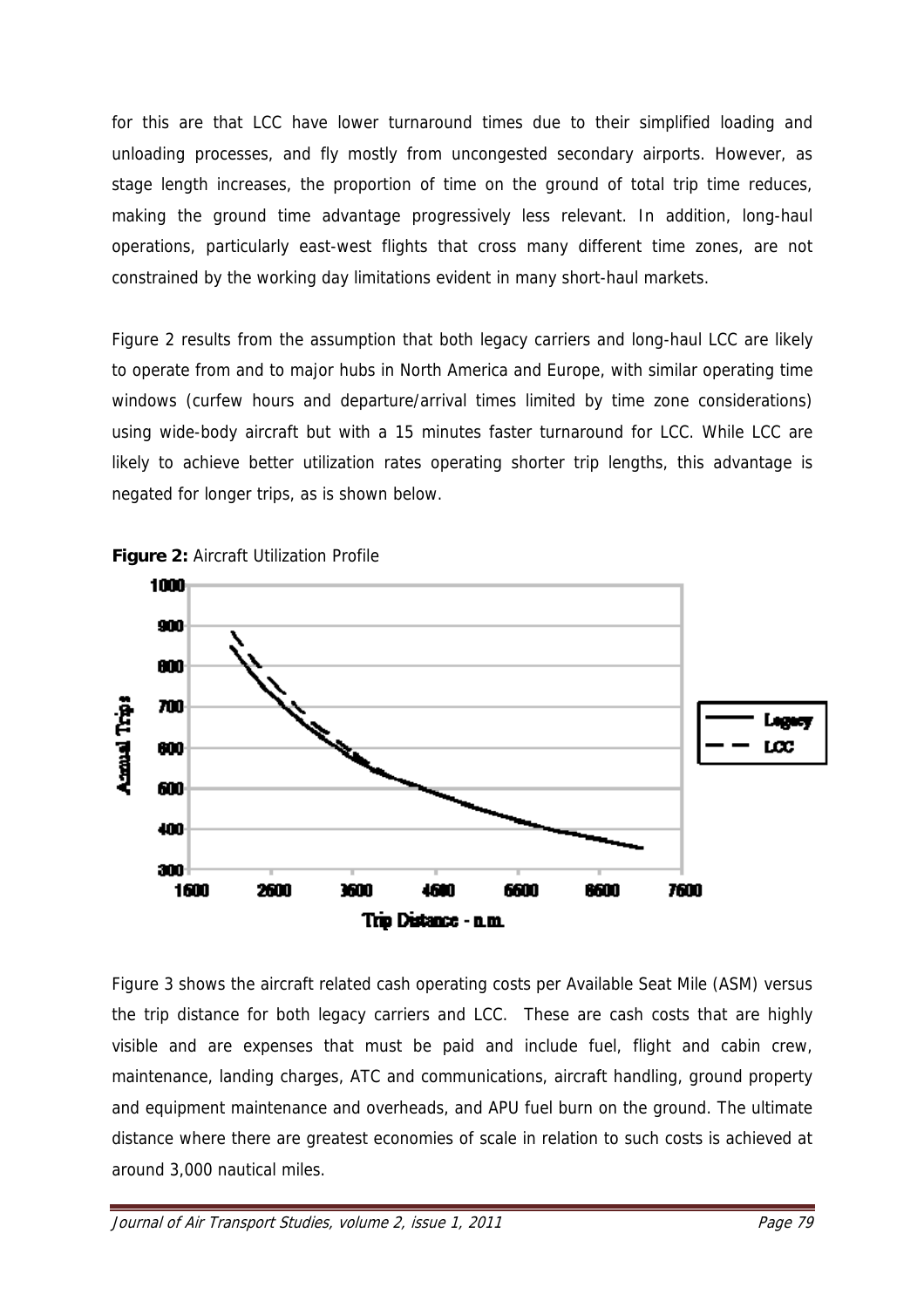

**Figure 3:** Aircraft Related Cash Operating Costs per ASM

Figure 4 adds on other aircraft related operating costs that are not so visible and are estimated in the profit and loss account and include depreciation, interest and hull insurance, versus trip distance. Figure 4 includes the aircraft related cash operating costs calculated in Figure 3 above. As expected, the LCC curve is consistently below that of the legacy carrier.



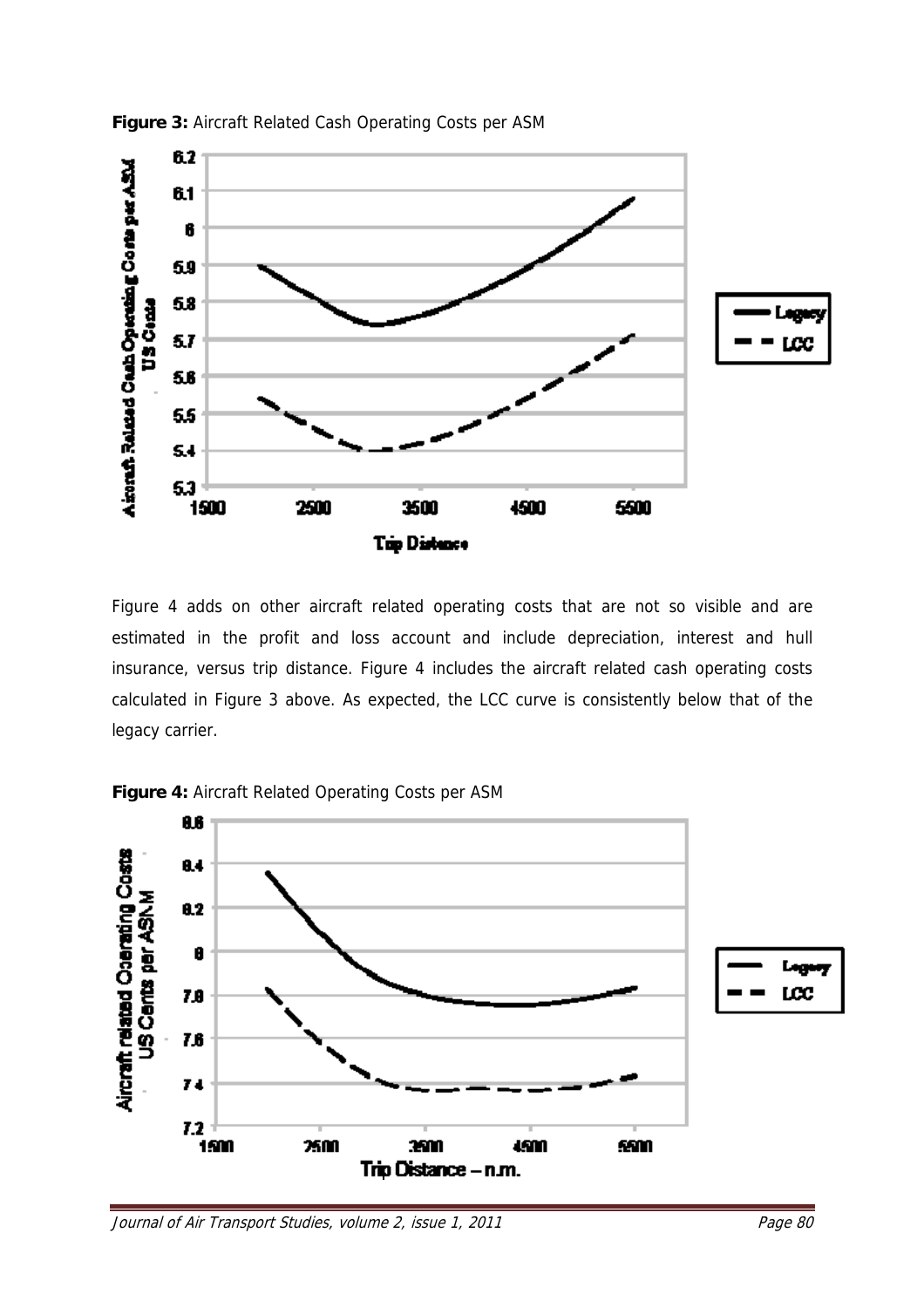Figure 5 shows the total operating costs per ASM curves for the two carrier types. These costs include aircraft related operating costs plus passenger, cargo and system related elements. Once again, as expected, the LCC curve is consistently below that of the legacy carrier. Figure 6 shows the revenue per available seat-mile (RASM) versus trip distance for the two carrier types. As may be seen, under the base case assumptions, the legacy carrier curve is consistently above that of the LCC curve. The legacy carrier has a greater mix of high and low fare passengers as their in-flight products accommodate business class passengers and also carry cargo which increases the overall revenue per departure. This advantage of the legacy carrier does not prevail in every situation however, although the results shown here correspond to the general rule.



Finally, Figure 7 provides a profitability comparison between the legacy airline and the longhaul low cost carrier, demonstrating that, under the above assumptions, the former exhibits a superior performance at any of the trip distances considered. This mostly results from the conservative assumption made in respect of the LCC's load factor. While the LCC's revenue is on average 15% below that of the legacy carrier, its corresponding costs are only around 9% lower. With a load factor of 75%, the long-haul, low cost carrier is only marginally profitable on sector lengths of around 3,500 nautical miles and beyond this distance, it quickly begins to financially underperform.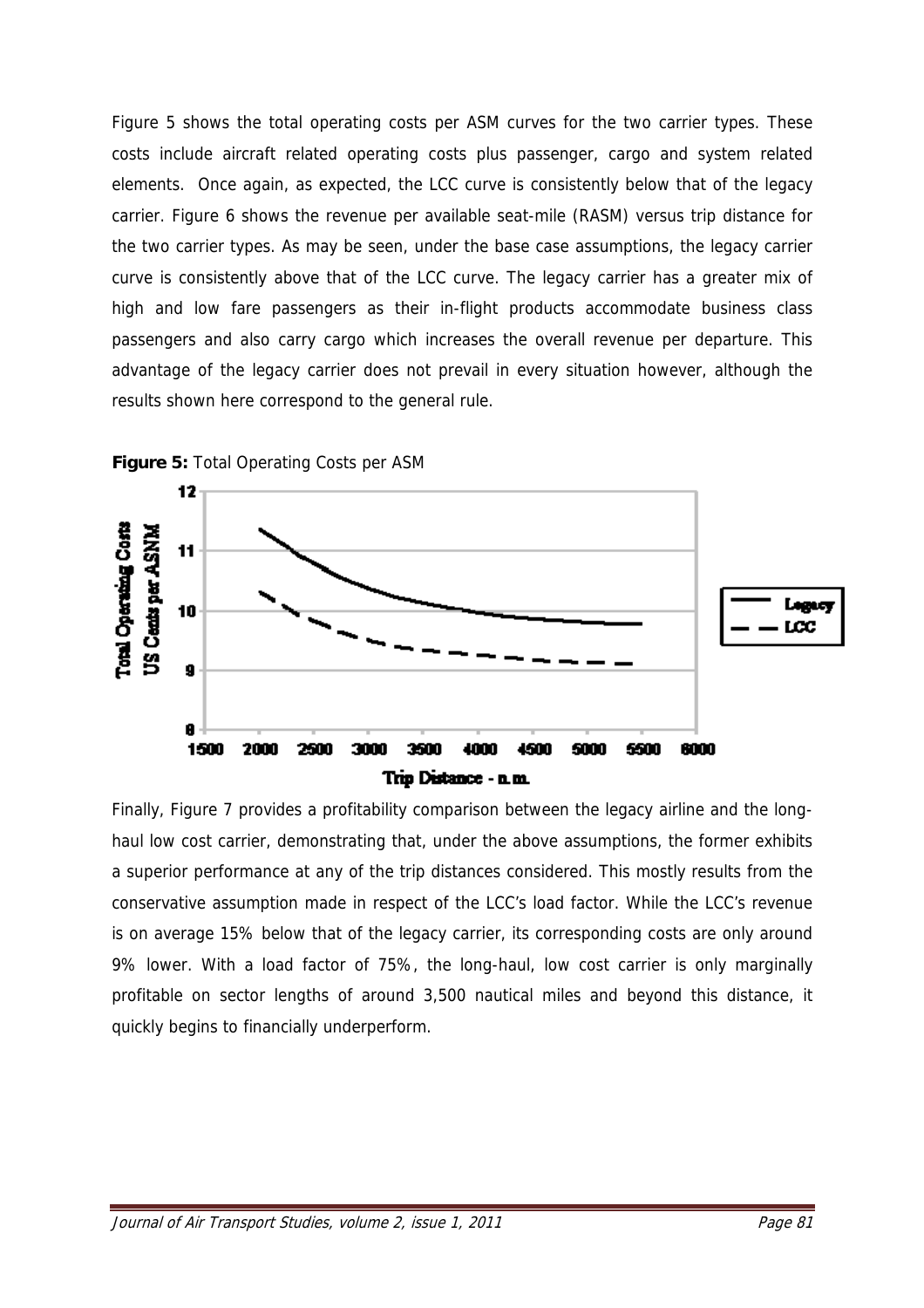



Figure 7: Profitability Comparison: Legacy carrier versus long-haul LCC



# **3.2 RESULTS OF CASE B (LCC LOAD FACTOR OF 80%)**

This case was run on the assumption that demand would be more sensitive to price than was assumed in the base case. In this instance, with the LCC fare 15% below that of the legacy carrier, the former produces a load factor of 80% and the legacy carrier one of 77%. The aircraft utilisation profile is the same as in the base case. The resulting cost and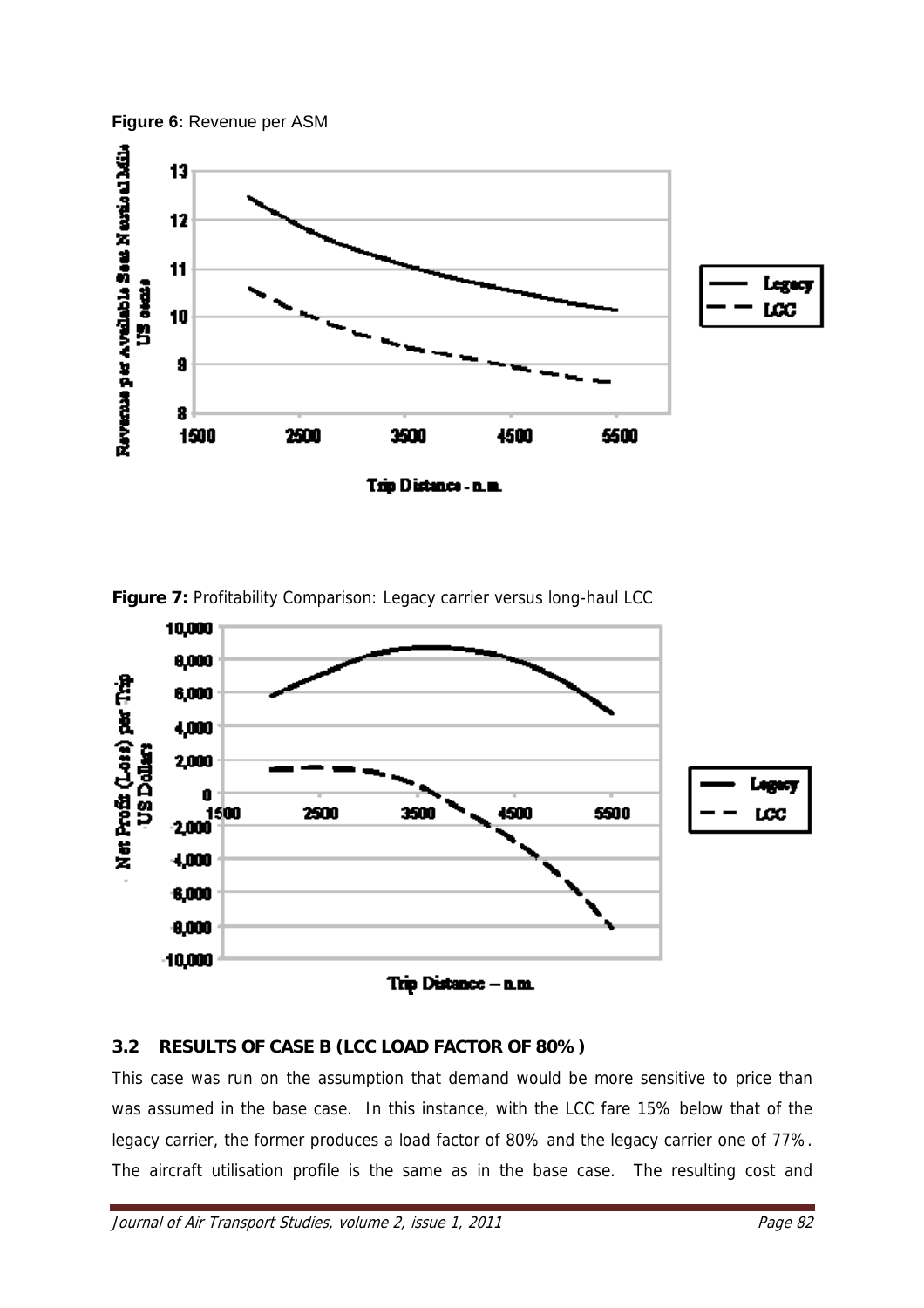revenue curves are shown in Figures 8, 9, 10 and 11 below. As is apparent, the LCC's cost curves at 80% load factor are not exactly the same as those in the base case because, by transporting more passengers, costs will be higher, even though by a relatively small amount.



**Figure 8:** Aircraft Related Cash Operating Costs per ASM



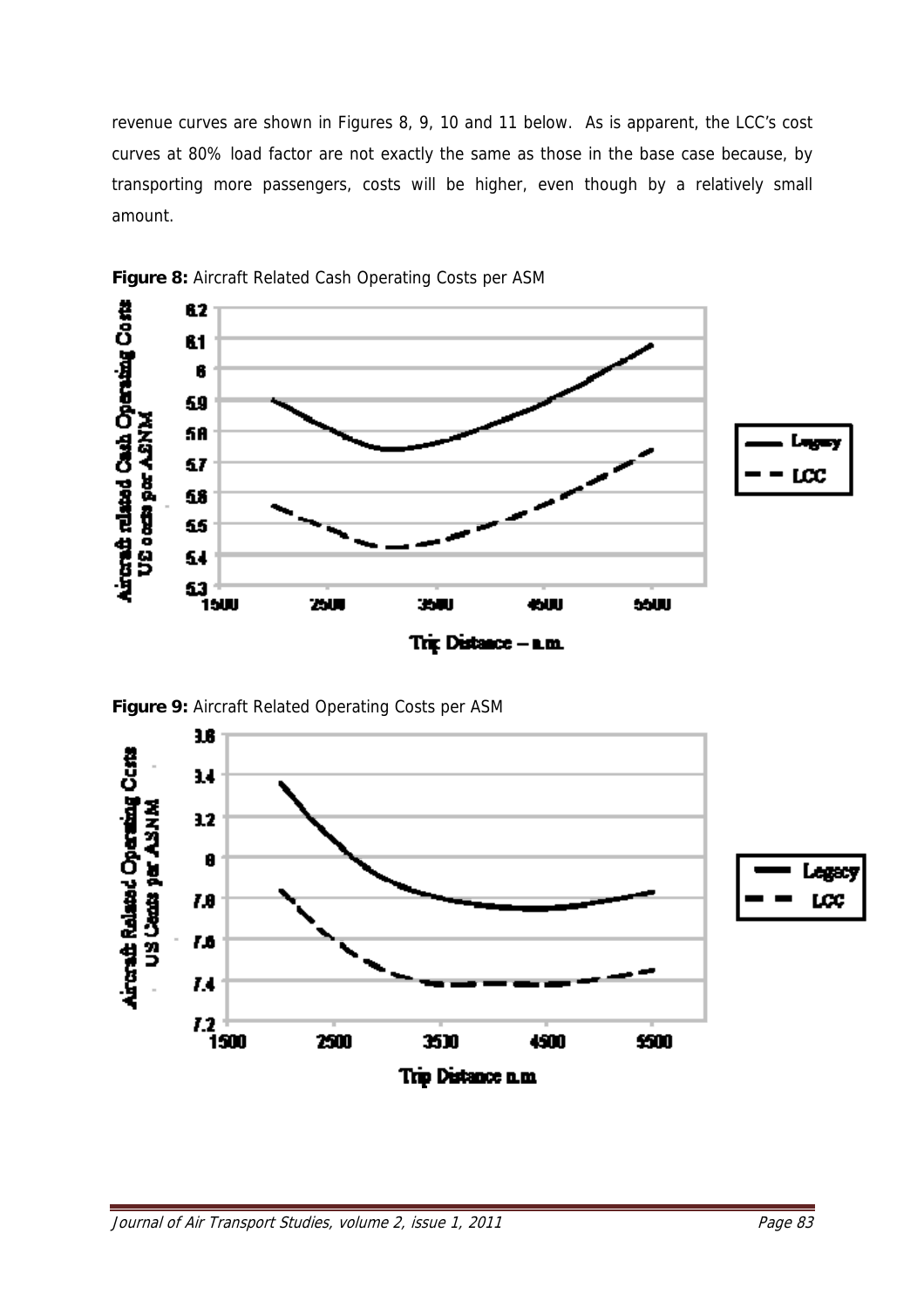

**Figure 10:** Total Operating Costs per ASM

**Figure 11:** Revenue per ASM (RASM)



Although the above four graphs demonstrate basically the same behaviour in respect of costs and revenue as in the base case, Figure 12 reveals a different profitability outcome from that of the base case in which the legacy carrier showed a superior performance for all distances. However the financial performance of the long-haul low cost carrier has significantly improved when compared to the results obtained in (Figure 7). For sector lengths of up to 3,500 nautical miles, the LCC generates strong returns, but quickly falls if the flight is beyond this distance. However the simulation model reveals that the LCC's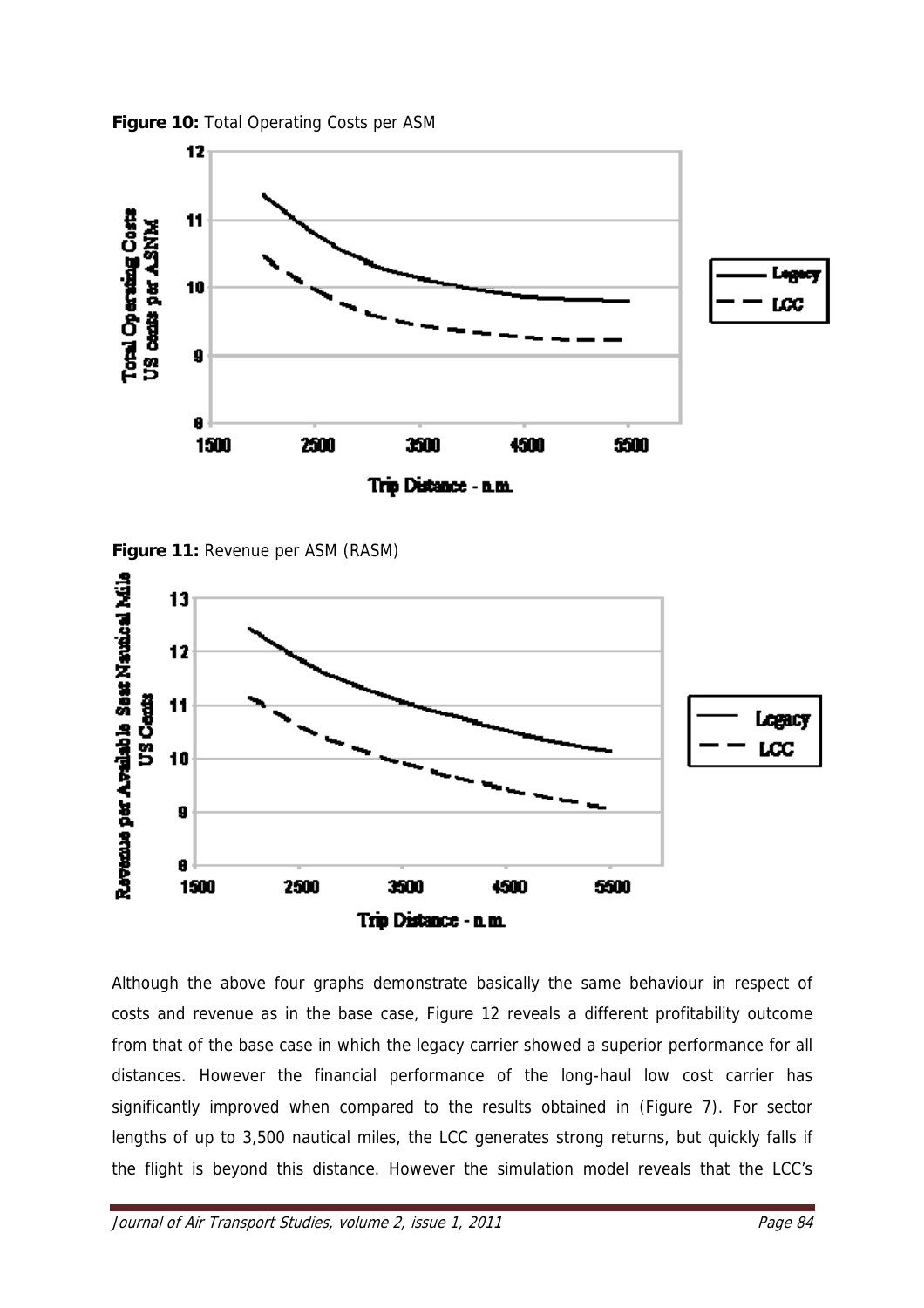profitability is higher than that of the legacy carrier for distances up to 1,000 nautical miles, which corresponds to a flight time of around three hours.





# **3.3 RESULTS OF CASE C (LCC LOAD FACTOR OF 85%)**

This case assumes that demand would be even more sensitive to price than in the previous two cases. In this instance, with the LCC fare 15% below that of the legacy carrier, the former produces a load factor of 85% and the legacy carrier one of 77%. The aircraft utilisation profile is the same as in the other two cases. As is apparent, the LCC's cost curves at 85% load factor shown in Figures 13, 14 and 15 are not the same as those in the base case for the reasons explained above.

Figure 16 shows that the gap between the revenue per available seat-mile (RASM) of the two carrier types has closed significantly. Figure 17 reveals a sharp improvement in the LCC's profitability when this is compared to the results in the base case. In this instance the LCC demonstrates a superior profitability performance in distances up to 3000 nm, the equivalent to a flight time of around 7 hours. Clearly, if long-haul, low cost carriers can fill up to 85% of a widebody aircraft, then this business model has some potential.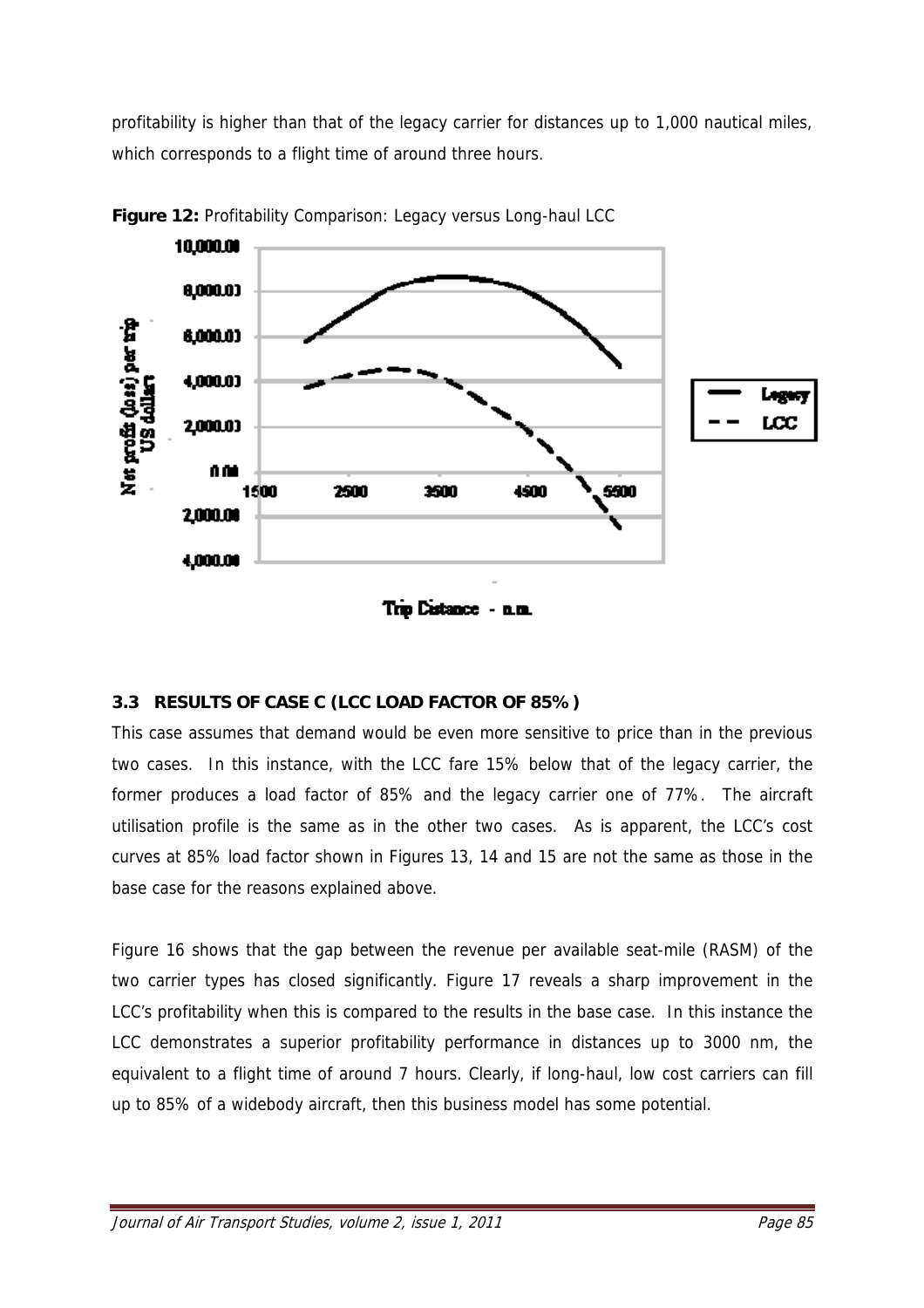

**Figure 13:** Aircraft Related Cash Operating Costs per ASM



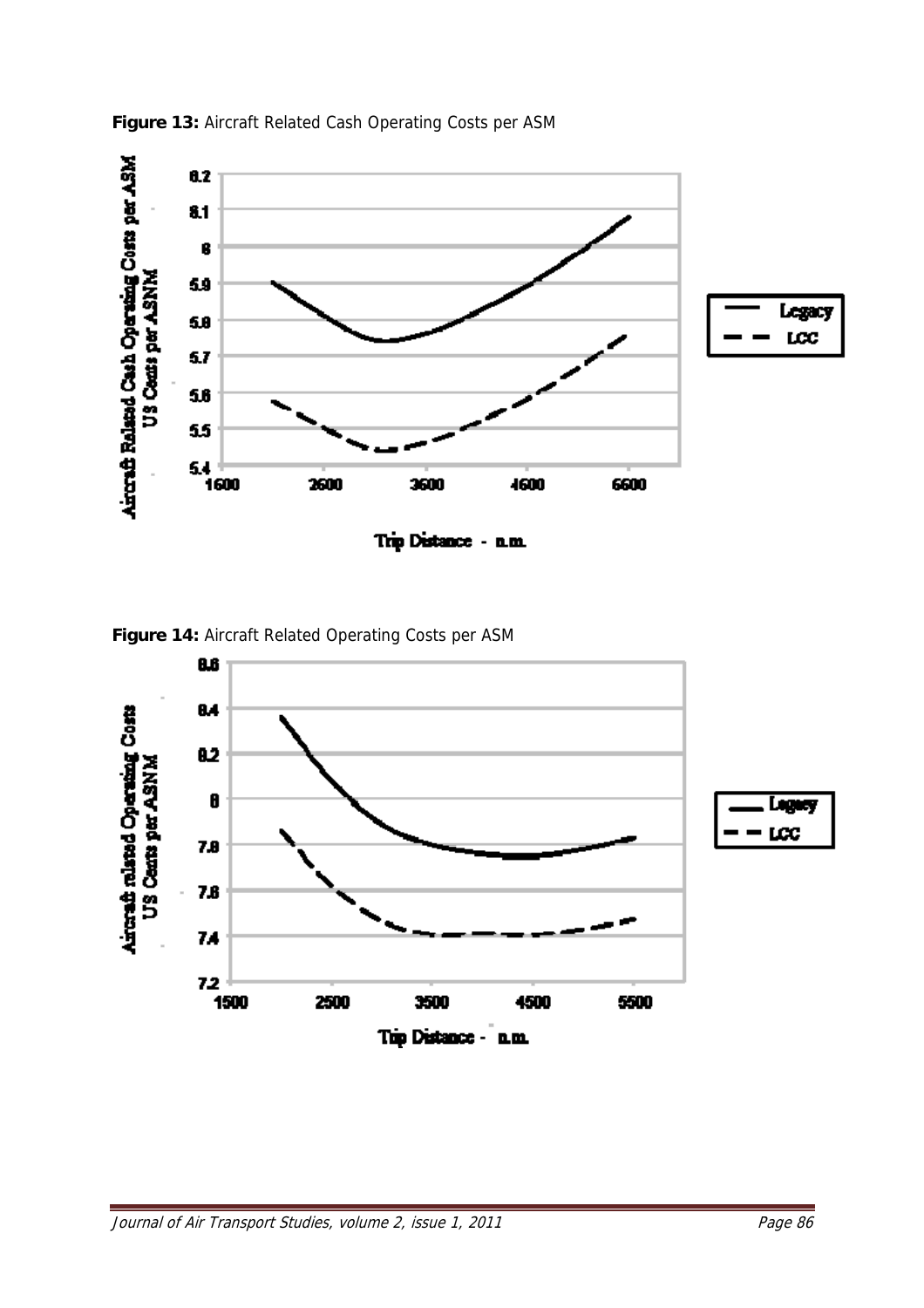

**Figure 15:** Total Operating Costs per ASM





Trip Distance - n.m.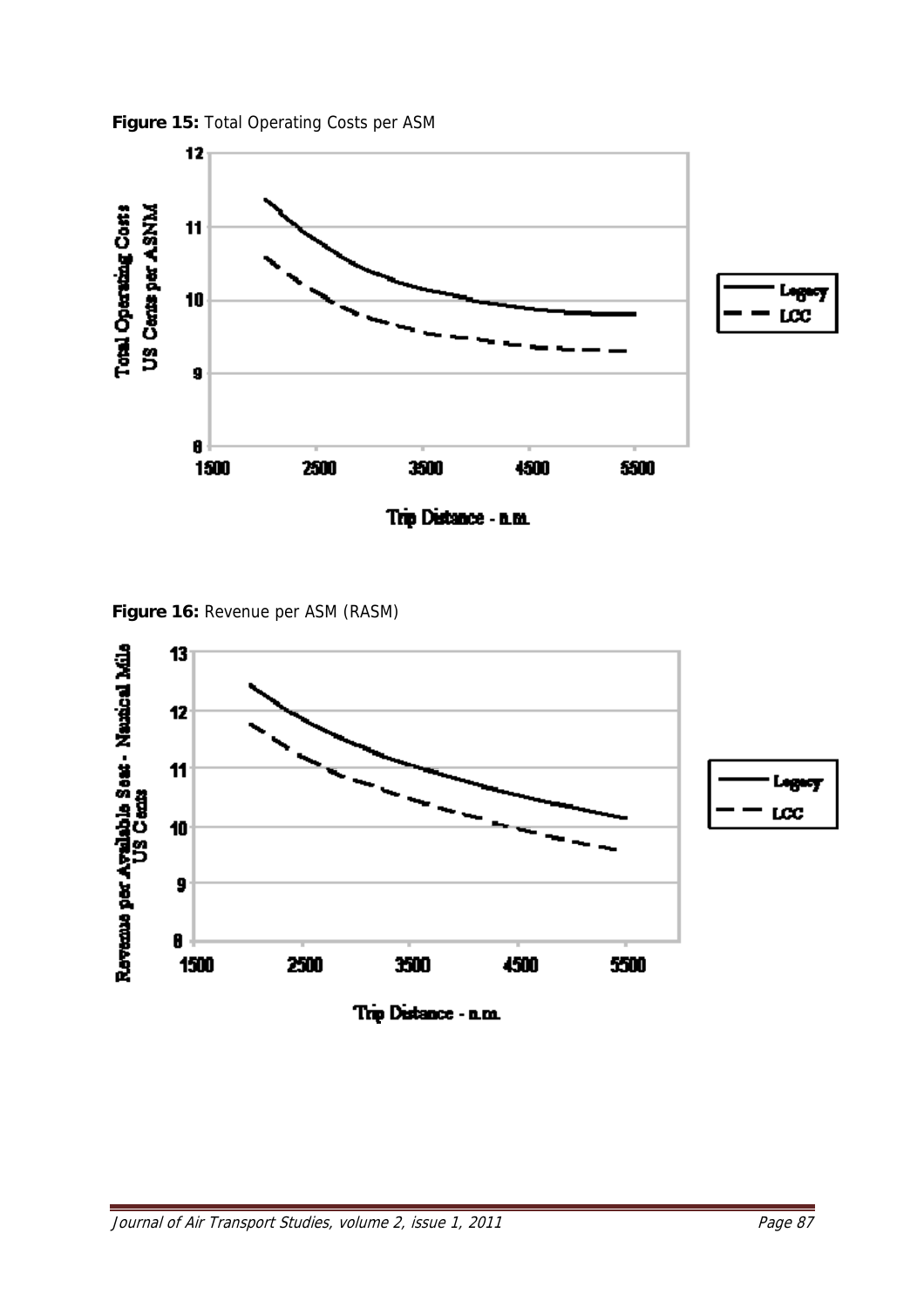

**Figure 17:** Profitability Comparison: Legacy versus Long-haul LCC

Trip Distance - n.m.

# **4. SUSTAINABILITY OF THE LCC PROFITABILITY ADVANTAGE**

Even though there is a clear profitability advantage in favour of the LCC in case C, a verification of how sustainable this advantage is must be made. If the cost difference between the LCC and the legacy carrier is very small, there is no guarantee that the profitability advantage of the former would prevail over time. It is possible that the legacy carrier would subsidise flights in direct competition with the LCC using profits generated in other markets. The LCC advantage would become sustainable when the cost gap is enough to dissuade the legacy carrier from matching the fares charged by the former. Experience in the US shows that the cost advantage of LCC has been consistently around 30 to 35% (see DOT's Bureau of Transportation Statistics site: http://www.transtats.bts.gov). This research conducted into the three cases has demonstrated that the LCC cost advantage is no greater than 10%, which implies that the viability of long-haul LCC operations must be highly questionable. This conclusion is supported by the poor experience to date of the low cost carriers that have provided long-haul services. Table 6 lists the low cost airlines that operate or have operated long-haul scheduled services since the turn of the century. Oasis Hong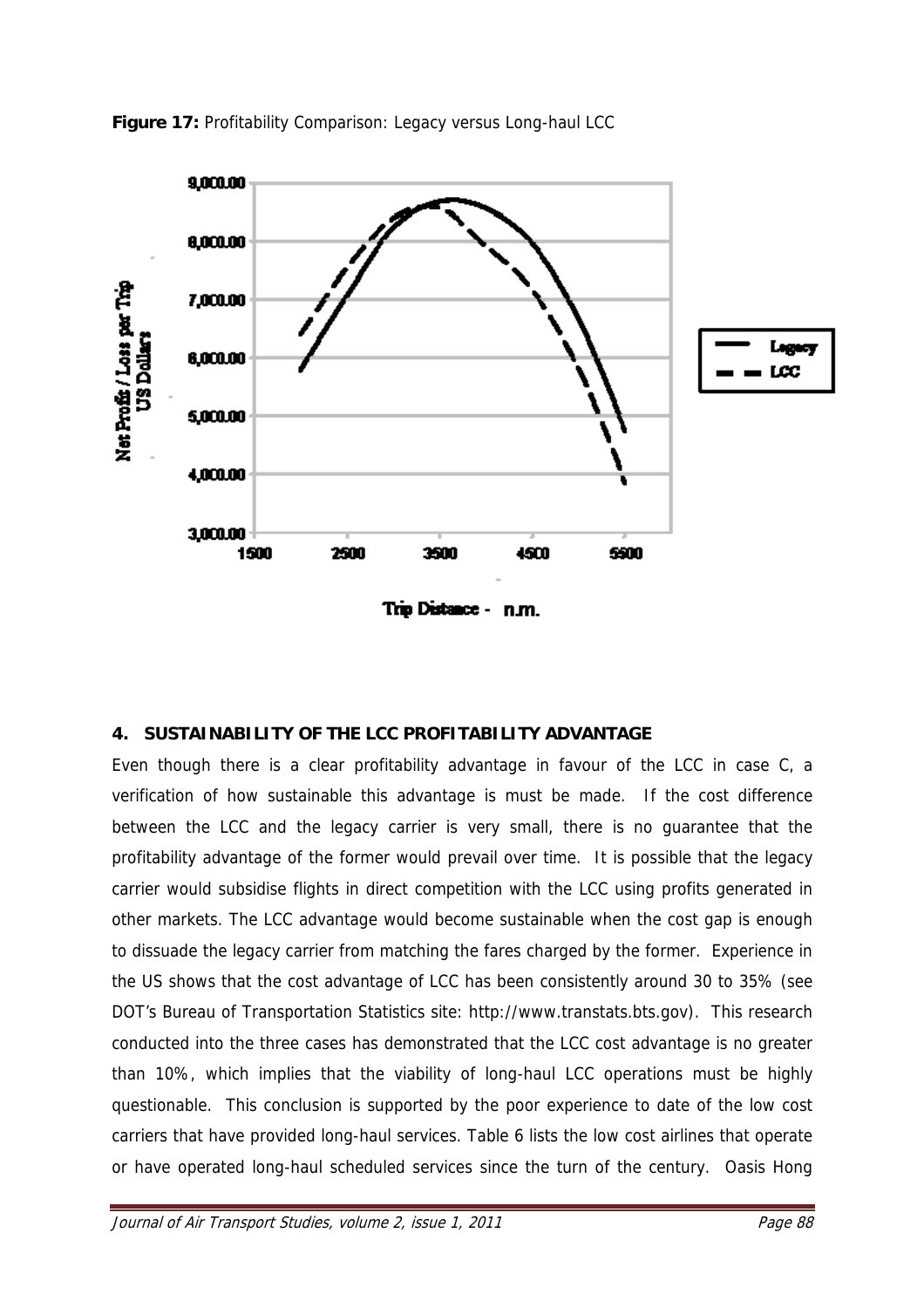Kong, Zoom (and its UK subsidiary) and FlyGlobespan have already gone out of business and of the three that remain in business, only two focus exclusively on operating long-haul flights, namely Air Asia X and Air Transat. Currently, the combined long-haul fleets of these three LCC amount to only 32 aircraft, with 45 on order, of which 30 are for Air Asia X. So aside from Air Asia X and Air Transat, at present the prospects of LCC playing a significant role in upsetting the long-haul status quo of the legacy carriers appears to be minimal. The ability of the latter to offer very low economy class fares in other than the highest periods of demand means that the ability of long-haul LCC to undercut their legacy rivals and capture the travelling public's attention with very low fares is very small. Aside from a comparatively small number of niche VFR and leisure orientated markets that are underserved by legacy carriers, the best prospects for a long-haul LCC is likely to exist in Asia. Cost and revenue data for the carriers shown in Table 6 is as yet unavailable and so it remains to be seen just how large a reduction in unit cost these LCC are able to deliver in comparison to their legacy rivals.

| <b>Carrier</b> | <b>Base</b> | Ops   | <b>Aircraft Configuration</b> | <b>Comments</b>   |  |
|----------------|-------------|-------|-------------------------------|-------------------|--|
|                |             | began |                               |                   |  |
| Air Transat    | Montreal    | 1987  | A310 (20C, 229Y)              | Charter/scheduled |  |
|                |             |       | A330-200 (21C, 322Y)          | mix of services   |  |
| Zoom A/I Inc.  | Ottawa      | 2003  | B767-300 (C24 YW60            | Ceased ops        |  |
|                |             |       | Y162)                         | in 2008           |  |
|                |             |       | B757-200 (C12 Y190)           |                   |  |
| Flyglobespan   | Edinburgh   | 2006  | B767-300 (YW63 Y207)          | Ceased ops in     |  |
|                |             |       | B757-200 (YW45 Y156)          | 2009              |  |
| Jetstar        | Melbourne   | 2006  | A330-200 (C38 Y265)           | Subsidiary of     |  |
|                |             |       |                               | Qantas            |  |
| <b>Oasis</b>   | Hong Kong   | 2006  | B747-400 (C81 Y278)           | Ceased ops        |  |
|                |             |       |                               | in 2008           |  |
| Zoom A/I UK    | London LGW  | 2007  | B767-300 (YW63 Y207)          | Ceased ops        |  |
|                |             |       |                               | in 2008           |  |
| Air Asia X     | Kuala       | 2007  | A330-300 (YW28 Y364)          | Subsidiary of Air |  |
|                | Lumpur      |       |                               | Asia              |  |
|                |             |       |                               |                   |  |

#### **Table 6:** Low Cost Long Haul Airlines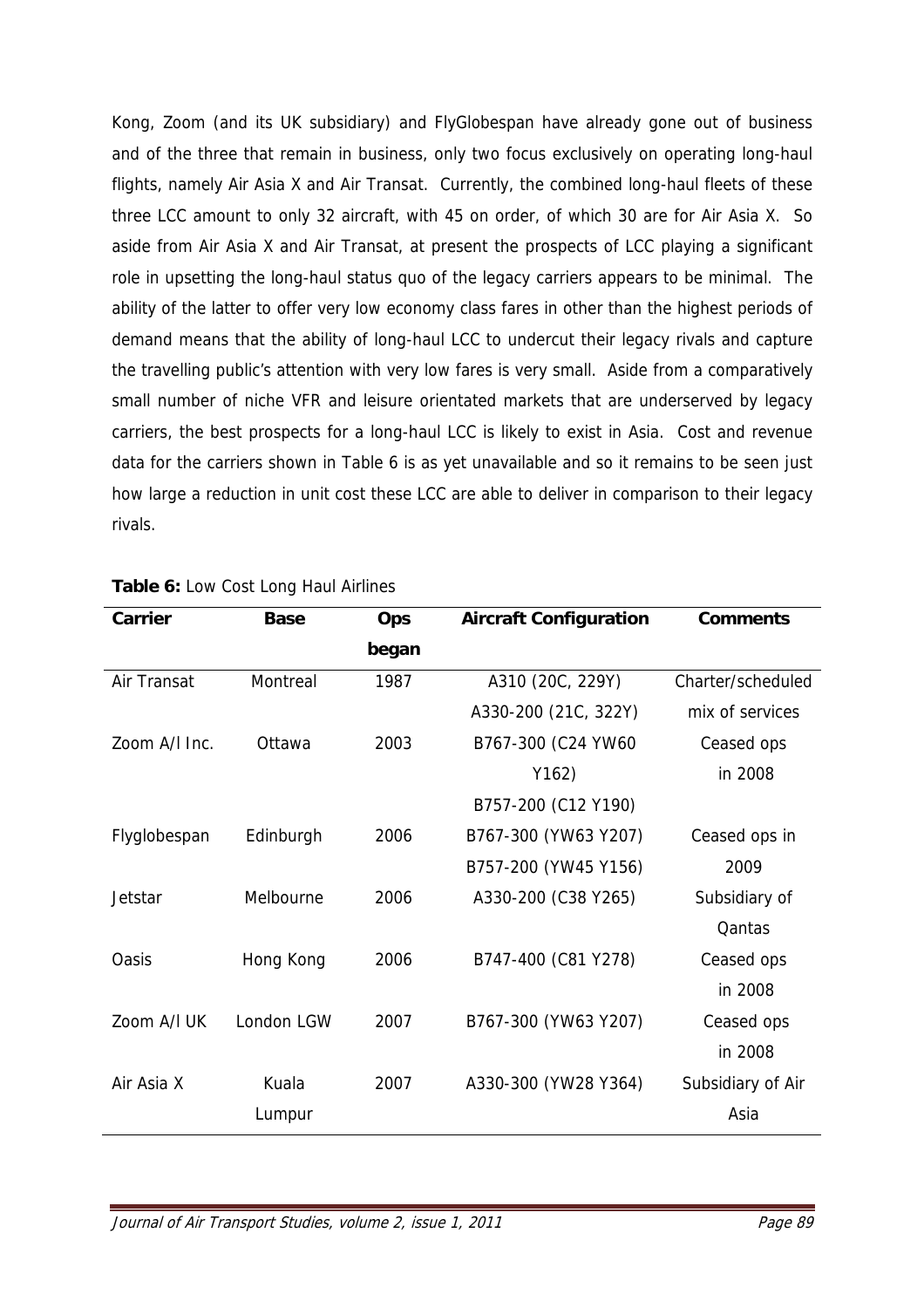### **Acknowledgements**

The authors gratefully acknowledge the assistance of the Boeing Company for the data provided and for running the simulation model referred to in this paper, as well as for the relevant suggestions made in respect of the final text.

#### **References**

- Binggeli, U., & Pompeo, L. (2002), Hyped hopes for Europe's low cost airlines, McKinsey Quarterly, 4.
- Boguslaski, R., Ito, H. and Lee, D. (2004), Entry patterns in the Southwest Airlines route system. Review of Industrial Organization 25 (3), p317-350.
- Button, K. and Ison, S. (2008), The economics of low cost airlines: Introduction, Research in Transportation Economics, 24 (1), p1-4.
- CAA (2007), Connecting the continents long-haul passenger operations from the UK, CAP 771, UK Civil Aviation Authority, July.
- Dennis, N. (2007), End of the free lunch? The responses of traditional European airlines to the low cost carrier threat, Journal of Air Transport Management, 13(5), p311-321. Dobruszkes, F. (2009), New Europe, new low cost air services, Journal of Transport Geography, 17(6), p423-432.
- Doganis, R. (2001), The Airline Business in the 21st Century, Routledge, London.
- Dunn, G. (2009), Ready for Battle, Airline Business, 25(5), May, p54-62.
- Ezard, K. (2009), Pastures new, Airline Business, 25 (5), May, p64-66.
- Francis, G., Dennis, N., Ison, S. and Humphreys, I. (2007), The transferability of the low cost model to long-haul operations. Tourism Management, 28, p391-398.
- Francis, G., Humphreys, I., Ison, S. and Aicken, M. (2006), Where next for low cost airlines? A spatial and temporal comparative study, *Journal of Transport Geography*, 14(2), p83-94
- Ito, H., Lee, D. (2003), Market density and low cost carrier entries in the US airline industry: implications for future growth. Mimeo.
- Lawton, T. (2002), Cleared for Take-Off Structure and Strategy in the Low Fare Airline Business, Ashgate, Aldershot.
- Porter, M. (1983), Industrial Organization and the Evolution of Concepts for Strategic Planning: The New Learning, in *Managerial and Decision Economics*, 4(3), p177.
- Thomas, G. (2009), Air Asia spots success, Air Transport World, 46 (9), p58-61.